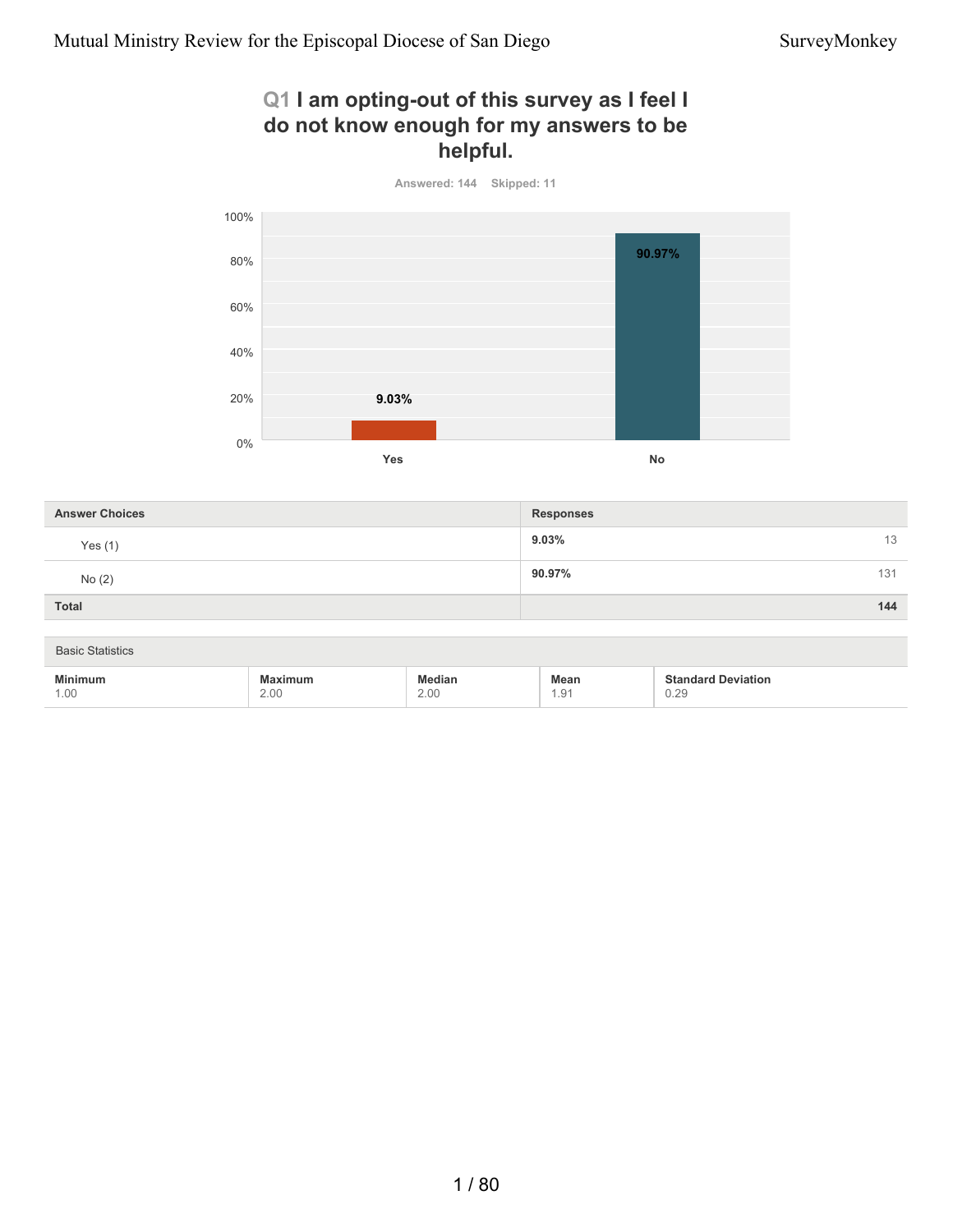### **Q2 Our diocese lives out its mission statement**



|            | <b>Strongly Agree (1)</b> | Agree (2) | Neutral (3)  | Disagree (4) | <b>Strongly Disagree (5)</b> | <b>Total</b> | <b>Weighted Average</b> |
|------------|---------------------------|-----------|--------------|--------------|------------------------------|--------------|-------------------------|
| (no label) | 16.18%                    | 64.71%    | 16.18%       | 2.94%        | $0.00\%$                     |              |                         |
|            | $\cap$<br>∠∠              | 88        | $\cap$<br>∠∠ |              |                              | 136          | 2.06                    |

| <b>Basic Statistics</b> |         |        |             |                           |  |  |  |
|-------------------------|---------|--------|-------------|---------------------------|--|--|--|
| <b>Minimum</b>          | Maximum | Median | <b>Mean</b> | <b>Standard Deviation</b> |  |  |  |
| 1.00                    | 4.00    | 2.00   | 2.06        | 0.66                      |  |  |  |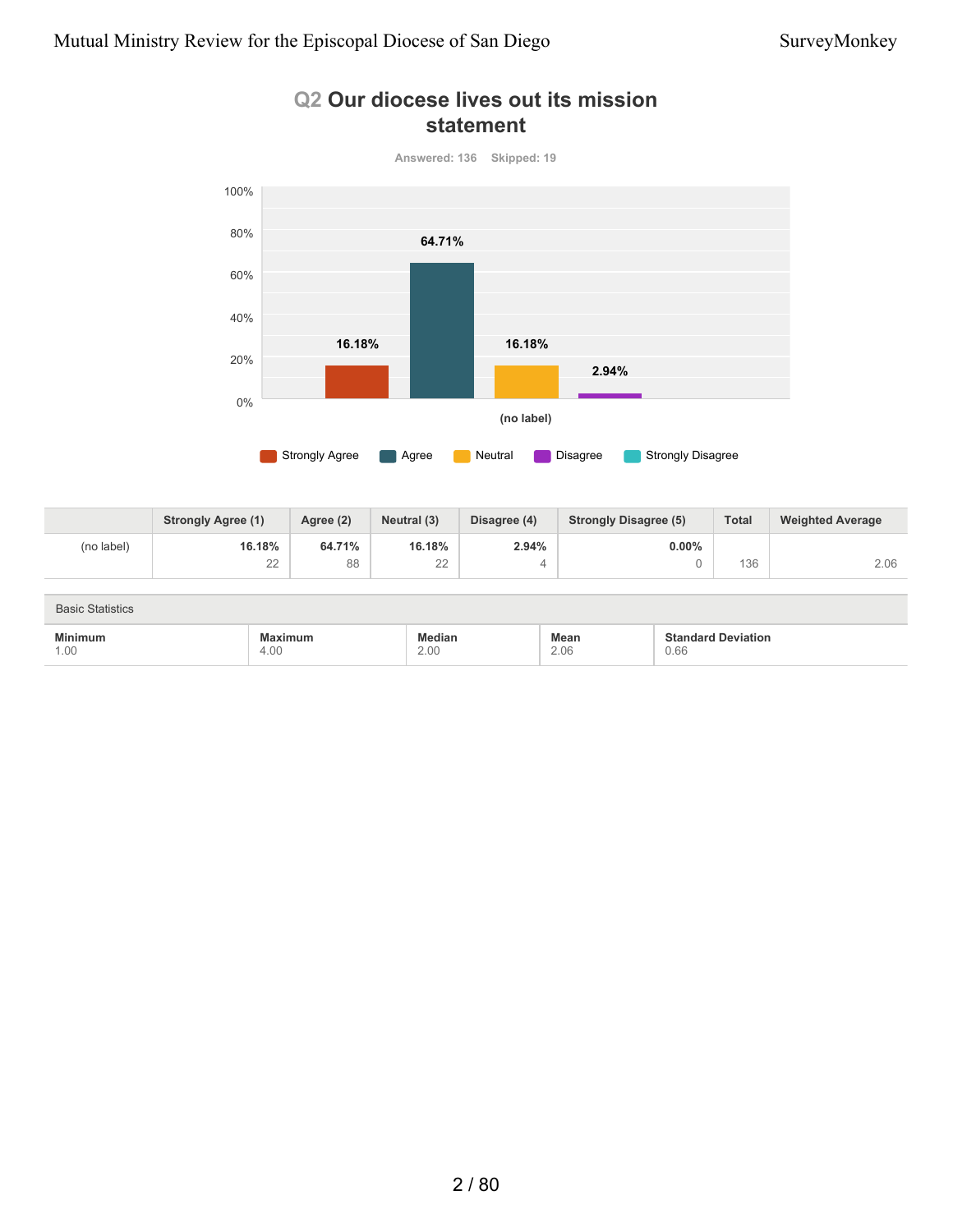

#### **Q3 The diocese is a spiritual community, gathered around Christ.**

|            | <b>Strongly Agree (1)</b> | Agree (2)     | Neutral (3) | Disagree (4) | <b>Strongly Disagree (5)</b> | <b>Total</b> | <b>Weighted Average</b> |
|------------|---------------------------|---------------|-------------|--------------|------------------------------|--------------|-------------------------|
| (no label) | 27.21%                    | 61.03%        | 10.29%      | i .47%       | $0.00\%$                     |              |                         |
|            | 27<br>، ب                 | $\circ$<br>ŏპ |             | -            |                              | 136          | .86                     |

| <b>Basic Statistics</b> |                        |                |                                           |                                   |  |
|-------------------------|------------------------|----------------|-------------------------------------------|-----------------------------------|--|
| <b>Minimum</b><br>1.00  | <b>Maximum</b><br>4.00 | Median<br>2.00 | Mean<br>86، ا<br>$\overline{\phantom{a}}$ | <b>Standard Deviation</b><br>0.64 |  |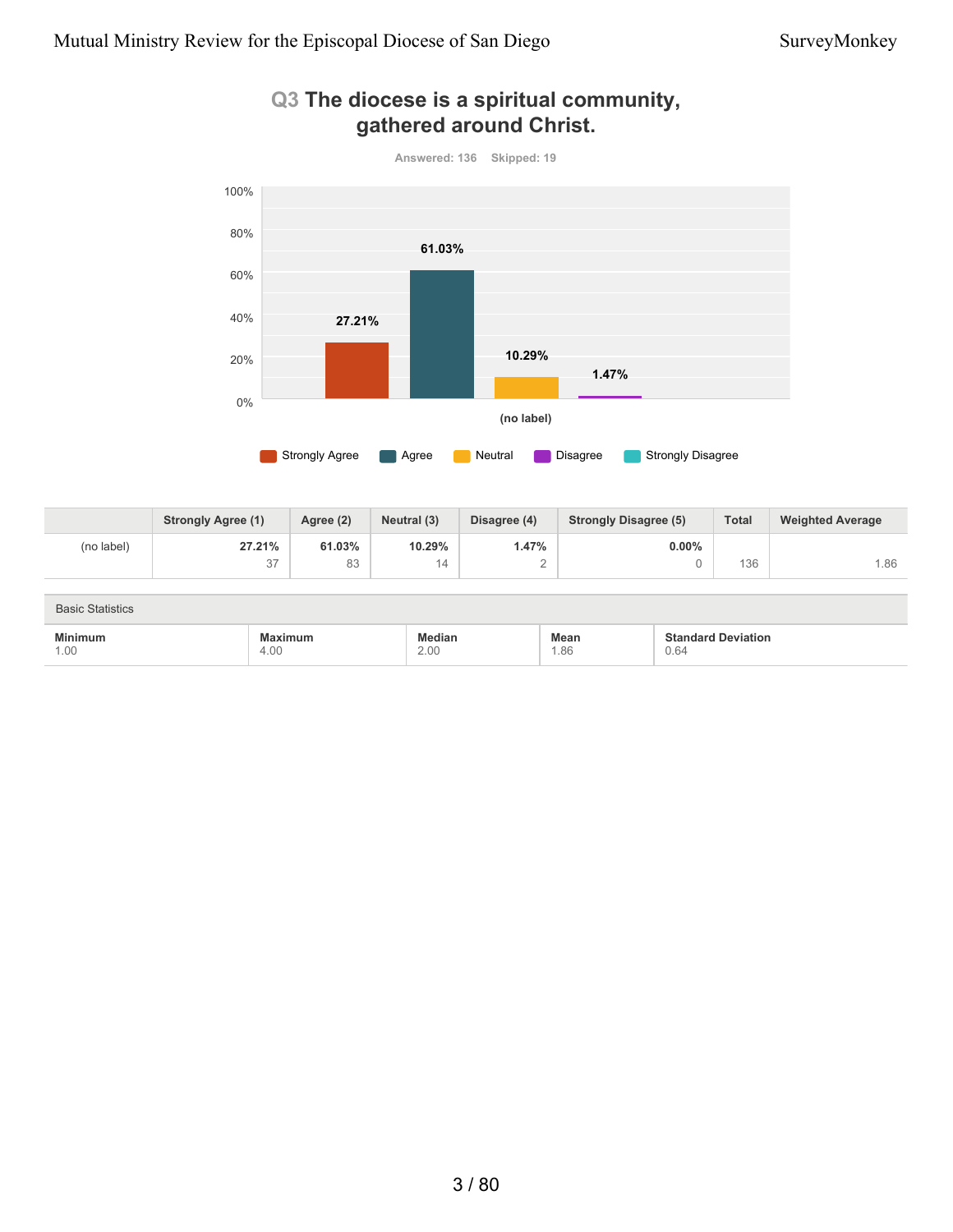

#### **Q4 The bishop effectively conveys our vision of mission.**

|            | <b>Strongly Agree (1)</b> | Agree (2) | Neutral (3) | Disagree (4) | <b>Strongly Disagree (5)</b> | <b>Total</b> | <b>Weighted Average</b> |
|------------|---------------------------|-----------|-------------|--------------|------------------------------|--------------|-------------------------|
| (no label) | 38.81%                    | 44.78%    | 11.94%      | 4.48%        | $0.00\%$                     |              |                         |
|            | 52                        | 60        | 16          |              |                              | 134          | .82                     |

| <b>Basic Statistics</b>                                                   |                 |                       |              |                                   |  |
|---------------------------------------------------------------------------|-----------------|-----------------------|--------------|-----------------------------------|--|
| <b>Minimum</b><br>the contract of the contract of the contract of<br>1.00 | Maximum<br>4.00 | <b>fedian</b><br>2.00 | Mean<br>1.82 | <b>Standard Deviation</b><br>0.81 |  |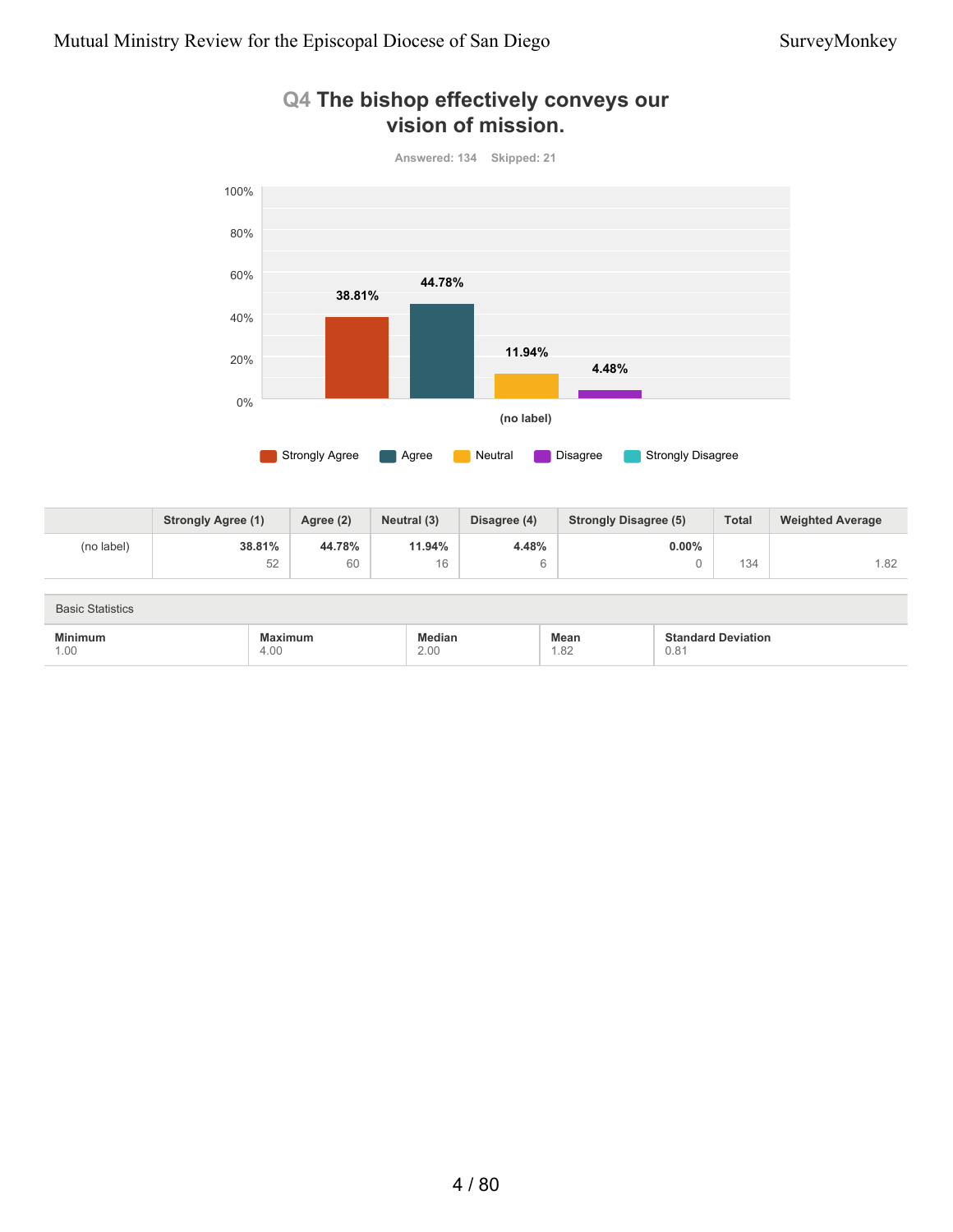### **Q5 We are known throughout our community as a diocese that is active in outreach to others.**



**18.66%** 25 **44.78%** 60 **29.10%** 39 **7.46%** 10 **0.00%** 0 134 2.25 **Strongly Agree (1) Agree (2) Neutral (3) Disagree (4) Strongly Disagree (5) Total Weighted Average** (no label)

| <b>Basic Statistics</b>                                                                                   |                 |                       |                     |                                   |  |  |
|-----------------------------------------------------------------------------------------------------------|-----------------|-----------------------|---------------------|-----------------------------------|--|--|
| <b>Minimum</b><br>the contract of the contract of the contract of the contract of the contract of<br>1.00 | Maximum<br>4.00 | <b>ledian</b><br>2.00 | <b>Mean</b><br>2.25 | <b>Standard Deviation</b><br>0.84 |  |  |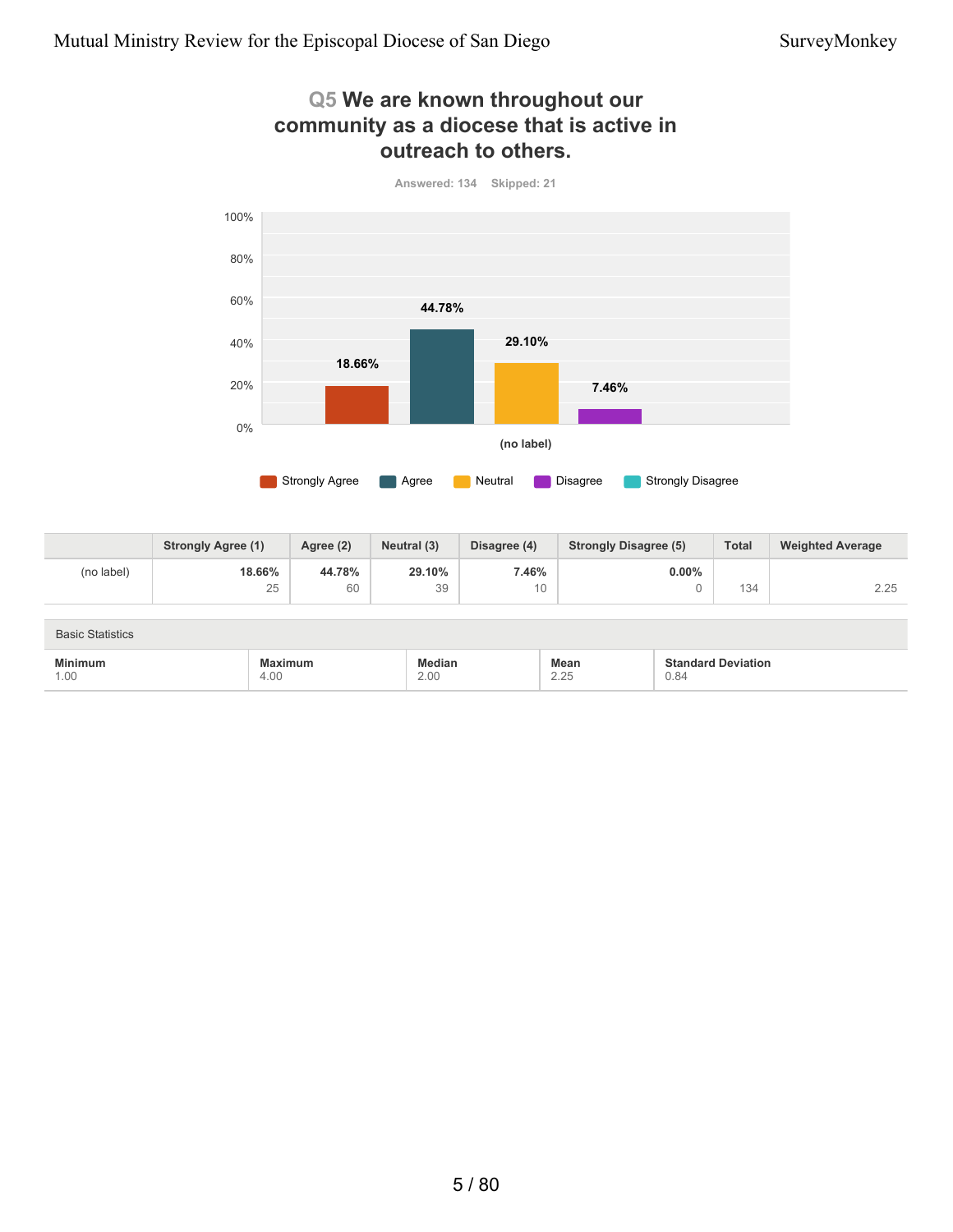



|            | <b>Strongly Agree (1)</b> | Agree (2)       | Neutral (3) | Disagree (4) | <b>Strongly Disagree (5)</b> | <b>Total</b> | <b>Weighted Average</b> |
|------------|---------------------------|-----------------|-------------|--------------|------------------------------|--------------|-------------------------|
| (no label) | 31.85%                    | 52.59%          | 13.33%      | 2.22%        | $0.00\%$                     |              |                         |
|            | 43                        | $\rightarrow$ 4 | 18          |              |                              | 135          | .86                     |

| <b>Basic Statistics</b> |                 |                       |                    |                                                                                            |  |  |  |
|-------------------------|-----------------|-----------------------|--------------------|--------------------------------------------------------------------------------------------|--|--|--|
| <b>Minimum</b><br>1.00  | Maximum<br>4.00 | <b>Median</b><br>2.00 | <b>Mean</b><br>.86 | <b>Standard Deviation</b><br>0.70<br>$\cup$ . $\iota$ 4<br>the contract of the contract of |  |  |  |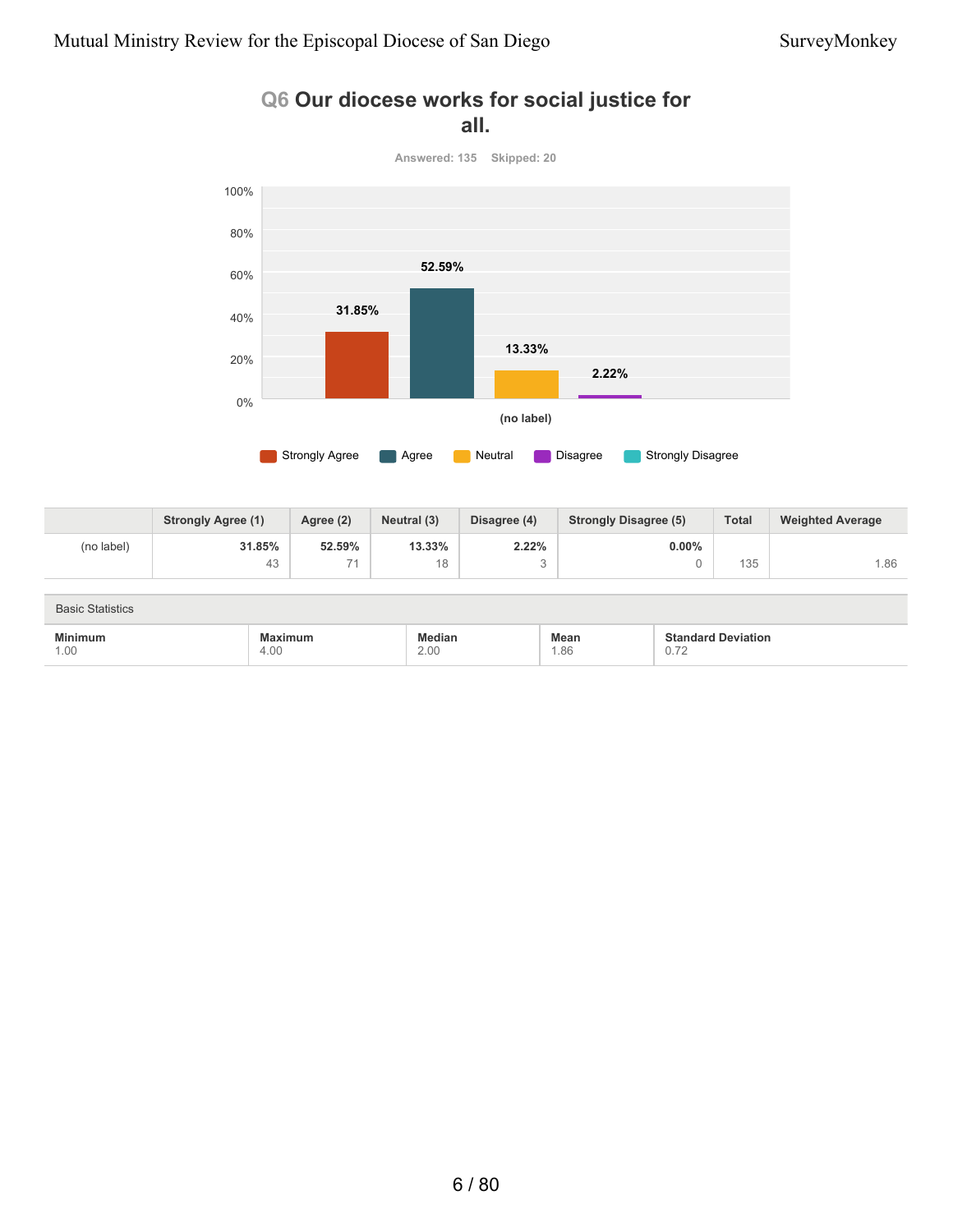### **Q7 I understand that being a "missional diocese" means:**

**Answered: 101 Skipped: 54**

| #              | <b>Responses</b>                                                                                                                                                                                                                                              | <b>Date</b>        |
|----------------|---------------------------------------------------------------------------------------------------------------------------------------------------------------------------------------------------------------------------------------------------------------|--------------------|
| $\mathbf{1}$   | Committed to serving those outside the walls of our churches--to carry out the mandate of the Baptismal<br>Covenant to seek and serve Christ in all people and strive for justice and peace among the people and respect<br>the dignity of every human being. | 1/16/2015 10:42 AM |
| 2              | community outreach                                                                                                                                                                                                                                            | 1/16/2015 9:11 AM  |
| 3              | We practise what we preach, actively encouraging all in our congregations to get out of the pews and service<br>where needed in our communities.                                                                                                              | 1/16/2015 8:21 AM  |
| $\overline{4}$ | Actually "doing" the work of Christ, not just going to church and spending time with people in our own<br>neighborhoods and social status but reaching out to help everyone, especially the most marginalized.                                                | 1/15/2015 10:49 PM |
| 5              | Placing the sharing of the Good News of salvation found in Christ Jesus at the center of our work                                                                                                                                                             | 1/15/2015 10:04 PM |
| 6              | going out of our comfort zone to take on missions we need to do.                                                                                                                                                                                              | 1/15/2015 7:21 PM  |
| 7              | reaching out to all locally and worldwide.                                                                                                                                                                                                                    | 1/15/2015 5:27 PM  |
| 8              | A diocese of service, around a goal or mission.                                                                                                                                                                                                               | 1/15/2015 5:15 PM  |
| 9              | Getting out into the world outside our doors and providing an example of Christian care and ministry at the<br>community and world level                                                                                                                      | 1/15/2015 5:06 PM  |
| 10             | going beyond the community of "believers" in a particular church or group to asset the wider community.                                                                                                                                                       | 1/15/2015 3:18 PM  |
| 11             | we are constantly reaching out to everyone, including the persons not totally affiliated with us.                                                                                                                                                             | 1/15/2015 3:17 PM  |
| 12             | Mission driven diocese                                                                                                                                                                                                                                        | 1/15/2015 3:08 PM  |
| 13             | Love in action                                                                                                                                                                                                                                                | 1/15/2015 2:58 PM  |
| 14             | Engaging in the work God calls us to and to bring the love of Christ to all.                                                                                                                                                                                  | 1/15/2015 2:50 PM  |
| 15             | Understanding that our history is what brought us to this day but does not restrain us in our mission to love all<br>others.                                                                                                                                  | 1/15/2015 2:24 PM  |
| 16             | yes.                                                                                                                                                                                                                                                          | 1/15/2015 2:05 PM  |
| 17             | Its complicated. Don't think most people have a clue and the term means different things to different people. It is<br>like a popular buzzword. I feel it simply means doing what God calls us to do                                                          | 1/15/2015 2:02 PM  |
| 18             | Pursuing ministries that are consistent with the missions of the diocese.                                                                                                                                                                                     | 1/15/2015 1:52 PM  |
| 19             | Yes                                                                                                                                                                                                                                                           | 1/14/2015 10:36 AM |
| 20             | The emphasis of our operations will be service to those in need within our community.                                                                                                                                                                         | 1/13/2015 5:46 PM  |
| 21             | making God's love visible in the world beyond our church doors                                                                                                                                                                                                | 1/13/2015 5:06 PM  |
| 22             | Sharing Christ's love through our actions; living out our baptismal covenant to "seek and serve Christ in all<br>persons."                                                                                                                                    | 1/13/2015 3:20 PM  |
| 23             | bringing Christ's healing love to the world                                                                                                                                                                                                                   | 1/12/2015 3:32 PM  |
| 24             | that we have a commitment to be Christ to the wider world, sometimes that world is on our doorstep.                                                                                                                                                           | 1/12/2015 7:33 AM  |
| 25             | unknown                                                                                                                                                                                                                                                       | 1/12/2015 3:52 AM  |
| 26             | It is a Diocese that is engaged with its community by addressing specific situations that provide an opportunity to<br>live out Jesus's message or to transmit it                                                                                             | 1/11/2015 9:12 PM  |
| 27             | Reaching out to help the less fortunate.                                                                                                                                                                                                                      | 1/11/2015 5:34 PM  |
|                |                                                                                                                                                                                                                                                               |                    |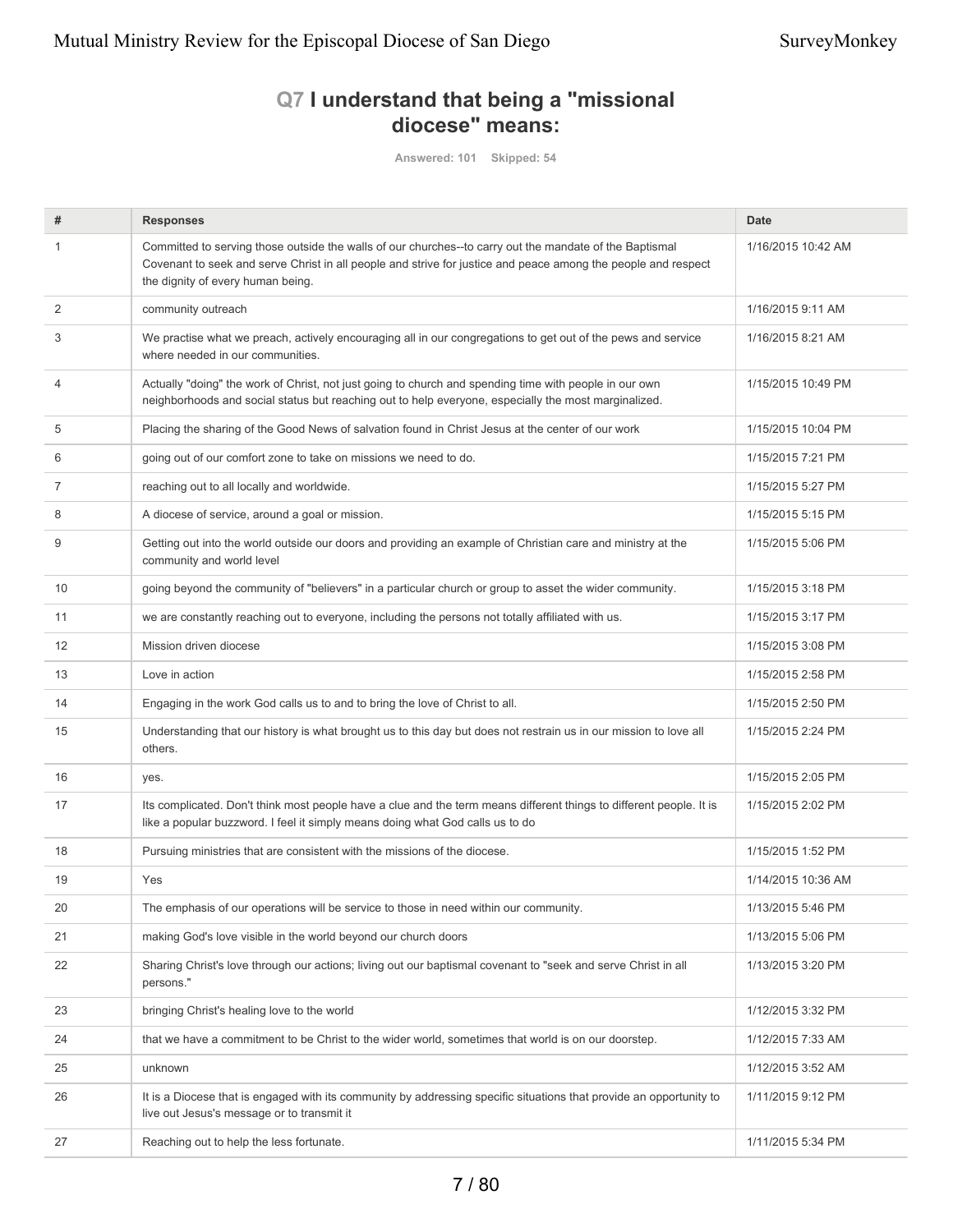| 28 | being centered on mission to make disciples and serve all people who are among us.                                                                                      | 1/10/2015 10:51 PM |
|----|-------------------------------------------------------------------------------------------------------------------------------------------------------------------------|--------------------|
| 29 | focusing on God and community with in the neighborhood                                                                                                                  | 1/10/2015 6:18 PM  |
| 30 | Living as Jesus did!                                                                                                                                                    | 1/10/2015 4:07 PM  |
| 31 | We serve those in our community who need our help. We don't just serve our members.                                                                                     | 1/10/2015 4:07 PM  |
| 32 | Our priority is outreach to identified individuals/groups.                                                                                                              | 1/10/2015 3:33 PM  |
| 33 | Xtian outreach to the community via services that can be provided for the less fortunate                                                                                | 1/10/2015 3:31 PM  |
| 34 | We discuss our mission within the diocesan community and throughout the community at large.                                                                             | 1/10/2015 3:12 PM  |
| 35 | We address and minister to the needs of our area to improve the condition of those who suffer.                                                                          | 1/10/2015 3:10 PM  |
| 36 | A diocese with a mission to reach out to those outside our walls. We go out to serve and show God's love. We<br>take church to the people.                              | 1/10/2015 9:42 AM  |
| 37 | placing service to others at the center of our life as a community of faith                                                                                             | 1/9/2015 8:34 PM   |
| 38 | Yes.                                                                                                                                                                    | 1/9/2015 8:07 PM   |
| 39 | We exist to serve Christ in others.                                                                                                                                     | 1/9/2015 8:06 PM   |
| 40 | carrying the mission of Christ to others                                                                                                                                | 1/9/2015 3:35 PM   |
| 41 | Building the Kingdom of God                                                                                                                                             | 1/9/2015 3:22 PM   |
| 42 | work outside of our congregations                                                                                                                                       | 1/9/2015 2:41 PM   |
| 43 | don't know what it means                                                                                                                                                | 1/9/2015 1:47 PM   |
| 44 | Our Diocese does good work in living out Christ's mission to take care of those in need                                                                                 | 1/9/2015 12:52 PM  |
| 45 | Opened to new ways to provide ministry and open to new places for ministry.                                                                                             | 1/9/2015 11:30 AM  |
| 46 | NO COMMENT                                                                                                                                                              | 1/9/2015 10:43 AM  |
| 47 | Making a concerted effort to reach out people in need throughout our communities, taking us beyond the comfort<br>zone of our own church and its congregants.           | 1/9/2015 10:35 AM  |
| 48 | Living out the first and second commandments to love God with all your heart and love your neighbor as yourself;<br>and in loving your neighbor, you will be missional. | 1/9/2015 10:16 AM  |
| 49 | Reaching out and serving and sharing a mission                                                                                                                          | 1/9/2015 10:08 AM  |
| 50 | Working with people of all walks of life to provide spiritual and physical support and education                                                                        | 1/9/2015 9:43 AM   |
| 51 | Focusing a significant part of our energy and resources to the service of those in our communities.                                                                     | 1/9/2015 9:41 AM   |
| 52 | Outreaching and witnessing to our Baptismal Promises                                                                                                                    | 1/9/2015 9:40 AM   |
| 53 | that we reach out into the community, the nation and the world to help those in need and bring them to Christ.                                                          | 1/9/2015 9:27 AM   |
| 54 | That we carry the message and help and care for all who are in need regardless of race or life style or rich or<br>poor.                                                | 1/9/2015 9:19 AM   |
| 55 | Sharing                                                                                                                                                                 | 1/9/2015 9:15 AM   |
| 56 | Reaching out to the greater community.                                                                                                                                  | 1/9/2015 9:13 AM   |
| 57 | Working together to accomplish our outside ministries and showing God's love.                                                                                           | 1/9/2015 8:31 AM   |
| 58 | A continual outreach to the community to expand the word and teachings of Jesus through deeds and actions.                                                              | 1/9/2015 8:23 AM   |
| 59 | We strive through direct action and word to minister to those outside of our own congregations.                                                                         | 1/9/2015 7:50 AM   |
| 60 | reaching out to others who are not members of our church                                                                                                                | 1/9/2015 7:40 AM   |
| 61 | Purposive about ministry.                                                                                                                                               | 1/9/2015 7:19 AM   |
| 62 | Outreach to the community.                                                                                                                                              | 1/9/2015 6:51 AM   |
| 63 | That we servr the needs and our community in s pastoral way.                                                                                                            | 1/9/2015 5:41 AM   |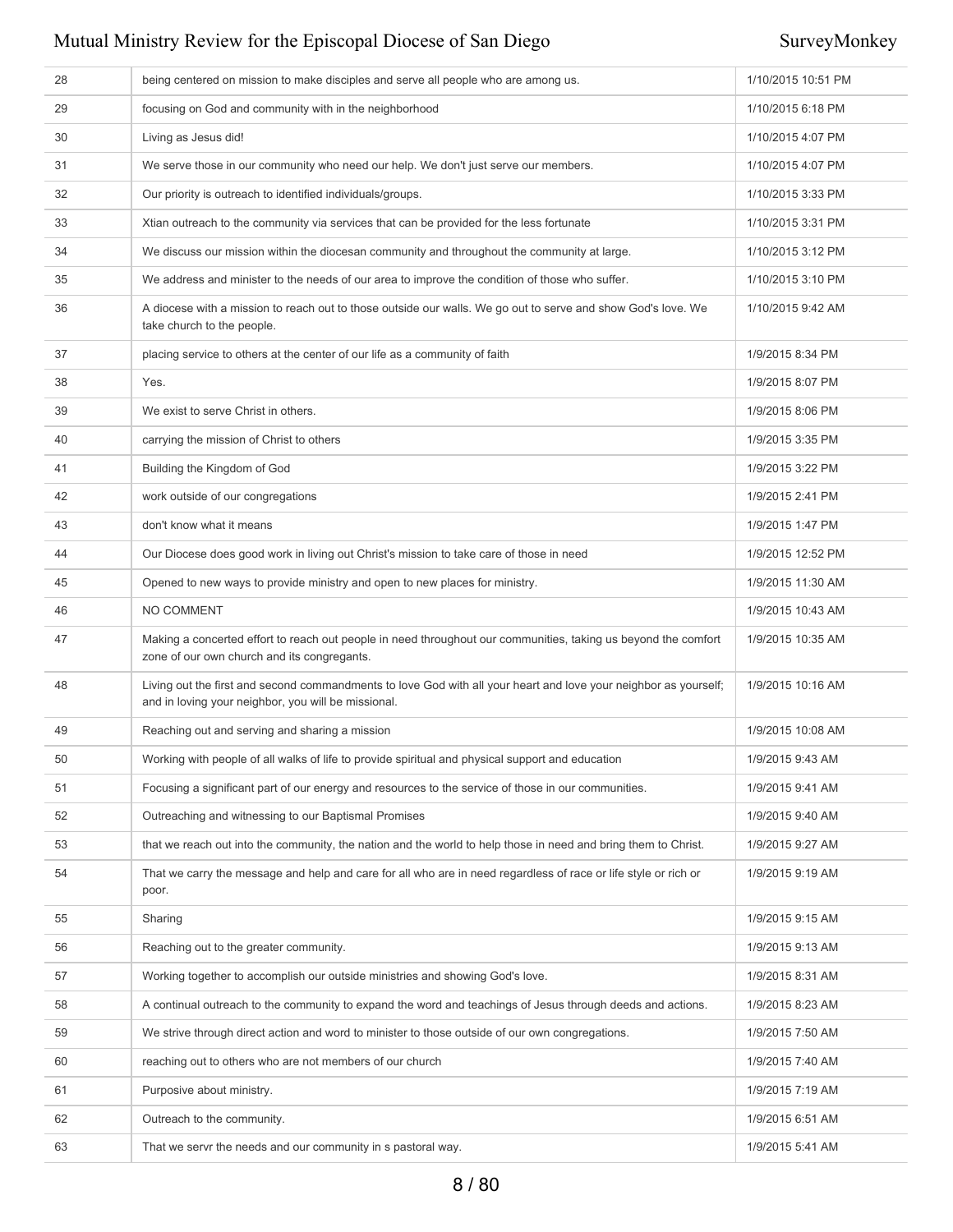| 64 | ministering to our community according to the local needs of God's children                                                                                                                                                                                             | 1/8/2015 8:03 PM  |
|----|-------------------------------------------------------------------------------------------------------------------------------------------------------------------------------------------------------------------------------------------------------------------------|-------------------|
| 65 | reaching out to, serving, providing assistance to anyone in our greater San Diego community that is in physical<br>or spiritual need                                                                                                                                    | 1/8/2015 7:17 PM  |
| 66 | We have a mission and live to it.                                                                                                                                                                                                                                       | 1/8/2015 12:12 PM |
| 67 | extending God's love in Christ to all people. Reaching out in fearless love.                                                                                                                                                                                            | 1/8/2015 7:43 AM  |
| 68 | taking the work of the church outside church walls                                                                                                                                                                                                                      | 1/7/2015 6:04 PM  |
| 69 | Functions with constant awareness others, their welfare and needs.                                                                                                                                                                                                      | 1/6/2015 9:59 PM  |
| 70 | Serving Christ in all people (emphasis on all). This means continually finding new ways of doing ministry to better<br>reach those who are marginalized or who come from outside our tradition.                                                                         | 1/6/2015 5:33 PM  |
| 71 | Being The hands and feet of Christ to a needy world                                                                                                                                                                                                                     | 1/6/2015 2:33 PM  |
| 72 | focusing on more than just worship on Sunday mornings (as important as that is), being outward focused, looking<br>into our communities to share the love of Christ through spirituality, formation and acts of loving kindness.                                        | 1/6/2015 1:10 PM  |
| 73 | Always looking beyond ourselves to serve the needs of those whom Christ places upon our path                                                                                                                                                                            | 1/6/2015 12:58 PM |
| 74 | Serving all people, reaching them where they are, shining the light of Christ in the darkness                                                                                                                                                                           | 1/6/2015 9:37 AM  |
| 75 | Having a mission to serve that is understood and followed by all member churches.                                                                                                                                                                                       | 1/6/2015 8:24 AM  |
| 76 | actively working together to achieve God's mission in the world                                                                                                                                                                                                         | 1/6/2015 8:06 AM  |
| 77 | Meeting people where they are, in whatever circumstances they are in to share the love of Christ with them.                                                                                                                                                             | 1/6/2015 7:09 AM  |
| 78 | Pouring out life for the human community.                                                                                                                                                                                                                               | 1/5/2015 9:22 PM  |
| 79 | Missional is the code word we all use to mean something more than survival.                                                                                                                                                                                             | 1/5/2015 7:00 PM  |
| 80 | Bringing the teachings of Jesus into our communities through example, commitment and good works. Shifting to<br>more of a reach out, get involved mode from a sitting back mode in the safety of our pews.                                                              | 1/5/2015 5:13 PM  |
| 81 | Participating in the work that God is doing in our respective neighborhoods and giving witness to the love of<br>Christ for all people.                                                                                                                                 | 1/5/2015 4:43 PM  |
| 82 | Teaching the Gospel of Jesus Christ, in the power of the Holy Spirit, to those who don't know Christ                                                                                                                                                                    | 1/5/2015 2:20 PM  |
| 83 | always thinking and doing for "others"                                                                                                                                                                                                                                  | 1/5/2015 2:15 PM  |
| 84 | Carrying out God's work together,                                                                                                                                                                                                                                       | 1/5/2015 1:40 PM  |
| 85 | taking the church out to the community and people in need. focusing resources externally                                                                                                                                                                                | 1/5/2015 1:13 PM  |
| 86 | looking outside at the needs of others                                                                                                                                                                                                                                  | 1/5/2015 1:09 PM  |
| 87 | WE WORK TO HELP OTHERS IN NEED. WE LOOK OUTWARDS TO FULLFILL OUR COVENENT WITH GOD.                                                                                                                                                                                     | 1/5/2015 10:49 AM |
| 88 | going outside our walls/property lines to serve those around us as Jesus would do                                                                                                                                                                                       | 1/5/2015 10:44 AM |
| 89 | God's mission not ours                                                                                                                                                                                                                                                  | 1/5/2015 10:42 AM |
| 90 | being instruments of peace and justice where ever we are; incarnating the fearless love of Jesus in all times and<br>places, caring less about 'sustaining' the institutional church and our own congregations than being a vital organ<br>of witness together in EDSD. | 1/5/2015 10:18 AM |
| 91 | focusing more on serving God's people (matthew 25) than building large structures                                                                                                                                                                                       | 1/5/2015 9:08 AM  |
| 92 | Not sureour church gets no support from the diocese.                                                                                                                                                                                                                    | 1/5/2015 9:00 AM  |
| 93 | bringing God's kingdom to our world today                                                                                                                                                                                                                               | 1/5/2015 8:56 AM  |
| 94 | Being a church that seeks change for the sake of the world                                                                                                                                                                                                              | 1/5/2015 8:08 AM  |
| 95 | Respecting the Christ in everyone, being part of a community that empowers everyone to realize their God-given<br>potential                                                                                                                                             | 1/5/2015 7:57 AM  |
| 96 | The Bishop is the head of our church.                                                                                                                                                                                                                                   | 1/5/2015 7:32 AM  |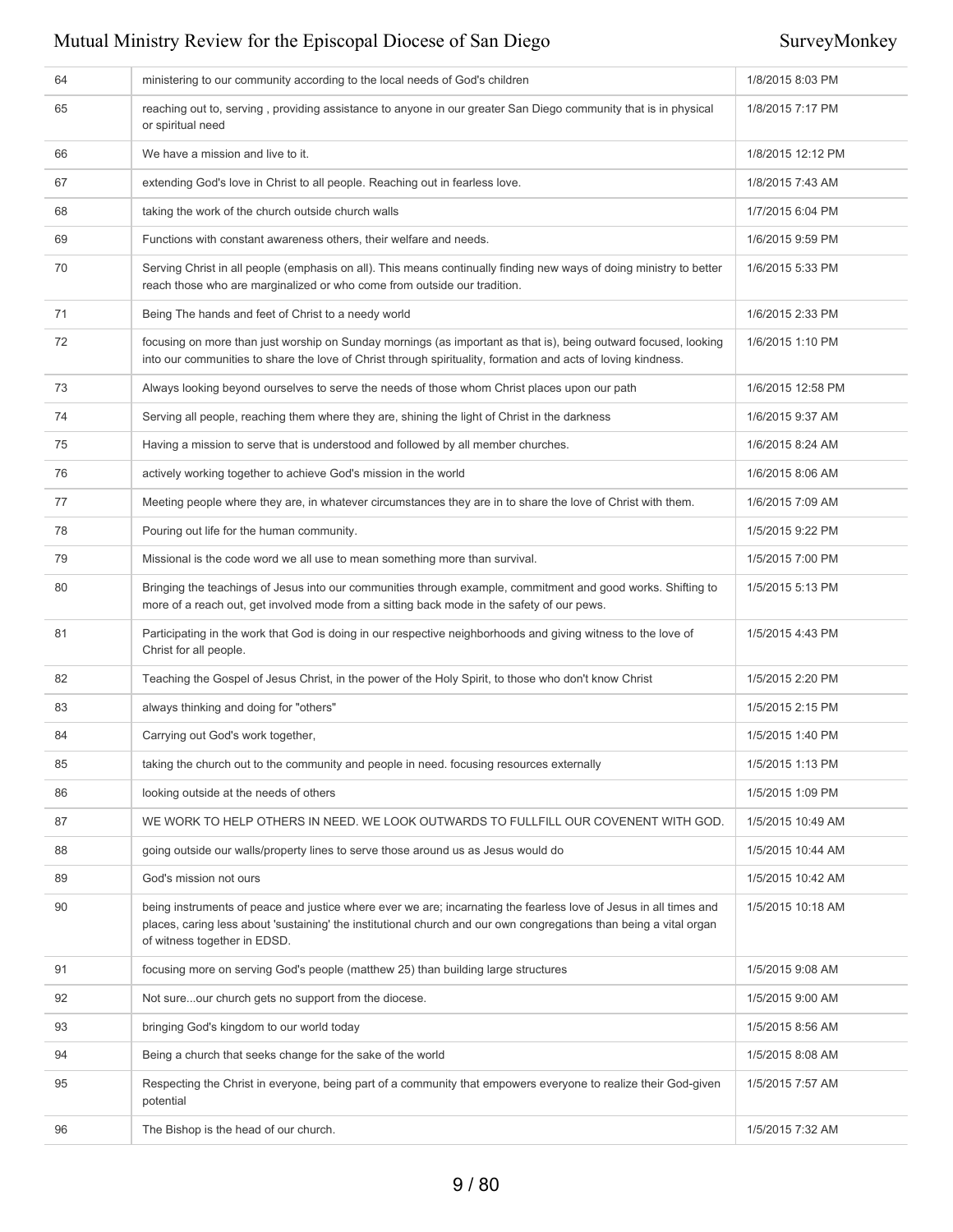| 97  | Living out the Mission and Vision as expressed in the Mission Plan        | 1/5/2015 7:22 AM |
|-----|---------------------------------------------------------------------------|------------------|
| 98  | outward focus. Bringing our faith in Jesus into action to heal the world. | 1/5/2015 6:45 AM |
| 99  | What we do and why we do it                                               | 1/5/2015 6:39 AM |
| 100 | We go out to the people.                                                  | 1/5/2015 6:30 AM |
| 101 | That the actions taken by our diocese are quided by its stated mission.   | 1/5/2015 6:09 AM |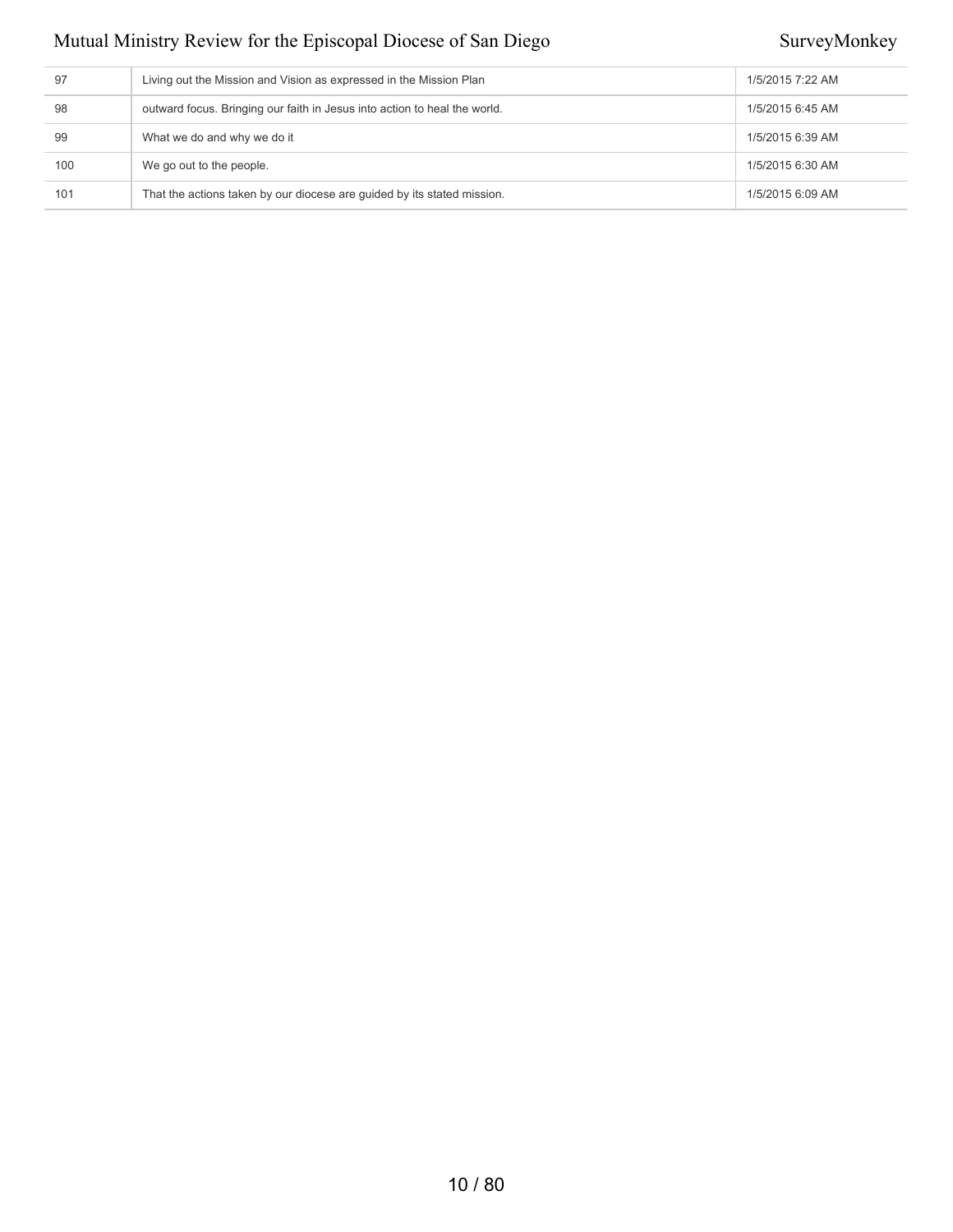

### **Q8 There is a sense of collaborative ministry among congregations.**

|            | <b>Strongly Agree (1)</b> | Agree (2) | Neutral (3) | Disagree (4) | <b>Strongly Disagree (5)</b> | <b>Total</b> | <b>Weighted Average</b> |
|------------|---------------------------|-----------|-------------|--------------|------------------------------|--------------|-------------------------|
| (no label) | $0.00\%$                  | 42.19%    | 34.38%      | 21.88%       | l.56%                        |              |                         |
|            |                           | 54        | 44          | 28           |                              | 128          | 2.83                    |

| <b>Basic Statistics</b> |         |        |      |                           |
|-------------------------|---------|--------|------|---------------------------|
| <b>Minimum</b>          | Maximum | Median | Mean | <b>Standard Deviation</b> |
| 2.00                    | 5.00    | 3.00   | 2.83 | 0.82                      |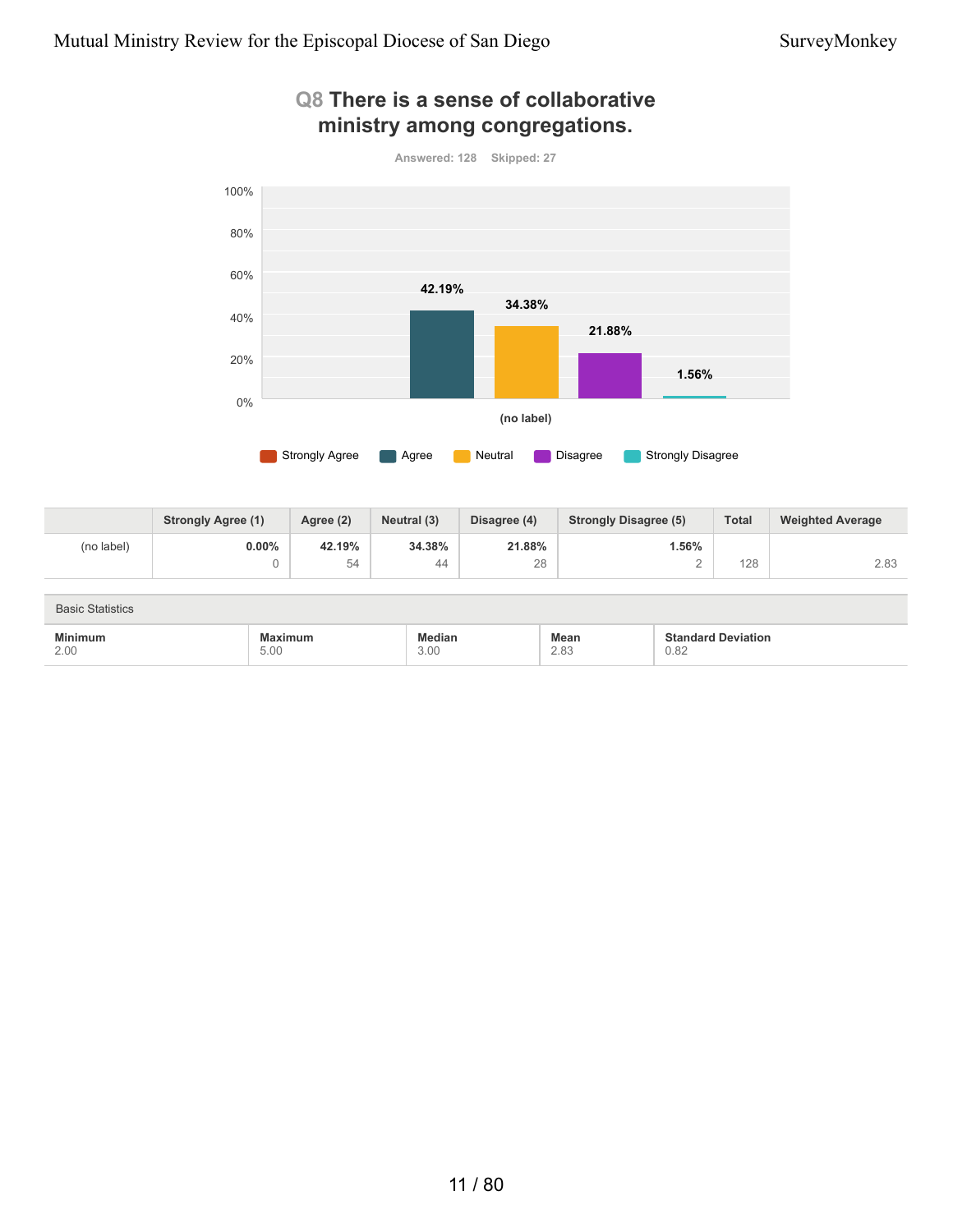

#### **Q9 I am familiar these examples of collaborative ministry:**

| <b>Answer Choices</b>                       | <b>Responses</b> |    |
|---------------------------------------------|------------------|----|
| Diocesan Service Coalition (1)              | 53.64%           | 59 |
| Ministry to Military and their Families (2) | 45.45%           | 50 |
| Capital Campaign (3)                        | 88.18%           | 97 |
| <b>Total Respondents: 110</b>               |                  |    |

| <b>Basic Statistics</b> |                        |                       |              |                                   |  |
|-------------------------|------------------------|-----------------------|--------------|-----------------------------------|--|
| <b>Minimum</b><br>1.00  | <b>Maximum</b><br>3.00 | <b>Median</b><br>2.00 | Mean<br>2.18 | <b>Standard Deviation</b><br>0.85 |  |

| #              | Other (please specify)                                                                              | Date              |
|----------------|-----------------------------------------------------------------------------------------------------|-------------------|
|                | ECC                                                                                                 | 1/16/2015 8:21 AM |
| $\overline{2}$ | Area VI discernment                                                                                 | 1/15/2015 3:18 PM |
| 3              | Support of ECC food program, ECS, Sudanese Regugee network, Leadership Academy,                     | 1/15/2015 2:02 PM |
| 4              | Future Church initiatives                                                                           | 1/13/2015 5:06 PM |
| 5              | Areas looking to hire collaboratively                                                               | 1/12/2015 3:32 PM |
| 6              | Beginning the Hispanic Leadership Program                                                           | 1/12/2015 3:52 AM |
| $\overline{7}$ | Cursillo                                                                                            | 1/9/2015 1:54 PM  |
| 8              | Refugee Network Support                                                                             | 1/9/2015 10:35 AM |
| 9              | <b>Wounded Warriors</b>                                                                             | 1/9/2015 10:16 AM |
| 10             | Youth collaborative                                                                                 | 1/9/2015 10:08 AM |
| 11             | Cross congregational projects                                                                       | 1/9/2015 9:15 AM  |
| 12             | area work                                                                                           | 1/7/2015 6:04 PM  |
| 13             | St. Alban's is part of a interdenominational network which helps provide food for refugee families. | 1/6/2015 5:33 PM  |
| 14             | Outreach to the San Diego Refugee Communities                                                       | 1/6/2015 2:33 PM  |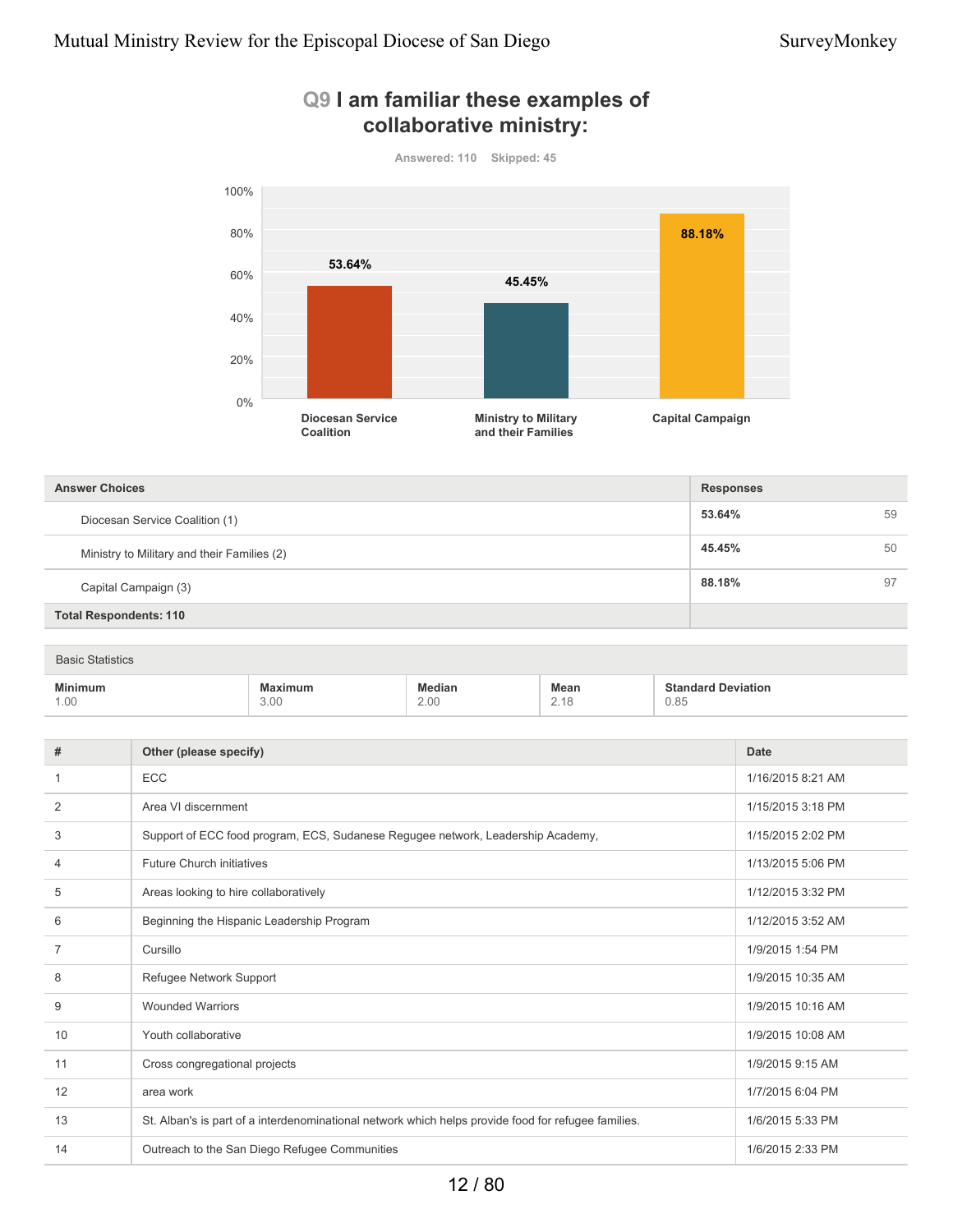| 15 | Youth collaboration meeting                  | 1/6/2015 9:37 AM |
|----|----------------------------------------------|------------------|
| 16 | Area ministries groups                       | 1/6/2015 8:44 AM |
| 17 | Not sure we have any.                        | 1/6/2015 8:24 AM |
| 18 | Area 4 Future Church group                   | 1/6/2015 7:09 AM |
| 19 | Good Samaritan-St. Andrew's PB collaboration | 1/5/2015 6:45 PM |
| 20 | Area IV initiatives                          | 1/5/2015 5:13 PM |
| 21 | Am aware of these but not familiar with them | 1/5/2015 2:20 PM |
| 22 | Episcopal Refugee Network                    | 1/5/2015 1:09 PM |
| 23 | <b>ERN</b>                                   | 1/5/2015 7:22 AM |
|    |                                              |                  |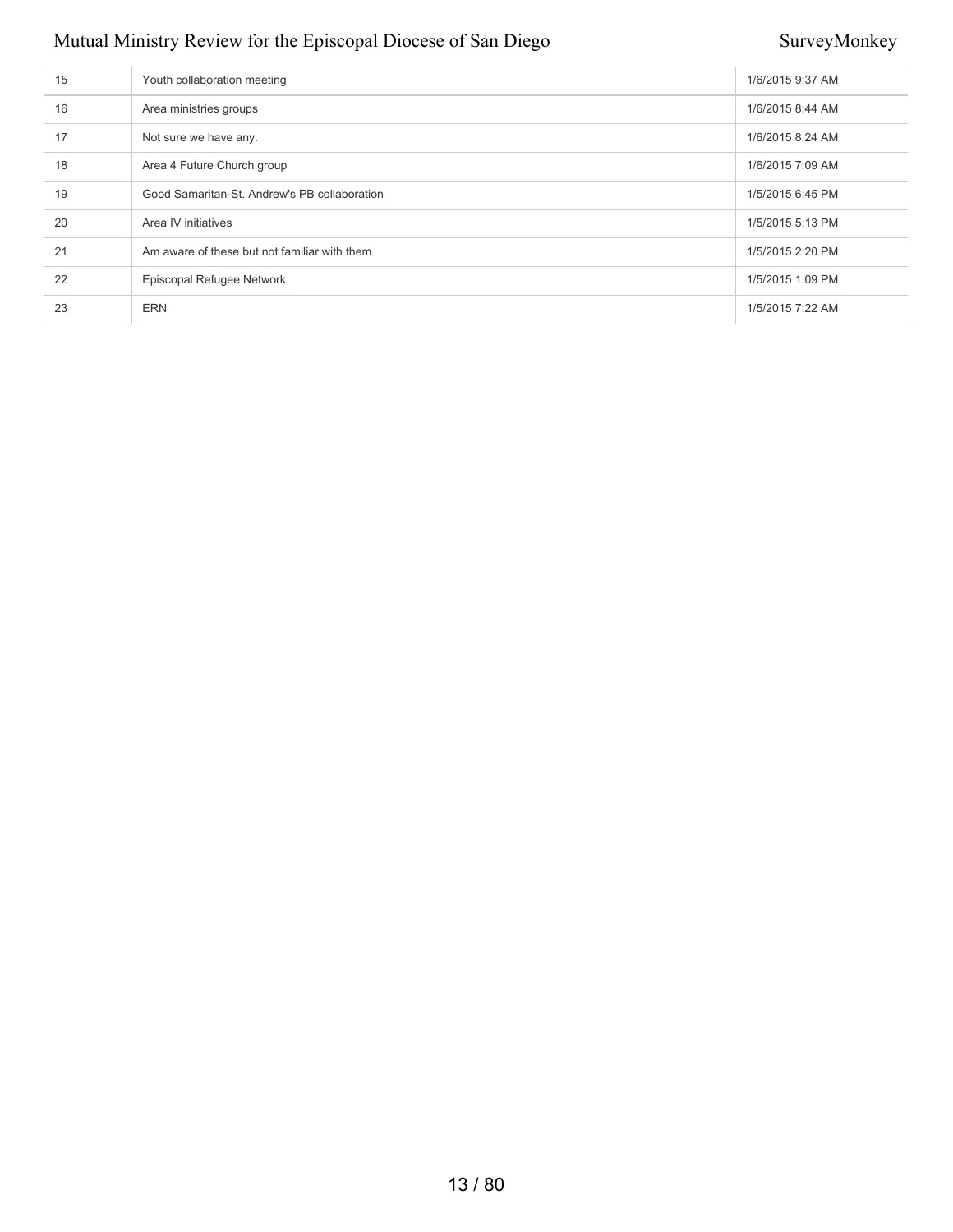### **Q10 Our congregation has a collaborative relationship with other congregations. For example:**

**Answered: 84 Skipped: 71**

| #              | <b>Responses</b>                                                                                                                                                                                                                                                                                                                                                                                       | <b>Date</b>        |
|----------------|--------------------------------------------------------------------------------------------------------------------------------------------------------------------------------------------------------------------------------------------------------------------------------------------------------------------------------------------------------------------------------------------------------|--------------------|
| 1              | We are starting to see collaborative relationships develop through the Mission Areas and around certain issues<br>such as serving refugees and the children at Dorcas House.                                                                                                                                                                                                                           | 1/16/2015 10:42 AM |
| $\overline{2}$ | We publish others activites and encourage participation. As a DOK we move to other parishes for asswm lies and<br>quiet days.                                                                                                                                                                                                                                                                          | 1/16/2015 8:21 AM  |
| 3              | Not really                                                                                                                                                                                                                                                                                                                                                                                             | 1/15/2015 10:49 PM |
| 4              | We have shared fellowship events and ministry resources                                                                                                                                                                                                                                                                                                                                                | 1/15/2015 10:04 PM |
| 5              | Area 4 discernment. In the past the Mormons trimmed our very tall palm trees, we've had work days with other<br>groups, especially Boy Scouts, AA.                                                                                                                                                                                                                                                     | 1/15/2015 7:21 PM  |
| 6              | St Mark's City Heights                                                                                                                                                                                                                                                                                                                                                                                 | 1/15/2015 7:03 PM  |
| 7              | We work with other Area 3 churches on some music programs and youth ministry such as trips the Navaho<br>Indian lands                                                                                                                                                                                                                                                                                  | 1/15/2015 5:06 PM  |
| 8              | Area VI discernment and working with local congregations to make sure we do not duplicate outreach projects.                                                                                                                                                                                                                                                                                           | 1/15/2015 3:18 PM  |
| 9              | we have tried to reach out to the other churches in our deanery                                                                                                                                                                                                                                                                                                                                        | 1/15/2015 3:17 PM  |
| 10             | St. Luke's and St. Andrew                                                                                                                                                                                                                                                                                                                                                                              | 1/15/2015 3:08 PM  |
| 11             | We have attended service coalition meetings and shared ideas.                                                                                                                                                                                                                                                                                                                                          | 1/15/2015 3:02 PM  |
| 12             | Gives stuff to those who need it                                                                                                                                                                                                                                                                                                                                                                       | 1/15/2015 2:58 PM  |
| 13             | We participate in the service coalition and we are supporting the showers of blessing.                                                                                                                                                                                                                                                                                                                 | 1/15/2015 2:50 PM  |
| 14             | showers of blessings,                                                                                                                                                                                                                                                                                                                                                                                  | 1/15/2015 2:05 PM  |
| 15             | A bit with Trinity but very small.                                                                                                                                                                                                                                                                                                                                                                     | 1/15/2015 2:02 PM  |
| 16             | very limited collaborative relationships with other congregations. We do collaborate on homeless missions.                                                                                                                                                                                                                                                                                             | 1/15/2015 1:52 PM  |
| 17             | Trinity, Escondido St. Paul's Cathedral                                                                                                                                                                                                                                                                                                                                                                | 1/14/2015 5:47 PM  |
| 18             | <b>No</b>                                                                                                                                                                                                                                                                                                                                                                                              | 1/14/2015 10:36 AM |
| 19             | a priest from another parish celebrated an advent liturgy with our priest                                                                                                                                                                                                                                                                                                                              | 1/13/2015 5:06 PM  |
| 20             | A number of our members are serving as mentors and consultants to other congregations. We have been part of<br>several conversations about sharing resources. We've gone on mission trips with other parishes.                                                                                                                                                                                         | 1/12/2015 3:32 PM  |
| 21             | Yuma County Interfaith                                                                                                                                                                                                                                                                                                                                                                                 | 1/12/2015 7:33 AM  |
| 22             | Building relationship with Service Coalition, part of Cursillo, part of Hispanic Leadership Program, have invited St.<br>Matthew to join us with collection projects.                                                                                                                                                                                                                                  | 1/12/2015 3:52 AM  |
| 23             | Yes. Our congregation invites others to participate in services, and people do come. People from other services<br>come to our congregation for music, for education--forums and events like the Alternative Market and the Pride<br>Parade. We would like to collaborate with other congregations to provide a coordinator/youth leader to form a<br>youth group comprised of different congregations | 1/11/2015 9:12 PM  |
| 24             | Youth Group                                                                                                                                                                                                                                                                                                                                                                                            | 1/10/2015 5:08 PM  |
| 25             | None, except for joint choral efforts with the cathedral and two other congregations.                                                                                                                                                                                                                                                                                                                  | 1/10/2015 4:07 PM  |
| 26             | St. Paul's Cathedral, St. Peter's De IMar                                                                                                                                                                                                                                                                                                                                                              | 1/10/2015 4:07 PM  |
|                |                                                                                                                                                                                                                                                                                                                                                                                                        |                    |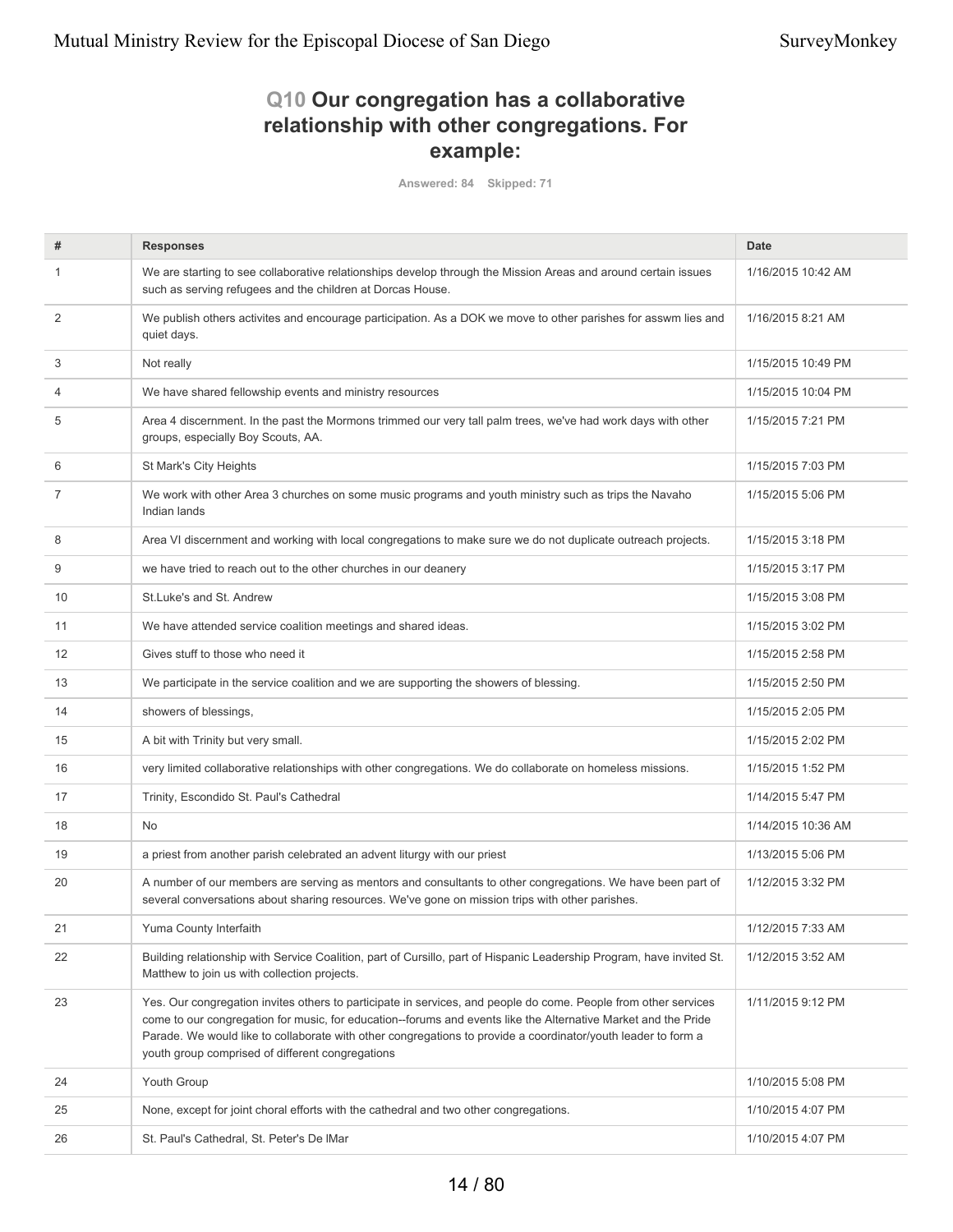| 27 | We really do not.                                                                                                                                                                                             | 1/10/2015 3:33 PM |
|----|---------------------------------------------------------------------------------------------------------------------------------------------------------------------------------------------------------------|-------------------|
| 28 | St. John's collaboration with St. Margaret's Outreach Program We are a new east valley distribution center.                                                                                                   | 1/10/2015 3:31 PM |
| 29 | In the Coachella valley we meet on a regular basis (five congregations) and we at St. John's Indio are supported<br>in our outreach by St. Margaret in the Desert.                                            | 1/10/2015 3:12 PM |
| 30 | We shared a Christmas Eve Services schedule so that members of area 4 could choose a service that fit their<br>schedule without having each church have to offer multiple service times.                      | 1/10/2015 3:10 PM |
| 31 | <b>Rotational Shelter</b>                                                                                                                                                                                     | 1/10/2015 9:42 AM |
| 32 | We are attempting to forge significant bonds with one another in area 4, but progress is slow.                                                                                                                | 1/9/2015 8:34 PM  |
| 33 | No                                                                                                                                                                                                            | 1/9/2015 8:06 PM  |
| 34 | Our priest seems to have a good relationship with one from an adjacent mission, but not sure how it translates<br>into better programs or joint programs.                                                     | 1/9/2015 3:35 PM  |
| 35 | We attended a service at St. Luke's this past fall--Still a lot more could be done.                                                                                                                           | 1/9/2015 3:22 PM  |
| 36 | Cursillo, Faith Alive, DOK                                                                                                                                                                                    | 1/9/2015 1:54 PM  |
| 37 | It does not                                                                                                                                                                                                   | 1/9/2015 1:47 PM  |
| 38 | Sadly, while there are instances of collaborative relationships witrh regard to music (sharing choral experiences)<br>generally as a congregation we do not have much inter-relationships with other churches | 1/9/2015 12:52 PM |
| 39 | see answers to 9                                                                                                                                                                                              | 1/9/2015 10:35 AM |
| 40 | Service projects; youth events                                                                                                                                                                                | 1/9/2015 10:08 AM |
| 41 | not sure                                                                                                                                                                                                      | 1/9/2015 9:43 AM  |
| 42 | We're working on it in Area IV                                                                                                                                                                                | 1/9/2015 9:41 AM  |
| 43 | Social Justice joint outreaches                                                                                                                                                                               | 1/9/2015 9:40 AM  |
| 44 | None                                                                                                                                                                                                          | 1/9/2015 9:27 AM  |
| 45 | Only through the Service coalition which needs help from the diocese to get more churches involved                                                                                                            | 1/9/2015 9:19 AM  |
| 46 | Christ church with st marks                                                                                                                                                                                   | 1/9/2015 9:15 AM  |
| 47 | The ECWs of St Paul's Yuma and Sts Peter and Paul El Centro meet together several times a year.                                                                                                               | 1/9/2015 9:13 AM  |
| 48 | We are very far from other congregations. However we work with other congregations of other denominations in<br>our area.                                                                                     | 1/9/2015 9:10 AM  |
| 49 | We participate in the Service Coalition, diocesan area meetings, many fundraisers, faithful in paying our pledge.                                                                                             | 1/9/2015 8:31 AM  |
| 50 | Christ Church works directly with St Mark's to provide food for the needy and also provide people to support the<br>homeless shelter during the winter.                                                       | 1/9/2015 7:50 AM  |
| 51 | Do you mean diocese or individual church congregations? Diocese--yes=Bishop's visit, newsletters, mail etc. My<br>own church=NO                                                                               | 1/9/2015 7:40 AM  |
| 52 | The choir of Trinity, Escondido likes to get together with other choirs for Evensong services.                                                                                                                | 1/9/2015 5:41 AM  |
| 53 | Little or no contact                                                                                                                                                                                          | 1/8/2015 8:03 PM  |
| 54 | Unknown                                                                                                                                                                                                       | 1/8/2015 12:12 PM |
| 55 | work with St. Bart's                                                                                                                                                                                          | 1/8/2015 7:43 AM  |
| 56 | one on one with a larger congregation                                                                                                                                                                         | 1/7/2015 6:04 PM  |
| 57 | service outreach                                                                                                                                                                                              | 1/7/2015 10:27 AM |
| 58 | <b>College Ministry</b>                                                                                                                                                                                       | 1/6/2015 9:59 PM  |
| 59 | None that I am really aware of at this time.                                                                                                                                                                  | 1/6/2015 5:33 PM  |
| 60 | Worship at La Costa Glen; EfM serves members from surrounding parishes                                                                                                                                        | 1/6/2015 2:33 PM  |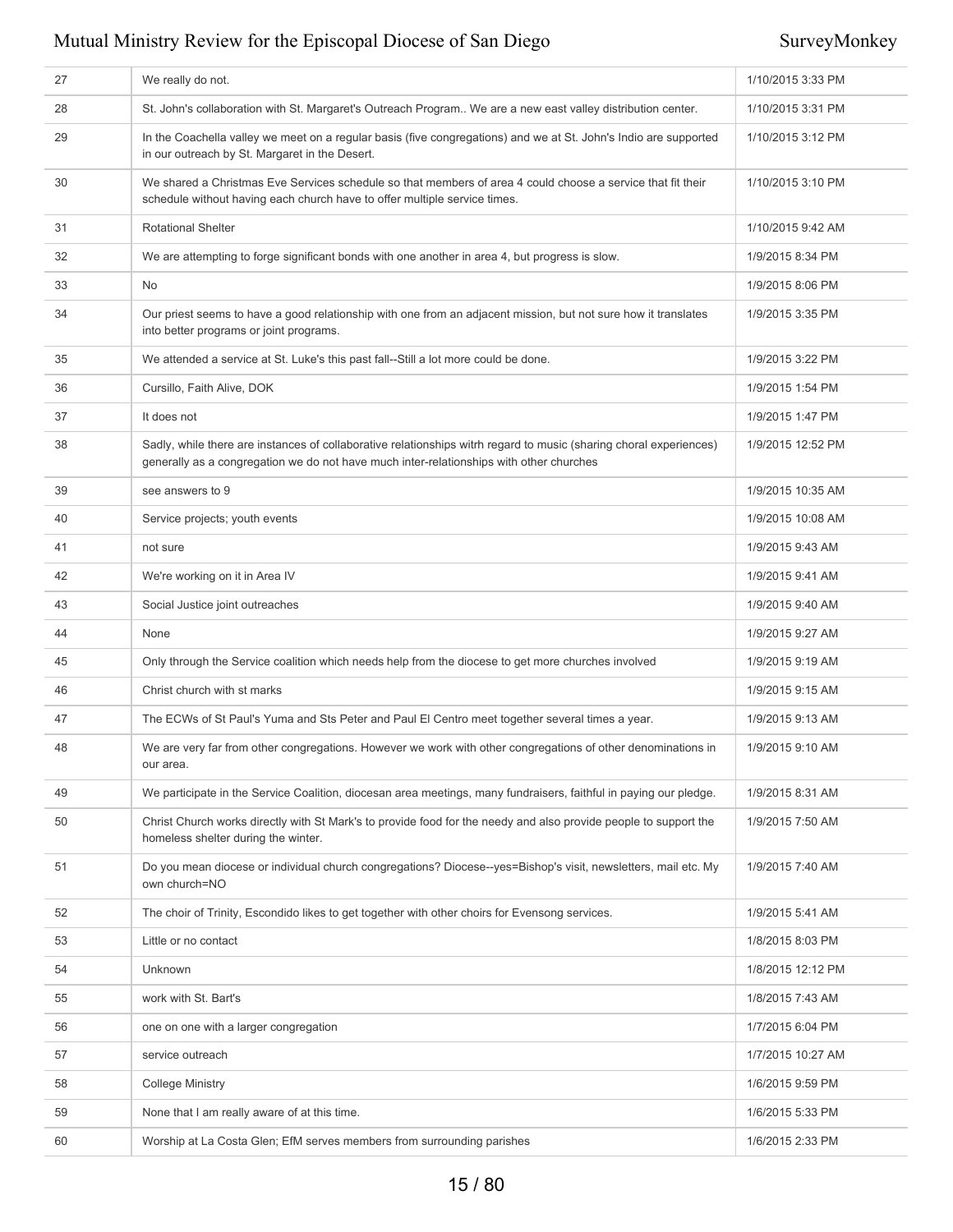| 61 | Have just begun monthly lunch time gatherings of Area 1 clergy                                                                                                                                                                                                                                                                                                                                       | 1/6/2015 12:58 PM |
|----|------------------------------------------------------------------------------------------------------------------------------------------------------------------------------------------------------------------------------------------------------------------------------------------------------------------------------------------------------------------------------------------------------|-------------------|
| 62 | Have met with congregation in Lemon Grove and on going communication sporatic as it is continues.                                                                                                                                                                                                                                                                                                    | 1/6/2015 12:40 PM |
| 63 | None                                                                                                                                                                                                                                                                                                                                                                                                 | 1/6/2015 9:37 AM  |
| 64 | Work with community to host Interfaith Shelter Host site for events Share our resources with other parishes.                                                                                                                                                                                                                                                                                         | 1/6/2015 8:44 AM  |
| 65 | Can't think of any other than occasionally being asked to participate in a program at another church. We seem to<br>have a more collaborative relationship with neighboring churches of other faiths, even a Jewish congregation that<br>we have with the other Episcopal churches in our area.                                                                                                      | 1/6/2015 8:24 AM  |
| 66 | St. Mark's                                                                                                                                                                                                                                                                                                                                                                                           | 1/6/2015 8:06 AM  |
| 67 | St. Mark's and Christ Church                                                                                                                                                                                                                                                                                                                                                                         | 1/6/2015 7:29 AM  |
| 68 | All Souls', Point Loma with St. Peter's Lutheran in Ocean Beach.                                                                                                                                                                                                                                                                                                                                     | 1/5/2015 9:22 PM  |
| 69 | Some Good Sam folks help at St. Andrew's dinners; St. Peter's folks attend Good Sam's OSL classes; Good<br>Sam folks attend St. Peter's EfM.                                                                                                                                                                                                                                                         | 1/5/2015 6:45 PM  |
| 70 | shared Bible study, shared services at a senior home, shared outreach to Wounded Warriors, clergy and lay<br>leader consultation with neighboring congregations, shared volunteers for food pantry                                                                                                                                                                                                   | 1/5/2015 5:13 PM  |
| 71 | It partner with a neighboring Episcopal Church to provide meals for those in need.                                                                                                                                                                                                                                                                                                                   | 1/5/2015 4:43 PM  |
| 72 | First Presbyterian Church and First United Methodist Church, both of El Cajon                                                                                                                                                                                                                                                                                                                        | 1/5/2015 3:14 PM  |
| 73 | We are just starting to do this, as a small and struggling church. We have helped with Friend2Friend meals,<br>made many prayer flags for the Diocesan Center, have strong participation in Cursillo, and are just starting to<br>have shared events with another parish.                                                                                                                            | 1/5/2015 1:40 PM  |
| 74 | interfaith shelter                                                                                                                                                                                                                                                                                                                                                                                   | 1/5/2015 1:13 PM  |
| 75 | Hunger Feed with St Andrew, OB Some joint youth activities with Area 3                                                                                                                                                                                                                                                                                                                               | 1/5/2015 12:19 PM |
| 76 | LLC SHARING, TRINITY SHARING WITH KELLY MAHAN, THRU CURSILLO.                                                                                                                                                                                                                                                                                                                                        | 1/5/2015 10:49 AM |
| 77 | interfaith shelter food drive clothes/toilettries for homeless                                                                                                                                                                                                                                                                                                                                       | 1/5/2015 10:44 AM |
| 78 | we work with St. Michael's on two outreach projects, we partner with St. Andrew's, Encinitas and St. John's,<br>Fallbrook to serve Healthy Snacks to WW Battalion at Camp Pendleton and we are part of the Area IV Future<br>Church initiative. We have also recently connected with an emerging ELCA congregation in North County and<br>are looking for ways to collaborate in ministry with them. | 1/5/2015 10:18 AM |
| 79 | We do an annual Thanksgiving service with the other churches in our city.                                                                                                                                                                                                                                                                                                                            | 1/5/2015 8:56 AM  |
| 80 | Good Sam, St James, La Jolla, All Hallows Roman Catholic, La Jolla                                                                                                                                                                                                                                                                                                                                   | 1/5/2015 8:08 AM  |
| 81 | Joint Evensong                                                                                                                                                                                                                                                                                                                                                                                       | 1/5/2015 7:57 AM  |
| 82 | Incorporating other congregations into support for Wounded Warriors. Leadership in the Area Four discernment<br>process.                                                                                                                                                                                                                                                                             | 1/5/2015 7:22 AM  |
| 83 | through the Area 4 initiative but we should cooperate and share more e.g. Eucharistic Visitor program,<br>Brotherhood of St Andrew                                                                                                                                                                                                                                                                   | 1/5/2015 6:39 AM  |
| 84 | Local escondido churches                                                                                                                                                                                                                                                                                                                                                                             | 1/5/2015 6:30 AM  |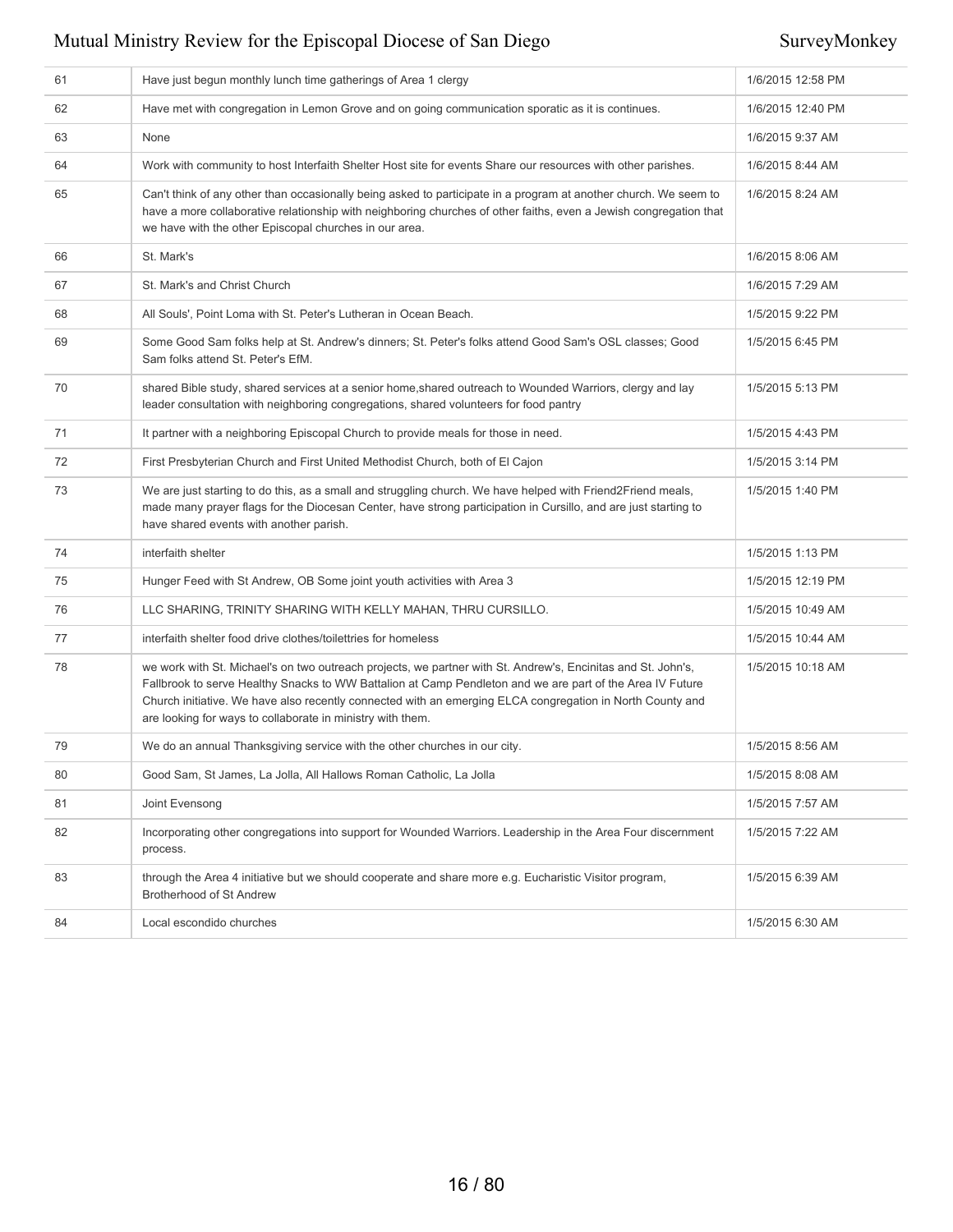### **Q11 The bishop and diocesan staff model honesty and transparency with the clergy and laity.**



**25.00%** 32 **52.34%** 67 **17.97%** 23 **4.69%** 6 **0.00%** 0 128 2.02 **Strongly Agree (1) Agree (2) Neutral (3) Disagree (4) Strongly Disagree (5) Total Weighted Average** (no label)

| <b>Basic Statistics</b> |                 |                |                     |                                                                      |
|-------------------------|-----------------|----------------|---------------------|----------------------------------------------------------------------|
| <b>Minimum</b><br>1.00  | Maximum<br>4.00 | Median<br>2.00 | <b>Mean</b><br>2.02 | <b>Standard Deviation</b><br>0.79<br>the contract of the contract of |

# 17 / 80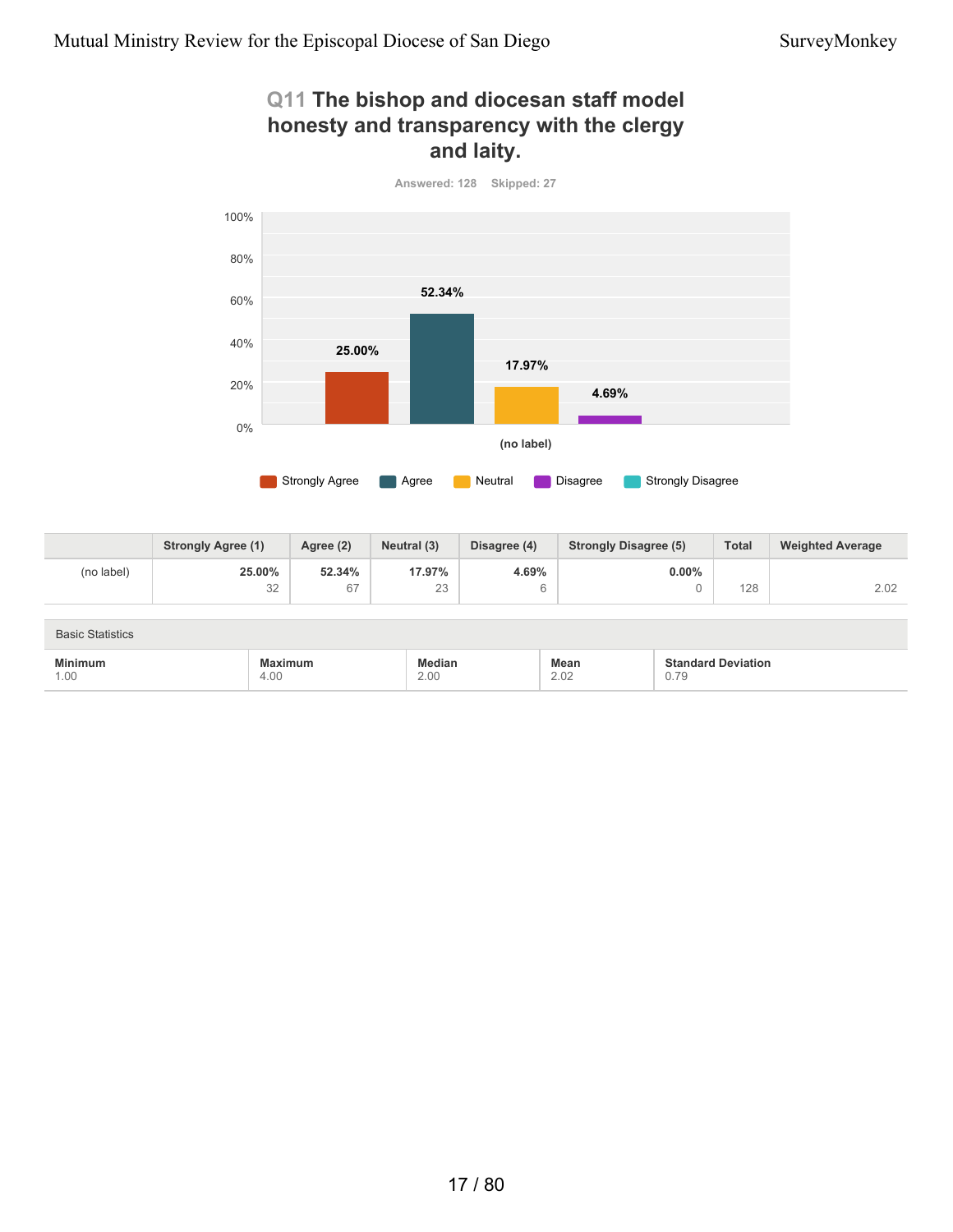### **Q12 The bishop and staff pay appropriate attention to both tasks and relationships.**





|            | <b>Strongly Agree (1)</b> | Agree (2) | Neutral (3) | Disagree (4) | <b>Strongly Disagree (5)</b> | <b>Total</b> | <b>Weighted Average</b> |
|------------|---------------------------|-----------|-------------|--------------|------------------------------|--------------|-------------------------|
| (no label) | 22.48%                    | 51.16%    | 23.26%      | 3.10%        | $0.00\%$                     |              |                         |
|            | 29                        | 66        | 30          |              |                              | 129          | 2.07                    |

| <b>Basic Statistics</b> |                 |                |              |                                   |
|-------------------------|-----------------|----------------|--------------|-----------------------------------|
| <b>Minimum</b><br>1.00  | Maximum<br>4.00 | Median<br>2.00 | Mean<br>2.07 | <b>Standard Deviation</b><br>0.76 |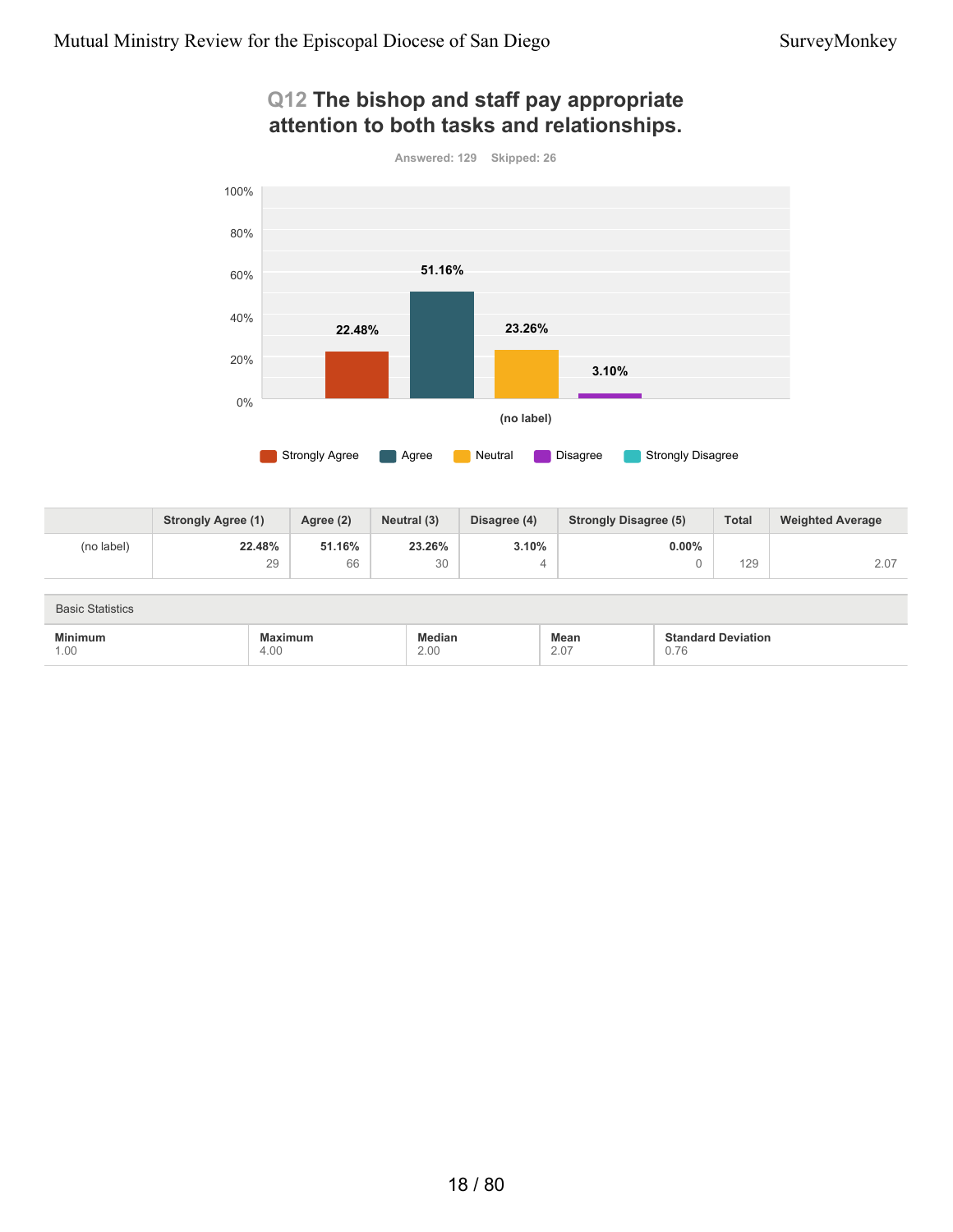#### **Q13 The diocesan office effectively communicates important information throughout the diocese.**



**27.56%** 35 **52.76%** 67 **14.96%** 19 **3.94%** 5 **0.79%** 1 127 1.98 **Strongly Agree (1) Agree (2) Neutral (3) Disagree (4) Strongly Disagree (5) Total Weighted Average** (no label)

| <b>Basic Statistics</b> |                                                              |                       |                     |                                   |
|-------------------------|--------------------------------------------------------------|-----------------------|---------------------|-----------------------------------|
| <b>Minimum</b><br>1.00  | timum:<br>Лах<br>the contract of the contract of the<br>5.00 | <b>fedian</b><br>2.00 | <b>Mean</b><br>1.98 | <b>Standard Deviation</b><br>0.81 |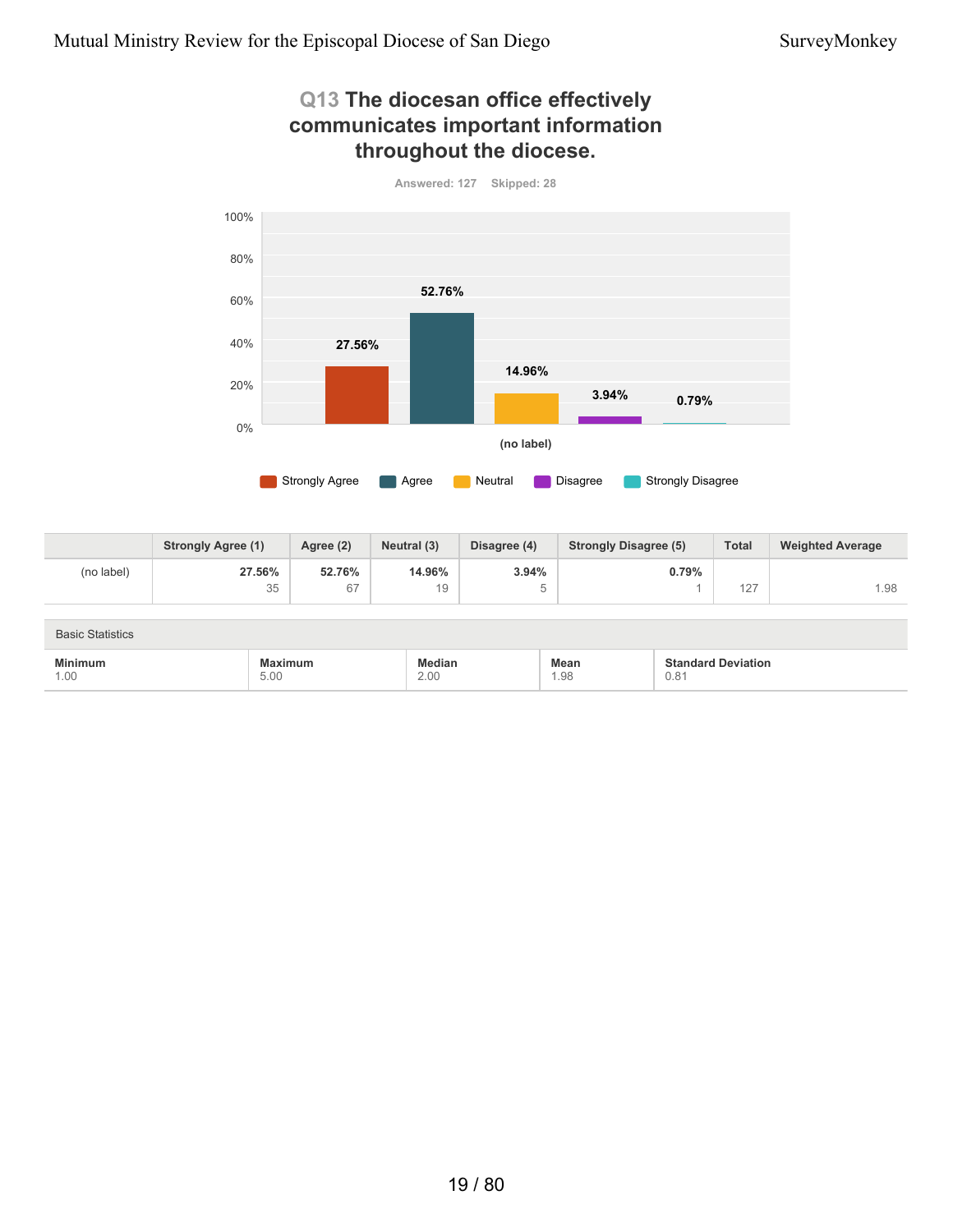### **Q14 The following diocesan communications are effective sources of information:**



**Answered: 128 Skipped: 27**

| <b>Answer Choices</b>                       | <b>Responses</b> |     |
|---------------------------------------------|------------------|-----|
| Diocesan Messenger magazine (1)             | 87.50%           | 112 |
| Monthly email newsletter (2)                | 87.50%           | 112 |
| Diocesan website: edsd.org (3)              | 60.16%           |     |
| Facebook page: facebook.com/diosandiego (4) | 27.34%           | 35  |
| Twitter feed (5)                            | 3.91%            | 5   |
| <b>Total Respondents: 128</b>               |                  |     |

Basic Statistics

| $- - -$<br>the contract of the contract of the contract of the contract of the contract of<br>1.00<br>$\sim$<br>$\cup \cdot \cup \cup$<br>. | 2.00 | Mear<br>$\sim \cdot$ $\cdot$ | 1.04 |  |
|---------------------------------------------------------------------------------------------------------------------------------------------|------|------------------------------|------|--|
|---------------------------------------------------------------------------------------------------------------------------------------------|------|------------------------------|------|--|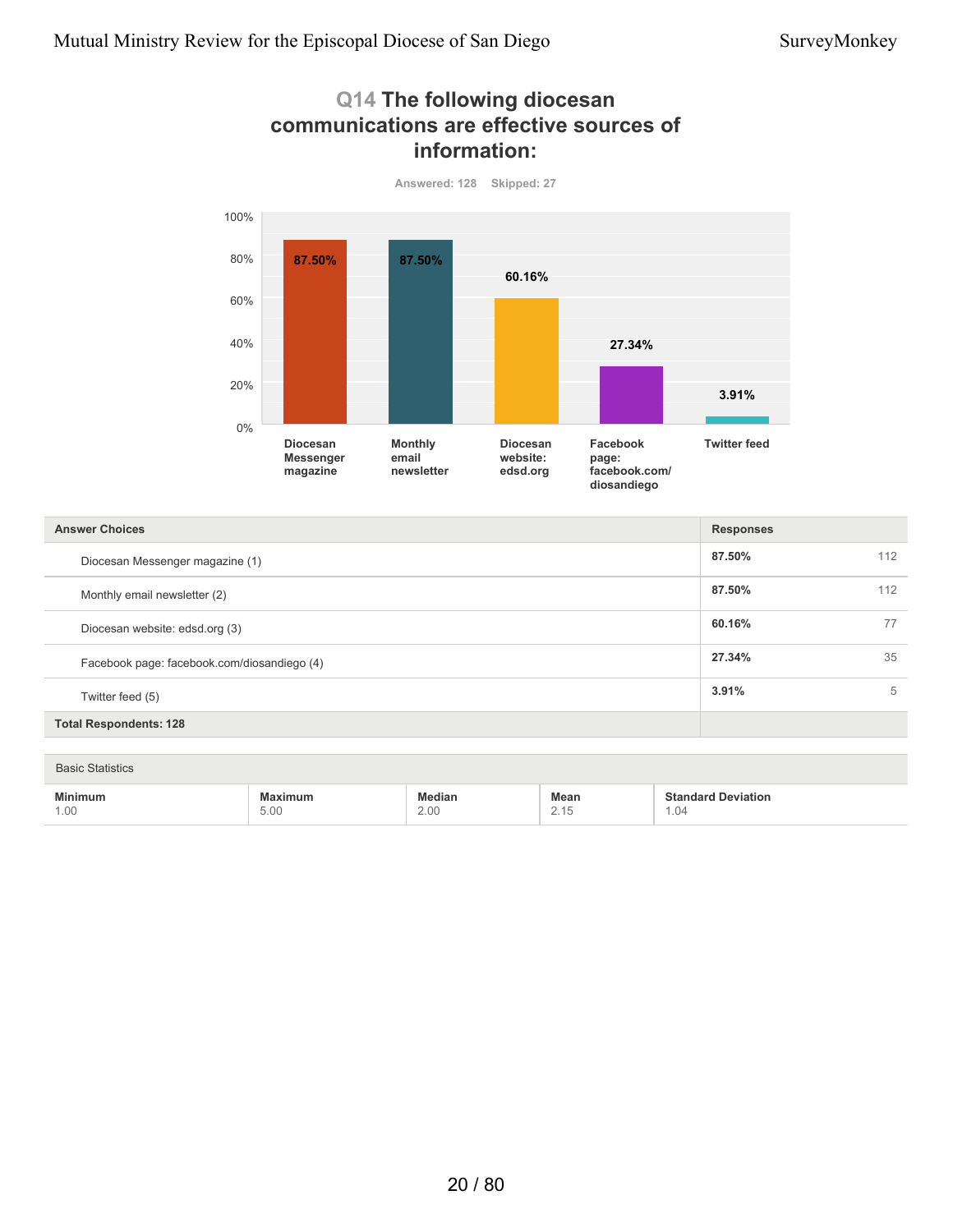#### **Q15 The bishop is available to the clergy when they need to talk about individual problems or concerns.**



**Answered: 122 Skipped: 33**

|            | <b>Strongly Agree (1)</b> | Agree (2) | Neutral (3) | Disagree (4) | <b>Strongly Disagree (5)</b> | <b>Total</b>            | <b>Weighted Average</b> |
|------------|---------------------------|-----------|-------------|--------------|------------------------------|-------------------------|-------------------------|
| (no label) | 25.41%                    | 39.34%    | 31.97%      | .64%         | 1.64%                        |                         |                         |
|            | $\Omega$                  | 48        | 39          |              |                              | $\overline{100}$<br>▎∠∠ | つ 15                    |

| <b>Basic Statistics</b> |                                                                                                    |                |                              |                                   |
|-------------------------|----------------------------------------------------------------------------------------------------|----------------|------------------------------|-----------------------------------|
| <b>Minimum</b><br>1.00  | Maximum<br>the contract of the contract of the contract of the contract of the contract of<br>5.00 | Median<br>2.00 | Mean<br>245<br>$\sim$ $\cup$ | <b>Standard Deviation</b><br>0.87 |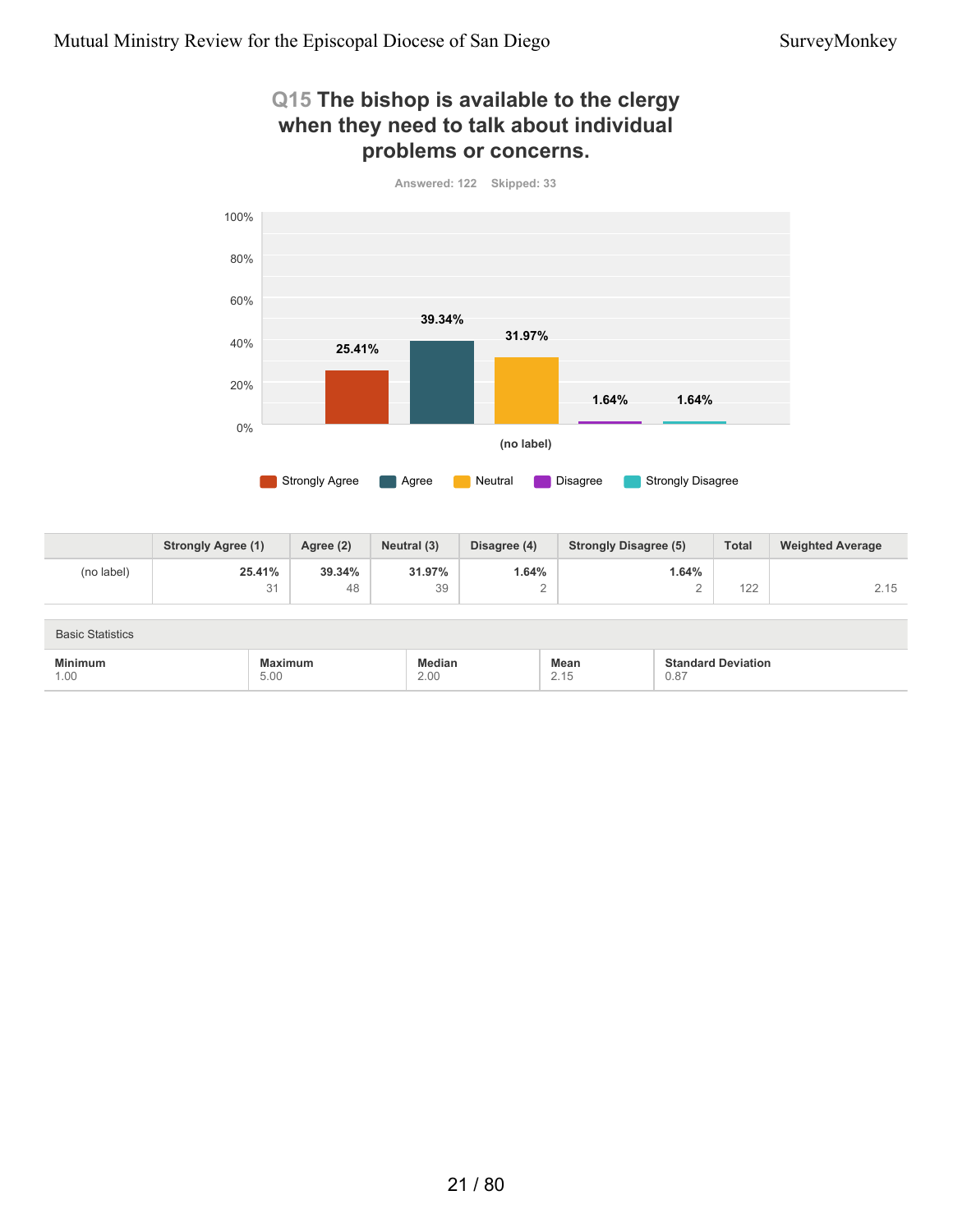### **Q16 Given different points of view on critical issues, the bishop is an effective pastor to everyone, on all sides.**



**22.05%** 28 **49.61%** 63 **25.98%** 33 **1.57%** 2 **0.79%** 1 127 2.09 **Strongly Agree (1) Agree (2) Neutral (3) Disagree (4) Strongly Disagree (5) Total Weighted Average** (no label)

| <b>Basic Statistics</b> |                                                                                                    |                |              |                                   |
|-------------------------|----------------------------------------------------------------------------------------------------|----------------|--------------|-----------------------------------|
| Minimum<br>1.00         | Maximum<br>the contract of the contract of the contract of the contract of the contract of<br>5.00 | ledian<br>2.00 | Mean<br>2.09 | <b>Standard Deviation</b><br>0.78 |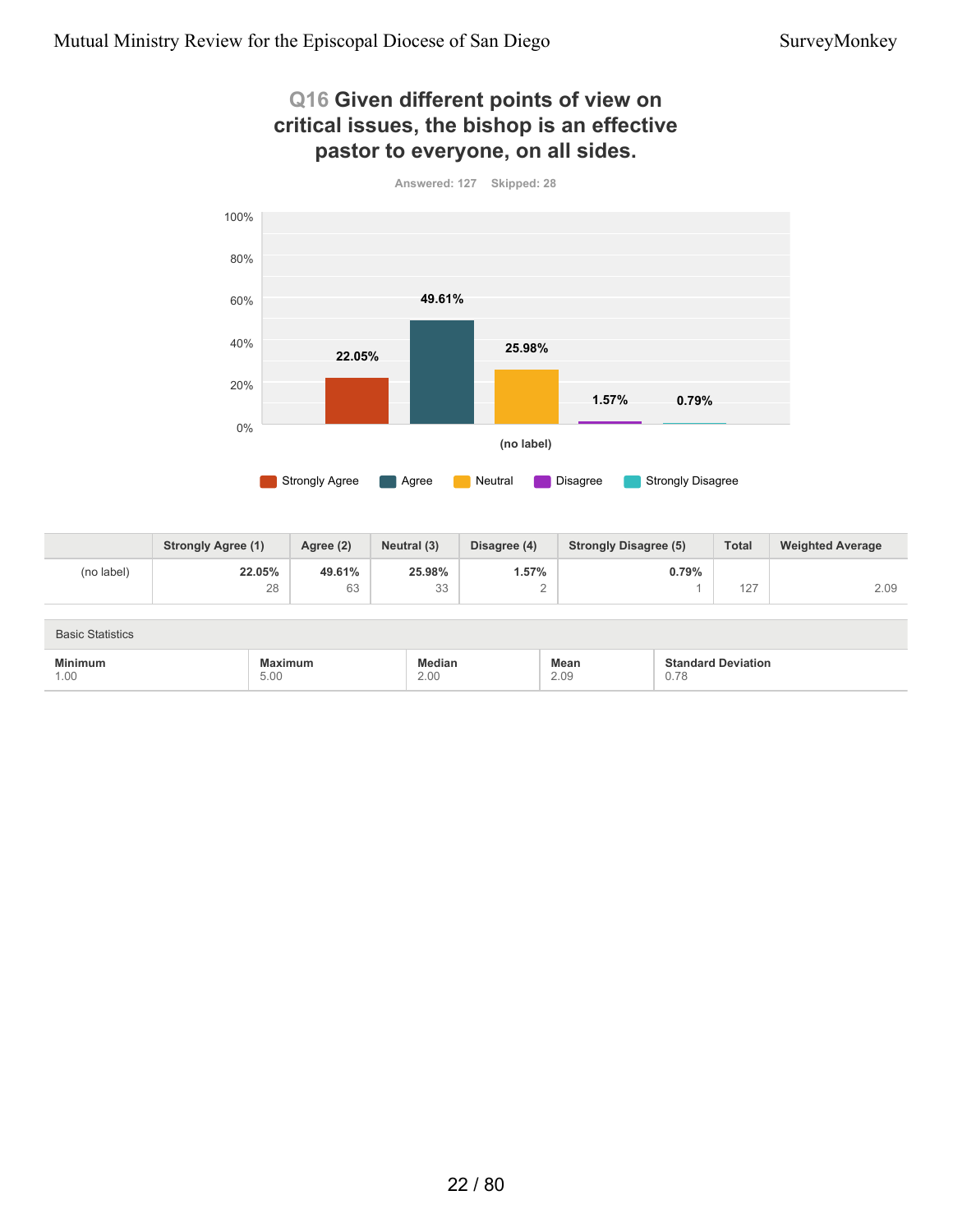### **Q17 The diocese is financially responsible and lives within a disciplined, transparent budget.**



**Answered: 125 Skipped: 30**

|            | <b>Strongly Agree (1)</b> | Agree (2) | Neutral (3) | Disagree (4) | <b>Strongly Disagree (5)</b> | <b>Total</b> | <b>Weighted Average</b> |
|------------|---------------------------|-----------|-------------|--------------|------------------------------|--------------|-------------------------|
| (no label) | 20.80%                    | 56.00%    | 20.80%      | .60%         | 0.80%                        |              |                         |
|            | 26                        | 70        | 26          | ⌒<br>∼       |                              | 125          | 2.06                    |

| <b>Basic Statistics</b> |                                                                    |                       |              |                                   |
|-------------------------|--------------------------------------------------------------------|-----------------------|--------------|-----------------------------------|
| <b>Minimum</b><br>1.00  | Maximum<br>the contract of the contract of the contract of<br>5.00 | <b>fedian</b><br>2.00 | Mean<br>2.06 | <b>Standard Deviation</b><br>0.74 |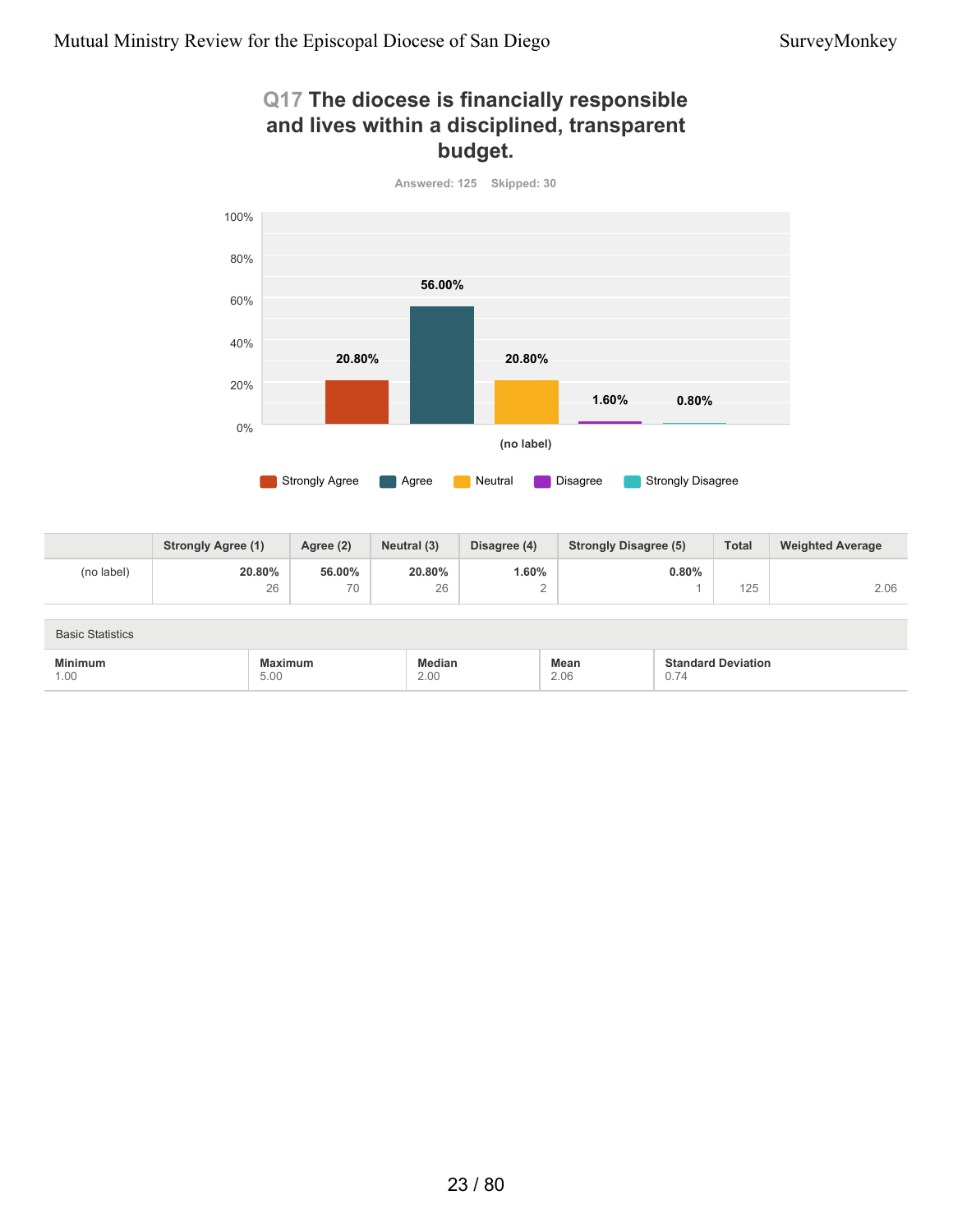

#### **Q18 Mission Share Pledges are managed equitably and reasonably.**

|            | <b>Strongly Agree (1)</b> | Agree (2) | Neutral (3) | Disagree (4) | <b>Strongly Disagree (5)</b> | <b>Total</b>    | <b>Weighted Average</b> |
|------------|---------------------------|-----------|-------------|--------------|------------------------------|-----------------|-------------------------|
| (no label) | 16.39%                    | 50.82%    | 27.05%      | 4.92%        | 0.82%                        |                 |                         |
|            | 20                        | 62        | 33          |              |                              | 400<br>$\angle$ | 0.00<br>د.∠ے            |

| <b>Basic Statistics</b> |                 |                |                      |                                   |
|-------------------------|-----------------|----------------|----------------------|-----------------------------------|
| <b>Minimum</b><br>1.00  | Maximum<br>5.00 | Median<br>2.00 | Mean<br>0.00<br>2.20 | <b>Standard Deviation</b><br>0.81 |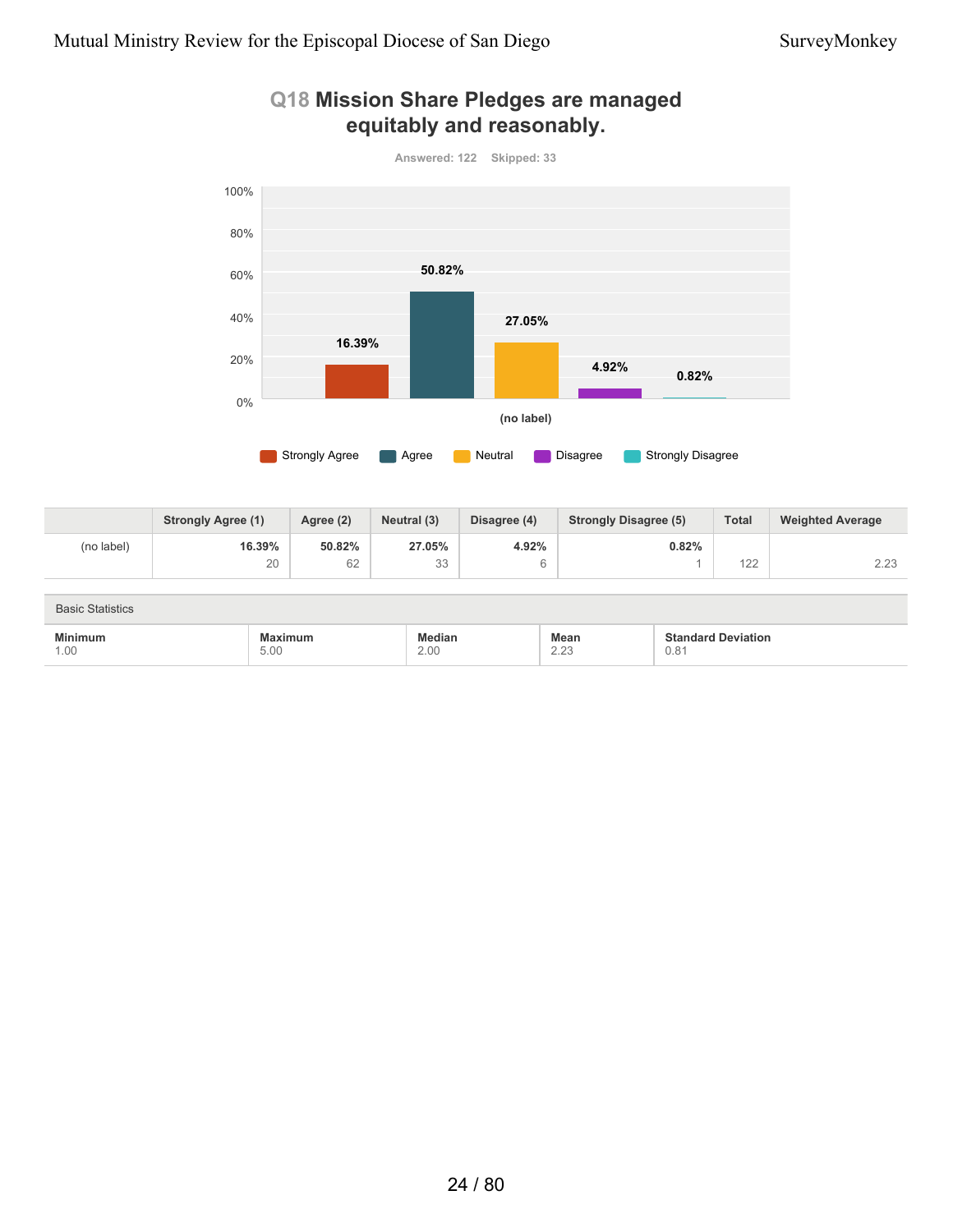### **Q19 There is an effective and transparent process for developing, presenting and adopting the annual diocesan budget.**



**16.94%** 21 **43.55%** 54 **34.68%** 43 **4.03%** 5 **0.81%** 1 124 2.28 **Strongly Agree (1) Agree (2) Neutral (3) Disagree (4) Strongly Disagree (5) Total Weighted Average** (no label)

| <b>Basic Statistics</b> |                                                                          |                       |              |                                   |
|-------------------------|--------------------------------------------------------------------------|-----------------------|--------------|-----------------------------------|
| <b>Minimum</b><br>1.00  | timum:<br>Лах<br>the contract of the contract of the contract of<br>5.00 | <b>fedian</b><br>2.00 | Mean<br>2.28 | <b>Standard Deviation</b><br>0.82 |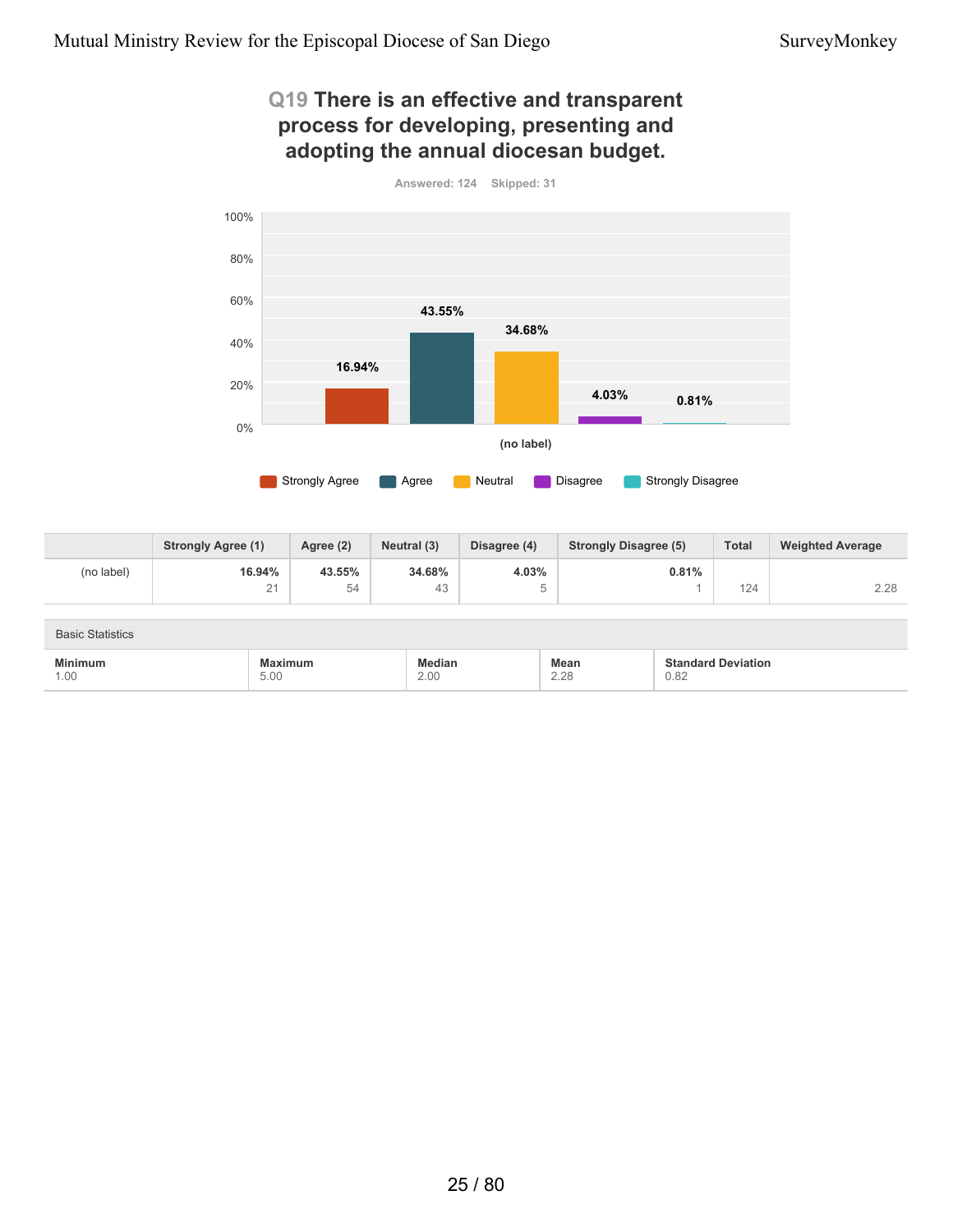5.00

1.00

#### **Q20 There is clarity about the respective roles of the bishop and each of the executive staff members; I know who to call for what.**



|                         | <b>Strongly Agree (1)</b> | Agree (2) | Neutral (3)   | Disagree (4) | <b>Strongly Disagree (5)</b> | <b>Total</b>              | <b>Weighted Average</b> |
|-------------------------|---------------------------|-----------|---------------|--------------|------------------------------|---------------------------|-------------------------|
| (no label)              | 13.71%                    | 47.58%    | 26.61%        | 10.48%       | 1.61%                        |                           |                         |
|                         | 17                        | 59        | 33            | 13           |                              | 124                       | 2.39                    |
|                         |                           |           |               |              |                              |                           |                         |
| <b>Basic Statistics</b> |                           |           |               |              |                              |                           |                         |
| <b>Minimum</b>          | <b>Maximum</b>            |           | <b>Median</b> |              | <b>Mean</b>                  | <b>Standard Deviation</b> |                         |

2.39

0.90

2.00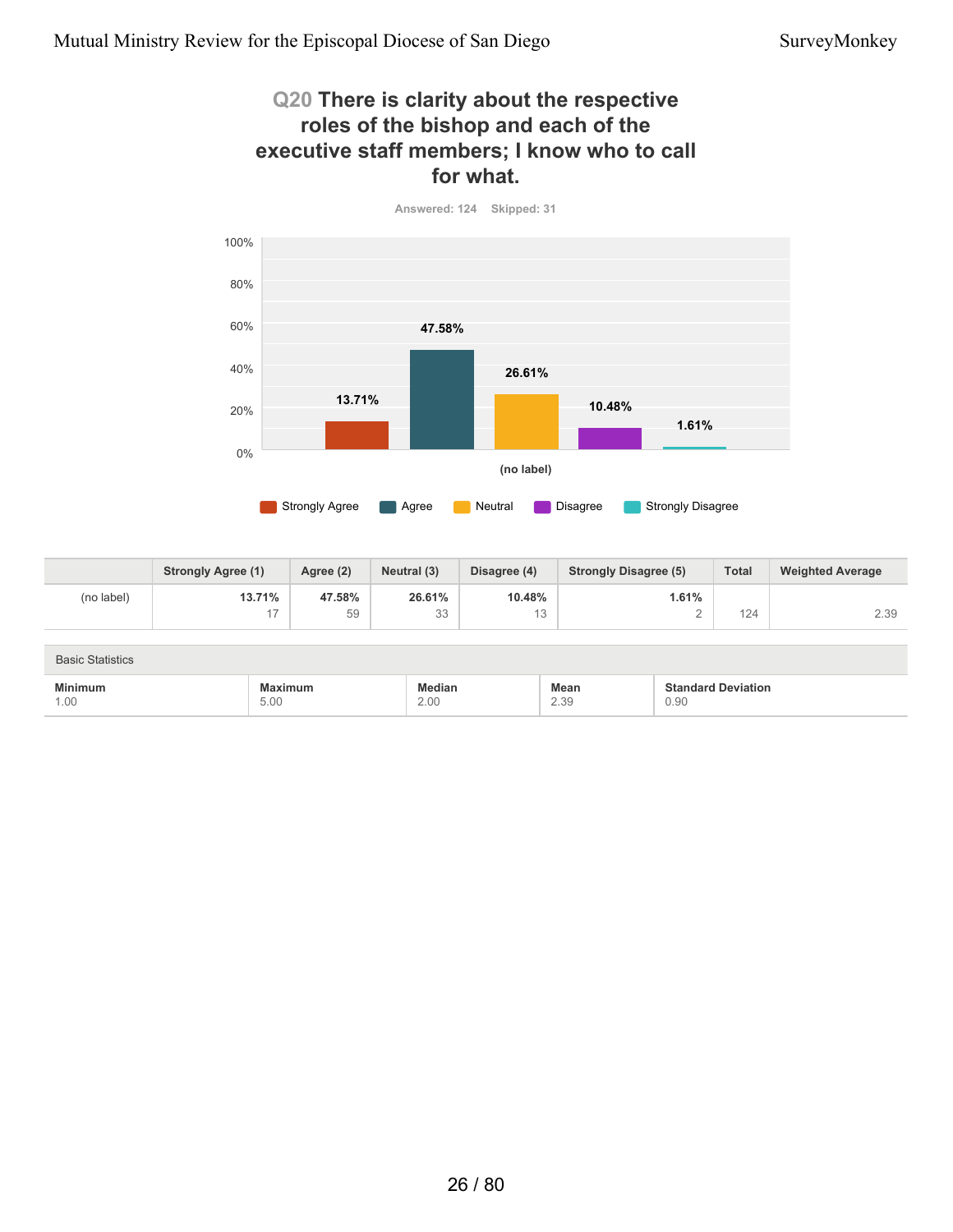### **Q21 The executive staff is available when I need to discuss congregational concerns.**



|            | <b>Strongly Agree (1)</b> | Agree (2) | Neutral (3) | Disagree (4) | <b>Strongly Disagree (5)</b> | <b>Total</b> | <b>Weighted Average</b> |
|------------|---------------------------|-----------|-------------|--------------|------------------------------|--------------|-------------------------|
| (no label) | 21.31%                    | 43.44%    | 31.97%      | 2.46%        | 0.82%                        |              |                         |
|            | 26                        | にっ<br>υU  | 39          |              |                              | 122          | 2.18                    |

| <b>Basic Statistics</b> |         |        |      |                           |
|-------------------------|---------|--------|------|---------------------------|
| <b>Minimum</b>          | Maximum | Median | Mean | <b>Standard Deviation</b> |
| 1.00                    | 5.00    | 2.00   | 2.18 | 0.82                      |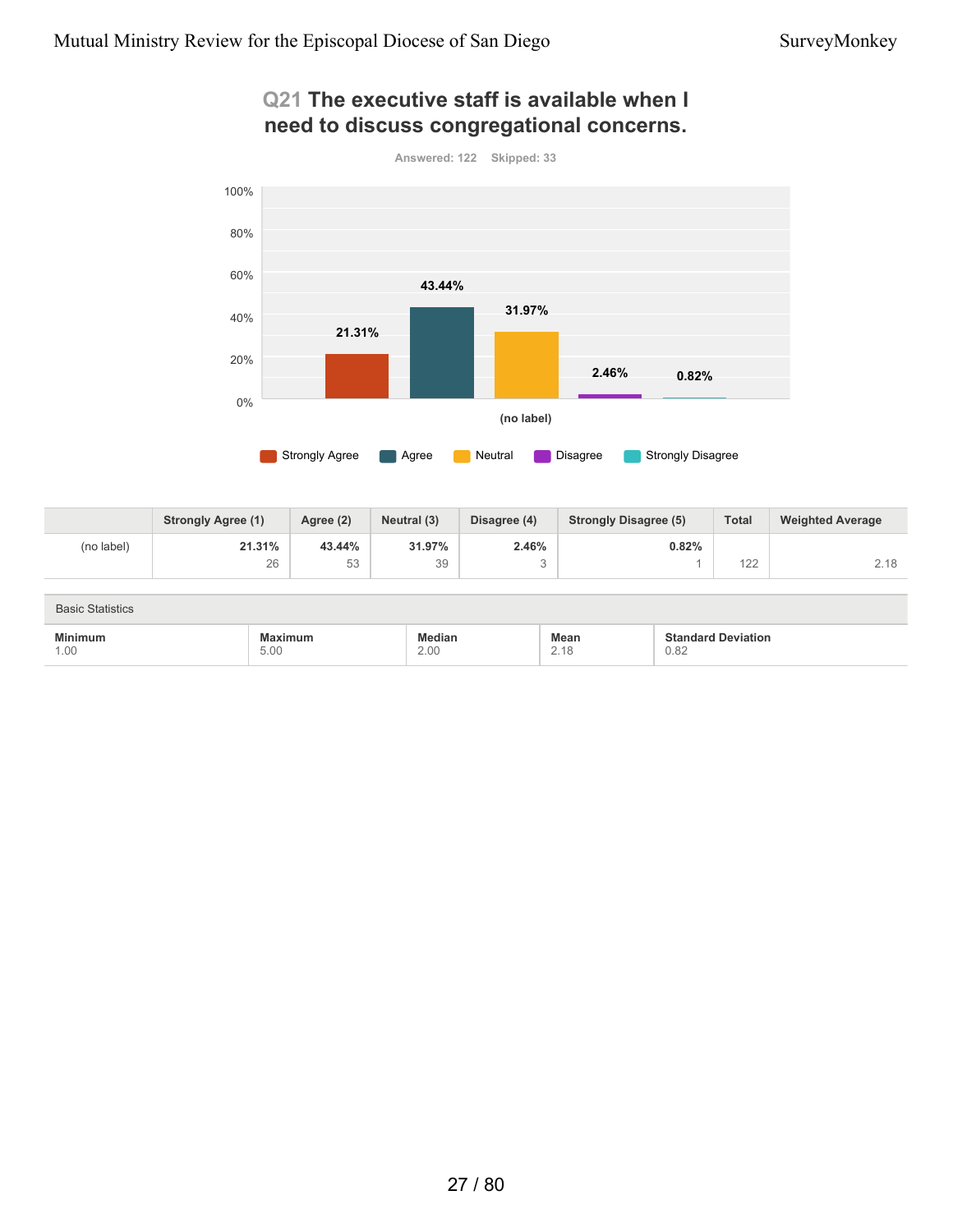### **Q22 Diocesan staff members are knowledgeable and responsive problem solvers.**



**22.40%** 28 **53.60%** 67 **19.20%** 24 **4.80%** 6 **0.00%** 0 125 2.06 **Strongly Agree (1) Agree (2) Neutral (3) Disagree (4) Strongly Disagree (5) Total Weighted Average** (no label)

| <b>Basic Statistics</b> |                 |                |              |                                   |
|-------------------------|-----------------|----------------|--------------|-----------------------------------|
| <b>Minimum</b><br>1.00  | Maximum<br>4.00 | Median<br>2.00 | Mean<br>2.06 | <b>Standard Deviation</b><br>0.78 |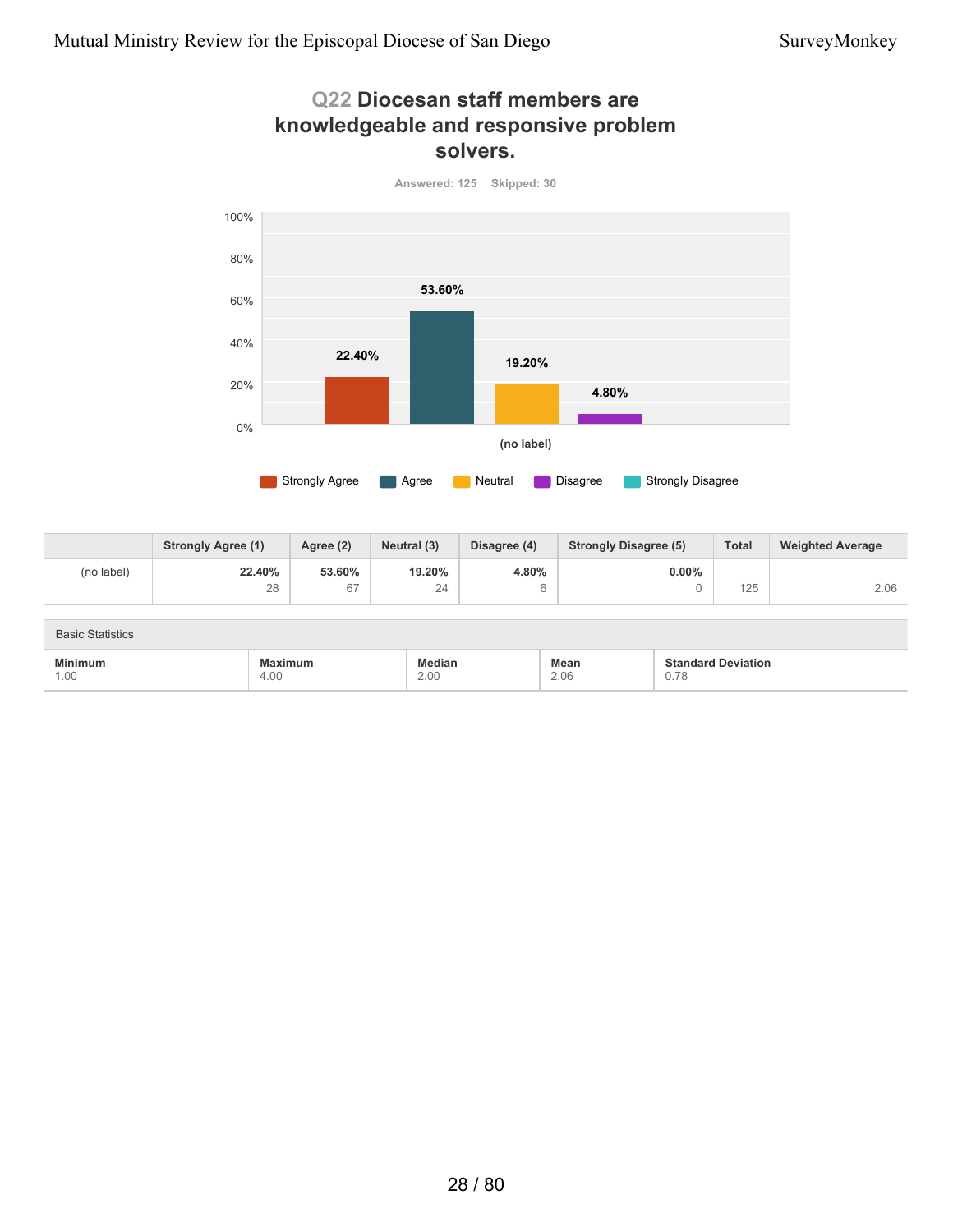

#### **Q23 Our volunteers represent the diversity of our community.**

|            | <b>Strongly Agree (1)</b> | Agree (2) | Neutral (3) | Disagree (4) | <b>Strongly Disagree (5)</b> | <b>Total</b>         | <b>Weighted Average</b> |
|------------|---------------------------|-----------|-------------|--------------|------------------------------|----------------------|-------------------------|
| (no label) | 12.40%                    | 51.24%    | 32.23%      | 4.13%        | $0.00\%$                     |                      |                         |
|            | 15                        | 62        | 39          |              |                              | 10 <sub>1</sub><br>L | 2.28                    |

| <b>Basic Statistics</b> |                 |                |                     |                                        |
|-------------------------|-----------------|----------------|---------------------|----------------------------------------|
| <b>Minimum</b><br>1.00  | Maximum<br>4.00 | Median<br>2.00 | <b>Mean</b><br>2.28 | <b>Standard Deviation</b><br>ァ<br>0.13 |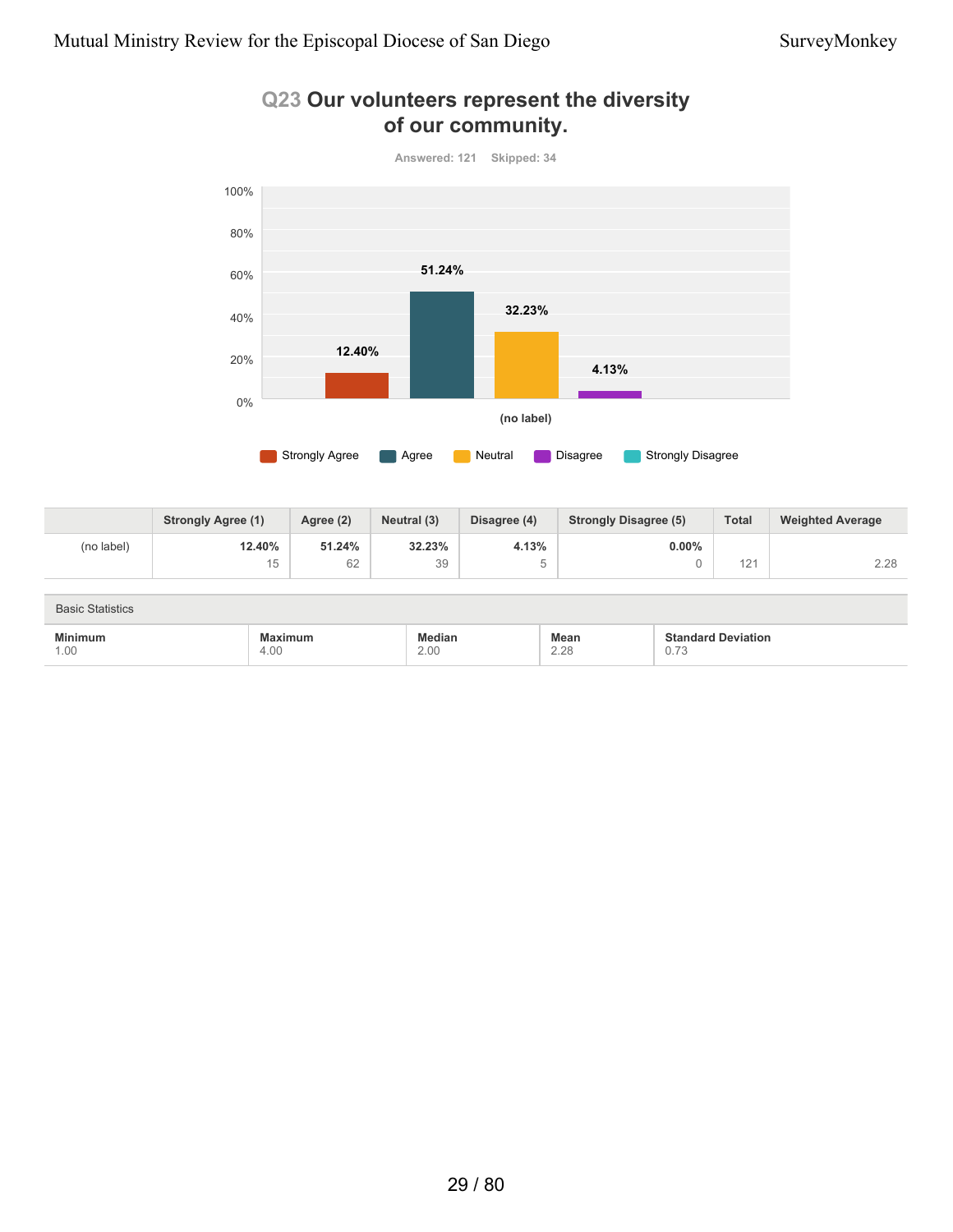

#### **Q24 The diocese makes clear the myriad volunteer opportunities that exist.**

|            | <b>Strongly Agree (1)</b> | Agree (2) | Neutral (3) | Disagree (4) | <b>Strongly Disagree (5)</b> | <b>Total</b>      | <b>Weighted Average</b> |
|------------|---------------------------|-----------|-------------|--------------|------------------------------|-------------------|-------------------------|
| (no label) | 8.20%                     | 39.34%    | 42.62%      | 9.84%        | $0.00\%$                     |                   |                         |
|            | 10                        | 48        | 52          | ے ا          |                              | $\sqrt{2}$<br>122 | 2.54                    |

| <b>Basic Statistics</b> |                 |                |              |                                             |
|-------------------------|-----------------|----------------|--------------|---------------------------------------------|
| <b>Minimum</b><br>1.00  | Maximum<br>4.00 | Median<br>3.00 | Mean<br>2.54 | <b>Standard Deviation</b><br>ገ 7Ջ<br>v. 1 v |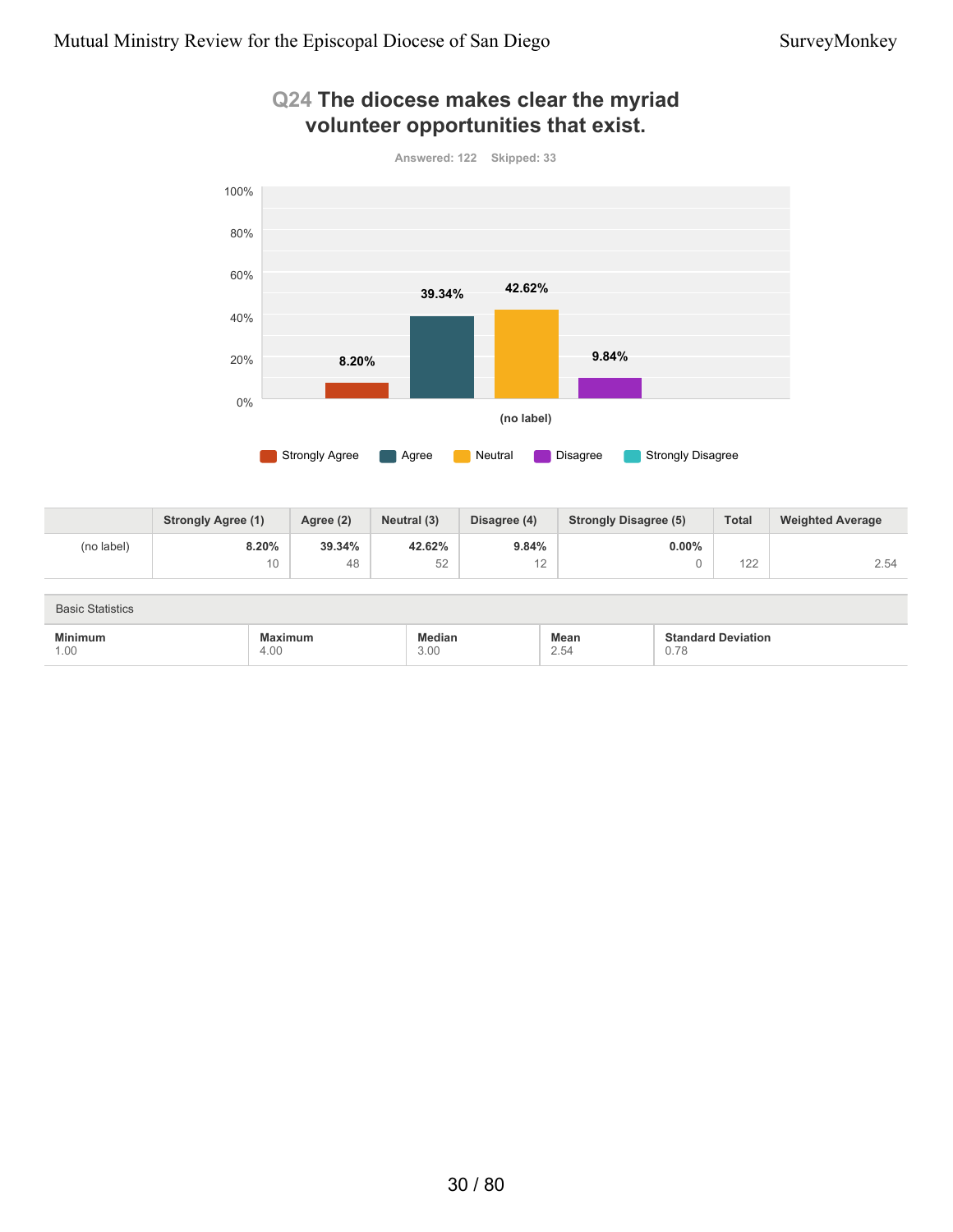4.00

1.00

#### **Q25 The bishop demonstrates effective and appropriate administrative leadership in the management of the diocesan affairs according to the canons of the church.**



|                         | <b>Strongly Agree (1)</b> | Agree (2) | Neutral (3)   | Disagree (4) | <b>Strongly Disagree (5)</b> | <b>Total</b>              | <b>Weighted Average</b> |
|-------------------------|---------------------------|-----------|---------------|--------------|------------------------------|---------------------------|-------------------------|
| (no label)              | 31.45%                    | 48.39%    | 18.55%        | 1.61%        | $0.00\%$                     |                           |                         |
|                         | 39                        | 60        | 23            | $\sim$<br>_  |                              | 124                       | 1.90                    |
|                         |                           |           |               |              |                              |                           |                         |
| <b>Basic Statistics</b> |                           |           |               |              |                              |                           |                         |
| <b>Minimum</b>          | <b>Maximum</b>            |           | <b>Median</b> |              | <b>Mean</b>                  | <b>Standard Deviation</b> |                         |

1.90

0.75

2.00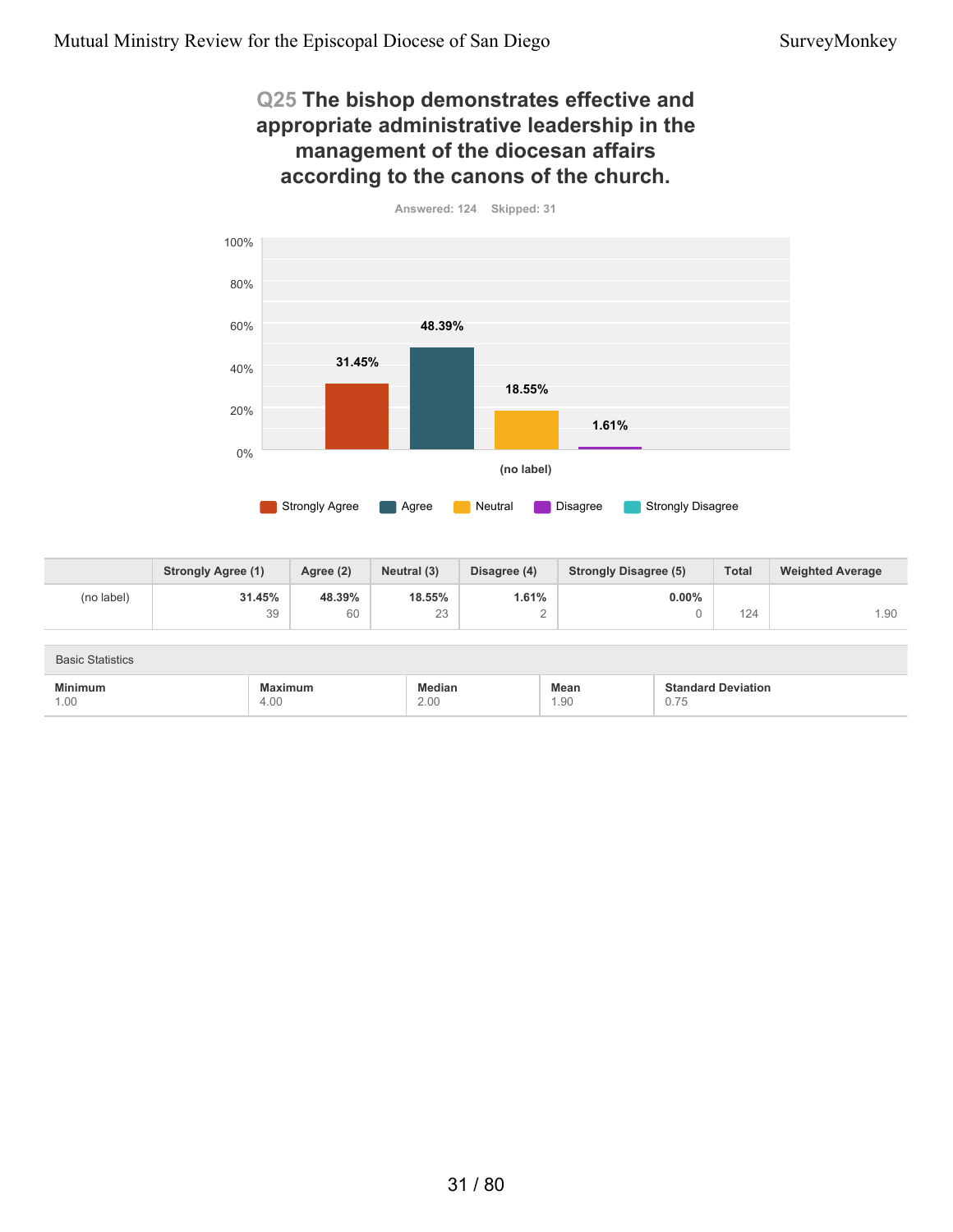

#### **Q26 I understand the purpose and function of the Standing Committee**

|            | <b>Strongly Agree (1)</b> | Agree (2) | Neutral (3) | Disagree (4)                    | <b>Strongly Disagree (5)</b> | <b>Total</b> | <b>Weighted Average</b> |
|------------|---------------------------|-----------|-------------|---------------------------------|------------------------------|--------------|-------------------------|
| (no label) | 18.55%                    | 35.48%    | 29.03%      | 16.94%                          | $0.00\%$                     |              |                         |
|            | 23                        | 44        | 36          | $\bigcap$ $\bigcap$<br><u>_</u> |                              | 124          | 2.44                    |

| <b>Basic Statistics</b> |                 |                |              |                                   |
|-------------------------|-----------------|----------------|--------------|-----------------------------------|
| <b>Minimum</b><br>1.00  | Maximum<br>4.00 | Median<br>2.00 | Mean<br>2.44 | <b>Standard Deviation</b><br>0.98 |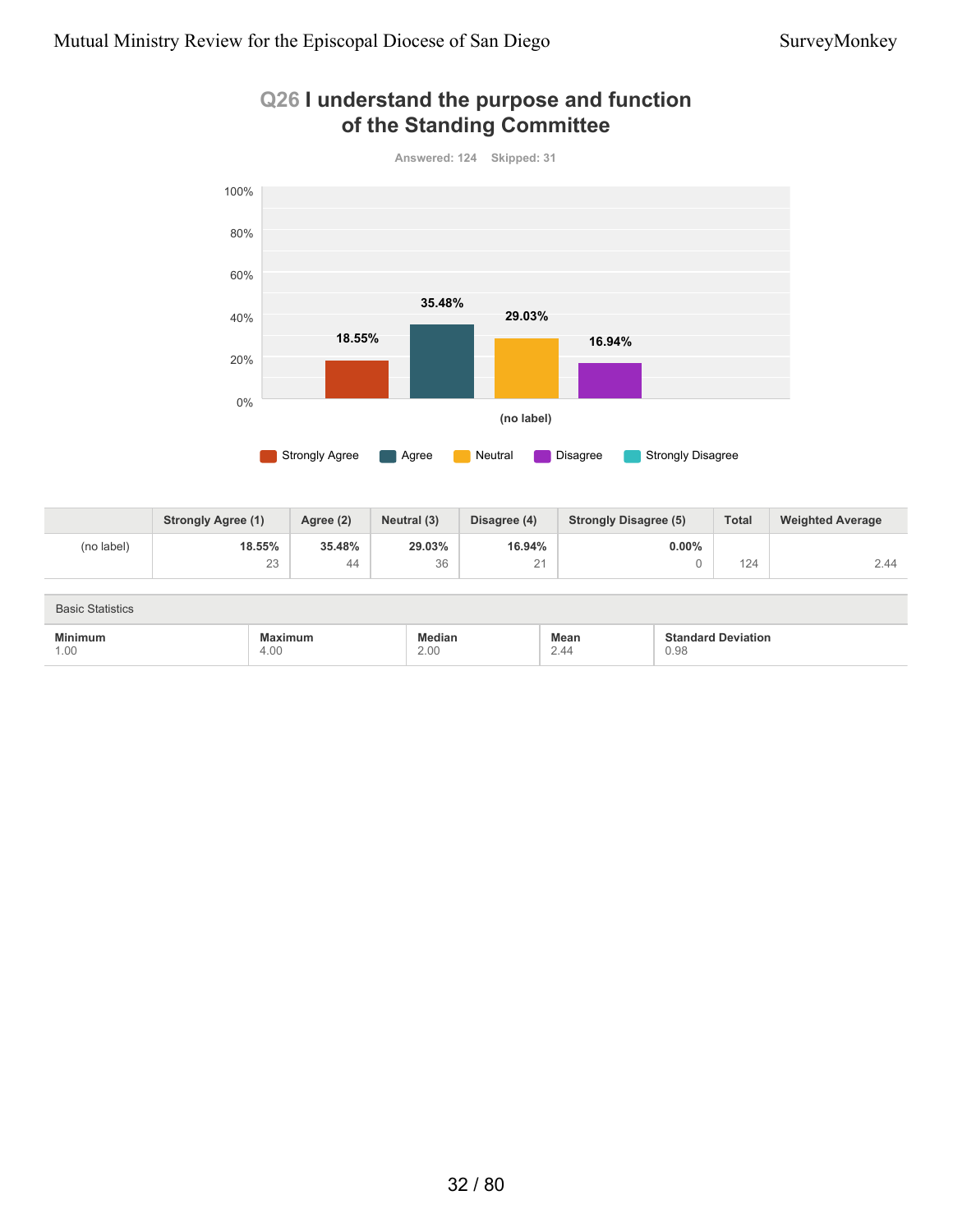

#### **Q27 I understand the purpose and function of the Executive Council**

|            | <b>Strongly Agree (1)</b> | Agree (2) | Neutral (3) | Disagree (4)  | <b>Strongly Disagree (5)</b> | <b>Total</b> | <b>Weighted Average</b> |
|------------|---------------------------|-----------|-------------|---------------|------------------------------|--------------|-------------------------|
| (no label) | 17.74%                    | 36.29%    | 28.23%      | 17.74%        | $0.00\%$                     |              |                         |
|            | 22<br>$-$                 | 45        | 35          | $\cap$<br>$-$ |                              | 124          | 2.46                    |

| <b>Basic Statistics</b> |                 |                |                     |                                   |  |  |
|-------------------------|-----------------|----------------|---------------------|-----------------------------------|--|--|
| <b>Minimum</b><br>1.00  | Maximum<br>4.00 | Median<br>2.00 | <b>Mean</b><br>2.46 | <b>Standard Deviation</b><br>0.98 |  |  |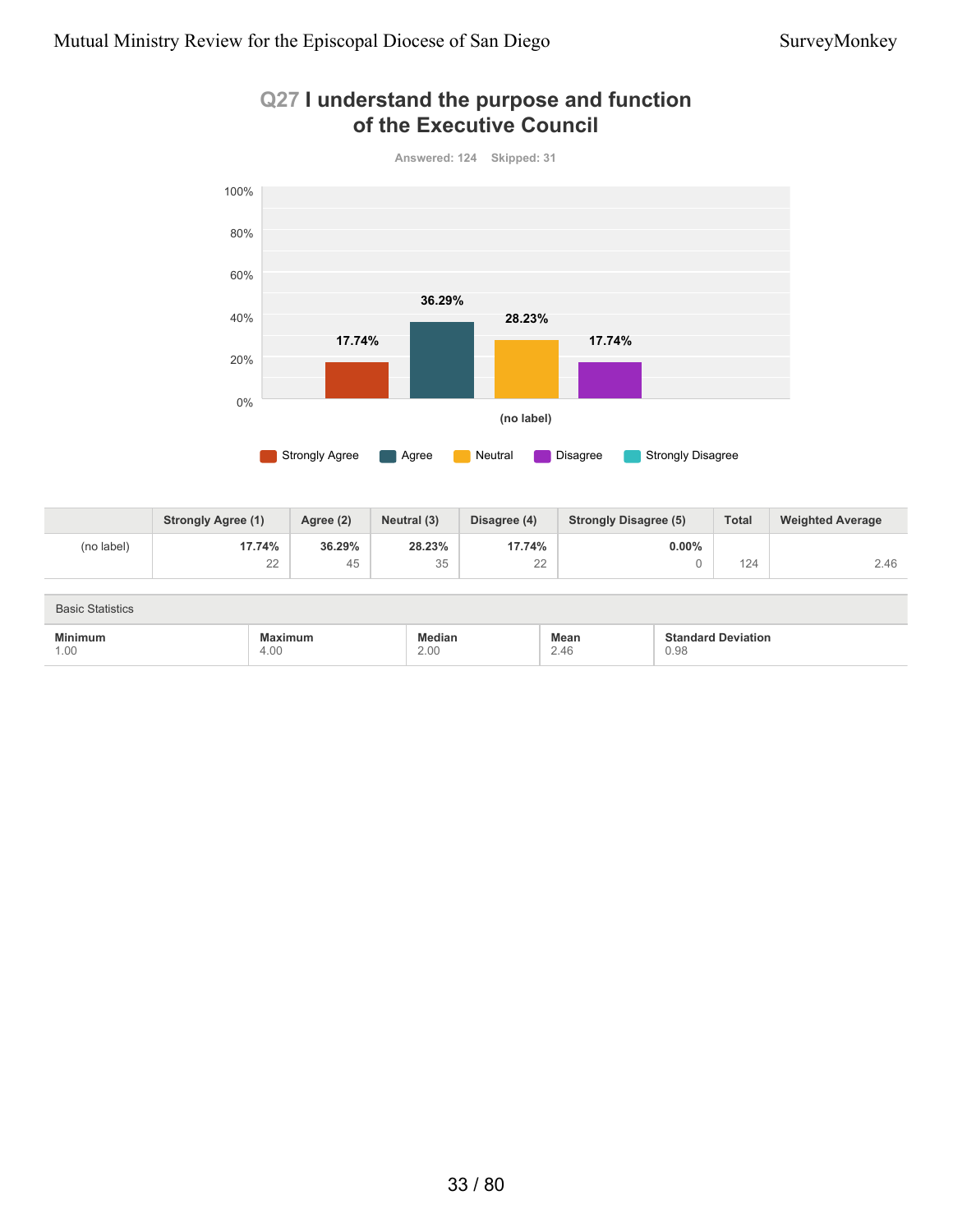

#### **Q28 I understand the purpose and function of the Commission on Ministry**

|            | <b>Strongly Agree (1)</b> | Agree (2) | Neutral (3)                | Disagree (4)   | <b>Strongly Disagree (5)</b> | <b>Total</b> | <b>Weighted Average</b> |
|------------|---------------------------|-----------|----------------------------|----------------|------------------------------|--------------|-------------------------|
| (no label) | 17.89%                    | 40.65%    | 21.95%                     | 18.70%         | 0.81%                        |              |                         |
|            | $\cap$<br>∠∠              | 50        | $\sim$<br>$\leftharpoonup$ | $\Omega$<br>20 |                              | 100<br>123   | 2.44                    |

| <b>Basic Statistics</b>                                       |                 |                |                     |                                   |  |
|---------------------------------------------------------------|-----------------|----------------|---------------------|-----------------------------------|--|
| <b>Minimum</b><br>the contract of the contract of the<br>1.00 | Maximum<br>5.00 | Median<br>2.00 | <b>Mean</b><br>2.44 | <b>Standard Deviation</b><br>1.01 |  |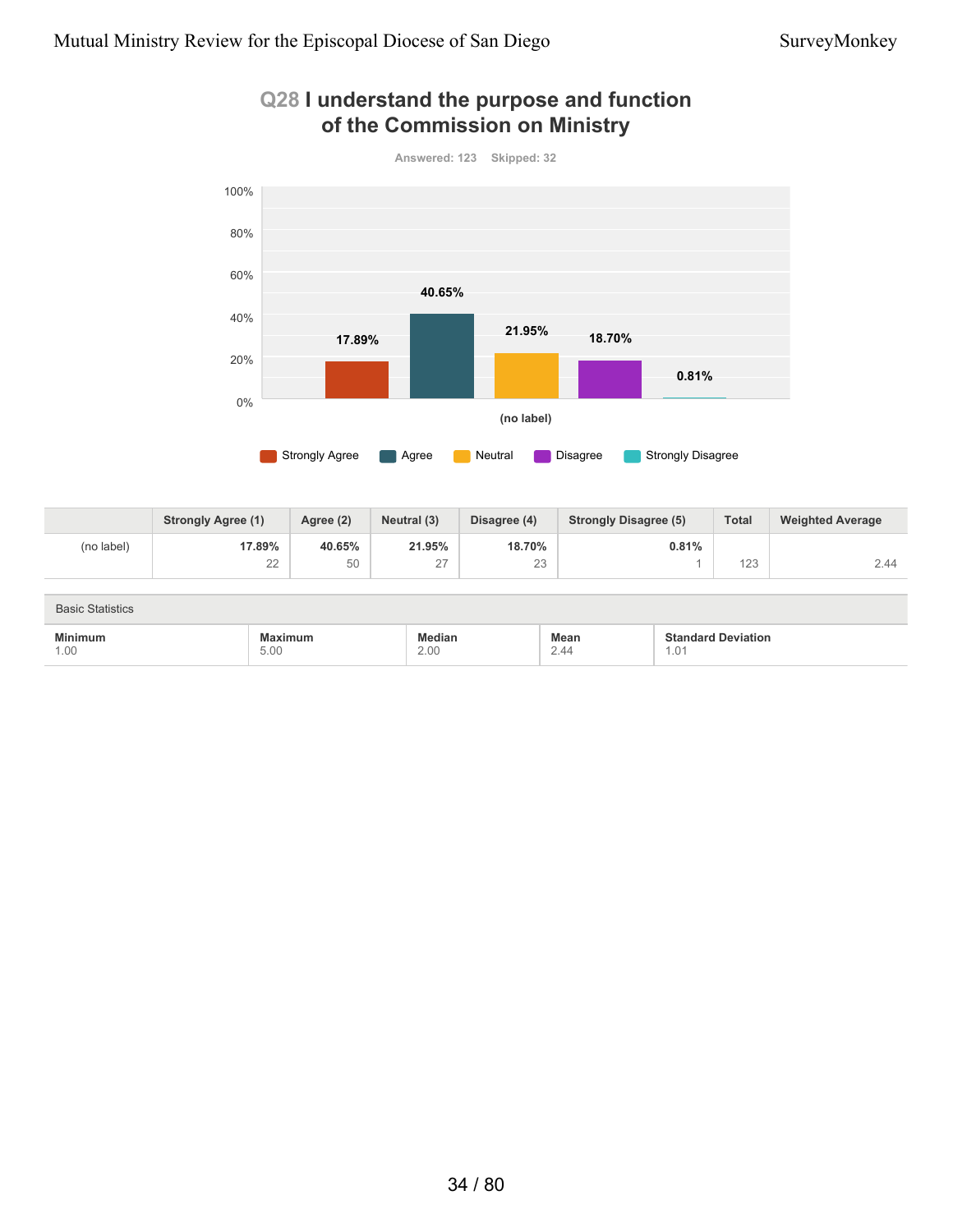5.00

1.00

#### **Q29 The financial sustainability of the diocese, and its individual congregations and ministries, is managed effectively and equitably.**



|                         | <b>Strongly Agree (1)</b> | Agree (2) | Neutral (3) | Disagree (4) | <b>Strongly Disagree (5)</b> | <b>Total</b>              | <b>Weighted Average</b> |
|-------------------------|---------------------------|-----------|-------------|--------------|------------------------------|---------------------------|-------------------------|
| (no label)              | 11.38%                    | 50.41%    | 32.52%      | 4.88%        | 0.81%                        |                           |                         |
|                         | 14                        | 62        | 40          | 6            |                              | 123                       | 2.33                    |
|                         |                           |           |             |              |                              |                           |                         |
| <b>Basic Statistics</b> |                           |           |             |              |                              |                           |                         |
| <b>Minimum</b>          | Maximum                   |           | Median      |              | Mean                         | <b>Standard Deviation</b> |                         |

2.33

0.77

2.00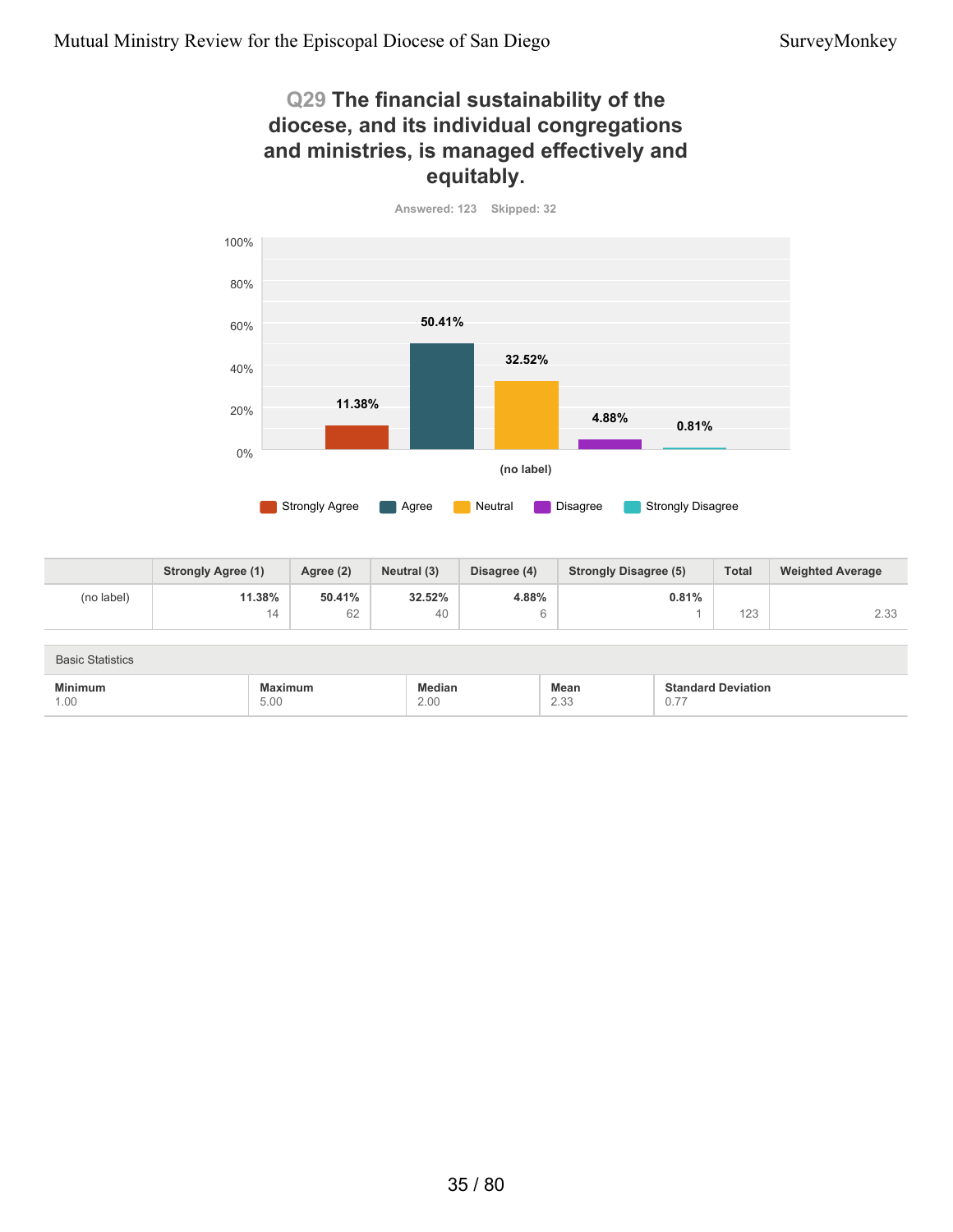#### **Q30 In this time of competition for scarce resources, what should the diocese's top priority be?**



**7.34%** 8 **11.93%** 13 **34.86%** 38 **4.59%** 5 **19.27%** 21 **22.02%** 24 **Total 109 Answer Choices Responses** Advocacy (1) Evangelism (2) Outreach (3) Repentance & Reconciliation (4) Stewardship & Resources (5) Worship & Formation (6)

Basic Statistics

| $\cdots$<br>.<br>the contract of the contract of the contract of the contract of the contract of | the contract of the contract of the contract of the contract of the contract of |                               | Mean                | $\sim$    |
|--------------------------------------------------------------------------------------------------|---------------------------------------------------------------------------------|-------------------------------|---------------------|-----------|
| $\bigcap$<br>$\cdot$ . U i $\cdot$                                                               | $\sim$ $\sim$<br><br>U.UI<br>$  -$                                              | $\cap$ $\cap$<br>$\cdot$<br>. | $\sim$<br>J.OJ<br>. | h L<br>ರಾ |

| # | Other (please specify)                                                                                                                                                                              | Date               |
|---|-----------------------------------------------------------------------------------------------------------------------------------------------------------------------------------------------------|--------------------|
|   | Advocacy and Outreach                                                                                                                                                                               | 1/15/2015 10:53 PM |
|   | New comer services and outreach                                                                                                                                                                     | 1/15/2015 3:01 PM  |
|   | Youth Leadership, Forming lay leaders at SFM                                                                                                                                                        | 1/15/2015 2:04 PM  |
| 4 | The Diocese should be a primary forum for discerning the true nature of God as well as reaching the maximum<br>numer of potential members to convince them to become members of the Body of Christ. | 1/13/2015 5:50 PM  |
|   | helping congregations have honest conversations within themselves                                                                                                                                   | 1/13/2015 5:09 PM  |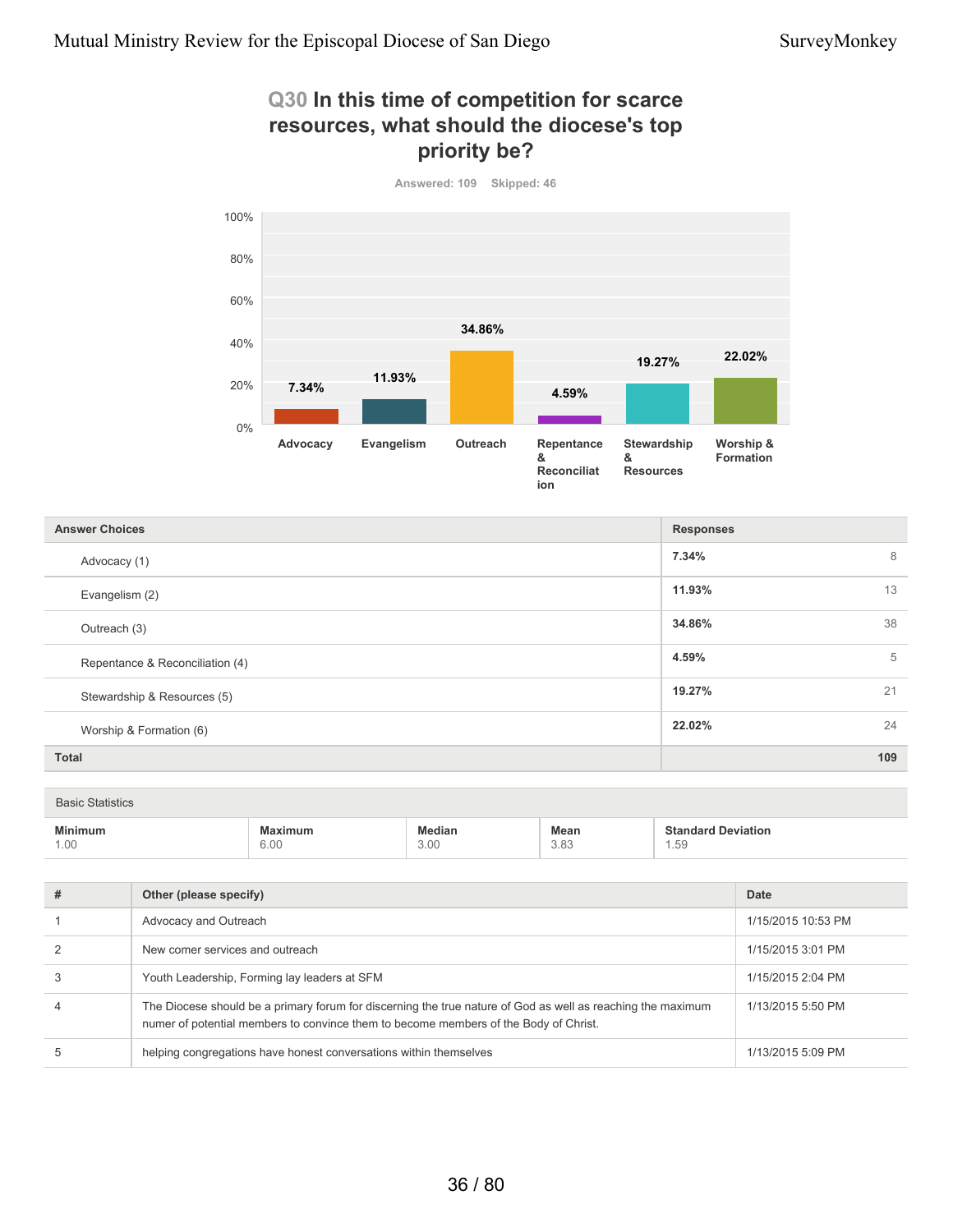| 6              | Intruducing congregations to each other to take action and pass the word on what the diocese has available and<br>dreams of so that each "church" is not standing alone and each individual member's gifts are found, used and<br>nurtured to grow. Not everyone is interested in each item on the above list but I'd be willing to bet that in every<br>"church" there are individuals who are and have a need to be discovered that they may not realize. Example:Find<br>and help that one person in each church that wants so much to be a part of Outreach but feels there is no one<br>else at "their" church who is and does not have the tools or support to go beyond "their" church. | 1/12/2015 4:27 AM |
|----------------|------------------------------------------------------------------------------------------------------------------------------------------------------------------------------------------------------------------------------------------------------------------------------------------------------------------------------------------------------------------------------------------------------------------------------------------------------------------------------------------------------------------------------------------------------------------------------------------------------------------------------------------------------------------------------------------------|-------------------|
| $\overline{7}$ | YOUTH It should at least be a choice on this list. Without youth we won't have a church in the future                                                                                                                                                                                                                                                                                                                                                                                                                                                                                                                                                                                          | 1/11/2015 9:14 PM |
| 8              | Workig with individual priests to help build a common mission                                                                                                                                                                                                                                                                                                                                                                                                                                                                                                                                                                                                                                  | 1/11/2015 5:37 PM |
| 9              | The world is in a state of dep unrest both spiritually and socially, great numbers of people are starving,<br>disenfranchised and spiritually alone. as a church we need to stand up and be counted in ALL these areas. In this<br>way we will following the dictate of Jesus.                                                                                                                                                                                                                                                                                                                                                                                                                 | 1/10/2015 4:19 PM |
| 10             | Collaboration between churches                                                                                                                                                                                                                                                                                                                                                                                                                                                                                                                                                                                                                                                                 | 1/10/2015 9:47 AM |
| 11             | Building the Kingdom of God--in a sense all of the above                                                                                                                                                                                                                                                                                                                                                                                                                                                                                                                                                                                                                                       | 1/9/2015 3:26 PM  |
| 12             | I have to say that while I would normally opt for outreach, without the financial resources, this would not be<br>possible                                                                                                                                                                                                                                                                                                                                                                                                                                                                                                                                                                     | 1/9/2015 12:56 PM |
| 13             | Future Church                                                                                                                                                                                                                                                                                                                                                                                                                                                                                                                                                                                                                                                                                  | 1/9/2015 10:39 AM |
| 14             | peace and Justice                                                                                                                                                                                                                                                                                                                                                                                                                                                                                                                                                                                                                                                                              | 1/8/2015 8:06 PM  |
| 15             | a balance of these                                                                                                                                                                                                                                                                                                                                                                                                                                                                                                                                                                                                                                                                             | 1/7/2015 6:09 PM  |
| 16             | Sharing our resources, being better stewards across congregations, working together                                                                                                                                                                                                                                                                                                                                                                                                                                                                                                                                                                                                            | 1/6/2015 9:43 AM  |
| 17             | Social Justice                                                                                                                                                                                                                                                                                                                                                                                                                                                                                                                                                                                                                                                                                 | 1/6/2015 7:31 AM  |
| 18             | Clergy suppport                                                                                                                                                                                                                                                                                                                                                                                                                                                                                                                                                                                                                                                                                | 1/5/2015 6:48 PM  |
| 19             | Doing the work of the Future Church Task Force                                                                                                                                                                                                                                                                                                                                                                                                                                                                                                                                                                                                                                                 | 1/5/2015 4:48 PM  |
| 20             | development of local churches                                                                                                                                                                                                                                                                                                                                                                                                                                                                                                                                                                                                                                                                  | 1/5/2015 3:18 PM  |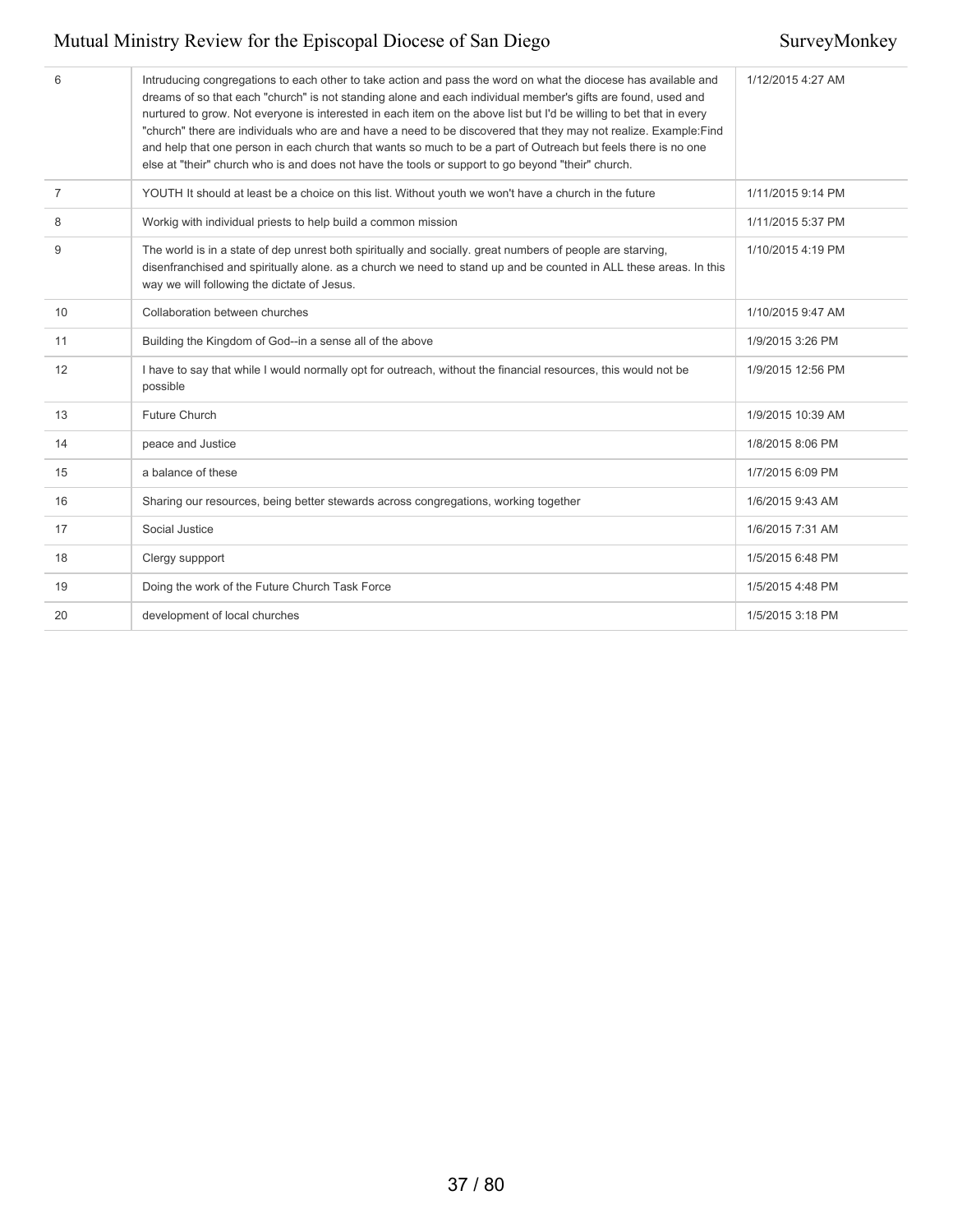

### **Q31 The bishop's visitation is an important and positive experience for congregations.**

|                         | <b>Needs Considerable</b><br>Improvement (1) | <b>Needs Improvement</b><br>(2) | Average<br>(3) | <b>Above Average</b><br>(4) | <b>Exceptional</b><br>(5) | <b>Total</b> | Weighted<br>Average |
|-------------------------|----------------------------------------------|---------------------------------|----------------|-----------------------------|---------------------------|--------------|---------------------|
| (no                     | 1.63%                                        | 6.50%                           | 21.95%         | 44.72%                      | 25.20%                    |              |                     |
| label)                  | $\Omega$<br>∠                                | 8                               | 27             | 55                          | 31                        | 123          | 3.85                |
|                         |                                              |                                 |                |                             |                           |              |                     |
| <b>Basic Statistics</b> |                                              |                                 |                |                             |                           |              |                     |
| <b>Minimum</b>          | <b>Maximum</b>                               | <b>Median</b>                   |                | Mean                        | <b>Standard Deviation</b> |              |                     |
| 1.00                    | 5.00                                         | 4.00                            |                | 3.85                        | 0.93                      |              |                     |

Above Average **Exceptional**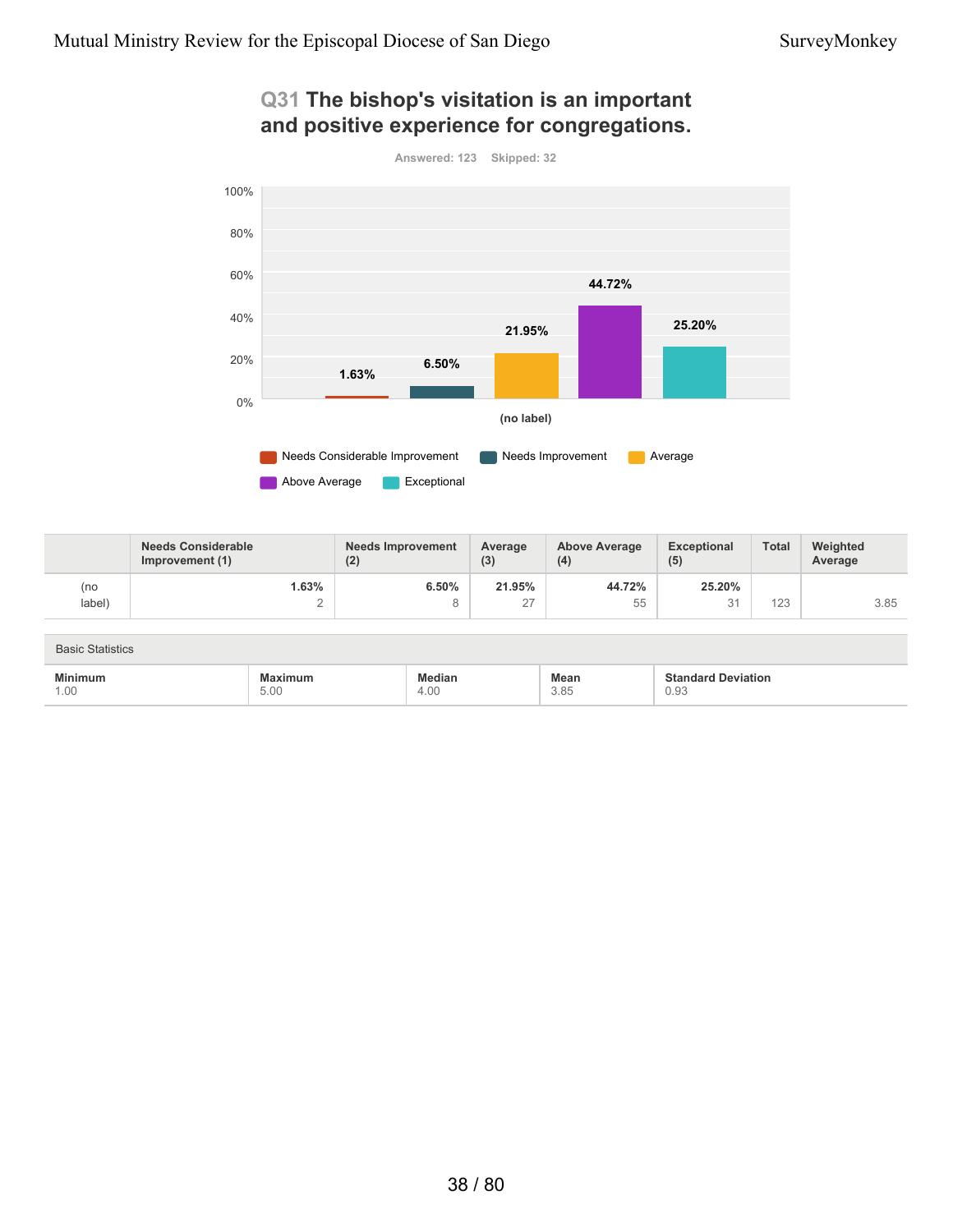

### **Q32 The bishop's visitations are wellplanned in advance.**

|            | <b>Strongly Agree (1)</b> | Agree (2) | Neutral (3) | Disagree (4) | <b>Strongly Disagree (5)</b> | <b>Total</b> | <b>Weighted Average</b> |
|------------|---------------------------|-----------|-------------|--------------|------------------------------|--------------|-------------------------|
| (no label) | 23.39%                    | 55.65%    | 14.52%      | 3.23%        | 3.23%                        |              |                         |
|            | 29                        | 69        | 18<br>◡     |              |                              | 124          | 2.07                    |

| <b>Basic Statistics</b> |                 |                |                     |                                   |  |  |  |
|-------------------------|-----------------|----------------|---------------------|-----------------------------------|--|--|--|
| <b>Minimum</b><br>1.00  | Maximum<br>5.00 | Median<br>2.00 | <b>Mean</b><br>2.07 | <b>Standard Deviation</b><br>0.89 |  |  |  |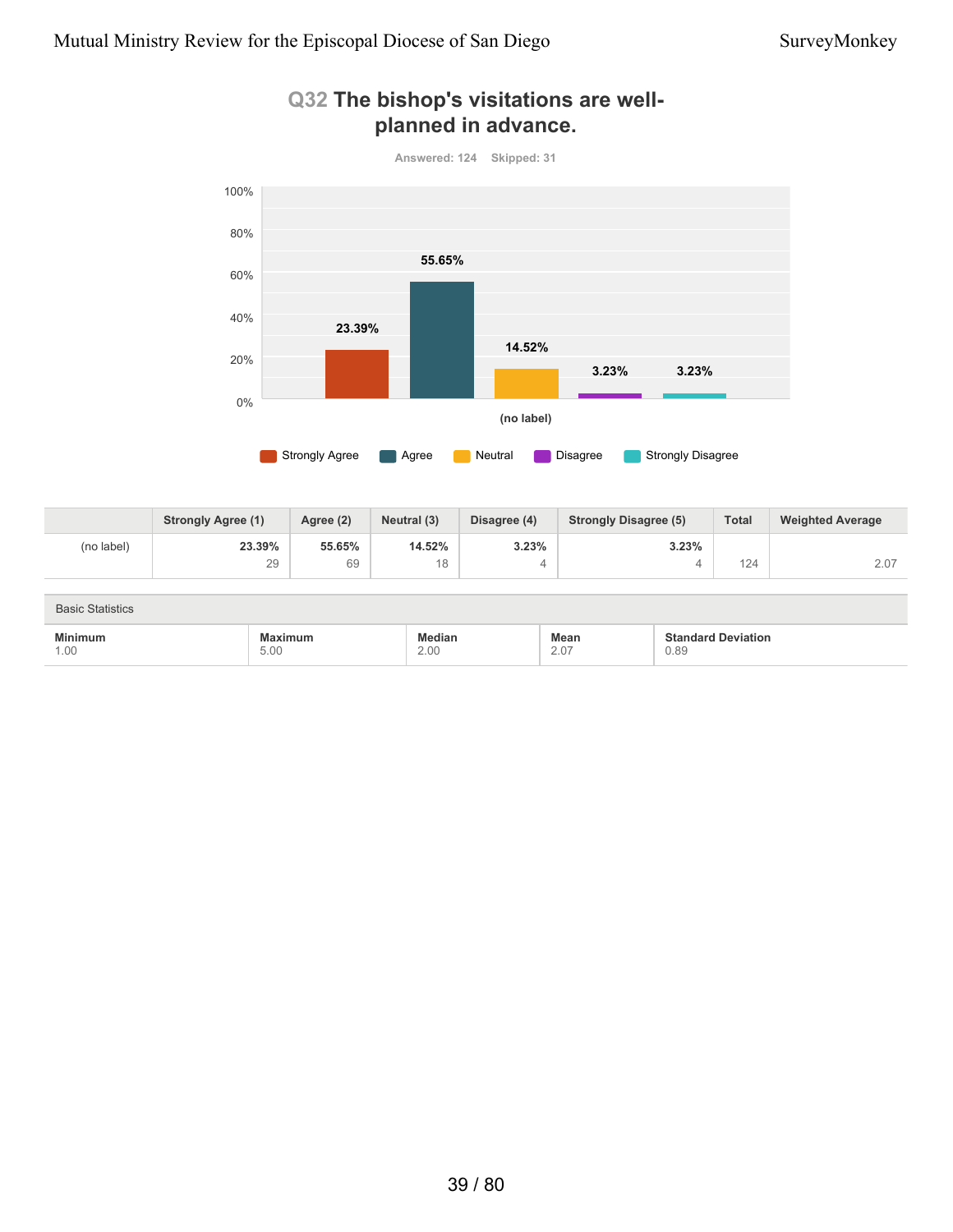4.00

1.00

### **Q33 The diocese effectively communicates our role as a diocese to The Episcopal Church (TEC) and to the worldwide Anglican Communion**



|                         | <b>Strongly Agree (1)</b> | Agree (2) | Neutral (3)   | Disagree (4) | <b>Strongly Disagree (5)</b> | <b>Total</b>              | <b>Weighted Average</b> |
|-------------------------|---------------------------|-----------|---------------|--------------|------------------------------|---------------------------|-------------------------|
| (no label)              | 7.44%                     | 33.88%    | 52.07%        | 6.61%        | $0.00\%$                     |                           |                         |
|                         | 9                         | 41        | 63            | 8            |                              | 121                       | 2.58                    |
|                         |                           |           |               |              |                              |                           |                         |
| <b>Basic Statistics</b> |                           |           |               |              |                              |                           |                         |
| <b>Minimum</b>          | <b>Maximum</b>            |           | <b>Median</b> |              | <b>Mean</b>                  | <b>Standard Deviation</b> |                         |

2.58

0.72

3.00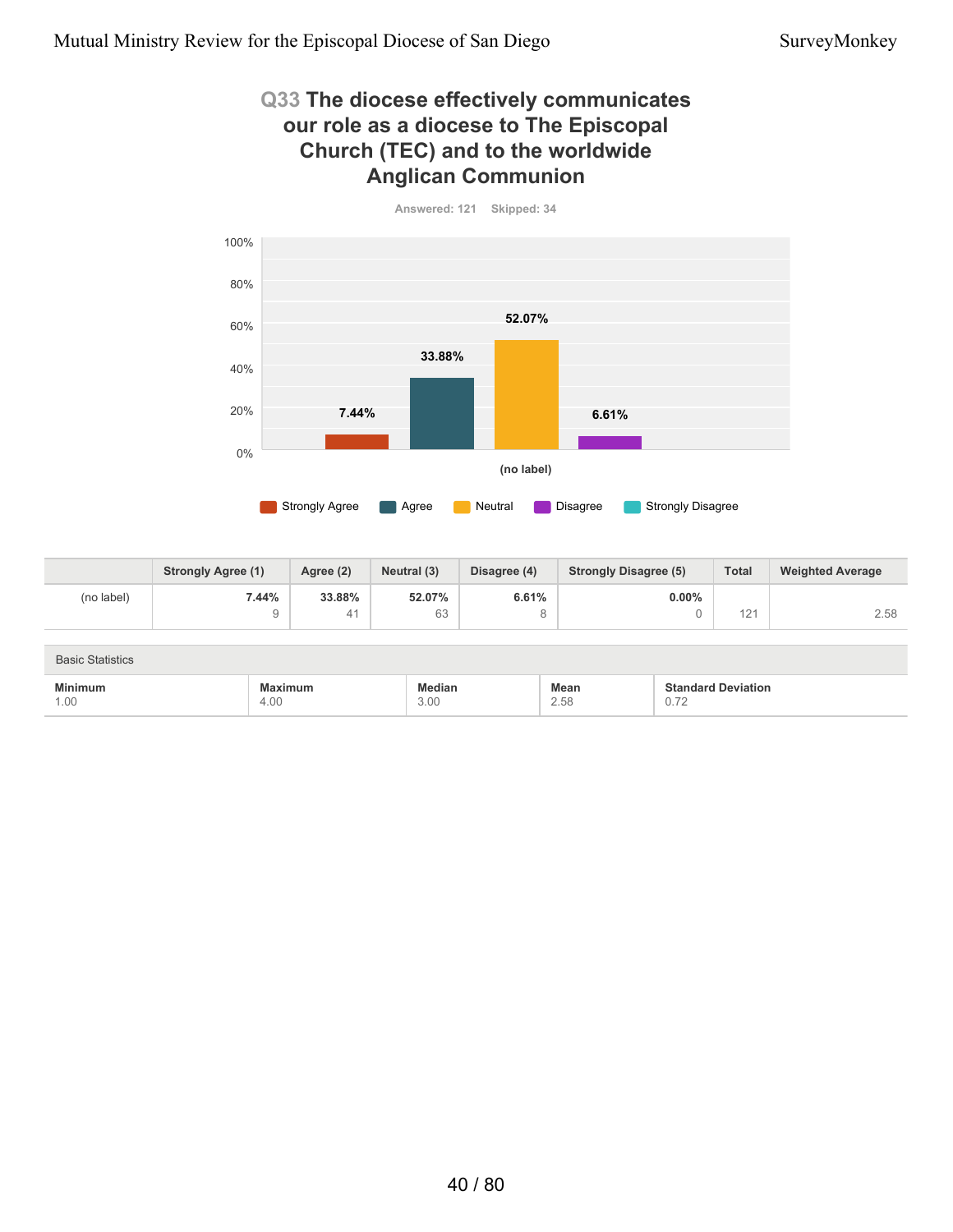### **Q34 We are informed about the mission and programs of The Episcopal Church (TEC).**



|            | <b>Strongly Agree (1)</b> | Agree (2) | Neutral (3) | Disagree (4) | <b>Strongly Disagree (5)</b> | <b>Total</b> | <b>Weighted Average</b> |
|------------|---------------------------|-----------|-------------|--------------|------------------------------|--------------|-------------------------|
| (no label) | 5.60%                     | 42.40%    | 40.80%      | 9.60%        | .60%                         |              |                         |
|            | $\overline{\phantom{a}}$  | 広っ<br>◡◡  | 51          | $\sim$<br>.  |                              | 125          | 2.59                    |

| <b>Basic Statistics</b> |         |               |             |                           |  |  |
|-------------------------|---------|---------------|-------------|---------------------------|--|--|
| Minimum                 | Maximum | <b>Aedian</b> | <b>Mean</b> | <b>Standard Deviation</b> |  |  |
| 1.00                    | 5.00    | 3.00          | 2.59        | 0.80                      |  |  |

## 41 / 80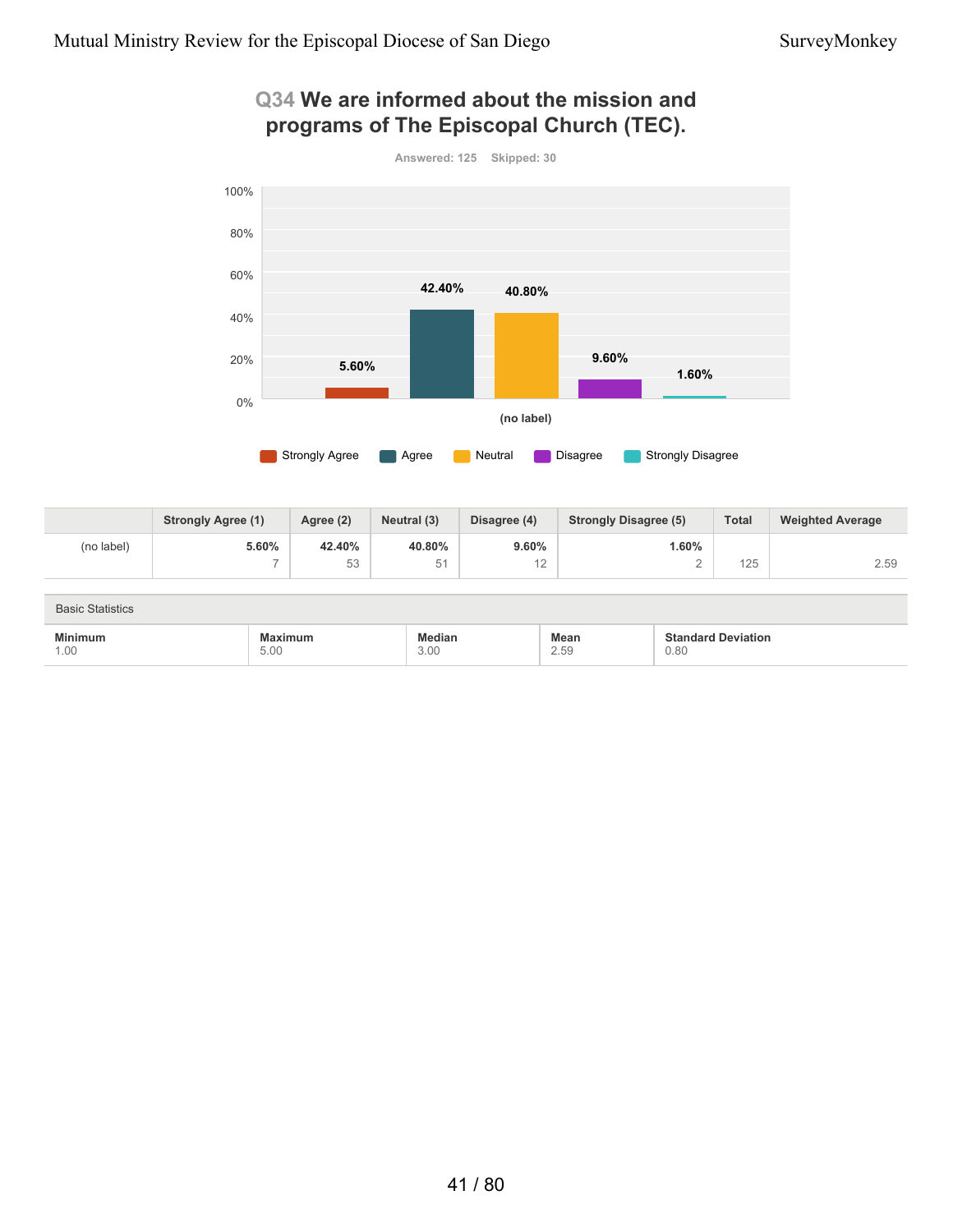

### **Q35 The bishop's activities on behalf of the wider Church are known.**

|            | <b>Strongly Agree (1)</b> | Agree (2) | Neutral (3) | Disagree (4) | <b>Strongly Disagree (5)</b> | <b>Total</b> | <b>Weighted Average</b> |
|------------|---------------------------|-----------|-------------|--------------|------------------------------|--------------|-------------------------|
| (no label) | 4.03%                     | 35.48%    | 42.74%      | 16.13%       | 1.61%                        |              |                         |
|            | $\overline{\phantom{a}}$  | 44        | 53          | 20           |                              | 124          | 2.76                    |

| <b>Basic Statistics</b> |                                                                                                    |                       |              |                                   |  |  |
|-------------------------|----------------------------------------------------------------------------------------------------|-----------------------|--------------|-----------------------------------|--|--|
| <b>Minimum</b><br>1.00  | Maximum<br>the contract of the contract of the contract of the contract of the contract of<br>5.00 | <b>Median</b><br>3.00 | Mean<br>2.76 | <b>Standard Deviation</b><br>0.83 |  |  |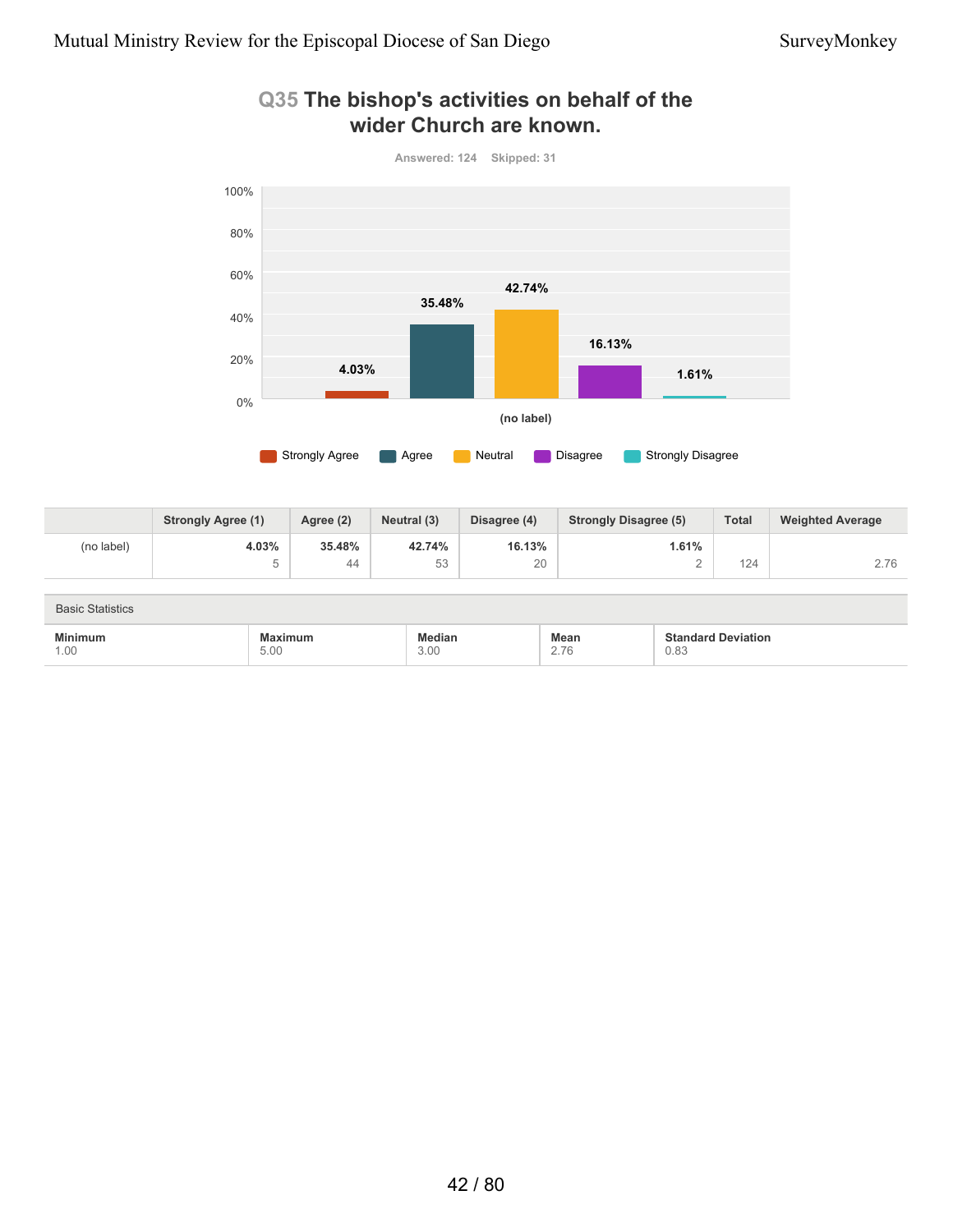

### **Q36 The diocese takes an active role in local interfaith activities.**

|            | <b>Strongly Agree (1)</b> | Agree (2) | Neutral (3) | Disagree (4) | <b>Strongly Disagree (5)</b> | <b>Total</b> | <b>Weighted Average</b> |
|------------|---------------------------|-----------|-------------|--------------|------------------------------|--------------|-------------------------|
| (no label) | 13.11%                    | 43.44%    | 37.70%      | 4.92%        | 0.82%                        |              |                         |
|            | 16                        | にっ<br>◡◡  | 46          |              |                              | 122          | 0.07<br>2.3.            |

| <b>Basic Statistics</b> |                                                                                                        |                |                                 |                                        |  |  |
|-------------------------|--------------------------------------------------------------------------------------------------------|----------------|---------------------------------|----------------------------------------|--|--|
| Minimum<br>1.00         | :imum<br>""<br>the contract of the contract of the contract of the contract of the contract of<br>5.00 | Median<br>2.00 | Mean<br>0.27<br>$\sim$ . $\sim$ | <b>Deviation</b><br>Standard T<br>0.80 |  |  |

# 43 / 80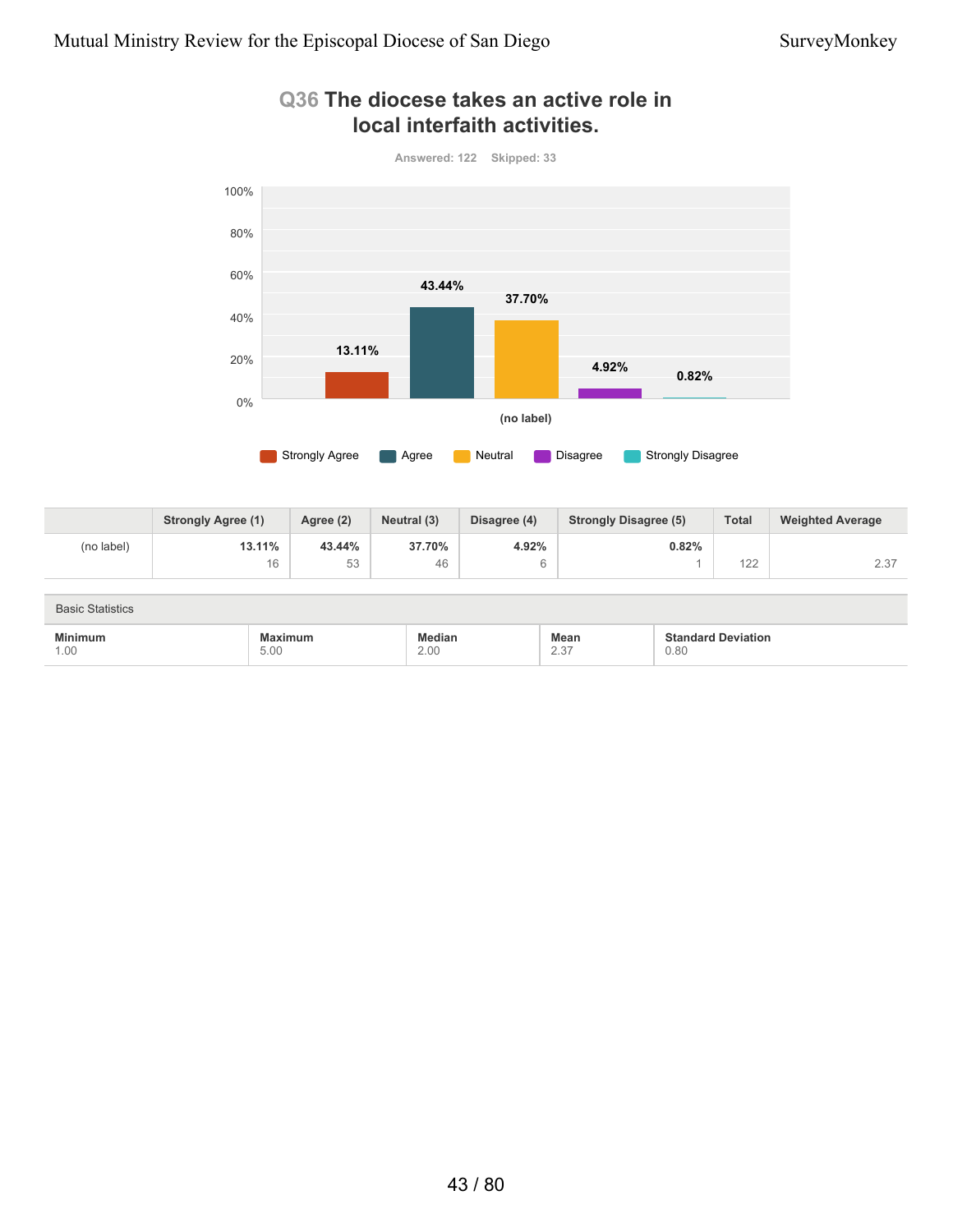### **Q37 The diocese provides resources that enable all ages to learn the basics of the Christian faith.**



**Answered: 124 Skipped: 31**

|            | <b>Strongly Agree (1)</b> | Agree (2) | Neutral (3) | Disagree (4) | <b>Strongly Disagree (5)</b> | <b>Total</b> | <b>Weighted Average</b> |
|------------|---------------------------|-----------|-------------|--------------|------------------------------|--------------|-------------------------|
| (no label) | 8.87%                     | 45.16%    | 31.45%      | 12.90%       | 1.61%                        |              |                         |
|            |                           | 56        | 39          | 16           |                              | 124          | 2.53                    |

| <b>Basic Statistics</b> |                        |                |                     |                                   |
|-------------------------|------------------------|----------------|---------------------|-----------------------------------|
| <b>Minimum</b><br>1.00  | <b>Maximum</b><br>5.00 | Median<br>2.00 | <b>Mean</b><br>2.53 | <b>Standard Deviation</b><br>0.88 |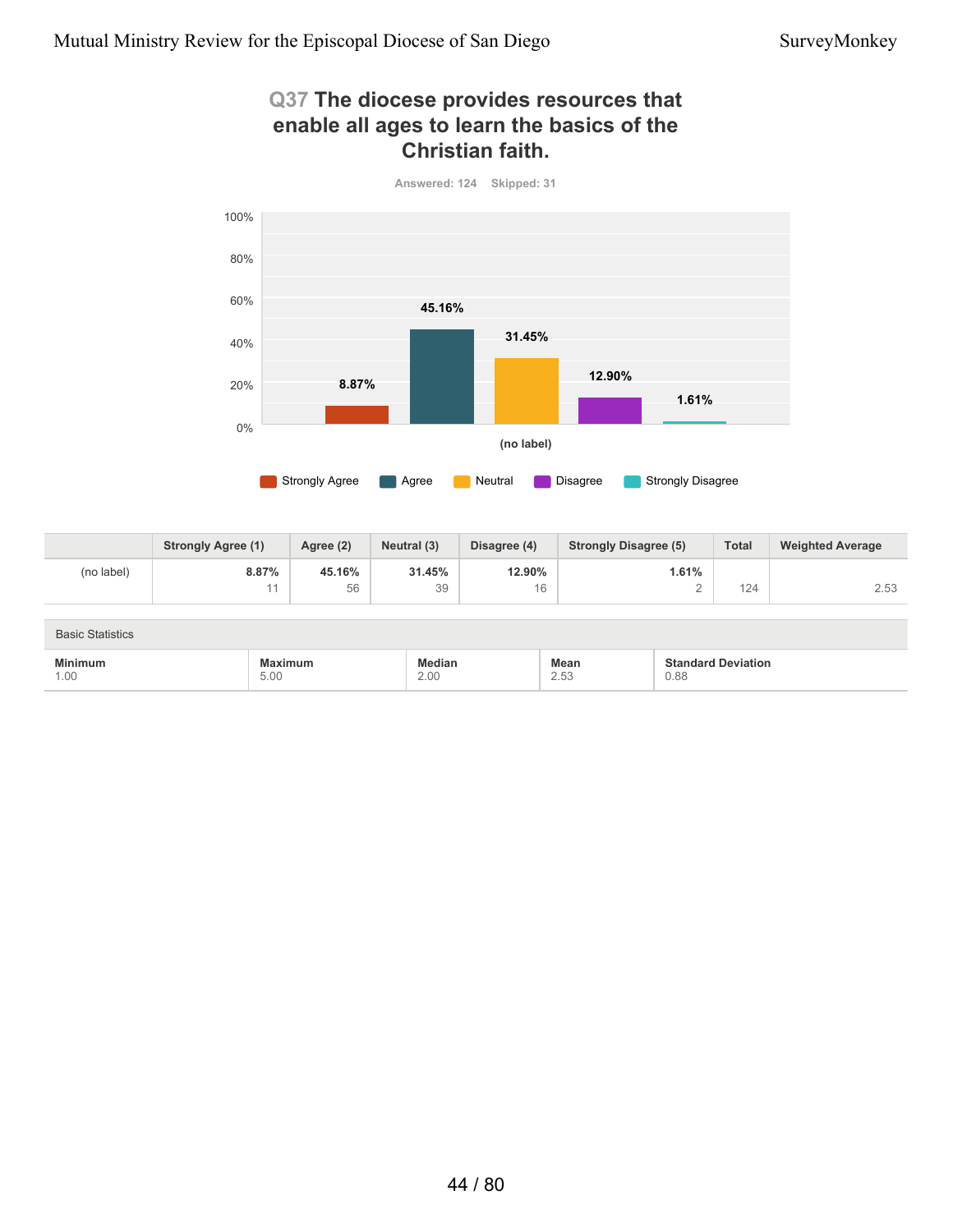## **Q38 The age group I am most concerned about is**

**Answered: 110 Skipped: 45**

| #  | <b>Responses</b>                                                                                                  | <b>Date</b>        |
|----|-------------------------------------------------------------------------------------------------------------------|--------------------|
| 1  | Young adults                                                                                                      | 1/16/2015 10:44 AM |
| 2  | children and youth                                                                                                | 1/16/2015 9:13 AM  |
| 3  | Late teen/early audulthood                                                                                        | 1/16/2015 8:26 AM  |
| 4  | Youth age 13-18, Young Adults age 19-?, singles and couples without children in their 20's, 30's and 40's         | 1/15/2015 10:55 PM |
| 5  | young adults                                                                                                      | 1/15/2015 10:08 PM |
| 6  | twenties & thirties                                                                                               | 1/15/2015 7:25 PM  |
| 7  | 3-18 but also young adult 20-40                                                                                   | 1/15/2015 7:11 PM  |
| 8  | 20-30 year olds                                                                                                   | 1/15/2015 5:33 PM  |
| 9  | Youth                                                                                                             | 1/15/2015 5:19 PM  |
| 10 | All ages                                                                                                          | 1/15/2015 5:09 PM  |
| 11 | Tweens, teens and young adults                                                                                    | 1/15/2015 3:21 PM  |
| 12 | 18-35 yo                                                                                                          | 1/15/2015 3:20 PM  |
| 13 | Youth                                                                                                             | 1/15/2015 3:13 PM  |
| 14 | Young adults                                                                                                      | 1/15/2015 3:02 PM  |
| 15 | 18-30                                                                                                             | 1/15/2015 2:55 PM  |
| 16 | While I am concerned about all age groups, I feel that more needs to be done for those who are elderly / retired. | 1/15/2015 2:31 PM  |
| 17 | 13-29                                                                                                             | 1/15/2015 2:08 PM  |
| 18 | 18 to 35                                                                                                          | 1/15/2015 2:06 PM  |
| 19 | young families (20-45)                                                                                            | 1/15/2015 1:56 PM  |
| 20 | youth                                                                                                             | 1/15/2015 1:42 PM  |
| 21 | Middle School and High                                                                                            | 1/14/2015 5:50 PM  |
| 22 | teenagers                                                                                                         | 1/13/2015 5:51 PM  |
| 23 | I have trouble locating resources on the website and then am not sure who to call                                 | 1/13/2015 5:10 PM  |
| 24 | youth and young adults                                                                                            | 1/13/2015 3:24 PM  |
| 25 | youth and young adults                                                                                            | 1/12/2015 3:36 PM  |
| 26 | middle age                                                                                                        | 1/12/2015 1:24 PM  |
| 27 | Youth                                                                                                             | 1/12/2015 7:38 AM  |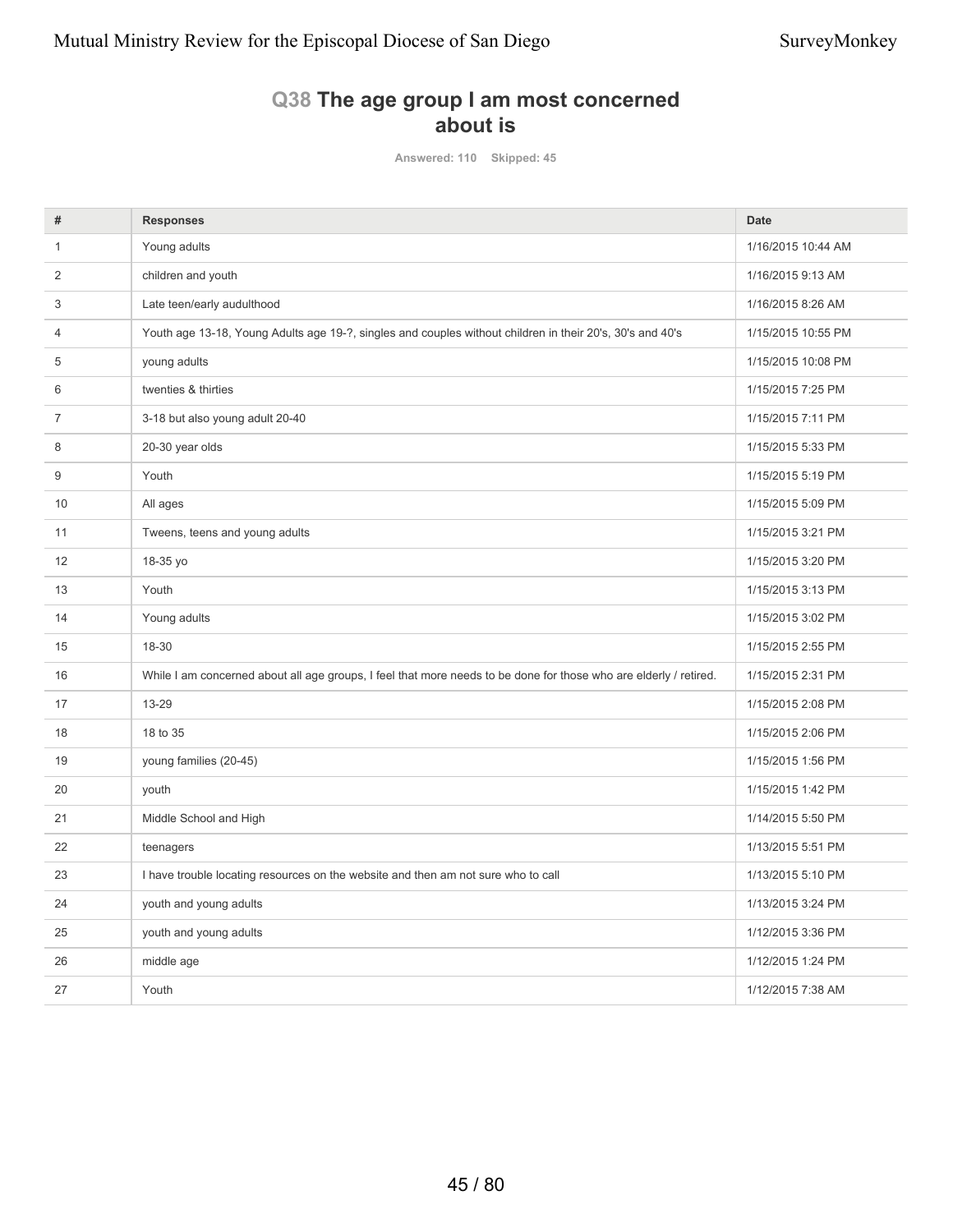| 28 | Adults who have not been active with a church since Sunday School, raised their children with what they<br>believed was Christian ethics but without "Jesus-God" or church and have now returned to church. It is my<br>experience that people I meet assume I know "church" things because of my age but I don't. How do people find<br>adult Bible Study groups that may not be offered at their church and are free? Is there a "Sunday School" for<br>adults? What I learned in the classes before getting baptized is a start but where is the help to maintain and<br>grow. Example: Why do people make the sign of the cross during parts of the Sunday Service or at all? I see<br>some do this as habit but can also see that some do this with love and compassion. Why? People say to just<br>askwell being adult does not deprive you of having hurt feelings or fears. It took one very special person to<br>explain to me in a way I not only understood but felt to be true just one activity in the Sunday Service that opened<br>my door to being baptized for the first time in my life in my late 50's in the Episcopal Church. I KNOW I am not<br>the only one who has a door needing help to open as an adult. | 1/12/2015 4:57 AM  |
|----|-------------------------------------------------------------------------------------------------------------------------------------------------------------------------------------------------------------------------------------------------------------------------------------------------------------------------------------------------------------------------------------------------------------------------------------------------------------------------------------------------------------------------------------------------------------------------------------------------------------------------------------------------------------------------------------------------------------------------------------------------------------------------------------------------------------------------------------------------------------------------------------------------------------------------------------------------------------------------------------------------------------------------------------------------------------------------------------------------------------------------------------------------------------------------------------------------------------------------------------|--------------------|
| 29 | $14 - 17$                                                                                                                                                                                                                                                                                                                                                                                                                                                                                                                                                                                                                                                                                                                                                                                                                                                                                                                                                                                                                                                                                                                                                                                                                           | 1/11/2015 9:15 PM  |
| 30 | Age 12 to 30.                                                                                                                                                                                                                                                                                                                                                                                                                                                                                                                                                                                                                                                                                                                                                                                                                                                                                                                                                                                                                                                                                                                                                                                                                       | 1/11/2015 5:38 PM  |
| 31 | Tweens/Teens.                                                                                                                                                                                                                                                                                                                                                                                                                                                                                                                                                                                                                                                                                                                                                                                                                                                                                                                                                                                                                                                                                                                                                                                                                       | 1/11/2015 1:39 PM  |
| 32 | All age groups matter equally!                                                                                                                                                                                                                                                                                                                                                                                                                                                                                                                                                                                                                                                                                                                                                                                                                                                                                                                                                                                                                                                                                                                                                                                                      | 1/10/2015 10:54 PM |
| 33 | 5-15 year old                                                                                                                                                                                                                                                                                                                                                                                                                                                                                                                                                                                                                                                                                                                                                                                                                                                                                                                                                                                                                                                                                                                                                                                                                       | 1/10/2015 6:22 PM  |
| 34 | 20-40                                                                                                                                                                                                                                                                                                                                                                                                                                                                                                                                                                                                                                                                                                                                                                                                                                                                                                                                                                                                                                                                                                                                                                                                                               | 1/10/2015 5:11 PM  |
| 35 | Young adolescents.                                                                                                                                                                                                                                                                                                                                                                                                                                                                                                                                                                                                                                                                                                                                                                                                                                                                                                                                                                                                                                                                                                                                                                                                                  | 1/10/2015 4:22 PM  |
| 36 | Give equal resources for growth to youth as you do to young adults                                                                                                                                                                                                                                                                                                                                                                                                                                                                                                                                                                                                                                                                                                                                                                                                                                                                                                                                                                                                                                                                                                                                                                  | 1/10/2015 4:14 PM  |
| 37 | 25-45                                                                                                                                                                                                                                                                                                                                                                                                                                                                                                                                                                                                                                                                                                                                                                                                                                                                                                                                                                                                                                                                                                                                                                                                                               | 1/10/2015 3:38 PM  |
| 38 | Youth ((to 17)                                                                                                                                                                                                                                                                                                                                                                                                                                                                                                                                                                                                                                                                                                                                                                                                                                                                                                                                                                                                                                                                                                                                                                                                                      | 1/10/2015 3:37 PM  |
| 39 | Teens                                                                                                                                                                                                                                                                                                                                                                                                                                                                                                                                                                                                                                                                                                                                                                                                                                                                                                                                                                                                                                                                                                                                                                                                                               | 1/10/2015 3:18 PM  |
| 40 | $25 - 50$                                                                                                                                                                                                                                                                                                                                                                                                                                                                                                                                                                                                                                                                                                                                                                                                                                                                                                                                                                                                                                                                                                                                                                                                                           | 1/10/2015 3:17 PM  |
| 41 | Youth and young adults                                                                                                                                                                                                                                                                                                                                                                                                                                                                                                                                                                                                                                                                                                                                                                                                                                                                                                                                                                                                                                                                                                                                                                                                              | 1/10/2015 9:49 AM  |
| 42 | <b>Children's Ministry</b>                                                                                                                                                                                                                                                                                                                                                                                                                                                                                                                                                                                                                                                                                                                                                                                                                                                                                                                                                                                                                                                                                                                                                                                                          | 1/9/2015 8:15 PM   |
| 43 | 12-18 year olds                                                                                                                                                                                                                                                                                                                                                                                                                                                                                                                                                                                                                                                                                                                                                                                                                                                                                                                                                                                                                                                                                                                                                                                                                     | 1/9/2015 4:55 PM   |
| 44 | young people 8 to 20                                                                                                                                                                                                                                                                                                                                                                                                                                                                                                                                                                                                                                                                                                                                                                                                                                                                                                                                                                                                                                                                                                                                                                                                                | 1/9/2015 3:38 PM   |
| 45 | All of them                                                                                                                                                                                                                                                                                                                                                                                                                                                                                                                                                                                                                                                                                                                                                                                                                                                                                                                                                                                                                                                                                                                                                                                                                         | 1/9/2015 3:27 PM   |
| 46 | youth                                                                                                                                                                                                                                                                                                                                                                                                                                                                                                                                                                                                                                                                                                                                                                                                                                                                                                                                                                                                                                                                                                                                                                                                                               | 1/9/2015 2:48 PM   |
| 47 | Teens                                                                                                                                                                                                                                                                                                                                                                                                                                                                                                                                                                                                                                                                                                                                                                                                                                                                                                                                                                                                                                                                                                                                                                                                                               | 1/9/2015 1:58 PM   |
| 48 | youth                                                                                                                                                                                                                                                                                                                                                                                                                                                                                                                                                                                                                                                                                                                                                                                                                                                                                                                                                                                                                                                                                                                                                                                                                               | 1/9/2015 1:52 PM   |
| 49 | The older youth of the diocese, where there is often a drop-off in attendance between high school and college                                                                                                                                                                                                                                                                                                                                                                                                                                                                                                                                                                                                                                                                                                                                                                                                                                                                                                                                                                                                                                                                                                                       | 1/9/2015 12:59 PM  |
| 50 | $30 - 45$                                                                                                                                                                                                                                                                                                                                                                                                                                                                                                                                                                                                                                                                                                                                                                                                                                                                                                                                                                                                                                                                                                                                                                                                                           | 1/9/2015 11:32 AM  |
| 51 | Teens                                                                                                                                                                                                                                                                                                                                                                                                                                                                                                                                                                                                                                                                                                                                                                                                                                                                                                                                                                                                                                                                                                                                                                                                                               | 1/9/2015 10:41 AM  |
| 52 | $12 - 35$                                                                                                                                                                                                                                                                                                                                                                                                                                                                                                                                                                                                                                                                                                                                                                                                                                                                                                                                                                                                                                                                                                                                                                                                                           | 1/9/2015 10:16 AM  |
| 53 | 3 to 93                                                                                                                                                                                                                                                                                                                                                                                                                                                                                                                                                                                                                                                                                                                                                                                                                                                                                                                                                                                                                                                                                                                                                                                                                             | 1/9/2015 9:47 AM   |
| 54 | 30-40                                                                                                                                                                                                                                                                                                                                                                                                                                                                                                                                                                                                                                                                                                                                                                                                                                                                                                                                                                                                                                                                                                                                                                                                                               | 1/9/2015 9:44 AM   |
| 55 | <b>Adult Faith Building</b>                                                                                                                                                                                                                                                                                                                                                                                                                                                                                                                                                                                                                                                                                                                                                                                                                                                                                                                                                                                                                                                                                                                                                                                                         | 1/9/2015 9:44 AM   |
| 56 | 25 and under                                                                                                                                                                                                                                                                                                                                                                                                                                                                                                                                                                                                                                                                                                                                                                                                                                                                                                                                                                                                                                                                                                                                                                                                                        | 1/9/2015 9:26 AM   |
| 57 | Young families with children.                                                                                                                                                                                                                                                                                                                                                                                                                                                                                                                                                                                                                                                                                                                                                                                                                                                                                                                                                                                                                                                                                                                                                                                                       | 1/9/2015 9:23 AM   |
| 58 | Early adult                                                                                                                                                                                                                                                                                                                                                                                                                                                                                                                                                                                                                                                                                                                                                                                                                                                                                                                                                                                                                                                                                                                                                                                                                         | 1/9/2015 9:17 AM   |
| 59 | $65+$                                                                                                                                                                                                                                                                                                                                                                                                                                                                                                                                                                                                                                                                                                                                                                                                                                                                                                                                                                                                                                                                                                                                                                                                                               | 1/9/2015 9:14 AM   |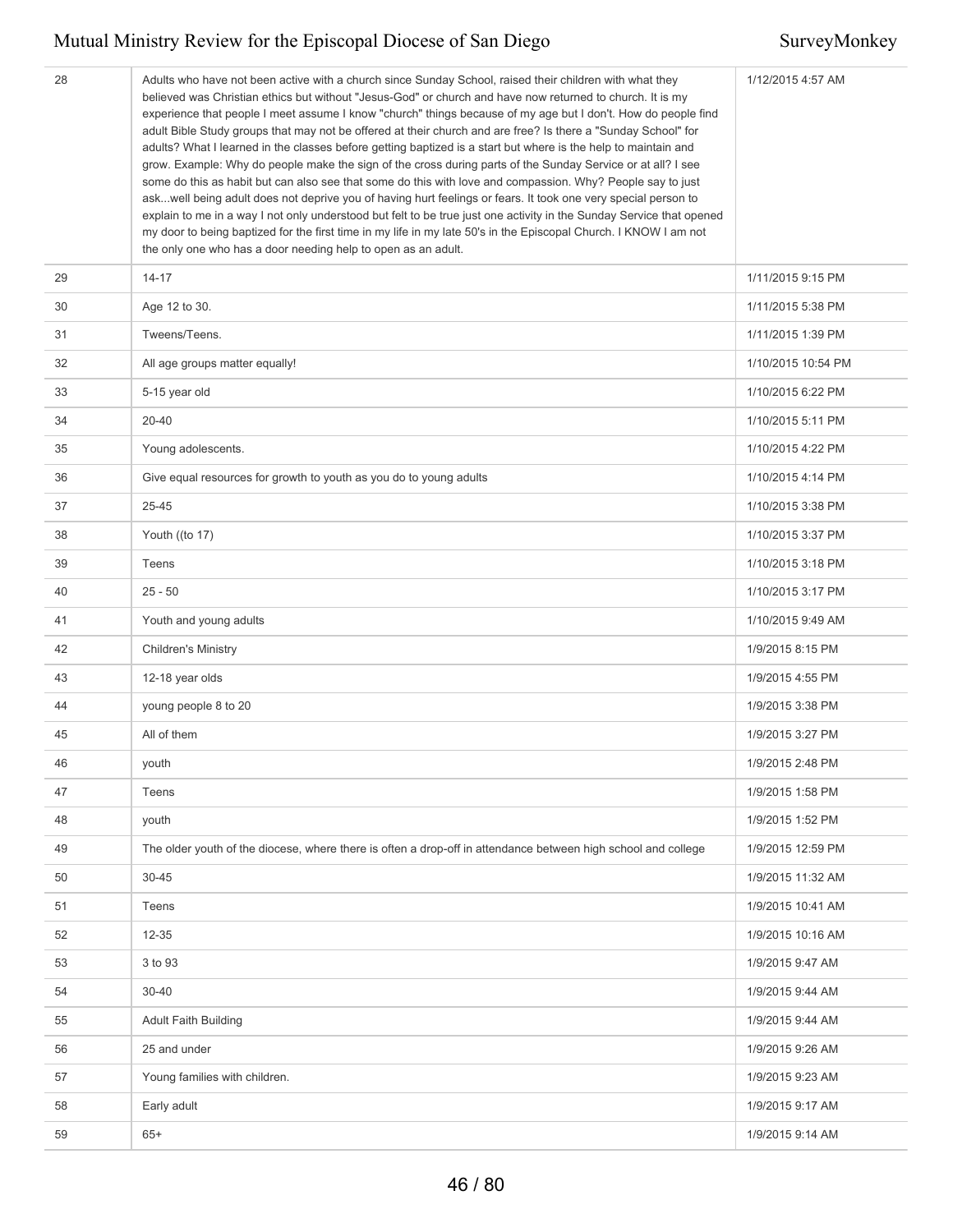| 60 | Under 50 years of age                                                                                                                                                                                                                                      | 1/9/2015 8:36 AM  |
|----|------------------------------------------------------------------------------------------------------------------------------------------------------------------------------------------------------------------------------------------------------------|-------------------|
| 61 | Youth and people with young families                                                                                                                                                                                                                       | 1/9/2015 8:27 AM  |
| 62 | 20-35                                                                                                                                                                                                                                                      | 1/9/2015 7:55 AM  |
| 63 | Senior citizens                                                                                                                                                                                                                                            | 1/9/2015 7:42 AM  |
| 64 | Teenagers and young adults                                                                                                                                                                                                                                 | 1/9/2015 7:23 AM  |
| 65 | our parish one of "elderhood" Buddists consider elderhood attained @ 70                                                                                                                                                                                    | 1/8/2015 8:08 PM  |
| 66 | 14-25                                                                                                                                                                                                                                                      | 1/8/2015 7:22 PM  |
| 67 | Young adults; older, active adults                                                                                                                                                                                                                         | 1/8/2015 12:17 PM |
| 68 | 20-40                                                                                                                                                                                                                                                      | 1/8/2015 7:47 AM  |
| 69 | youth and seniors                                                                                                                                                                                                                                          | 1/7/2015 6:11 PM  |
| 70 | under 25                                                                                                                                                                                                                                                   | 1/7/2015 10:31 AM |
| 71 | 12-25 years                                                                                                                                                                                                                                                | 1/6/2015 10:08 PM |
| 72 | Our young people, ages 13-20. They are not just the future of the Church; they are the Church.                                                                                                                                                             | 1/6/2015 5:42 PM  |
| 73 | Young Families                                                                                                                                                                                                                                             | 1/6/2015 2:39 PM  |
| 74 | adolescents                                                                                                                                                                                                                                                | 1/6/2015 1:02 PM  |
| 75 | Anyone under 25. If we don't bring more youth to be part of the mission there will be no churches in the future.<br>Across the USA we see congregations that are gray. It should be fairly close to one of the most important<br>objectives of the church. | 1/6/2015 12:47 PM |
| 76 | All! Every age is vital and we should have more muli-age opportunity. Segregating by age divides a community,<br>not strengthens it.                                                                                                                       | 1/6/2015 9:47 AM  |
| 77 | 20 - 30 year old                                                                                                                                                                                                                                           | 1/6/2015 8:47 AM  |
| 78 | Ages 5 to 16. We do not do enough "Sunday school" teaching or activities.                                                                                                                                                                                  | 1/6/2015 8:29 AM  |
| 79 | none                                                                                                                                                                                                                                                       | 1/6/2015 8:10 AM  |
| 80 | All                                                                                                                                                                                                                                                        | 1/6/2015 7:32 AM  |
| 81 | $12 - 21$                                                                                                                                                                                                                                                  | 1/6/2015 7:19 AM  |
| 82 | Young adults 18-35                                                                                                                                                                                                                                         | 1/6/2015 7:14 AM  |
| 83 | No concern about any particular age group.                                                                                                                                                                                                                 | 1/5/2015 9:30 PM  |
| 84 | Teens and young adults--20's.                                                                                                                                                                                                                              | 1/5/2015 7:06 PM  |
| 85 | 4 years to 18 years                                                                                                                                                                                                                                        | 1/5/2015 7:01 PM  |
| 86 | Sort of a toss-up between families with young children and "senior citizens".                                                                                                                                                                              | 1/5/2015 6:50 PM  |
| 87 | thirties and forties                                                                                                                                                                                                                                       | 1/5/2015 5:18 PM  |
| 88 | The Nones who typically are 25-40.                                                                                                                                                                                                                         | 1/5/2015 4:50 PM  |
| 89 | 12 yrs - 100 yrs old                                                                                                                                                                                                                                       | 1/5/2015 3:20 PM  |
| 90 | 20-45 age group                                                                                                                                                                                                                                            | 1/5/2015 3:19 PM  |
| 91 | Under 30                                                                                                                                                                                                                                                   | 1/5/2015 2:27 PM  |
| 92 | 20 to 50                                                                                                                                                                                                                                                   | 1/5/2015 2:22 PM  |
| 93 | Children. What happened to Sunday School?                                                                                                                                                                                                                  | 1/5/2015 1:43 PM  |
| 94 | $0 - 18$                                                                                                                                                                                                                                                   | 1/5/2015 1:17 PM  |
| 95 | youth 12-25                                                                                                                                                                                                                                                | 1/5/2015 1:16 PM  |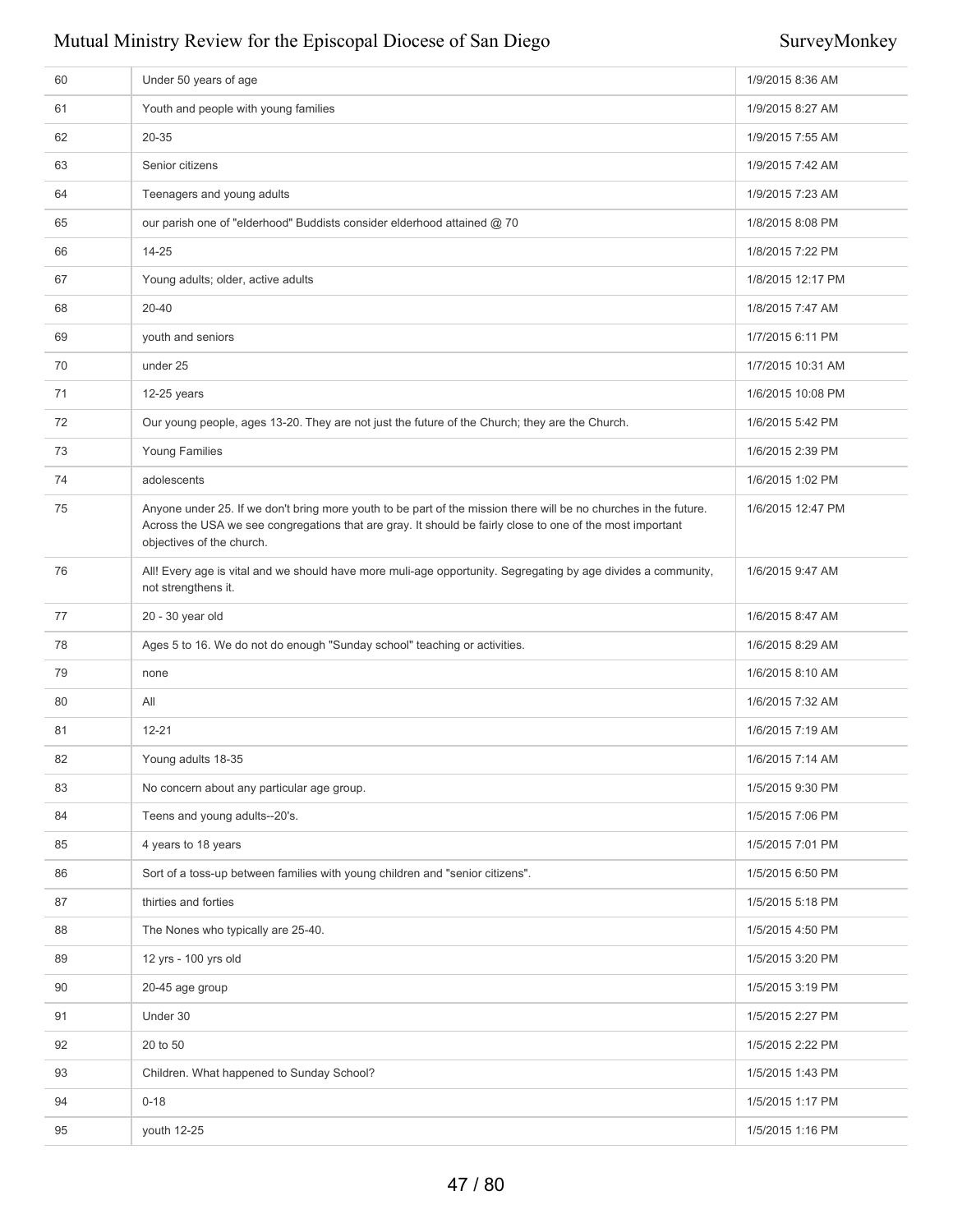| 96  | young adults and young families | 1/5/2015 12:41 PM |
|-----|---------------------------------|-------------------|
| 97  | YOUTH                           | 1/5/2015 10:54 AM |
| 98  | Young Adults                    | 1/5/2015 10:48 AM |
| 99  | $0 - 40$                        | 1/5/2015 10:48 AM |
| 100 | teens and young adults          | 1/5/2015 10:22 AM |
| 101 | 20-60                           | 1/5/2015 9:12 AM  |
| 102 | Seniors                         | 1/5/2015 9:03 AM  |
| 103 | young adults                    | 1/5/2015 9:01 AM  |
| 104 | Seniors                         | 1/5/2015 8:03 AM  |
| 105 | No particular opinion.          | 1/5/2015 7:36 AM  |
| 106 | Young adults                    | 1/5/2015 7:26 AM  |
| 107 | 35-55                           | 1/5/2015 6:50 AM  |
| 108 | Middle aged                     | 1/5/2015 6:42 AM  |
| 109 | Youth and teenagers             | 1/5/2015 6:34 AM  |
| 110 | 15-35                           | 1/5/2015 6:13 AM  |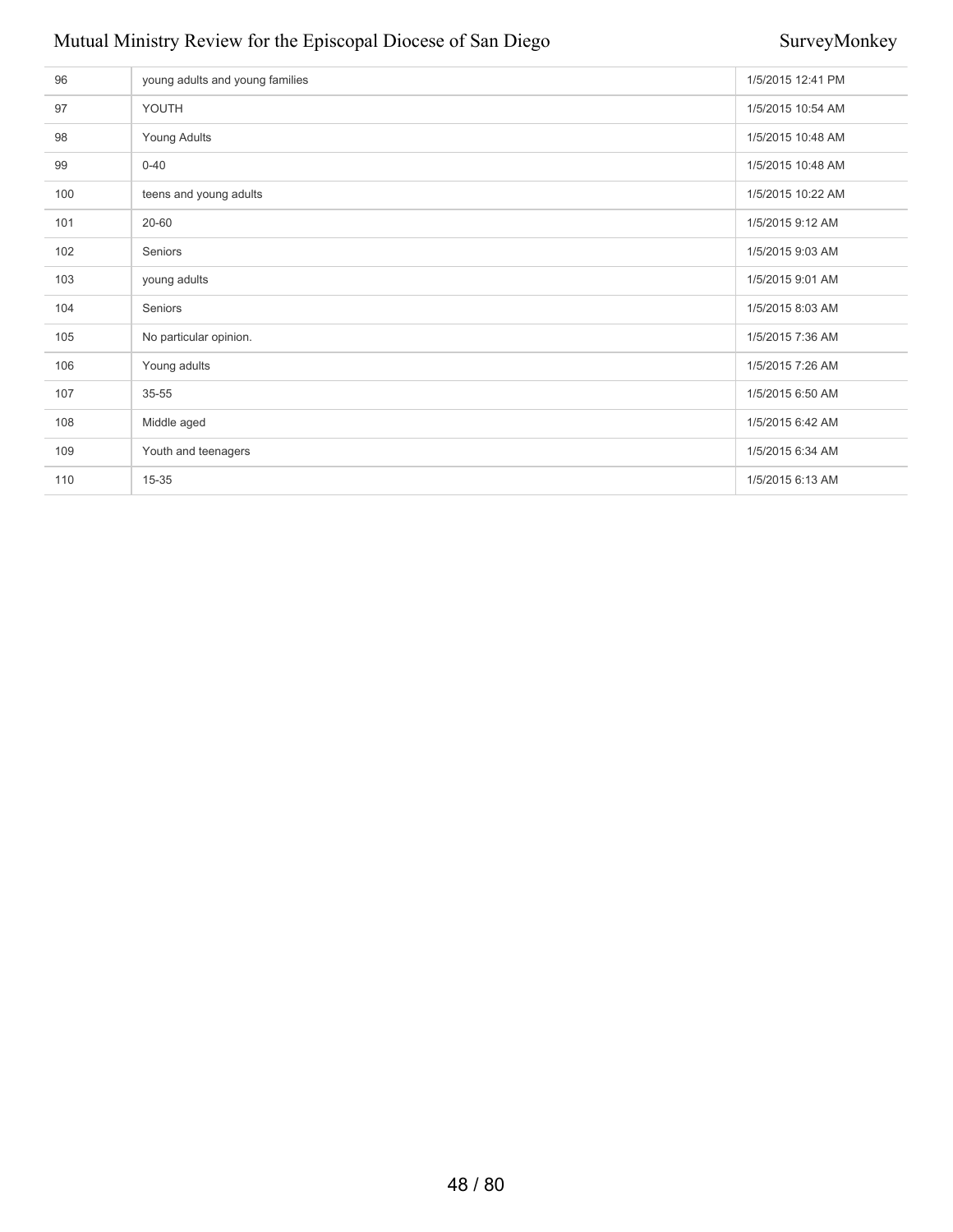### **Q39 When I need resources for Christian formation, I can access the following:**



### **68.89%** 62 **50.00%** 45 **33.33%** 30 **14.44%** 13 **Total Respondents: 90 Answer Choices Responses** Diocesan Office (1) Leadership Workshops (2) Collaboration within Mission Areas (3) Other (4)

| <b>Basic Statistics</b>                                                   |                                                                                                    |                |              |                                   |
|---------------------------------------------------------------------------|----------------------------------------------------------------------------------------------------|----------------|--------------|-----------------------------------|
| <b>Minimum</b><br>the contract of the contract of the contract of<br>1.00 | Maximum<br>the contract of the contract of the contract of the contract of the contract of<br>4.00 | Median<br>2.00 | Mean<br>1.96 | <b>Standard Deviation</b><br>0.98 |

| #              | Other (please specify)                          | Date               |
|----------------|-------------------------------------------------|--------------------|
| 1              | Collaboration with other churches               | 1/16/2015 10:45 AM |
| 2              | The internet                                    | 1/15/2015 10:56 PM |
| 3              | Call somone like Mosley, Zettinger or Mainering | 1/15/2015 2:08 PM  |
| 4              | Academic commentators                           | 1/13/2015 5:52 PM  |
| 5              | FORMA, other resources                          | 1/12/2015 3:37 PM  |
| 6              | unknown                                         | 1/12/2015 5:21 AM  |
| $\overline{7}$ | internet                                        | 1/11/2015 5:39 PM  |
| 8              | unknown                                         | 1/10/2015 10:55 PM |
| 9              | Our church and teaching publications.           | 1/10/2015 4:29 PM  |
| 10             | Need the teens to come!                         | 1/10/2015 3:21 PM  |
| 11             | online resources via a good search engine       | 1/9/2015 8:38 PM   |
| 12             | Internet and Christain bookstores               | 1/9/2015 3:40 PM   |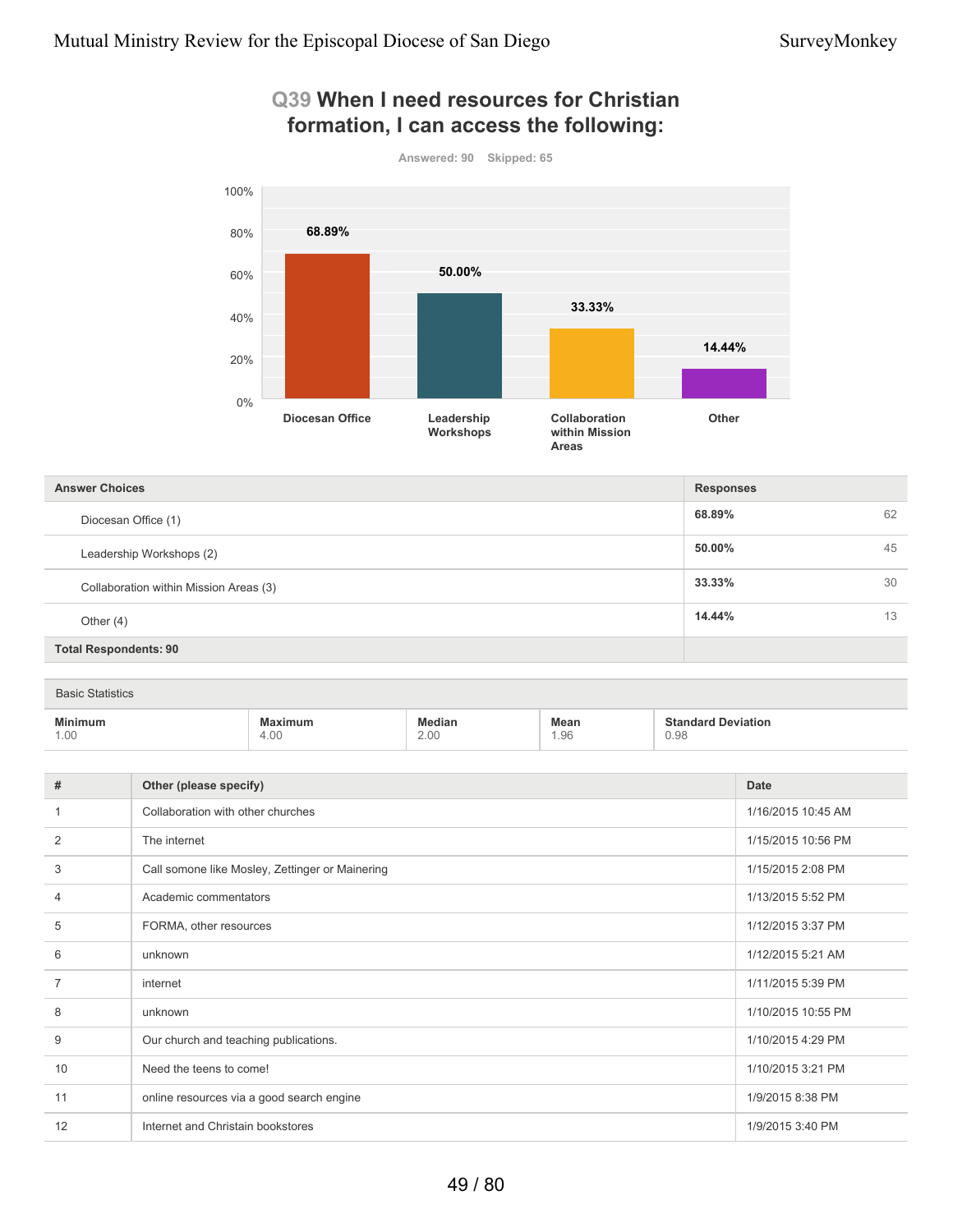| 13 | Not applicable                                                                                           | 1/9/2015 3:28 PM  |
|----|----------------------------------------------------------------------------------------------------------|-------------------|
| 14 | i use a variety of publishers, online resources and the larger nation wide Christian Educators community | 1/9/2015 2:54 PM  |
| 15 | St. Paul's cathedral                                                                                     | 1/9/2015 9:49 AM  |
| 16 | We develop our own given the talent and theological recourses                                            | 1/9/2015 9:45 AM  |
| 17 | they are scarce                                                                                          | 1/7/2015 6:11 PM  |
| 18 | still discerning options                                                                                 | 1/6/2015 1:03 PM  |
| 19 | Local parish.                                                                                            | 1/6/2015 12:48 PM |
| 20 | Our two lay adult education leaders                                                                      | 1/6/2015 9:49 AM  |
| 21 | search engines                                                                                           | 1/6/2015 8:58 AM  |
| 22 | members of my congregation                                                                               | 1/5/2015 4:53 PM  |
| 23 | Don't know who to contact                                                                                | 1/5/2015 1:05 PM  |
| 24 | online resources from other parishes/diocese/entities                                                    | 1/5/2015 10:49 AM |
| 25 | We handle things ourselves                                                                               | 1/5/2015 9:05 AM  |
| 26 | <b>Forward Movement Press</b>                                                                            | 1/5/2015 9:02 AM  |
| 27 | abundant resources on-line                                                                               | 1/5/2015 6:52 AM  |
| 28 | Own parish who then contact the Diocesan office                                                          | 1/5/2015 6:44 AM  |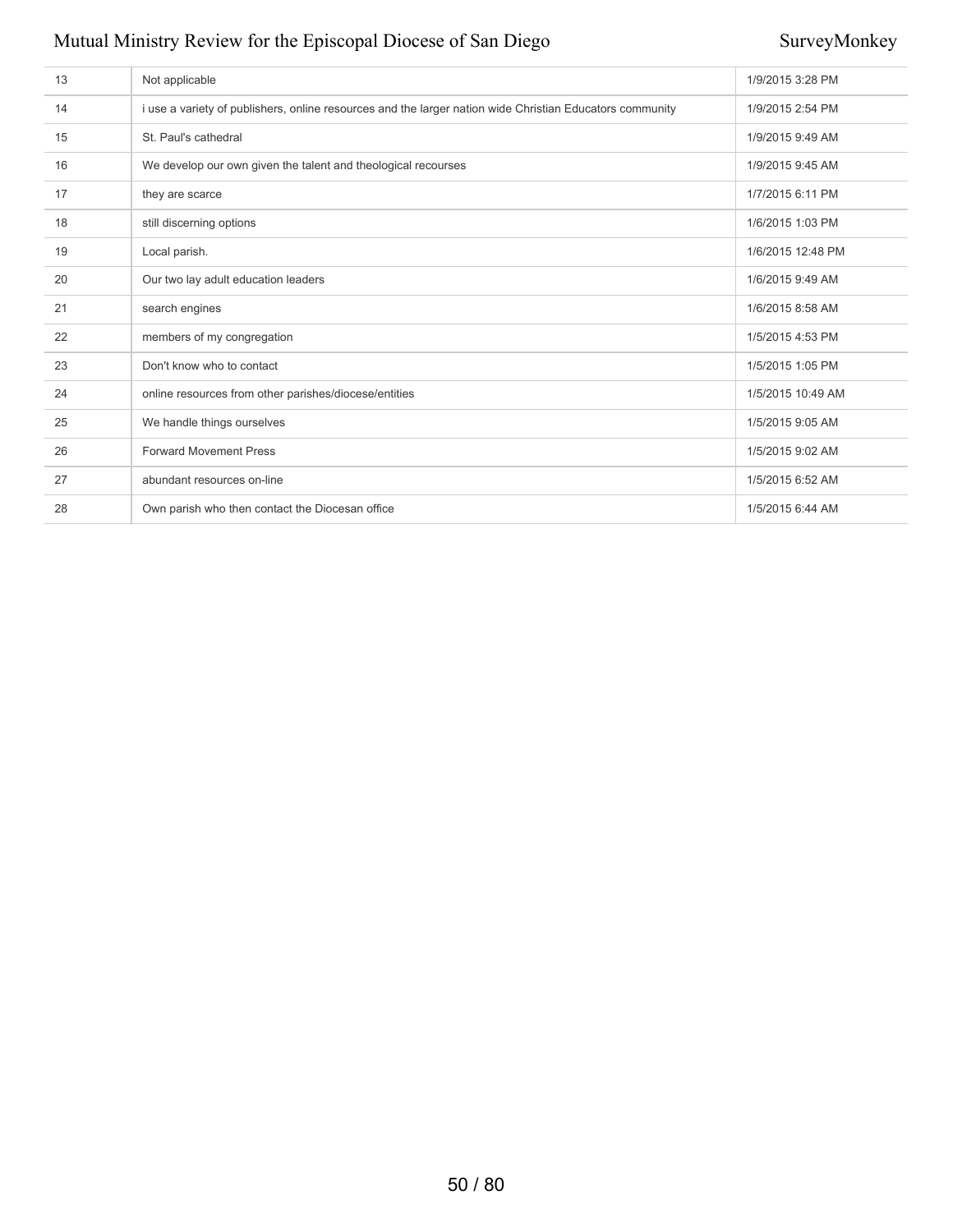## **Q40 The resource in my church that could be offered in collaboration is:**

**Answered: 76 Skipped: 79**

| #  | <b>Responses</b>                                                                                                                                                                                                                                                                                                                                                                                                                                                                  | <b>Date</b>        |
|----|-----------------------------------------------------------------------------------------------------------------------------------------------------------------------------------------------------------------------------------------------------------------------------------------------------------------------------------------------------------------------------------------------------------------------------------------------------------------------------------|--------------------|
| 1  | Experience in areas of business management, outreach, spiritual formatiin                                                                                                                                                                                                                                                                                                                                                                                                         | 1/16/2015 8:28 AM  |
| 2  | Not sure what you are asking                                                                                                                                                                                                                                                                                                                                                                                                                                                      | 1/15/2015 10:56 PM |
| 3  | catechesis                                                                                                                                                                                                                                                                                                                                                                                                                                                                        | 1/15/2015 10:09 PM |
| 4  | Youth Ministry, Service Ministry                                                                                                                                                                                                                                                                                                                                                                                                                                                  | 1/15/2015 7:12 PM  |
| 5  | Inspiration                                                                                                                                                                                                                                                                                                                                                                                                                                                                       | 1/15/2015 5:10 PM  |
| 6  | Music talent and African food                                                                                                                                                                                                                                                                                                                                                                                                                                                     | 1/15/2015 3:14 PM  |
| 7  | program documents for after-school homework help.                                                                                                                                                                                                                                                                                                                                                                                                                                 | 1/15/2015 3:06 PM  |
| 8  | millenial and Gen-x ministry                                                                                                                                                                                                                                                                                                                                                                                                                                                      | 1/15/2015 2:56 PM  |
| 9  | Continuing Adult Christian formation Godly Play Thrift Shop Confirmation Sunday School Pre School                                                                                                                                                                                                                                                                                                                                                                                 | 1/15/2015 2:08 PM  |
| 10 | youth ministries                                                                                                                                                                                                                                                                                                                                                                                                                                                                  | 1/15/2015 1:43 PM  |
| 11 | <b>Christian Formation</b>                                                                                                                                                                                                                                                                                                                                                                                                                                                        | 1/14/2015 5:51 PM  |
| 12 | Military ministries and outreach service opportunities                                                                                                                                                                                                                                                                                                                                                                                                                            | 1/13/2015 5:52 PM  |
| 13 | not sure                                                                                                                                                                                                                                                                                                                                                                                                                                                                          | 1/13/2015 5:11 PM  |
| 14 | Sharing experiences of the trials and joys of homeless ministry                                                                                                                                                                                                                                                                                                                                                                                                                   | 1/12/2015 3:37 PM  |
| 15 | The Elderly and Hospice oriented situations.                                                                                                                                                                                                                                                                                                                                                                                                                                      | 1/12/2015 7:40 AM  |
| 16 | Clergy who are willing to help make connections for the congregation even though it may not be their personal<br>area of choice. Clergy who support "my" church being a part of something much larger and there is NO "to small"<br>or "not enough" to be active or of help. So many people go to Sunday Service ONLY not because they don't want<br>to be more involved in their hearts but because they are protecting their hearts from being hurt by those in "my"<br>church. | 1/12/2015 5:21 AM  |
| 17 | Youth with a shared youth leader and combined youth groups                                                                                                                                                                                                                                                                                                                                                                                                                        | 1/11/2015 9:15 PM  |
| 18 | youth leader                                                                                                                                                                                                                                                                                                                                                                                                                                                                      | 1/11/2015 5:39 PM  |
| 19 | space, time, volunteers, openness to all.                                                                                                                                                                                                                                                                                                                                                                                                                                         | 1/10/2015 10:55 PM |
| 20 | Music, outreach, community garden and discussion groups.                                                                                                                                                                                                                                                                                                                                                                                                                          | 1/10/2015 4:29 PM  |
| 21 | <b>Garden Ministry</b>                                                                                                                                                                                                                                                                                                                                                                                                                                                            | 1/10/2015 3:39 PM  |
| 22 | Space! Stage, classrooms and outdoor play space are available!                                                                                                                                                                                                                                                                                                                                                                                                                    | 1/10/2015 3:21 PM  |
| 23 | Meals with Love Daily meals to those who are homebound for any reason.                                                                                                                                                                                                                                                                                                                                                                                                            | 1/10/2015 3:18 PM  |
| 24 | Bible Study and forum speakers, leadership skills, space for diocese activities                                                                                                                                                                                                                                                                                                                                                                                                   | 1/10/2015 9:53 AM  |
| 25 | stewardship; outreach;                                                                                                                                                                                                                                                                                                                                                                                                                                                            | 1/9/2015 8:38 PM   |
| 26 | we have many good leaders, that would be shared if we worked on how to ask and match                                                                                                                                                                                                                                                                                                                                                                                              | 1/9/2015 3:40 PM   |
| 27 | Simpler Living                                                                                                                                                                                                                                                                                                                                                                                                                                                                    | 1/9/2015 3:28 PM   |
| 28 | strong young children and families programs                                                                                                                                                                                                                                                                                                                                                                                                                                       | 1/9/2015 2:54 PM   |
| 29 | Evangelism                                                                                                                                                                                                                                                                                                                                                                                                                                                                        | 1/9/2015 1:58 PM   |
| 30 | Nothing comes to mind, but I'd like to see our church collaboararte with others on outreach (jointly).                                                                                                                                                                                                                                                                                                                                                                            | 1/9/2015 1:54 PM   |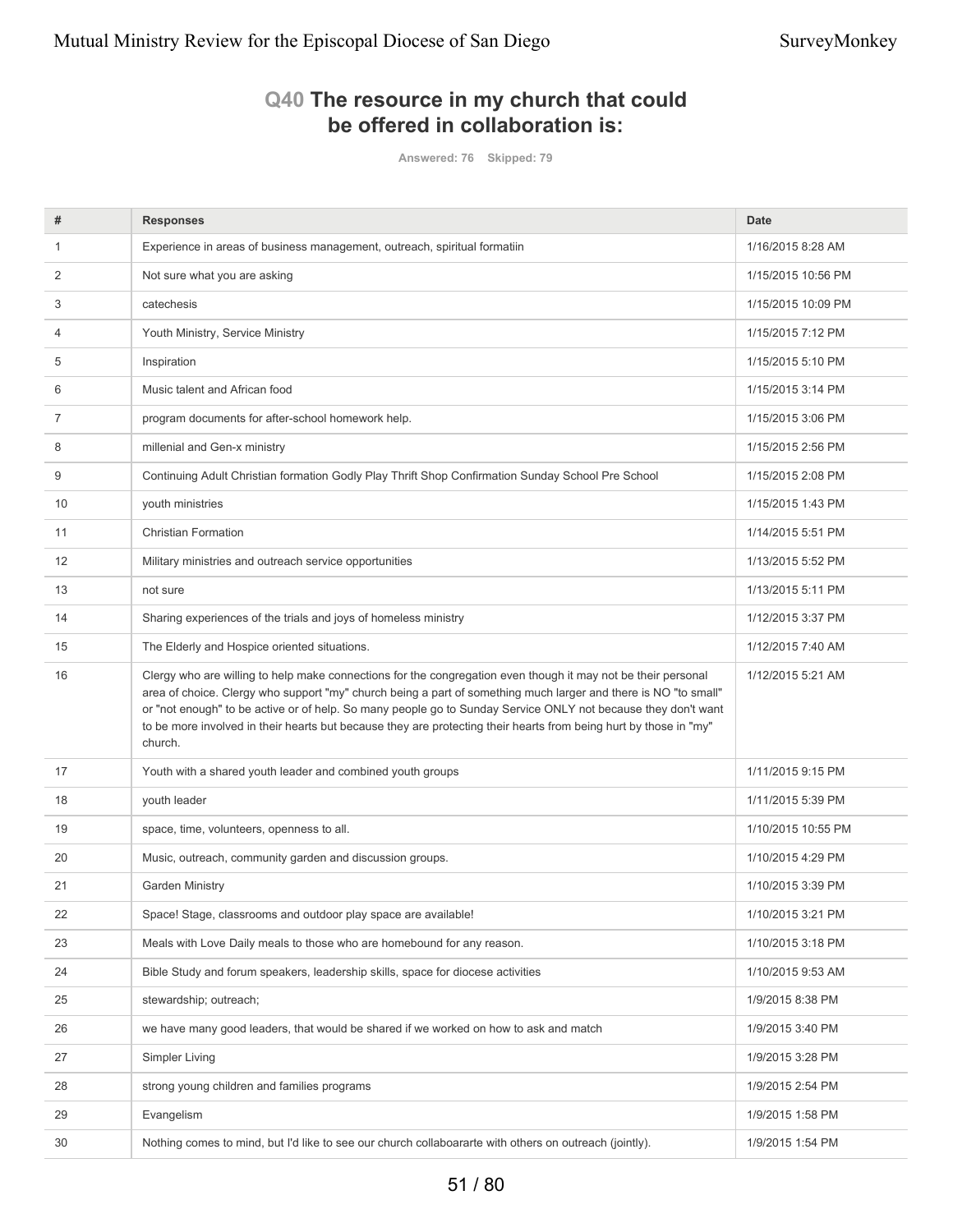| 31 | Community Garden planning; Shoes and Socks porgram; music library; educational materials                                                                     | 1/9/2015 1:01 PM  |
|----|--------------------------------------------------------------------------------------------------------------------------------------------------------------|-------------------|
| 32 | Food Pantry, Youth Mission Trips                                                                                                                             | 1/9/2015 10:43 AM |
| 33 | Pastoral care, service, children's ministry, music                                                                                                           | 1/9/2015 10:17 AM |
| 34 | <b>Outreach Ministries</b>                                                                                                                                   | 1/9/2015 9:50 AM  |
| 35 | not sure                                                                                                                                                     | 1/9/2015 9:49 AM  |
| 36 | The Adult Faith Building Team                                                                                                                                | 1/9/2015 9:45 AM  |
| 37 | Experience in developiing a Spanish language mission.                                                                                                        | 1/9/2015 9:25 AM  |
| 38 | Buildings, outstanding outreach programs, food Pantry, preschool                                                                                             | 1/9/2015 8:38 AM  |
| 39 | providing bags of food for the homeless                                                                                                                      | 1/9/2015 7:55 AM  |
| 40 | The rector                                                                                                                                                   | 1/9/2015 7:52 AM  |
| 41 | Spiritual Formation and Social Justice                                                                                                                       | 1/8/2015 8:10 PM  |
| 42 | music, education for ministry                                                                                                                                | 1/8/2015 7:48 AM  |
| 43 | space                                                                                                                                                        | 1/7/2015 6:11 PM  |
| 44 | The Various Ministries                                                                                                                                       | 1/6/2015 10:09 PM |
| 45 | The only thing I can think of is Terri King who gives tirelessly of herself to our children and young people,<br>including organizing an Alpine Youth Choir. | 1/6/2015 5:46 PM  |
| 46 | Healing Ministry EfM Spiritual formation                                                                                                                     | 1/6/2015 2:42 PM  |
| 47 | community garden management, outreach                                                                                                                        | 1/6/2015 1:13 PM  |
| 48 | Our DRE is energetic and happy to share and collaborate                                                                                                      | 1/6/2015 1:03 PM  |
| 49 | We have youth although most are not involved but come on Sundays.                                                                                            | 1/6/2015 12:48 PM |
| 50 | Youth! Adult formation, mission trips (all ages), outreach efforts, community awareness efforts                                                              | 1/6/2015 9:49 AM  |
| 51 | Pastoral Care                                                                                                                                                | 1/6/2015 8:30 AM  |
| 52 | Rev. Mike Stone                                                                                                                                              | 1/6/2015 8:11 AM  |
| 53 | Financial management                                                                                                                                         | 1/5/2015 6:51 PM  |
| 54 | clergy, lay leaders, facility                                                                                                                                | 1/5/2015 5:19 PM  |
| 55 | modeling lay participation in the administration and pastoral care of a congregation.                                                                        | 1/5/2015 4:53 PM  |
| 56 | Methods of outreach                                                                                                                                          | 1/5/2015 3:20 PM  |
| 57 | Small group study of Scripture                                                                                                                               | 1/5/2015 2:28 PM  |
| 58 | Neighboring Parishes                                                                                                                                         | 1/5/2015 2:23 PM  |
| 59 | Help with Spanish-speaking outreach.                                                                                                                         | 1/5/2015 1:44 PM  |
| 60 | music, education, thrift shop                                                                                                                                | 1/5/2015 1:18 PM  |
| 61 | Youth Groups                                                                                                                                                 | 1/5/2015 1:17 PM  |
| 62 | Outreach projects in small churches                                                                                                                          | 1/5/2015 1:05 PM  |
| 63 | ADULT ED. GODLY PLAY                                                                                                                                         | 1/5/2015 10:55 AM |
| 64 | Stewardship                                                                                                                                                  | 1/5/2015 10:49 AM |
| 65 | already very collaborative                                                                                                                                   | 1/5/2015 10:49 AM |
| 66 | administration and leadership resources (how to complete parochial reports, audits, grant requests, etc) and<br>liturgical planning for small churches       | 1/5/2015 10:23 AM |
| 67 | outreach and administration                                                                                                                                  | 1/5/2015 9:13 AM  |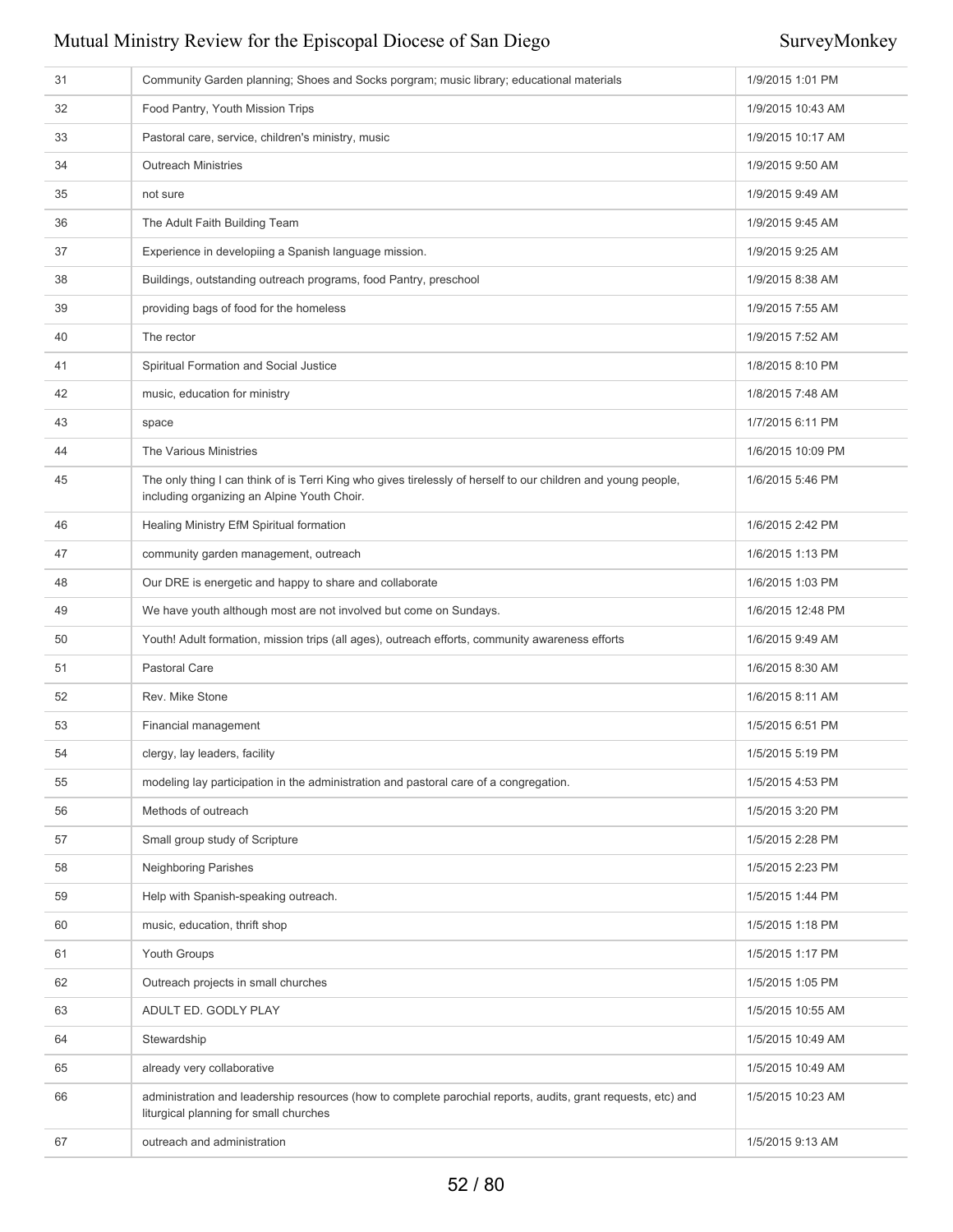| 68 | I am nit sure what this question means                                                           | 1/5/2015 9:05 AM |
|----|--------------------------------------------------------------------------------------------------|------------------|
| 69 | young adult ministry                                                                             | 1/5/2015 9:02 AM |
| 70 | Teaching Service Preschool leadership                                                            | 1/5/2015 8:14 AM |
| 71 | Parish hall                                                                                      | 1/5/2015 8:07 AM |
| 72 | Church leadership.                                                                               | 1/5/2015 7:27 AM |
| 73 | experience with partnering with homeless programs                                                | 1/5/2015 6:52 AM |
| 74 | Eucharistic Visitors and Pastoral Care Team and Brotherhood of St. Andrews Mens fellowship group | 1/5/2015 6:44 AM |
| 75 | <b>Unknown</b>                                                                                   | 1/5/2015 6:35 AM |
| 76 | youth ministry                                                                                   | 1/5/2015 6:13 AM |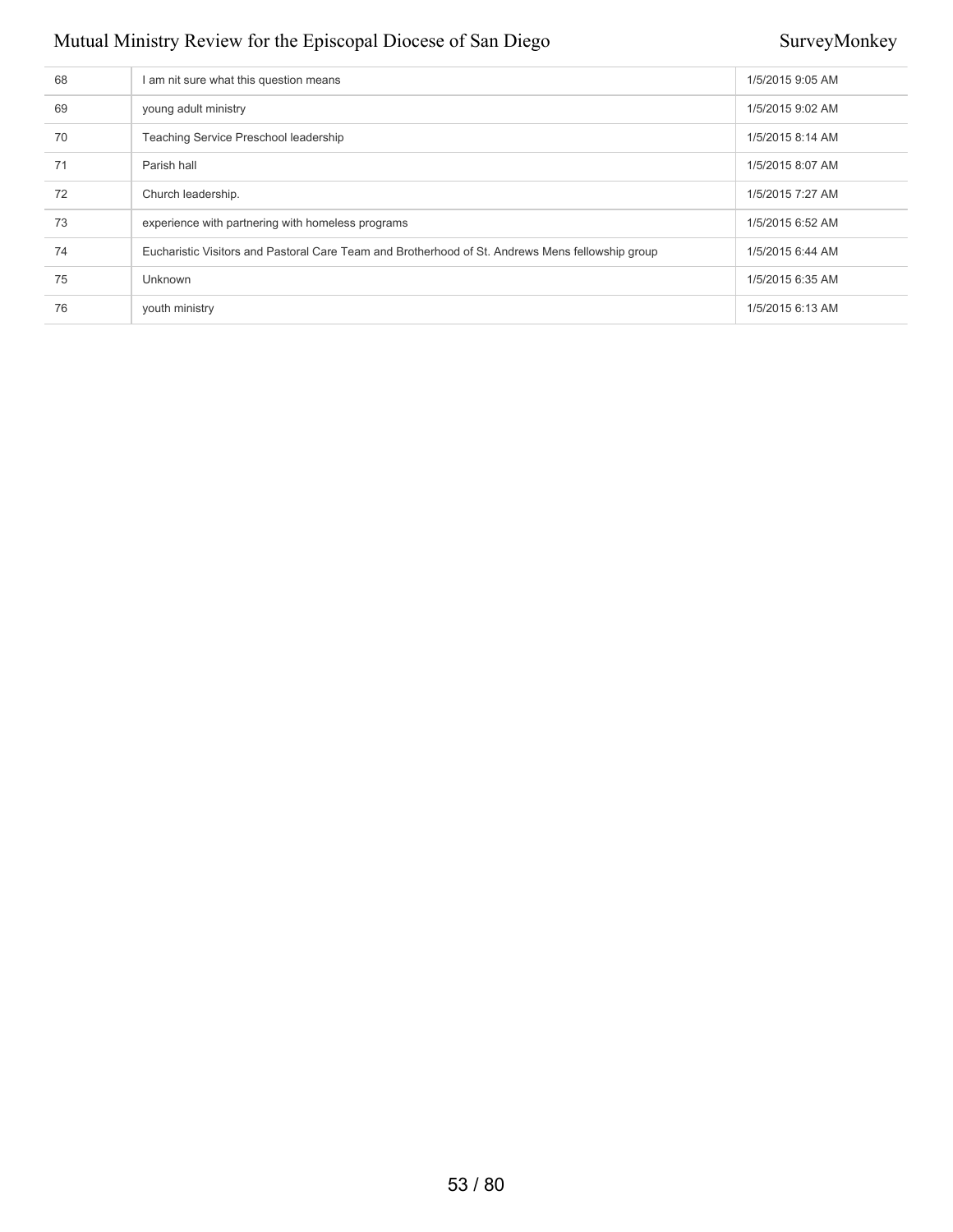5.00

1.00

### **Q41 The diocese provides adequate resources that enable congregations to reach out to the unchurched.**



|                         | Needs considerable<br>improvement (1) | <b>Needs improvement</b><br>(2) | Average<br>(3) | <b>Above Average</b><br>(4) | Exceptional<br>(5)        | <b>Total</b> | Weighted<br>Average |
|-------------------------|---------------------------------------|---------------------------------|----------------|-----------------------------|---------------------------|--------------|---------------------|
| (no                     | 9.40%                                 | 44.44%                          | 37.61%         | 7.69%                       | 0.85%                     |              |                     |
| label)                  | 11                                    | 52                              | 44             | 9                           |                           | 117          | 2.46                |
|                         |                                       |                                 |                |                             |                           |              |                     |
| <b>Basic Statistics</b> |                                       |                                 |                |                             |                           |              |                     |
| <b>Minimum</b>          | <b>Maximum</b>                        | <b>Median</b>                   |                | <b>Mean</b>                 | <b>Standard Deviation</b> |              |                     |

2.46

0.80

2.00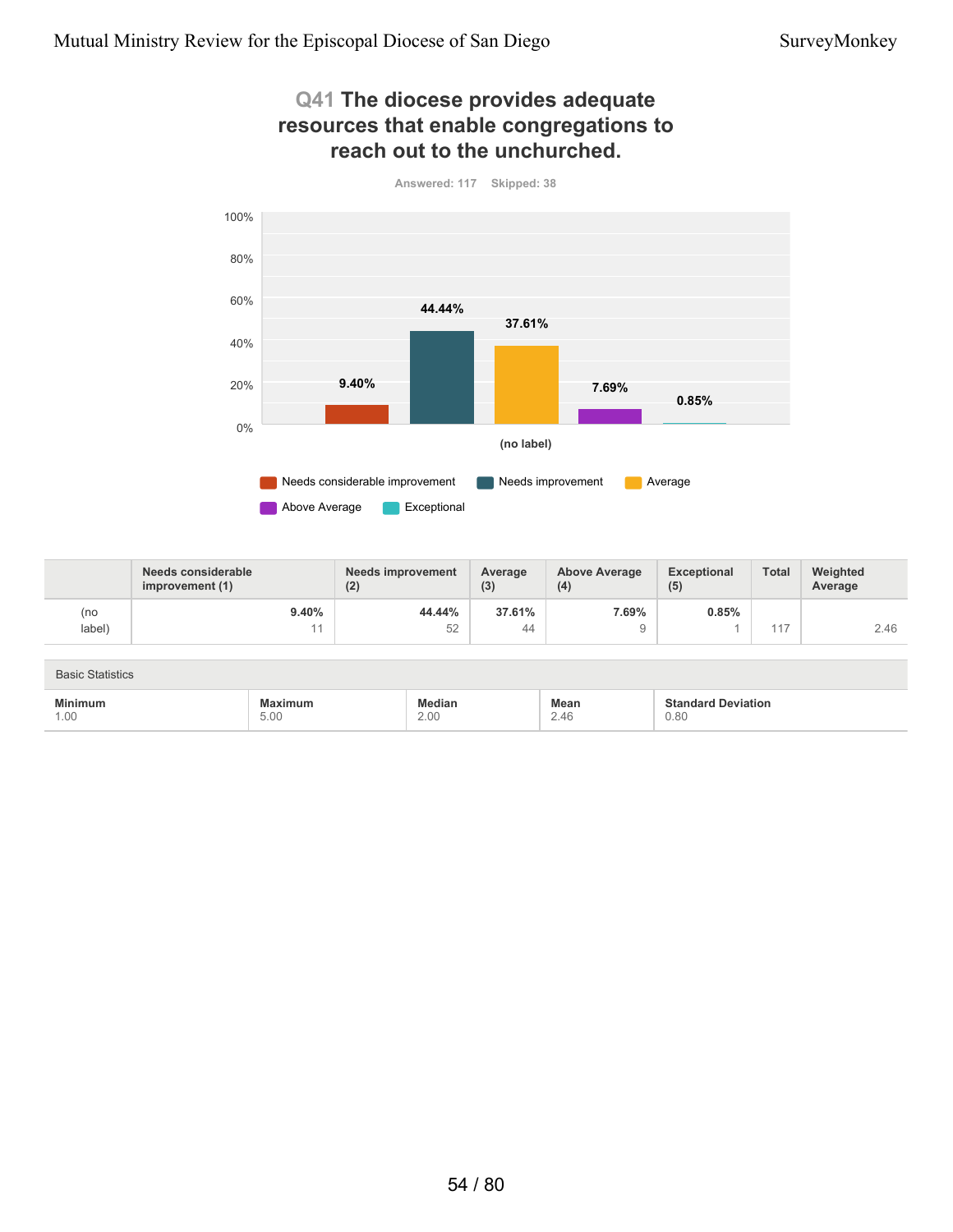

### **Q42 The bishop's preaching stimulates thought and faith.**

|            | <b>Strongly Agree (1)</b> | Agree (2) | Neutral (3) | Disagree (4) | <b>Strongly Disagree (5)</b> | <b>Total</b> | <b>Weighted Average</b> |
|------------|---------------------------|-----------|-------------|--------------|------------------------------|--------------|-------------------------|
| (no label) | 27.64%                    | 58.54%    | 11.38%      | 1.63%        | 0.81%                        |              |                         |
|            | 34                        | 70<br>-   | 14          |              |                              | 123          | 1.89                    |

| <b>Basic Statistics</b> |                 |                |             |                                                       |
|-------------------------|-----------------|----------------|-------------|-------------------------------------------------------|
| <b>Minimum</b><br>1.00  | Maximum<br>5.00 | Median<br>2.00 | Mean<br>.89 | <b>Standard Deviation</b><br>70<br>$\cup$ . $\iota$ 4 |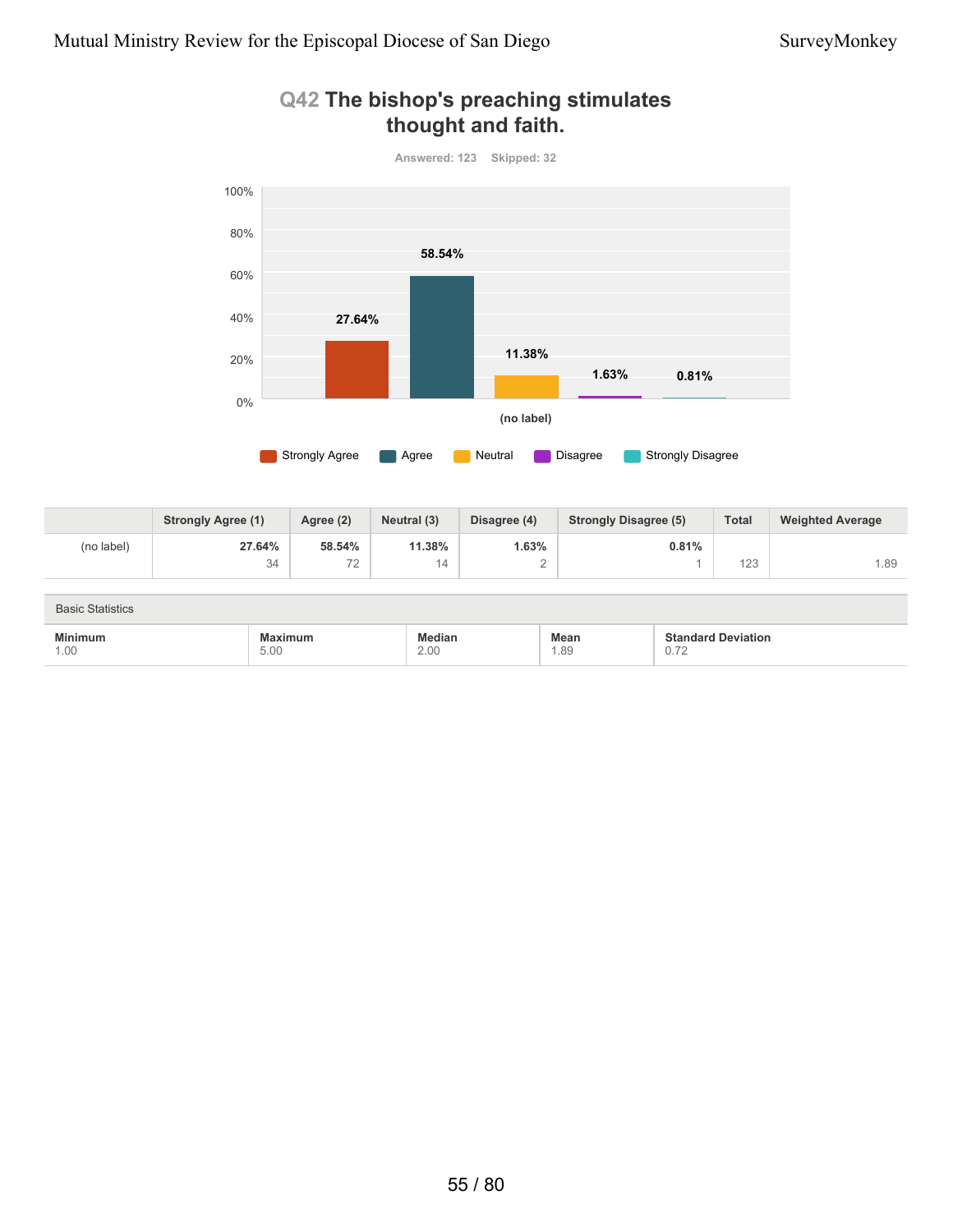



|            | <b>Strongly Agree (1)</b> | Agree (2) | Neutral (3) | Disagree (4) | <b>Strongly Disagree (5)</b> | <b>Total</b> | <b>Weighted Average</b> |
|------------|---------------------------|-----------|-------------|--------------|------------------------------|--------------|-------------------------|
| (no label) | 16.67%                    | 57.50%    | 25.00%      | 0.83%        | $0.00\%$                     |              |                         |
|            | 20                        | 69        | 30          |              |                              | 120          | <u>_</u>                |

| <b>Basic Statistics</b> |                                                                                                           |                |              |                                   |  |  |
|-------------------------|-----------------------------------------------------------------------------------------------------------|----------------|--------------|-----------------------------------|--|--|
| <b>Minimum</b><br>1.00  | <b>Maximum</b><br>the contract of the contract of the contract of the contract of the contract of<br>4.00 | Median<br>2.00 | Mean<br>2.10 | <b>Standard Deviation</b><br>0.66 |  |  |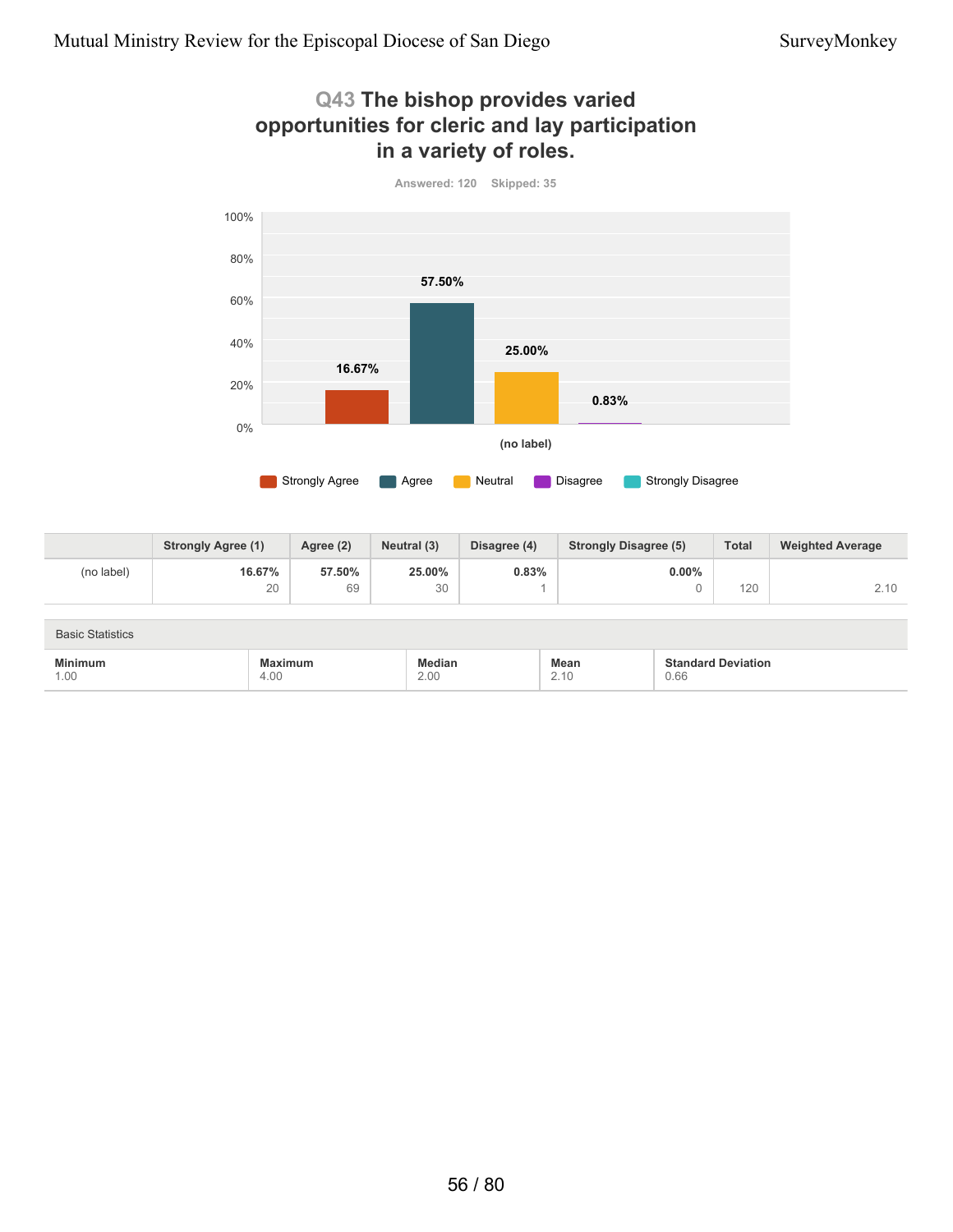4.00

1.00

### **Q44 The bishop encourages and participates in a variety of services and styles of worship that satisfy the diverse needs of our diocese.**



|                         | <b>Strongly Agree (1)</b> | Agree (2) | Neutral (3)   | Disagree (4) | <b>Strongly Disagree (5)</b> | <b>Total</b>              | <b>Weighted Average</b> |
|-------------------------|---------------------------|-----------|---------------|--------------|------------------------------|---------------------------|-------------------------|
| (no label)              | 16.67%                    | 47.50%    | 35,00%        | 0.83%        | $0.00\%$                     |                           |                         |
|                         | 20                        | 57        | 42            |              |                              | 120                       | 2.20                    |
|                         |                           |           |               |              |                              |                           |                         |
| <b>Basic Statistics</b> |                           |           |               |              |                              |                           |                         |
| <b>Minimum</b>          | <b>Maximum</b>            |           | <b>Median</b> |              | <b>Mean</b>                  | <b>Standard Deviation</b> |                         |

2.20

0.71

2.00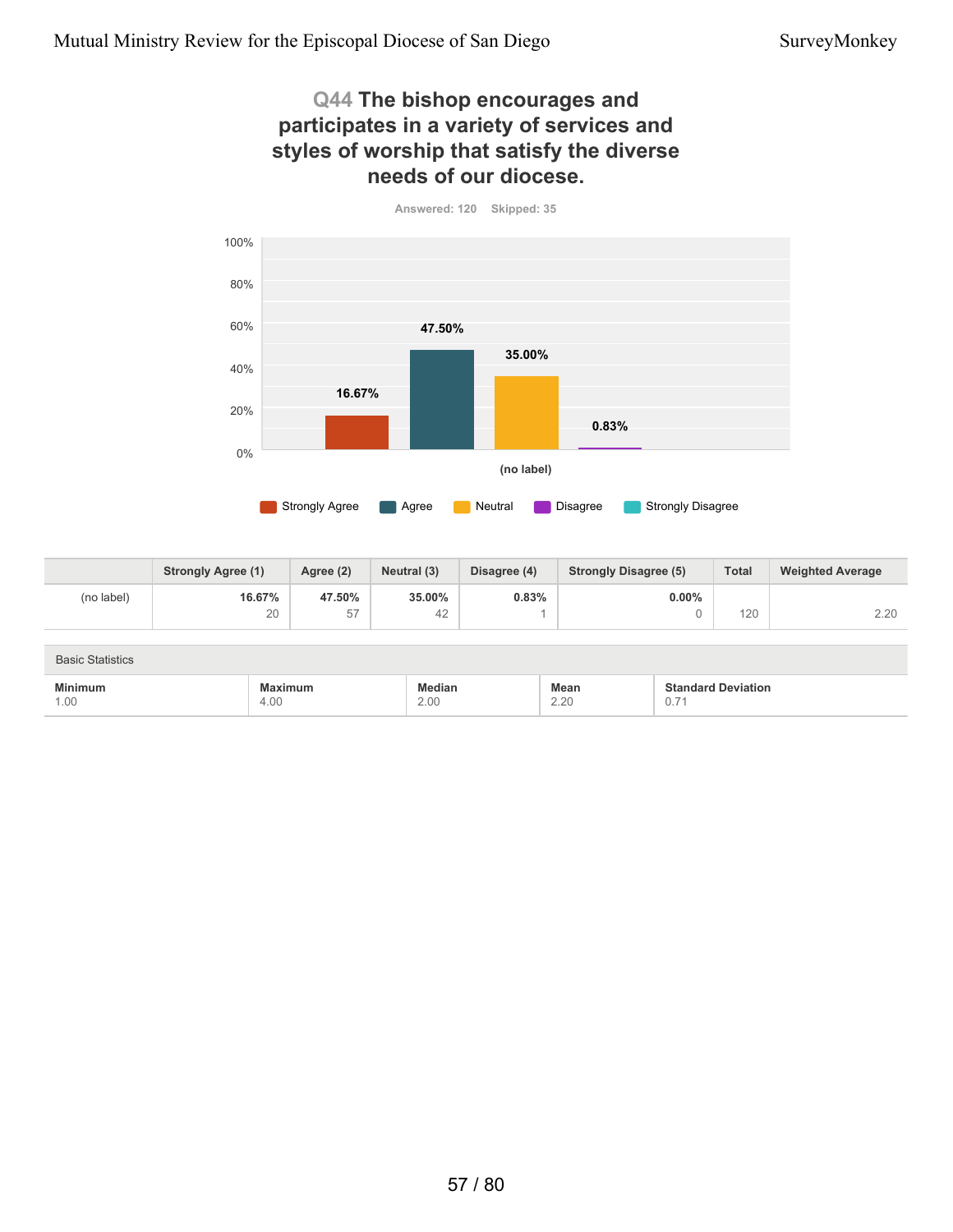

### **Q45 We celebrate the diversity of our membership and the wider community.**

|            | <b>Strongly Agree (1)</b> | Agree (2)                | Neutral (3) | Disagree (4) | <b>Strongly Disagree (5)</b> | <b>Total</b> | <b>Weighted Average</b> |
|------------|---------------------------|--------------------------|-------------|--------------|------------------------------|--------------|-------------------------|
| (no label) | 22.13%                    | 58.20%                   | 14.75%      | 4.92%        | $0.00\%$                     |              |                         |
|            | $\sim$<br>-               | $\overline{\phantom{a}}$ | 18          |              |                              | 100<br>122   | 2.02                    |

| <b>Basic Statistics</b> |                 |                |              |                                   |
|-------------------------|-----------------|----------------|--------------|-----------------------------------|
| <b>Minimum</b><br>1.00  | Maximum<br>4.00 | Median<br>2.00 | Mean<br>2.02 | <b>Standard Deviation</b><br>0.75 |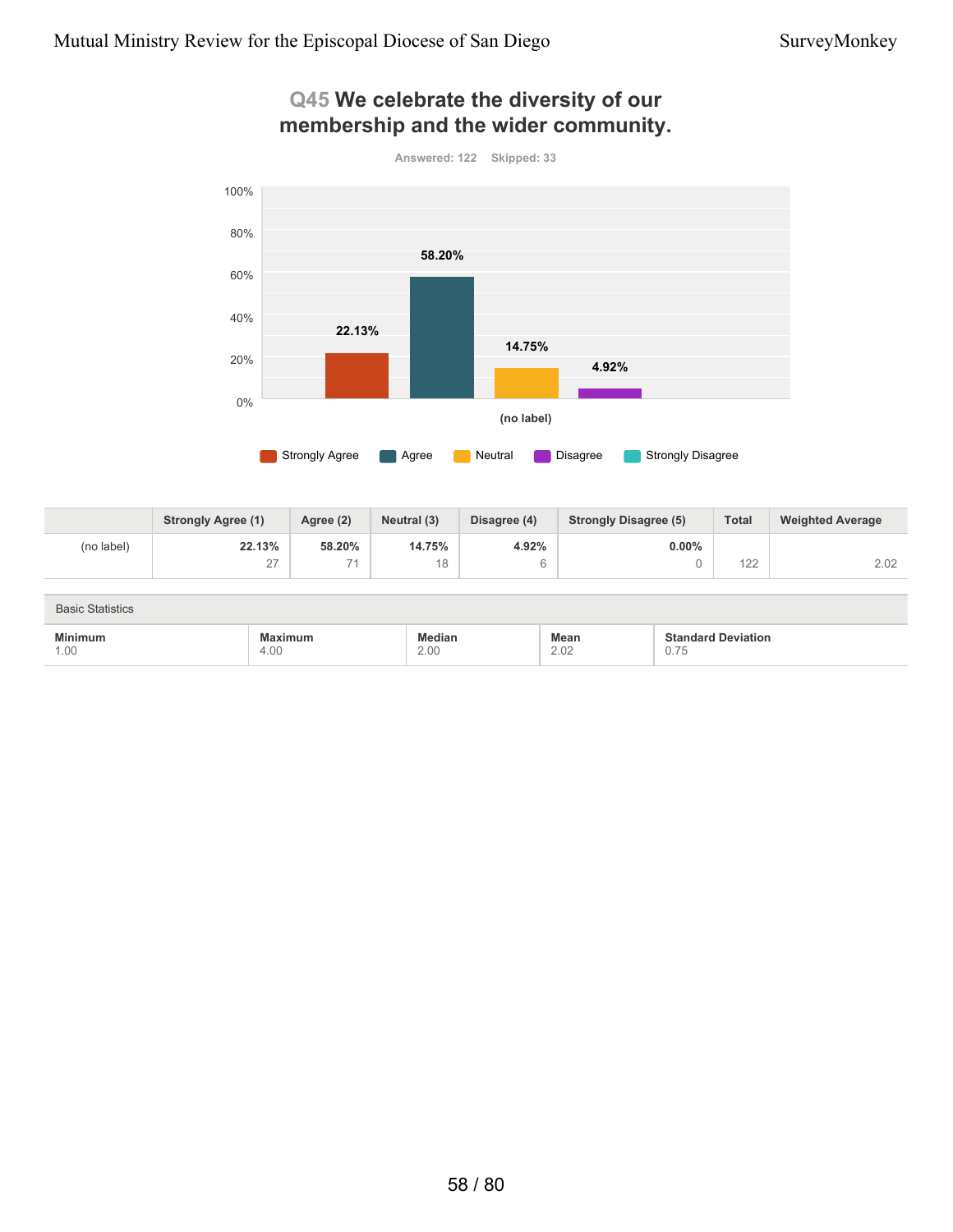

### **Q46 We are enthusiastic about our diocese and the ministry it does.**

|            | <b>Strongly Agree (1)</b> | Agree (2) | Neutral (3)           | Disagree (4) | <b>Strongly Disagree (5)</b> | <b>Total</b>      | <b>Weighted Average</b> |
|------------|---------------------------|-----------|-----------------------|--------------|------------------------------|-------------------|-------------------------|
| (no label) | 22.95%                    | 54.92%    | 17.21%                | 4.92%        | $0.00\%$                     |                   |                         |
|            | 28                        | $\sim$    | $\bigcap$<br><u>_</u> |              |                              | $\sqrt{2}$<br>122 | 2.04                    |

| <b>Basic Statistics</b> |                        |                |              |                                                        |
|-------------------------|------------------------|----------------|--------------|--------------------------------------------------------|
| <b>Minimum</b><br>1.00  | <b>Maximum</b><br>4.00 | Median<br>2.00 | Mean<br>2.04 | <b>Standard Deviation</b><br>$- -$<br>$\cup$ . $\iota$ |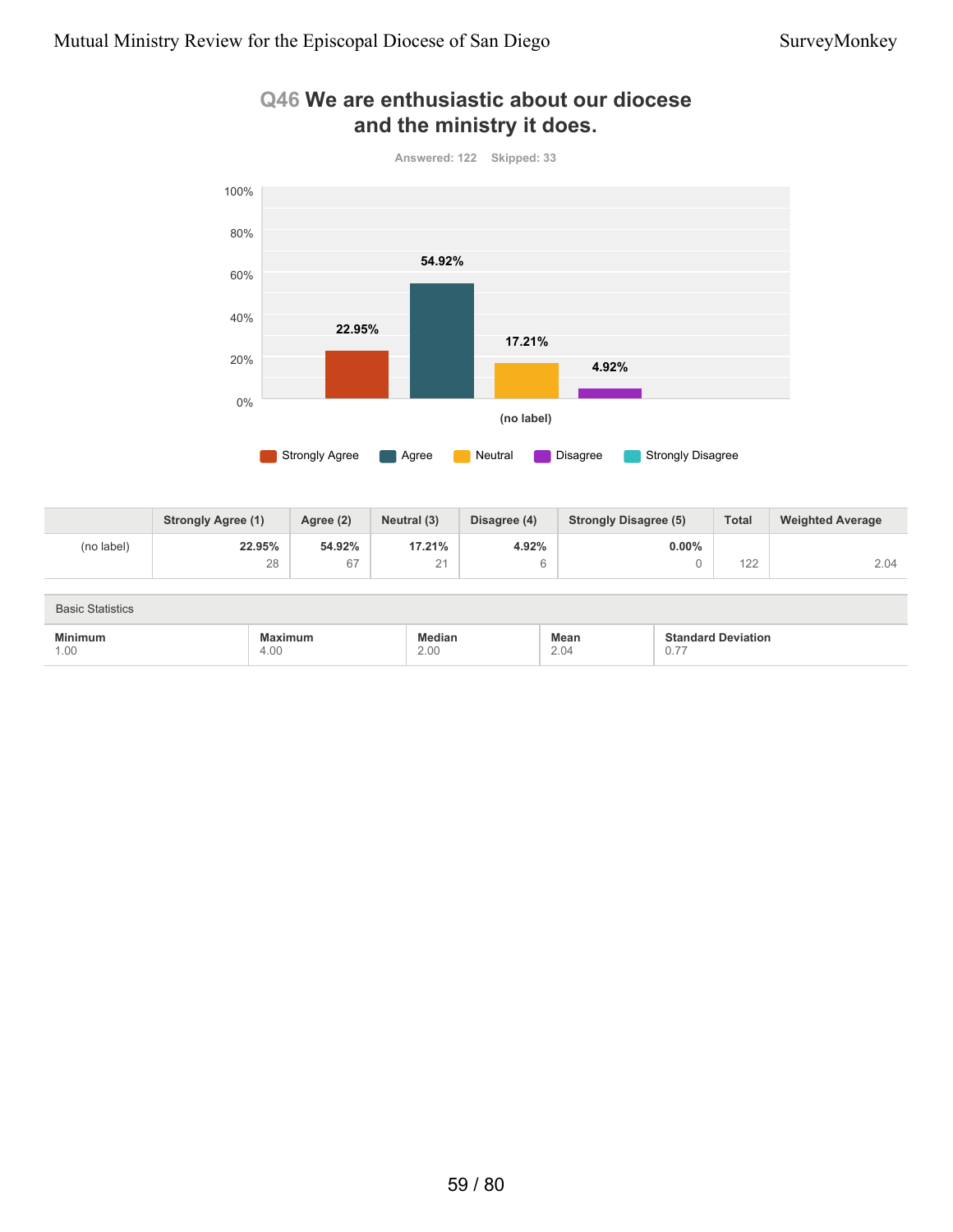

### **Q47 We find ways to work together when opinions differ.**

|            | <b>Strongly Agree (1)</b> | Agree (2)     | Neutral (3) | Disagree (4) | <b>Strongly Disagree (5)</b> | <b>Total</b> | <b>Weighted Average</b> |
|------------|---------------------------|---------------|-------------|--------------|------------------------------|--------------|-------------------------|
| (no label) | 13.01%                    | 67.48%        | 16.26%      | 3.25%        | $0.00\%$                     |              |                         |
|            | 16                        | $\circ$<br>၀၁ | 20          |              |                              | 123          | 2.10                    |

| <b>Basic Statistics</b> |                 |                       |                                                        |                                   |  |
|-------------------------|-----------------|-----------------------|--------------------------------------------------------|-----------------------------------|--|
| <b>Minimum</b><br>1.00  | Maximum<br>4.00 | <b>Median</b><br>2.00 | <b>Mean</b><br>2.10<br>the contract of the contract of | <b>Standard Deviation</b><br>0.64 |  |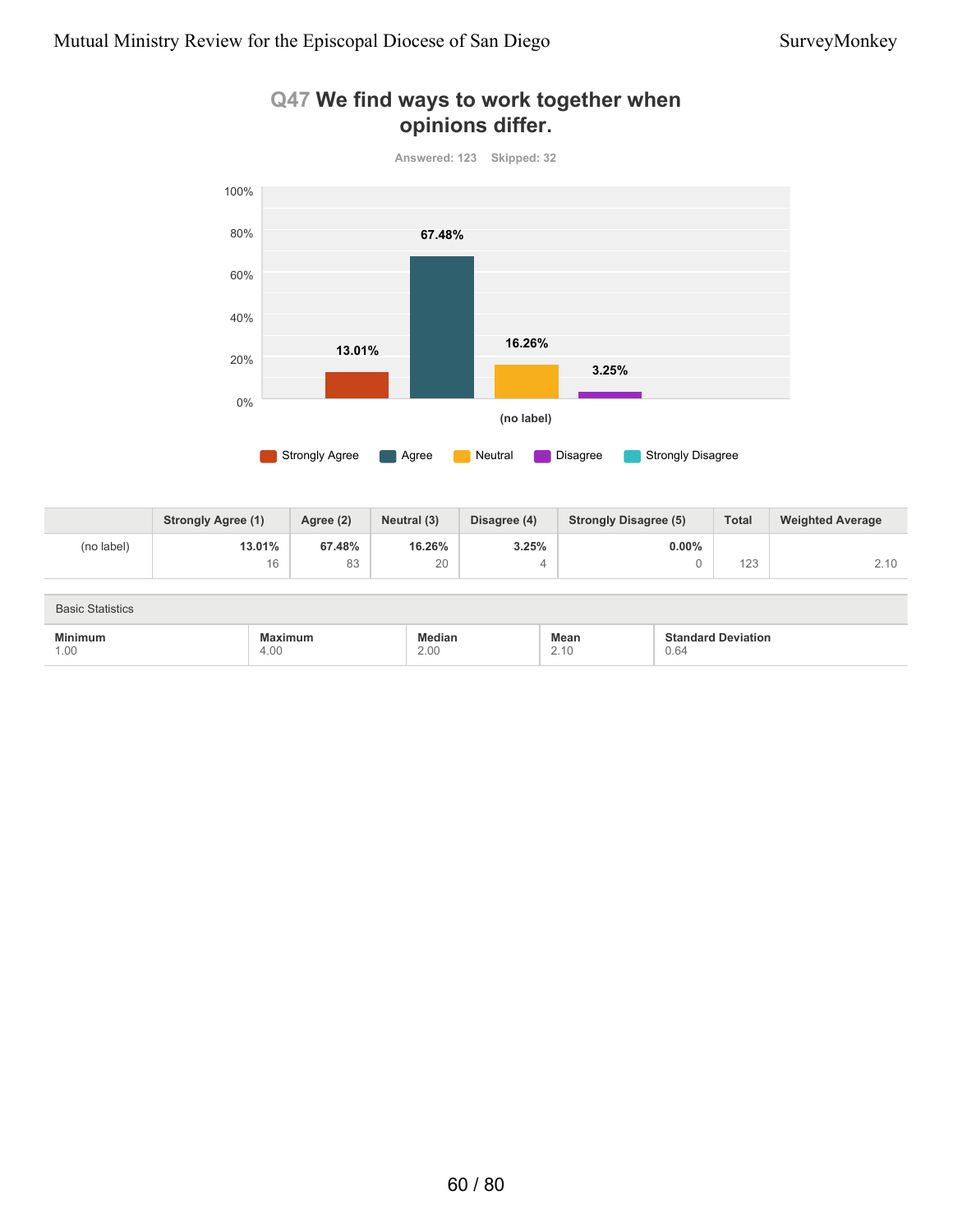### **Q48 As a diocese, we emphasize the positive by giving constructive feedback and giving credit for jobs well done.**



**10.74%** 13 **57.85%** 70 **26.45%** 32 **3.31%** 4 **1.65%** 2  $121$  2.27 **Strongly Agree (1) Agree (2) Neutral (3) Disagree (4) S' (5) Total Weighted Average** (no label)

| <b>Basic Statistics</b> |                 |                |                                   |                                   |  |
|-------------------------|-----------------|----------------|-----------------------------------|-----------------------------------|--|
| <b>Minimum</b><br>1.00  | Maximum<br>5.00 | Median<br>2.00 | Mean<br>∩ 07<br>$\sim$ . $\sim$ 1 | <b>Standard Deviation</b><br>0.76 |  |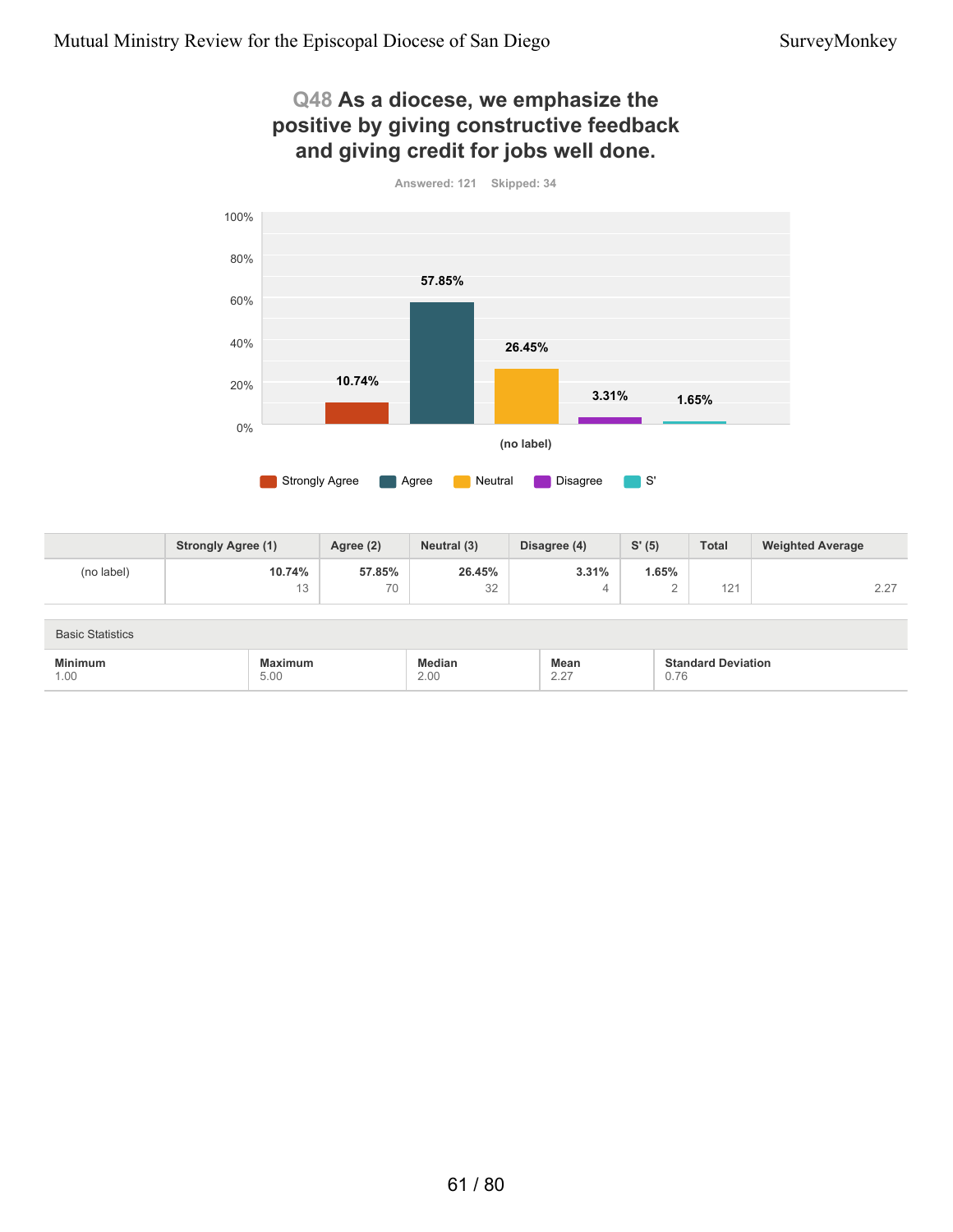### **Q49 We appreciate the bishop's needs for appropriate compensation, time for study and prayer, professional education and time with family.**





|                         | <b>Strongly Agree (1)</b> | Agree (2) | Neutral (3) | Disagree (4) | <b>Strongly Disagree (5)</b> | <b>Total</b> | <b>Weighted Average</b> |
|-------------------------|---------------------------|-----------|-------------|--------------|------------------------------|--------------|-------------------------|
| (no label)              | 29.75%                    | 58.68%    | 11.57%      | $0.00\%$     | $0.00\%$                     |              |                         |
|                         | 36                        | 74        | 14          |              |                              | 121          | 1.82                    |
|                         |                           |           |             |              |                              |              |                         |
| <b>Basic Statistics</b> |                           |           |             |              |                              |              |                         |

| $\cdots$<br>the contract of the contract of the contract of the contract of the contract of | the contract of the contract of the contract of the contract of the contract of |                       | Mean |                |
|---------------------------------------------------------------------------------------------|---------------------------------------------------------------------------------|-----------------------|------|----------------|
| $\cdot$ 00                                                                                  | 3.00                                                                            | $\cap$ $\cap$<br>Z.UU | 1.OZ | $\sim$<br>0.62 |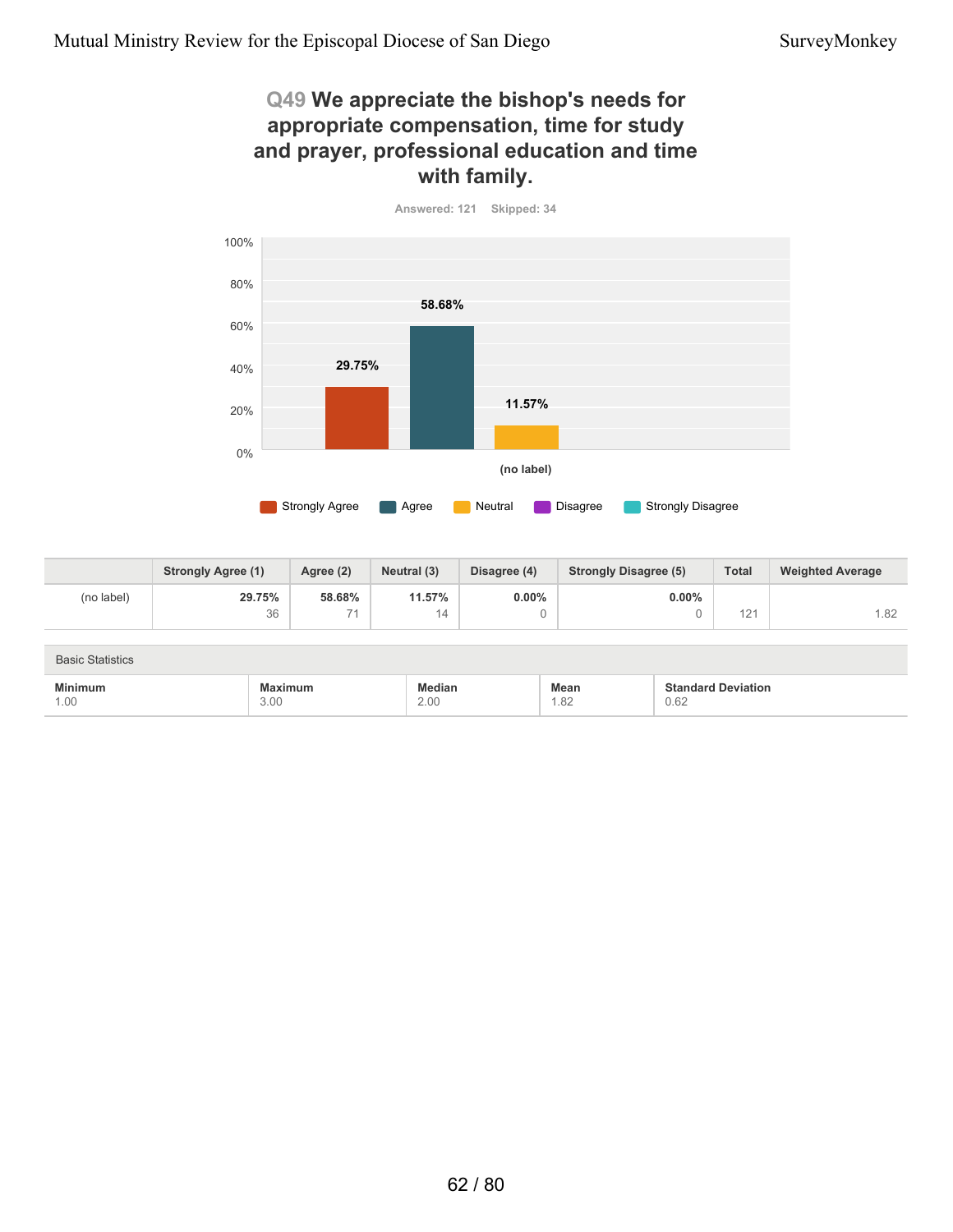

### **Q50 We believe this diocesan community has a promising future.**

|            | <b>Strongly Agree (1)</b> | Agree (2) | Neutral (3) | Disagree (4) | <b>Strongly Disagree (5)</b> | <b>Total</b>     | <b>Weighted Average</b> |
|------------|---------------------------|-----------|-------------|--------------|------------------------------|------------------|-------------------------|
| (no label) | 32.23%                    | 52.07%    | 11.57%      | 4.13%        | $0.00\%$                     |                  |                         |
|            | 39                        | 62<br>ნე  | ۹4∟         |              |                              | $\sim$<br>$\sim$ | 1.88                    |

| <b>Basic Statistics</b>                                       |                 |                |                                                 |                                              |
|---------------------------------------------------------------|-----------------|----------------|-------------------------------------------------|----------------------------------------------|
| <b>Minimum</b><br>the contract of the contract of the<br>1.00 | Maximum<br>4.00 | Median<br>2.00 | <b>Mean</b><br>1.88<br>$\overline{\phantom{a}}$ | <b>Standard Deviation</b><br>$- -$<br>$\cup$ |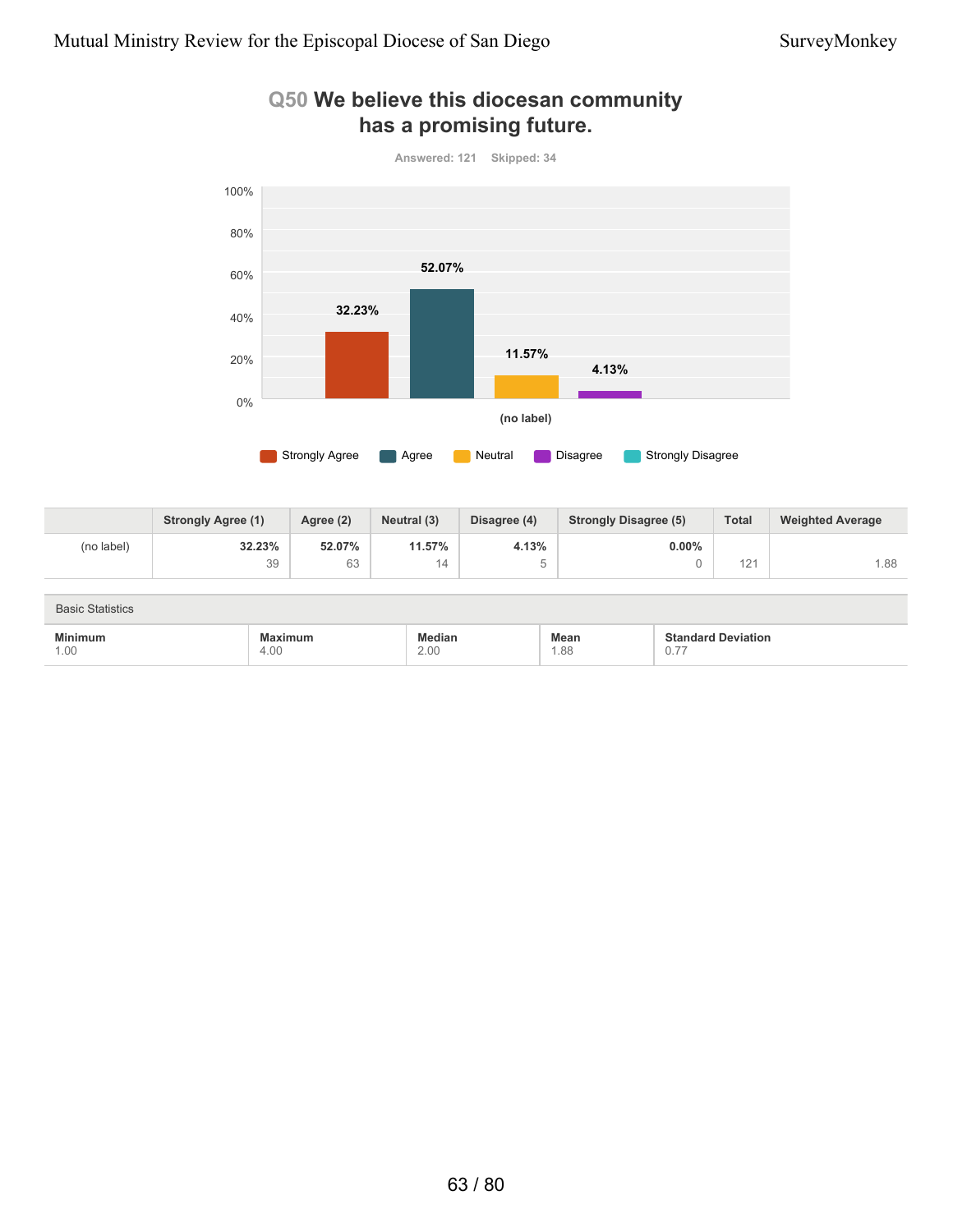### **Q51 I believe our areas of strength are . . .**

**Answered: 74 Skipped: 81**

| #  | <b>Responses</b>                                                                                                                                                                                                                                                                                                                                                                                                                                                                                                                           | <b>Date</b>        |
|----|--------------------------------------------------------------------------------------------------------------------------------------------------------------------------------------------------------------------------------------------------------------------------------------------------------------------------------------------------------------------------------------------------------------------------------------------------------------------------------------------------------------------------------------------|--------------------|
| 1  | Compassion; organization; commitment to being Christ in the world; good Diocesan staff; many healthy churches                                                                                                                                                                                                                                                                                                                                                                                                                              | 1/16/2015 10:48 AM |
| 2  | solid theology                                                                                                                                                                                                                                                                                                                                                                                                                                                                                                                             | 1/16/2015 9:15 AM  |
| 3  | We keep trying looking for ways to adapt to our ever changing environment.                                                                                                                                                                                                                                                                                                                                                                                                                                                                 | 1/16/2015 8:33 AM  |
| 4  | loving hearts for poor and disenfranchised                                                                                                                                                                                                                                                                                                                                                                                                                                                                                                 | 1/15/2015 10:11 PM |
| 5  | 1. the leadership of our exceptional Bishop. 2. the interest of all congregations in Outreach. 3. the willingness of<br>our people to contribute as much as we can in money, time and abilities.                                                                                                                                                                                                                                                                                                                                           | 1/15/2015 7:30 PM  |
| 6  | The three pillars of the Episcopal church. We are a place for people who think instead of look for a spoon fed<br>answer to all matters of faith                                                                                                                                                                                                                                                                                                                                                                                           | 1/15/2015 5:12 PM  |
| 7  | Strong Leadership                                                                                                                                                                                                                                                                                                                                                                                                                                                                                                                          | 1/15/2015 3:17 PM  |
| 8  | high energy and good work ethic                                                                                                                                                                                                                                                                                                                                                                                                                                                                                                            | 1/15/2015 3:08 PM  |
| 9  | Seeking to work together, Celebrating a variety of gifts, Engaging the needs of the community                                                                                                                                                                                                                                                                                                                                                                                                                                              | 1/15/2015 2:58 PM  |
| 10 | Certainly our diversity & inclusiveness.                                                                                                                                                                                                                                                                                                                                                                                                                                                                                                   | 1/15/2015 2:36 PM  |
| 11 | <b>Worship Property resources ECS</b>                                                                                                                                                                                                                                                                                                                                                                                                                                                                                                      | 1/15/2015 2:10 PM  |
| 12 | we are God's people                                                                                                                                                                                                                                                                                                                                                                                                                                                                                                                        | 1/15/2015 2:10 PM  |
| 13 | Service to the needy                                                                                                                                                                                                                                                                                                                                                                                                                                                                                                                       | 1/13/2015 5:54 PM  |
| 14 | service and outreach                                                                                                                                                                                                                                                                                                                                                                                                                                                                                                                       | 1/13/2015 3:27 PM  |
| 15 | Our people, our faith, our vision                                                                                                                                                                                                                                                                                                                                                                                                                                                                                                          | 1/12/2015 3:38 PM  |
| 16 | our diversity                                                                                                                                                                                                                                                                                                                                                                                                                                                                                                                              | 1/12/2015 1:26 PM  |
| 17 | our commitment to each other and support of each other i our several ministries                                                                                                                                                                                                                                                                                                                                                                                                                                                            | 1/12/2015 7:44 AM  |
| 18 | Our people. Be it Outreach, Cursillo, classes taken or events attended I have ALWAYS come home renewed,<br>inspired and educated from at least one person there but more likely from several people attending. Sometimes<br>even the speakers. The Holy Spirit flows thru us all regardless of our human condition and to except this,<br>recognize, acknowledge and support this gives us unimaginable treasures just crying to be discovered and used.<br>God gave us each other and the Holy Spirit to help us with this wondrous gift. | 1/12/2015 6:25 AM  |
| 19 | Outreach, Communication about events, Mission, Liturgy, Music                                                                                                                                                                                                                                                                                                                                                                                                                                                                              | 1/11/2015 9:18 PM  |
| 20 | Trying to articulate a common mission                                                                                                                                                                                                                                                                                                                                                                                                                                                                                                      | 1/11/2015 5:41 PM  |
| 21 | Leadership that challenges us to respond to the needs of the alienated.                                                                                                                                                                                                                                                                                                                                                                                                                                                                    | 1/10/2015 4:38 PM  |
| 22 | Share commitment to our vision and Mutual Ministries                                                                                                                                                                                                                                                                                                                                                                                                                                                                                       | 1/10/2015 3:43 PM  |
| 23 | Consistency and tradition. If we are to reach the unchurched we need new and strong guidance.                                                                                                                                                                                                                                                                                                                                                                                                                                              | 1/10/2015 3:28 PM  |
| 24 | We own our campus and buildings and are a resource for weddings and other celebrations for large gatherings.                                                                                                                                                                                                                                                                                                                                                                                                                               | 1/10/2015 3:23 PM  |
| 25 | Enthusiasm for spreading the Good News by our words and actions.                                                                                                                                                                                                                                                                                                                                                                                                                                                                           | 1/10/2015 9:58 AM  |
| 26 | <b>Diversity</b>                                                                                                                                                                                                                                                                                                                                                                                                                                                                                                                           | 1/9/2015 8:18 PM   |
| 27 | Diversity of people and experiences. We care. Financial resources.                                                                                                                                                                                                                                                                                                                                                                                                                                                                         | 1/9/2015 3:44 PM   |
| 28 | Commitment to homeless ministries Education for ministry Diocesan clergy and staff                                                                                                                                                                                                                                                                                                                                                                                                                                                         | 1/9/2015 3:35 PM   |
| 29 | community outreach                                                                                                                                                                                                                                                                                                                                                                                                                                                                                                                         | 1/9/2015 3:00 PM   |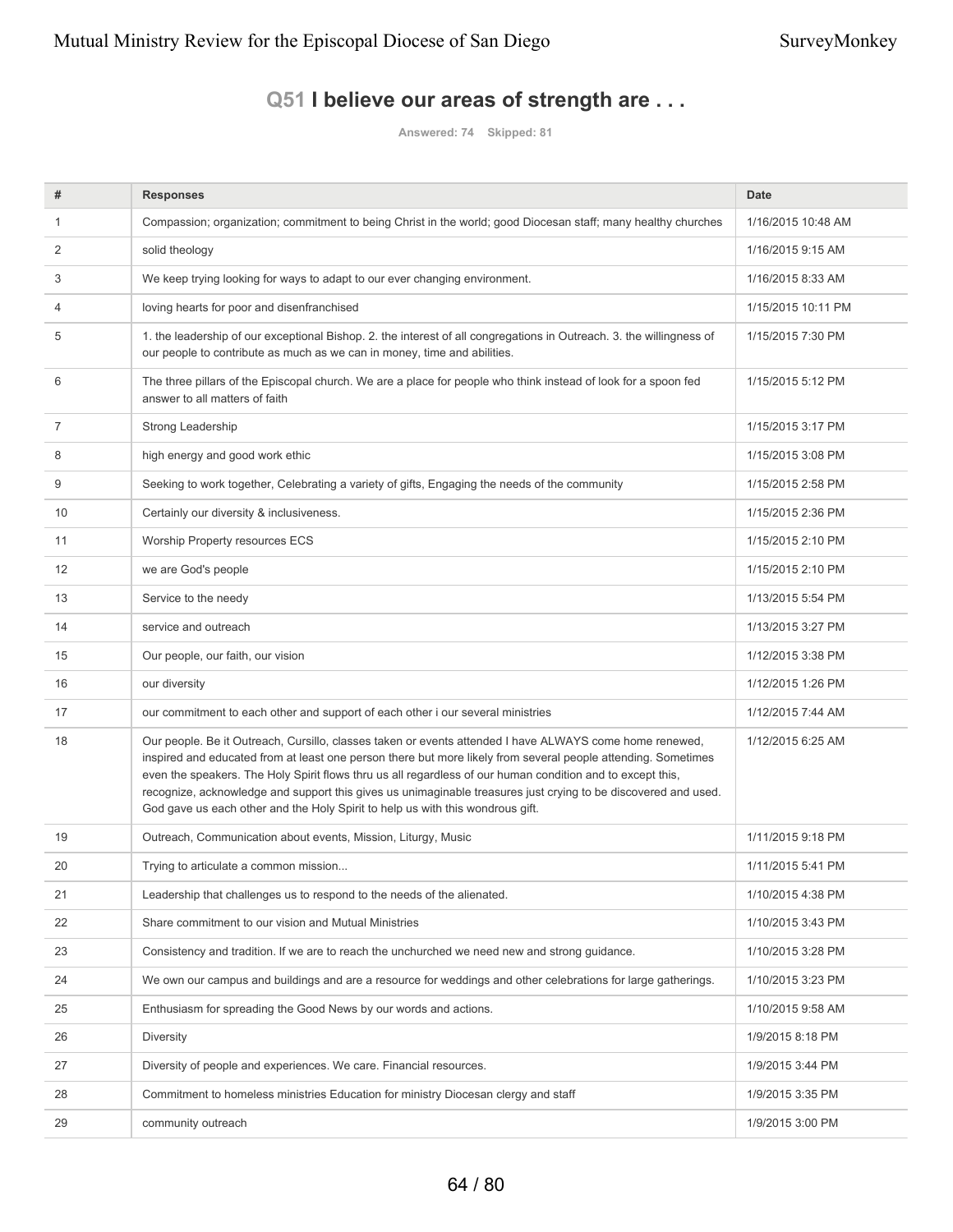| 30 | Community, caring for each other and a heart for outreach                                                                                                                                                                                                                | 1/9/2015 1:57 PM  |
|----|--------------------------------------------------------------------------------------------------------------------------------------------------------------------------------------------------------------------------------------------------------------------------|-------------------|
| 31 | Serving the needs of the Ikess fortunate; living the message; providing educational resources in the School for<br>Ministry; making our presence known as place where diversity is embraced                                                                              | 1/9/2015 1:07 PM  |
| 32 | Strong leadership throughout a lean management structure; constantly challenging status quo; fiscally<br>responsible;                                                                                                                                                    | 1/9/2015 10:48 AM |
| 33 | Inclusiveness, positivity, diversity                                                                                                                                                                                                                                     | 1/9/2015 10:07 AM |
| 34 | Outreach, advocacy and worship                                                                                                                                                                                                                                           | 1/9/2015 9:54 AM  |
| 35 | Outreach,                                                                                                                                                                                                                                                                | 1/9/2015 9:48 AM  |
| 36 | Expertise in finances, calling a new priest                                                                                                                                                                                                                              | 1/9/2015 8:42 AM  |
| 37 | outreachwe team well in trying to reach out to help those less fortunate.                                                                                                                                                                                                | 1/9/2015 7:58 AM  |
| 38 | the bishop, staff & our beliefs                                                                                                                                                                                                                                          | 1/9/2015 7:53 AM  |
| 39 | Prophetic witness to the larger community                                                                                                                                                                                                                                | 1/9/2015 7:27 AM  |
| 40 | living out the" being of Christ's hands and feet in the world" St. Teresa of Avila                                                                                                                                                                                       | 1/8/2015 8:16 PM  |
| 41 | active ministries of peace and reconciliation                                                                                                                                                                                                                            | 1/8/2015 7:52 AM  |
| 42 | growing collaboration                                                                                                                                                                                                                                                    | 1/7/2015 6:13 PM  |
| 43 | Liturgy Music Outreach                                                                                                                                                                                                                                                   | 1/6/2015 10:13 PM |
| 44 | respecting and celebrating the incredible diversity of our Diocesan family.                                                                                                                                                                                              | 1/6/2015 5:49 PM  |
| 45 | Lay Leadership Liturgy Adult Spiritual Formation                                                                                                                                                                                                                         | 1/6/2015 2:48 PM  |
| 46 | financial transparency, missional focus, the ECC and its programs                                                                                                                                                                                                        | 1/6/2015 1:14 PM  |
| 47 | the faithfulness of our parishioners and the passion for reaching out to others                                                                                                                                                                                          | 1/6/2015 1:06 PM  |
| 48 | The people.                                                                                                                                                                                                                                                              | 1/6/2015 12:50 PM |
| 49 | Our approach to living the great commandment. I believe we "get it". Our commitment to service, to helping the<br>poor, our acceptance that even if we interpet things a little differently, we can still come together at God's table<br>and be one, our fearless love! | 1/6/2015 9:57 AM  |
| 50 | Open and affirming churches welcoming all no matter race, gender identification, sexual orientation, education.                                                                                                                                                          | 1/6/2015 8:36 AM  |
| 51 | Diocesan staff Service ministry coalitiom                                                                                                                                                                                                                                | 1/6/2015 8:15 AM  |
| 52 | The theology of the Church                                                                                                                                                                                                                                               | 1/6/2015 7:35 AM  |
| 53 | Willingness to engage one another acrodd a wide spectrum of opinions.                                                                                                                                                                                                    | 1/5/2015 9:36 PM  |
| 54 | new emphasis on collaboration seems promising; we are concerned about the homeless and the service<br>ministries at the Center are good.                                                                                                                                 | 1/5/2015 7:11 PM  |
| 55 | our preaching, our ethos, our liturgy, our integrity.                                                                                                                                                                                                                    | 1/5/2015 5:25 PM  |
| 56 | Competent Diocesan Staff, strong witness to aspects of the missional church, maximum effort in providing<br>fiduciary responsibility for the institutional aspect of the church in the Diocese.                                                                          | 1/5/2015 5:12 PM  |
| 57 | Worship & Liturgy                                                                                                                                                                                                                                                        | 1/5/2015 2:32 PM  |
| 58 | we need to keep a positive attitude on doing the work of Jesus Christ.                                                                                                                                                                                                   | 1/5/2015 2:31 PM  |
| 59 | Faith and service.                                                                                                                                                                                                                                                       | 1/5/2015 1:46 PM  |
| 60 | worship, diverse opportunities for spiritual growth                                                                                                                                                                                                                      | 1/5/2015 1:22 PM  |
| 61 | Location - Balboa Park, Downtown Outreach Growing youth presence                                                                                                                                                                                                         | 1/5/2015 1:19 PM  |
| 62 | DIVERSITY, OUTREACH, CURSILLO,                                                                                                                                                                                                                                           | 1/5/2015 10:59 AM |
| 63 | Mission and outreach                                                                                                                                                                                                                                                     | 1/5/2015 10:52 AM |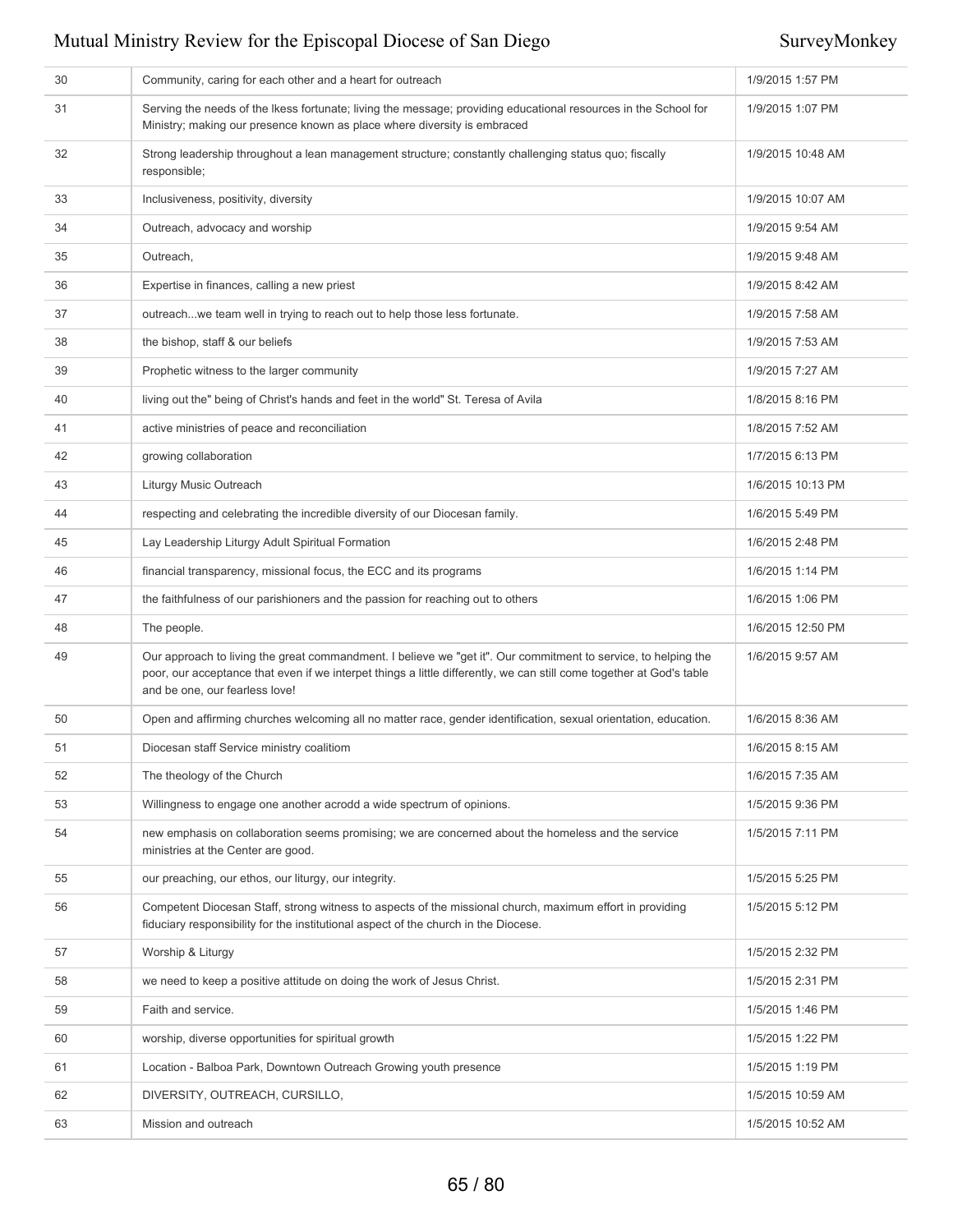| 64 | outreach                                                                                                                                                                                                                  | 1/5/2015 10:51 AM |
|----|---------------------------------------------------------------------------------------------------------------------------------------------------------------------------------------------------------------------------|-------------------|
| 65 | clear mission and vision at diocesan level, episcopal leadership, advocacy, outreach and social justice, interest<br>and invitations to participate in new models of ministry and being church (Future Church Task Force) | 1/5/2015 10:30 AM |
| 66 | Clarity of mission and purpose, and, a good influx of excellent clergy to replace an earlier talent drain.                                                                                                                | 1/5/2015 9:16 AM  |
| 67 | inclusiveness                                                                                                                                                                                                             | 1/5/2015 9:08 AM  |
| 68 | Helping the needy                                                                                                                                                                                                         | 1/5/2015 9:08 AM  |
| 69 | Excellent lay and clergy leadership, too few people doing too many jobs                                                                                                                                                   | 1/5/2015 8:09 AM  |
| 70 | Inclusion of all regardless of cultural differences.                                                                                                                                                                      | 1/5/2015 7:41 AM  |
| 71 | Diverse ideas and opinions operating together as a cohesive whole.                                                                                                                                                        | 1/5/2015 7:31 AM  |
| 72 | Strong congregations that can help other congregations when it comes to outreach.                                                                                                                                         | 1/5/2015 6:56 AM  |
| 73 | The Church with a rich liturgy and history behind it. The Clergy as devoted individuals who are compassionate<br>and dedicated                                                                                            | 1/5/2015 6:47 AM  |
| 74 | focus on Christ-centered lives and mission; acceptance and encouragement of diversity; respect for differences                                                                                                            | 1/5/2015 6:16 AM  |
|    |                                                                                                                                                                                                                           |                   |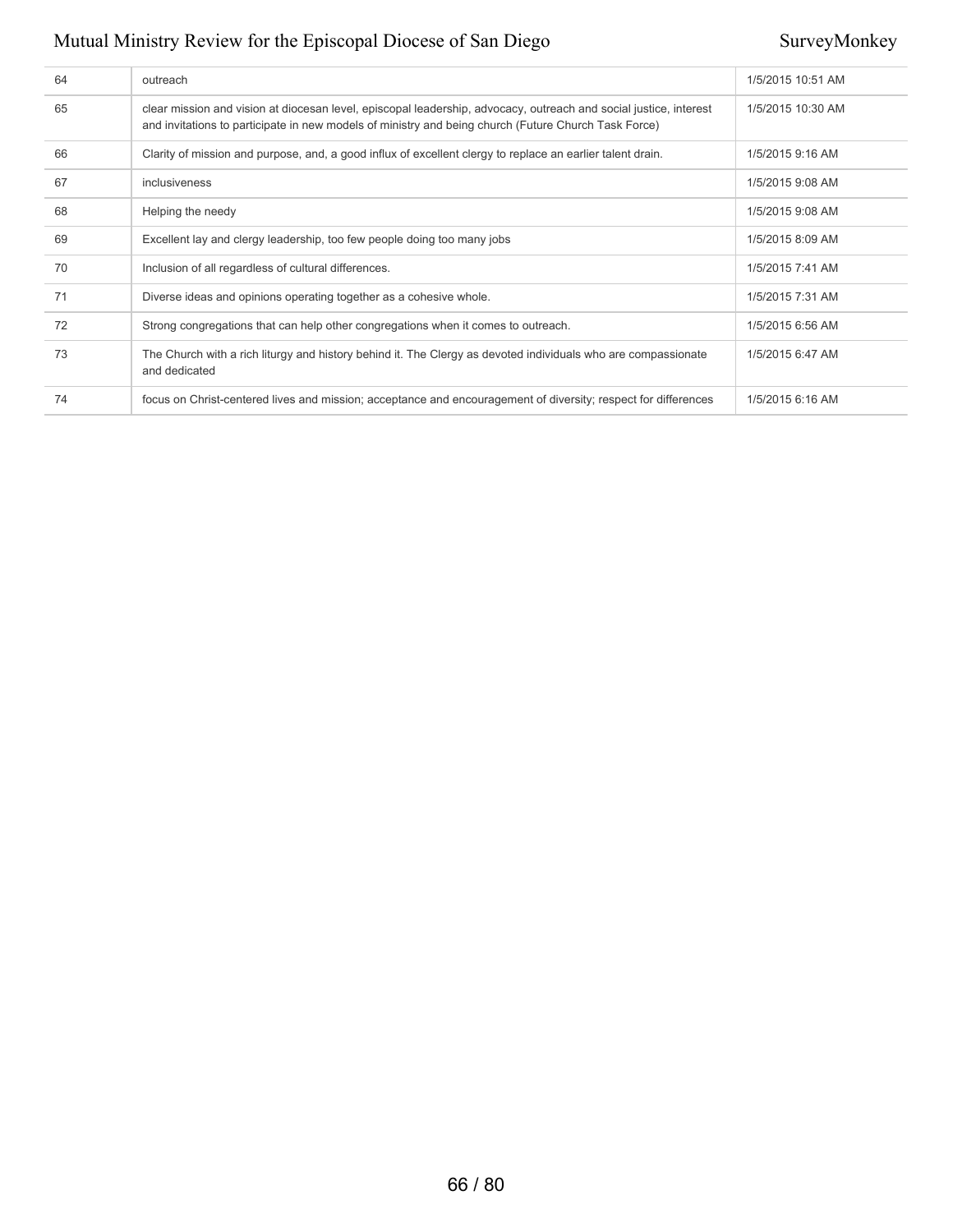### **Q52 Areas that need our attention are . . .**

**Answered: 74 Skipped: 81**

| #              | <b>Responses</b>                                                                                                                                                                                                                                                                                                                                                                                                                                                                                                                                                                                                                                                                                                                                                                                                                                                                               | <b>Date</b>        |
|----------------|------------------------------------------------------------------------------------------------------------------------------------------------------------------------------------------------------------------------------------------------------------------------------------------------------------------------------------------------------------------------------------------------------------------------------------------------------------------------------------------------------------------------------------------------------------------------------------------------------------------------------------------------------------------------------------------------------------------------------------------------------------------------------------------------------------------------------------------------------------------------------------------------|--------------------|
| 1              | While work is being done, we still have a long ways to go in our ministry to our Hispanic/Latino-Latina brothers<br>and sisters. Our ministry to young people, families, campus ministry, and young adults needs to be re-examined.                                                                                                                                                                                                                                                                                                                                                                                                                                                                                                                                                                                                                                                            | 1/16/2015 10:48 AM |
| 2              | outreach                                                                                                                                                                                                                                                                                                                                                                                                                                                                                                                                                                                                                                                                                                                                                                                                                                                                                       | 1/16/2015 9:15 AM  |
| 3              | Letting those ohtside our immediate community know what we do not to brag but to reach out so those that we<br>may not touch directly know, think and participate in ways even we can't imagine.                                                                                                                                                                                                                                                                                                                                                                                                                                                                                                                                                                                                                                                                                               | 1/16/2015 8:33 AM  |
| 4              | Networking between congregations especially in the areas of Christian Formation for teachers of Sunday<br>Schoolers and Youth                                                                                                                                                                                                                                                                                                                                                                                                                                                                                                                                                                                                                                                                                                                                                                  | 1/15/2015 10:57 PM |
| 5              | catechesis                                                                                                                                                                                                                                                                                                                                                                                                                                                                                                                                                                                                                                                                                                                                                                                                                                                                                     | 1/15/2015 10:11 PM |
| 6              | gently educating the stick in the muds! squeezing every nickel until it cries ouch. there are savers and there are<br>spenders. Live through a depression and you learn to save and reuse everything.                                                                                                                                                                                                                                                                                                                                                                                                                                                                                                                                                                                                                                                                                          | 1/15/2015 7:30 PM  |
| $\overline{7}$ | We seem to be less popular with each passing year.                                                                                                                                                                                                                                                                                                                                                                                                                                                                                                                                                                                                                                                                                                                                                                                                                                             | 1/15/2015 5:12 PM  |
| 8              | Outreach and congregational development                                                                                                                                                                                                                                                                                                                                                                                                                                                                                                                                                                                                                                                                                                                                                                                                                                                        | 1/15/2015 3:17 PM  |
| 9              | celebrating congregational areas of excellence.                                                                                                                                                                                                                                                                                                                                                                                                                                                                                                                                                                                                                                                                                                                                                                                                                                                | 1/15/2015 3:08 PM  |
| 10             | Worship and Formation.                                                                                                                                                                                                                                                                                                                                                                                                                                                                                                                                                                                                                                                                                                                                                                                                                                                                         | 1/15/2015 2:58 PM  |
| 11             | How we utilize and appreciate our older congregants and clergy.                                                                                                                                                                                                                                                                                                                                                                                                                                                                                                                                                                                                                                                                                                                                                                                                                                | 1/15/2015 2:36 PM  |
| 12             | Reaching unchurched and SBNRS discernment of congregations that are not sustainable Future growth                                                                                                                                                                                                                                                                                                                                                                                                                                                                                                                                                                                                                                                                                                                                                                                              | 1/15/2015 2:10 PM  |
| 13             | so many unchurched in our community                                                                                                                                                                                                                                                                                                                                                                                                                                                                                                                                                                                                                                                                                                                                                                                                                                                            | 1/15/2015 2:10 PM  |
| 14             | Youth programs and ministers who can reach those 13 to 19                                                                                                                                                                                                                                                                                                                                                                                                                                                                                                                                                                                                                                                                                                                                                                                                                                      | 1/14/2015 5:54 PM  |
| 15             | Thoughtful development of deep theological concepts as opposed to emphasizing modern fads in evangelical<br>"religion".                                                                                                                                                                                                                                                                                                                                                                                                                                                                                                                                                                                                                                                                                                                                                                        | 1/13/2015 5:54 PM  |
| 16             | youth, campus and young adult ministries                                                                                                                                                                                                                                                                                                                                                                                                                                                                                                                                                                                                                                                                                                                                                                                                                                                       | 1/13/2015 3:27 PM  |
| 17             | continue to shift resources to areas where there is need and growth, namely youth, young adults, college<br>campuses                                                                                                                                                                                                                                                                                                                                                                                                                                                                                                                                                                                                                                                                                                                                                                           | 1/12/2015 3:38 PM  |
| 18             | keeping the "outlying" congregations engaged and within the fold.                                                                                                                                                                                                                                                                                                                                                                                                                                                                                                                                                                                                                                                                                                                                                                                                                              | 1/12/2015 7:44 AM  |
| 19             | Providing tuff love-there are consequences and to soften them or hide them over and over again maybe<br>supporting the undesired actions . Timely follow through-how many "problems" have gotten worse because of talk<br>but no action-how many opportunities have been missed because of "waiting for" rather than setting firm date and<br>going for it (either way). Being swayed by word when action is absent-such as "I can do that for free-it's what I do<br>for a living" but a year goes by and no result, then when talking to someone else they give you the answer and it<br>took them 15 minutes to get on their phone and download it for you then another day to get a print out. Once<br>something is "handed" over let's follow through even if it is to teach those who are receiving how to trust us<br>enough to let us know when we are in the process of failing them. | 1/12/2015 6:25 AM  |
| 20             | YOUTH if we don't invest in youth, we won't have a church. We need a youth leader for the Diocese who is paid<br>and can devote time to growing a Diocesan Youth program and helping parishes develop theirs                                                                                                                                                                                                                                                                                                                                                                                                                                                                                                                                                                                                                                                                                   | 1/11/2015 9:18 PM  |
| 21             | Not being condescending to individual churches                                                                                                                                                                                                                                                                                                                                                                                                                                                                                                                                                                                                                                                                                                                                                                                                                                                 | 1/11/2015 5:41 PM  |
| 22             | Real grassroots interaction at the church level on projects addressing the above issues.                                                                                                                                                                                                                                                                                                                                                                                                                                                                                                                                                                                                                                                                                                                                                                                                       | 1/10/2015 4:38 PM  |
| 23             | Enhanced communication among parishes More relevant training in terms of such areas as fundraising                                                                                                                                                                                                                                                                                                                                                                                                                                                                                                                                                                                                                                                                                                                                                                                             | 1/10/2015 3:43 PM  |
| 24             | The new or untried "street church" or "coffee clutch" attractions(?)                                                                                                                                                                                                                                                                                                                                                                                                                                                                                                                                                                                                                                                                                                                                                                                                                           | 1/10/2015 3:28 PM  |
| 25             | Internal strife within our congregation. We need a clear mission for All Saints'.                                                                                                                                                                                                                                                                                                                                                                                                                                                                                                                                                                                                                                                                                                                                                                                                              | 1/10/2015 3:23 PM  |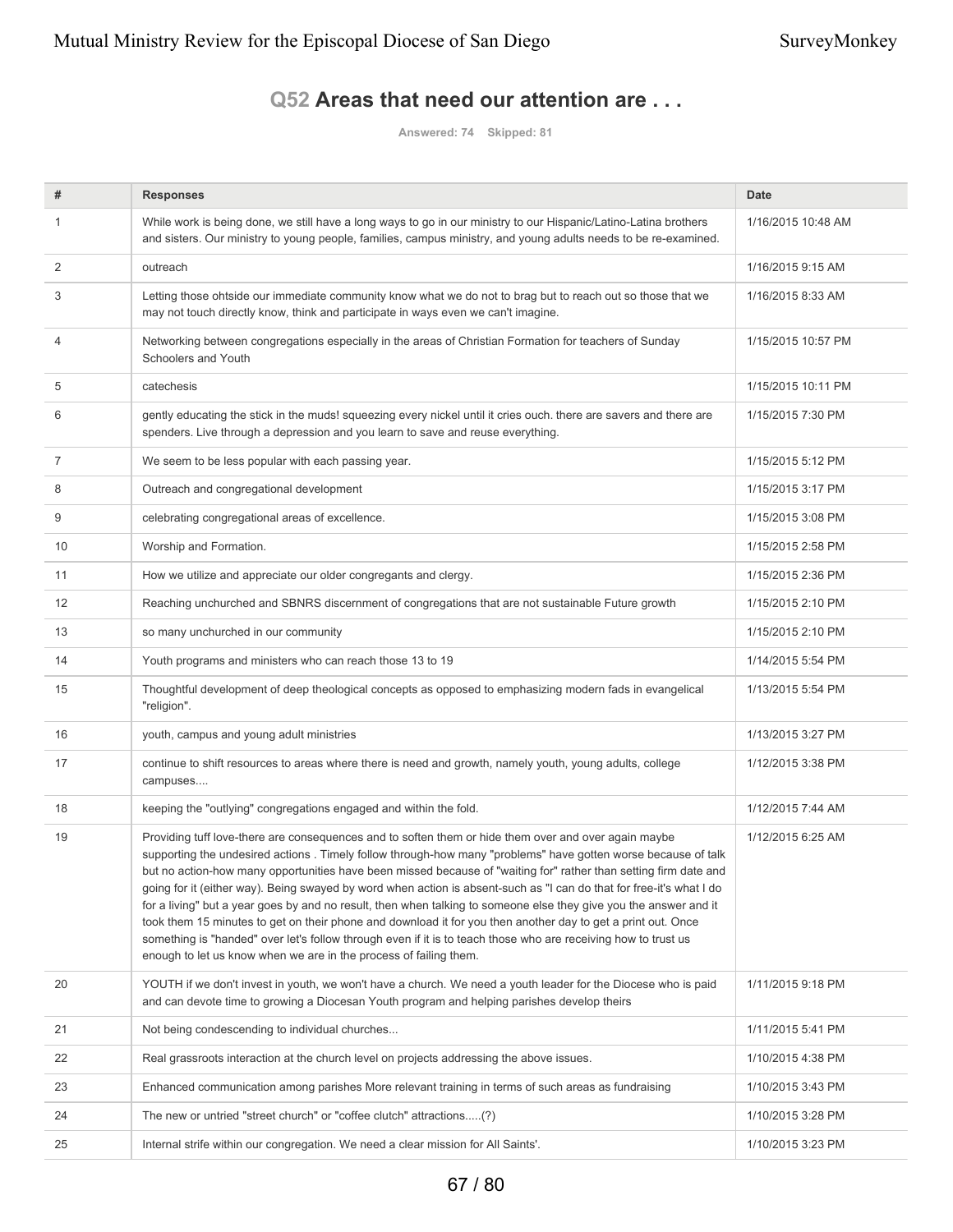| 26 | More leadership training for MMR and Strategic Planning, year-round stewardship and evangelism.                                                                                                                                                                                                                                                                                                                                                                                                                                                                                                                                                                                                                                                                                          | 1/10/2015 9:58 AM |
|----|------------------------------------------------------------------------------------------------------------------------------------------------------------------------------------------------------------------------------------------------------------------------------------------------------------------------------------------------------------------------------------------------------------------------------------------------------------------------------------------------------------------------------------------------------------------------------------------------------------------------------------------------------------------------------------------------------------------------------------------------------------------------------------------|-------------------|
| 27 | Families                                                                                                                                                                                                                                                                                                                                                                                                                                                                                                                                                                                                                                                                                                                                                                                 | 1/9/2015 8:18 PM  |
| 28 | The outside world does not really know us. How to introduce ourselves to the unchurched.                                                                                                                                                                                                                                                                                                                                                                                                                                                                                                                                                                                                                                                                                                 | 1/9/2015 3:44 PM  |
| 29 | Environmental Crisis including global warming Christian/Muslim dialogue Countering our culture's materialism                                                                                                                                                                                                                                                                                                                                                                                                                                                                                                                                                                                                                                                                             | 1/9/2015 3:35 PM  |
| 30 | support for Faith Formation leader a diocesan leader who's focus is on children, family & youth.                                                                                                                                                                                                                                                                                                                                                                                                                                                                                                                                                                                                                                                                                         | 1/9/2015 3:00 PM  |
| 31 | Congregation growth; Clergy (hiring) stability                                                                                                                                                                                                                                                                                                                                                                                                                                                                                                                                                                                                                                                                                                                                           | 1/9/2015 2:01 PM  |
| 32 | Church spiritual growth and increasing young familes with children                                                                                                                                                                                                                                                                                                                                                                                                                                                                                                                                                                                                                                                                                                                       | 1/9/2015 1:57 PM  |
| 33 | Helping missions to become more self-sufficient; starting the program of loans to churches needing financial<br>assistance - perhaps this has started - I'm not aware of the current standing                                                                                                                                                                                                                                                                                                                                                                                                                                                                                                                                                                                            | 1/9/2015 1:07 PM  |
| 34 | development of better youth ministry throughout the diocese                                                                                                                                                                                                                                                                                                                                                                                                                                                                                                                                                                                                                                                                                                                              | 1/9/2015 10:48 AM |
| 35 | Communication of opportunities for volunteering, lay education & collaboration between churches                                                                                                                                                                                                                                                                                                                                                                                                                                                                                                                                                                                                                                                                                          | 1/9/2015 10:07 AM |
| 36 | Youth and Hispanic populations - and fiscal issues                                                                                                                                                                                                                                                                                                                                                                                                                                                                                                                                                                                                                                                                                                                                       | 1/9/2015 9:54 AM  |
| 37 | Inter-parish relationships within geographic areas                                                                                                                                                                                                                                                                                                                                                                                                                                                                                                                                                                                                                                                                                                                                       | 1/9/2015 9:48 AM  |
| 38 | How to breach the remoteness of Yuma.                                                                                                                                                                                                                                                                                                                                                                                                                                                                                                                                                                                                                                                                                                                                                    | 1/9/2015 9:29 AM  |
| 39 | Understanding the strengths of various congregations and clergy. Mediating conflict.                                                                                                                                                                                                                                                                                                                                                                                                                                                                                                                                                                                                                                                                                                     | 1/9/2015 8:42 AM  |
| 40 | How do we better engage young adults (20-35) to join/rejoin the churchhow do we make Christ more relevant in<br>their lives                                                                                                                                                                                                                                                                                                                                                                                                                                                                                                                                                                                                                                                              | 1/9/2015 7:58 AM  |
| 41 | churches/staff in the diocese                                                                                                                                                                                                                                                                                                                                                                                                                                                                                                                                                                                                                                                                                                                                                            | 1/9/2015 7:53 AM  |
| 42 | Pushing the ethos of a servant ministry beyond the Episcopal Church Center.                                                                                                                                                                                                                                                                                                                                                                                                                                                                                                                                                                                                                                                                                                              | 1/9/2015 7:27 AM  |
| 43 | Are for those of us "over the mountain" Many feel isolated and distant from the diocese. Especially our winter<br>guests do not know the quality and caring of our diocese.                                                                                                                                                                                                                                                                                                                                                                                                                                                                                                                                                                                                              | 1/8/2015 8:16 PM  |
| 44 | pastoral care                                                                                                                                                                                                                                                                                                                                                                                                                                                                                                                                                                                                                                                                                                                                                                            | 1/8/2015 7:52 AM  |
| 45 | giving to all opinions, colors, and ages. The diocese is a bit clubby and gossipy.                                                                                                                                                                                                                                                                                                                                                                                                                                                                                                                                                                                                                                                                                                       | 1/7/2015 6:13 PM  |
| 46 | Inter Parish Communications                                                                                                                                                                                                                                                                                                                                                                                                                                                                                                                                                                                                                                                                                                                                                              | 1/6/2015 10:13 PM |
| 47 | I guess I would like to see more networking and collaboration among congregations.                                                                                                                                                                                                                                                                                                                                                                                                                                                                                                                                                                                                                                                                                                       | 1/6/2015 5:49 PM  |
| 48 | Encourage parishes to be more open to partner Utilize the Area Missioners better. much talent there need to<br>integrate the areas into future church planning                                                                                                                                                                                                                                                                                                                                                                                                                                                                                                                                                                                                                           | 1/6/2015 2:48 PM  |
| 49 | struggling congregations                                                                                                                                                                                                                                                                                                                                                                                                                                                                                                                                                                                                                                                                                                                                                                 | 1/6/2015 1:14 PM  |
| 50 | quick update for clergy (pastoral needs, challenges and good news to be shared) that is communicated via email                                                                                                                                                                                                                                                                                                                                                                                                                                                                                                                                                                                                                                                                           | 1/6/2015 1:06 PM  |
| 51 | Youth.                                                                                                                                                                                                                                                                                                                                                                                                                                                                                                                                                                                                                                                                                                                                                                                   | 1/6/2015 12:50 PM |
| 52 | Working together across congregations, understanding how diocese and congregations can work together, being<br>1/6/2015 9:57 AM<br>a bolder and united presence in our community. In the local "news" so the unchurched say "I want a piece of<br>that!"                                                                                                                                                                                                                                                                                                                                                                                                                                                                                                                                 |                   |
| 53 | More mission work with the underserved in the barrios, assistance with citizenship issues, better Christian<br>education for the children in our church and outside it. For example, last year we had no VBS--when we do have<br>a VBS we should be bussing kids in from the outlying areas and not charging for this, introducing them to the fun<br>and reason for being a Christian, particularly an Episcopalian Christian. Childhood education should be a major<br>priority--other churches do this well. Sunday school in a UCC church is one of my fondest childhood memories.<br>We were taught in appropriate age groups, not expected to be in church, had our own worship service, learned<br>Bible verses, stories, and sang wonderful hymns. Our church does none of this. | 1/6/2015 8:36 AM  |
| 54 | Oversight of Missions and Mission-aided parishes finances and budget processes                                                                                                                                                                                                                                                                                                                                                                                                                                                                                                                                                                                                                                                                                                           | 1/6/2015 8:15 AM  |
| 55 | We are too bound up in procedure and not concerned enough about the most vulnerable and how to serve them.                                                                                                                                                                                                                                                                                                                                                                                                                                                                                                                                                                                                                                                                               | 1/6/2015 7:35 AM  |
| 56 | Strong comitment to environmental issues.                                                                                                                                                                                                                                                                                                                                                                                                                                                                                                                                                                                                                                                                                                                                                | 1/5/2015 9:36 PM  |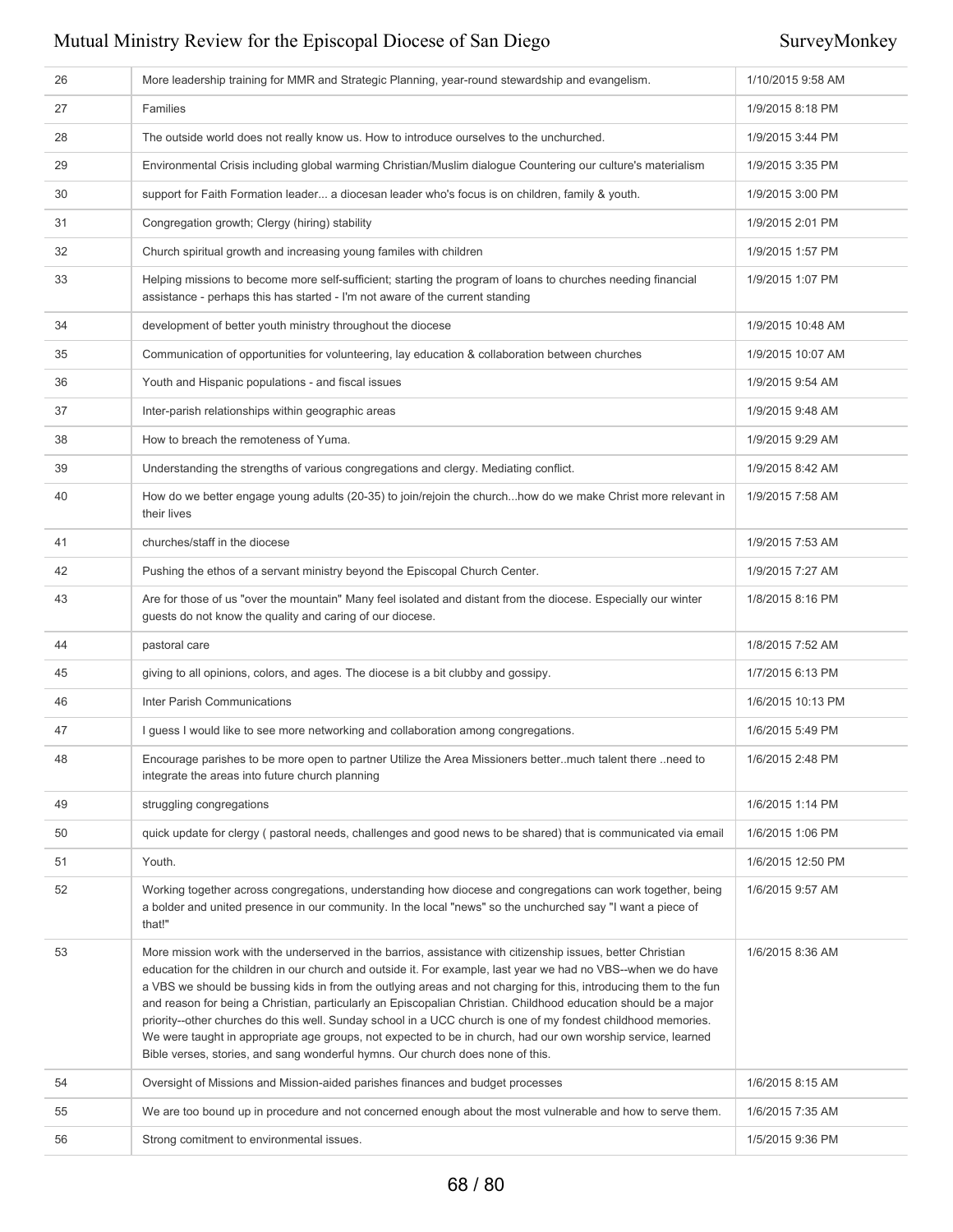| 57 | Hispanic ministry, youth ministry, campus ministry--we are going to die as a church if we can't figure out how to<br>connect with these populations.                                                                                                          | 1/5/2015 7:11 PM  |
|----|---------------------------------------------------------------------------------------------------------------------------------------------------------------------------------------------------------------------------------------------------------------|-------------------|
| 58 | financial condition of some of our smaller churches, the need to combine resources and congregations to make a<br>more meaningful impact on our communities. the need to grow our numbers of committed, active Episcopalians.                                 | 1/5/2015 5:25 PM  |
| 59 | I wonder whether Bishop Mathes might bring clarity to the kind of relationships he wants with clergy and how he<br>might find ways of being more affirmative of their efforts.                                                                                | 1/5/2015 5:12 PM  |
| 60 | 7 letters to the churches in Revelation as a measure of where we are from God's perspective.                                                                                                                                                                  | 1/5/2015 2:32 PM  |
| 61 | We need to keep the doors and widows open for more collabrative opportunities to work with other<br>Denominations and Religions.                                                                                                                              | 1/5/2015 2:31 PM  |
| 62 | Better priests. If we have more priests than positions, every church should have an excellent priest!                                                                                                                                                         | 1/5/2015 1:46 PM  |
| 63 | advocacy,                                                                                                                                                                                                                                                     | 1/5/2015 1:22 PM  |
| 64 | Appreciation and adequate funding for development and maintenance of youth programs                                                                                                                                                                           | 1/5/2015 1:19 PM  |
| 65 | FINANCIAL, RELEVANCY,                                                                                                                                                                                                                                         | 1/5/2015 10:59 AM |
| 66 | Immigrations issues, Voting issues, Police issues vs Minorities.                                                                                                                                                                                              | 1/5/2015 10:52 AM |
| 67 | collaboration                                                                                                                                                                                                                                                 | 1/5/2015 10:51 AM |
| 68 | implementing new models of ministry (local and diocesan), discerning vital pathways to growth at the local level<br>and then making hard decisions that will foster collaboration rather than isolation within each congregation.                             | 1/5/2015 10:30 AM |
| 69 | Restructuring the the new reality that the church is increasingly marginalized. I think that's well underway.<br>[Question 31 arranged the responses in reverse order from all the others (neg-pos). May have an impact on the<br>validity of the responses.] | 1/5/2015 9:16 AM  |
| 70 | Be more concerned with spreading the gospel (faith in Jesus Christ)                                                                                                                                                                                           | 1/5/2015 9:08 AM  |
| 71 | A greater sense of responsibility for the future of the Diocese.                                                                                                                                                                                              | 1/5/2015 7:31 AM  |
| 72 | Learning to live with the reality that denomination identification is less crucial to the life of congregations than 40<br>years ago.                                                                                                                         | 1/5/2015 6:56 AM  |
| 73 | We should not lose sight of our liturgy, worship and history and learn from it. Any change should keep those in<br>mind as they are strengths in our Church                                                                                                   | 1/5/2015 6:47 AM  |
| 74 | financial viability for the future, youth and young adult ministry                                                                                                                                                                                            | 1/5/2015 6:16 AM  |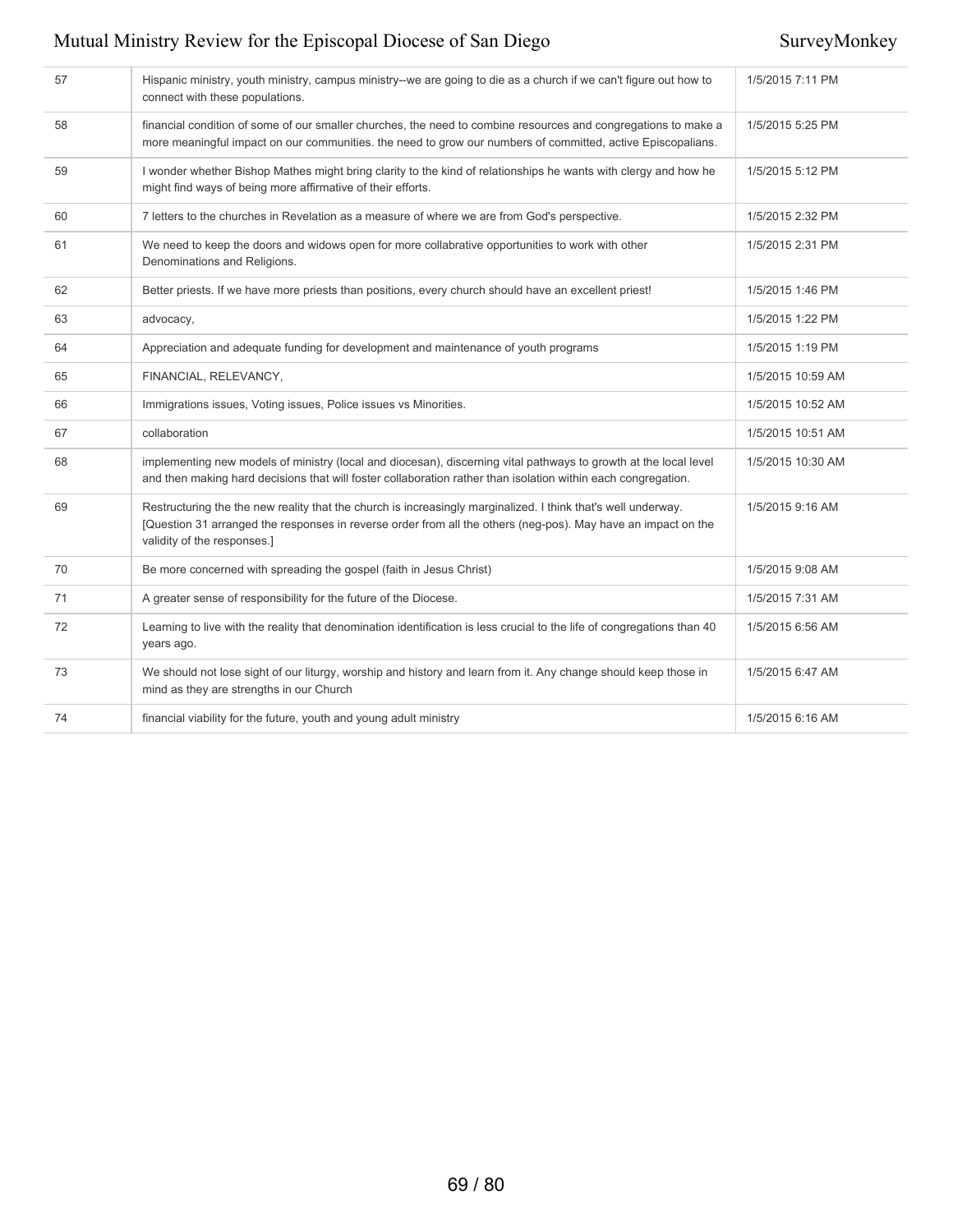### **Q53 I have been a member of the Diocese of San Diego for the following number of years.**



**20.00%** 24 **18.33%** 22 **9.17%** 11 **13.33%** 16 **9.17%** 11 **30.00%** 36 **Total 120 Answer Choices Responses Responses** 1-5 years (1) 6-10 years (2) 11-15 years (3) 16-20 years (4) 21-25 years (5) 25+ years (6)

| <b>Statistics</b><br><b>Basic</b> |                        |                       |                   |                                    |  |  |  |
|-----------------------------------|------------------------|-----------------------|-------------------|------------------------------------|--|--|--|
| <b>Minimum</b><br>1.00            | <b>Maximum</b><br>6.00 | <b>Median</b><br>4.00 | Mean<br>3.63<br>. | <b>Standard Deviation</b><br>94، ، |  |  |  |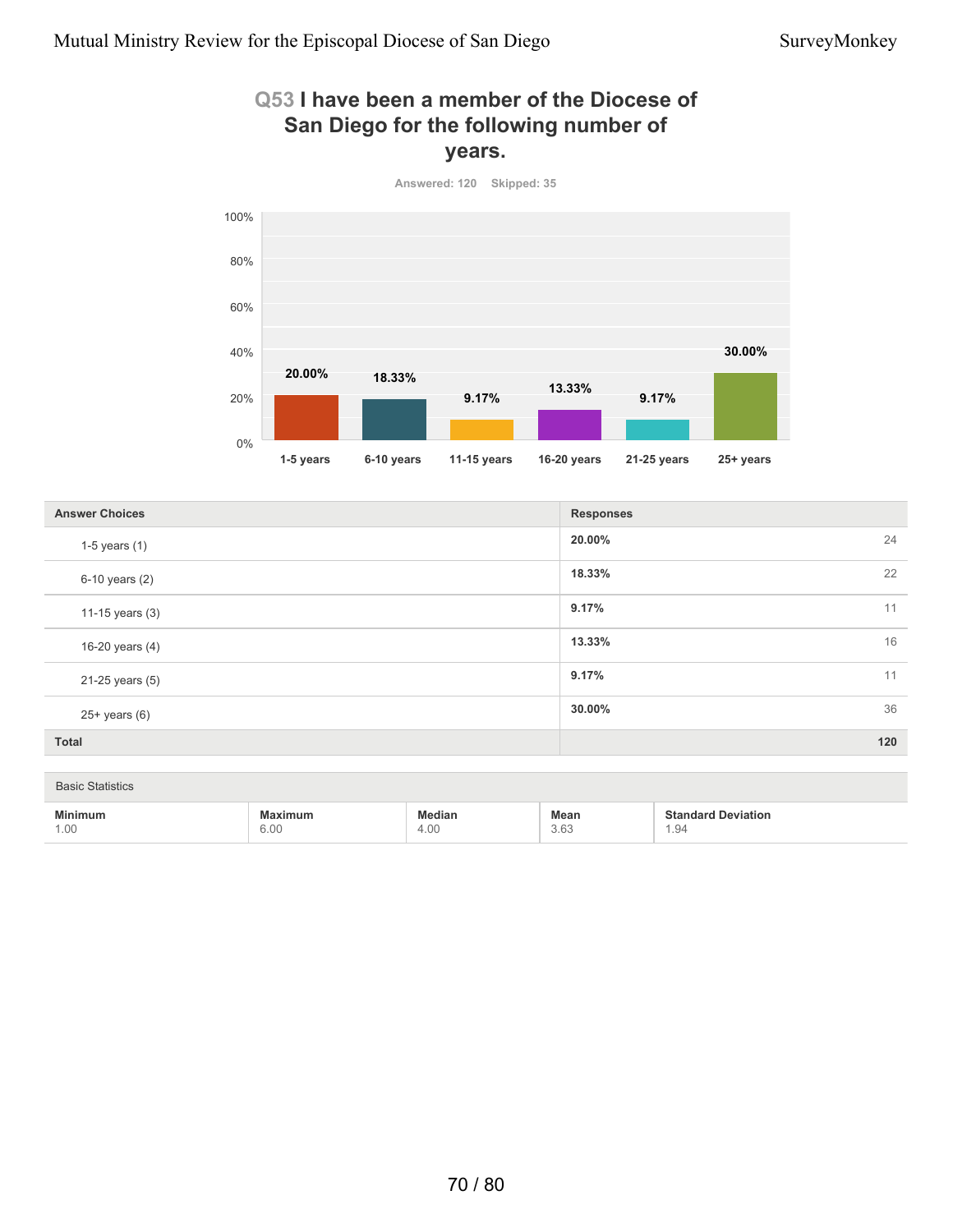

### **Q54 My age is:**

| <b>Answer Choices</b> | <b>Responses</b>        |
|-----------------------|-------------------------|
| under 18 (1)          | $0.00\%$<br>$\mathbf 0$ |
| $18-24(2)$            | $0.00\%$<br>$\mathbf 0$ |
| $25-40(3)$            | 6.61%<br>8              |
| $41-55(4)$            | 24<br>19.83%            |
| $56-65(5)$            | 33.88%<br>41            |
| $65+ (6)$             | 39.67%<br>48            |
| Total                 | 121                     |

### Basic Statistics

| <b>Min</b> | iuri                 |                           | Mean                       |      |
|------------|----------------------|---------------------------|----------------------------|------|
| 3.00       | $\sim$ $\sim$<br>U.U | $\sim$<br>$\cup$ . $\cup$ | $\sim$ $-$<br>U.U I<br>___ | ∪.∪∠ |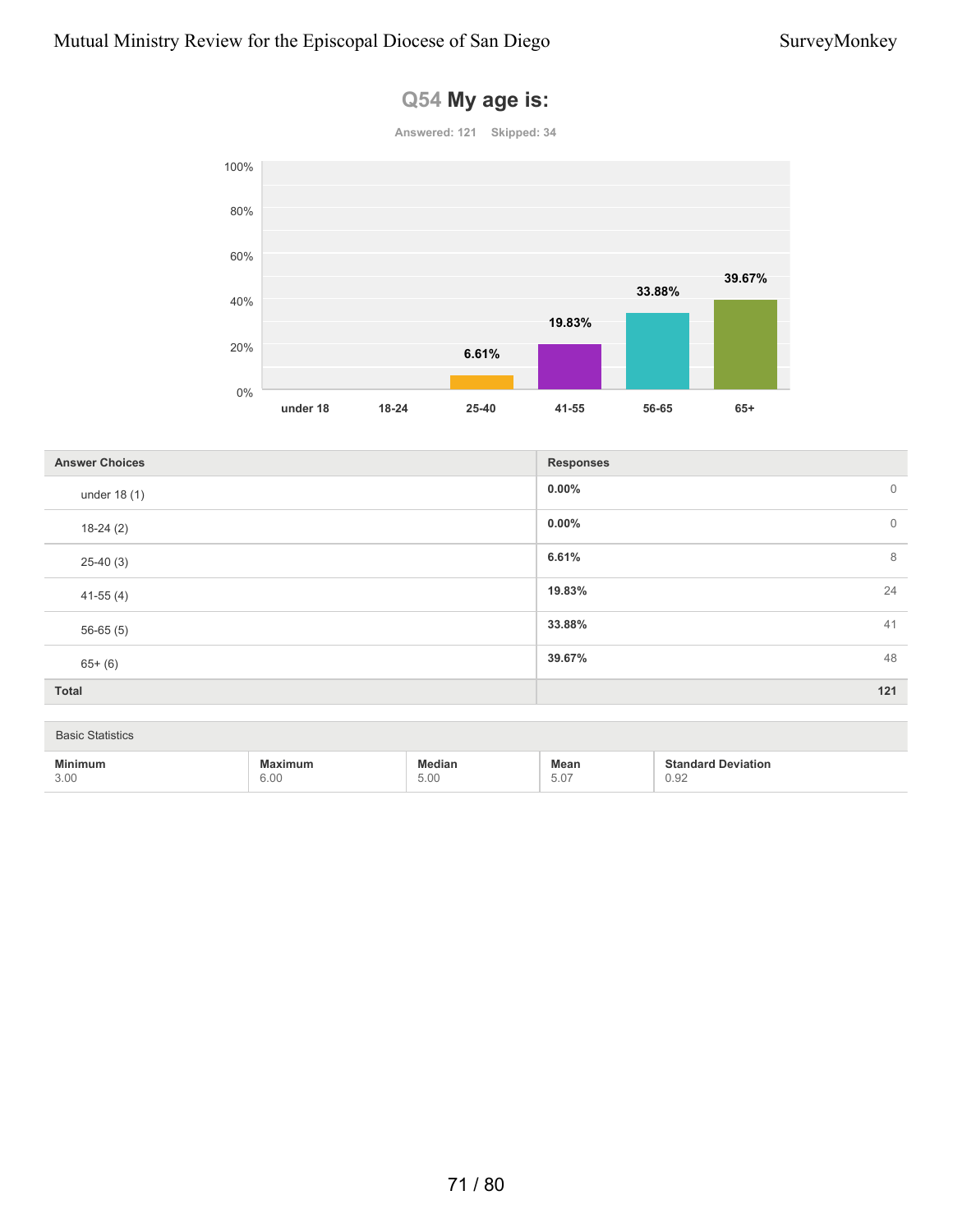### **Q55 I am a member of:**



| <b>Answer Choices</b> | <b>Responses</b> |
|-----------------------|------------------|
| the clergy (1)        | 23.58%<br>29     |
| the laity $(2)$       | 76.42%<br>94     |
| <b>Total</b>          | 123              |

| <b>Basic Statistics</b> |              |                       |                     |                                                                      |  |  |  |
|-------------------------|--------------|-----------------------|---------------------|----------------------------------------------------------------------|--|--|--|
| <b>Minimum</b><br>1.00  | imum<br>2.00 | <b>fedian</b><br>2.00 | <b>Mean</b><br>. 76 | <b>Standard Deviation</b><br>0.42<br>the contract of the contract of |  |  |  |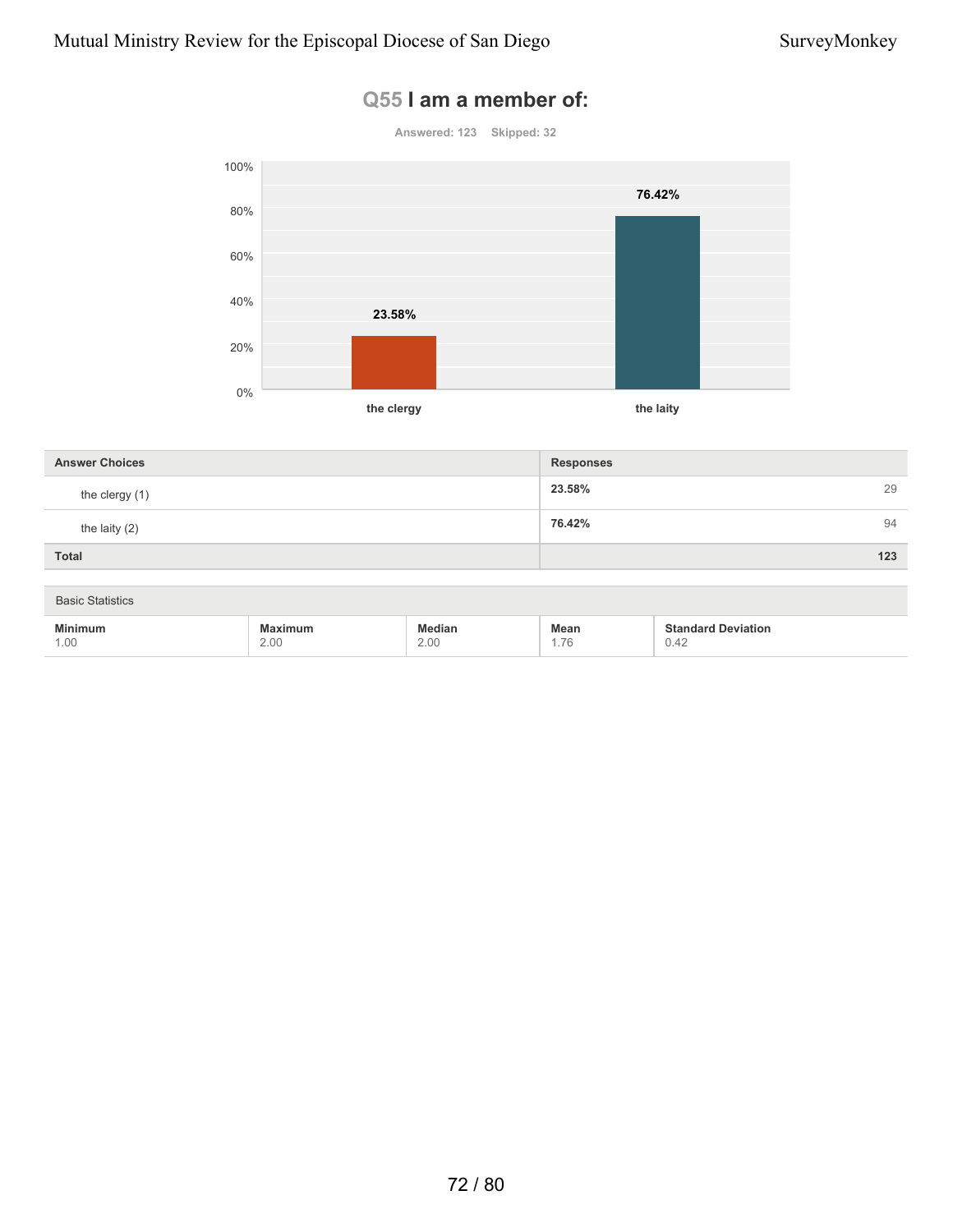# **Q56 I identify my ethnicity as:**

**Answered: 110 Skipped: 45**

| #              | <b>Responses</b>    | <b>Date</b>        |
|----------------|---------------------|--------------------|
| 1              | caucasion           | 1/16/2015 10:49 AM |
| 2              | white               | 1/16/2015 9:15 AM  |
| 3              | italian american    | 1/16/2015 8:33 AM  |
| 4              | Caucasian           | 1/15/2015 10:58 PM |
| 5              | caucasian           | 1/15/2015 10:11 PM |
| 6              | Caucasian           | 1/15/2015 7:35 PM  |
| $\overline{7}$ | white               | 1/15/2015 7:31 PM  |
| 8              | white               | 1/15/2015 5:37 PM  |
| 9              | Caucasian           | 1/15/2015 5:12 PM  |
| 10             | White               | 1/15/2015 3:23 PM  |
| 11             | WASP                | 1/15/2015 3:22 PM  |
| 12             | Sudanese            | 1/15/2015 3:18 PM  |
| 13             | caucasian           | 1/15/2015 3:08 PM  |
| 14             | White               | 1/15/2015 3:04 PM  |
| 15             | White, non-hispanic | 1/15/2015 2:36 PM  |
| 16             | White               | 1/15/2015 2:11 PM  |
| 17             | white               | 1/15/2015 2:10 PM  |
| 18             | Caucasian           | 1/15/2015 1:58 PM  |
| 19             | Caucasian           | 1/14/2015 6:06 PM  |
| 20             | Caucasian           | 1/13/2015 5:55 PM  |
| 21             | caucasion           | 1/13/2015 5:12 PM  |
| 22             | caucasian           | 1/13/2015 3:27 PM  |
| 23             | white               | 1/12/2015 3:38 PM  |
| 24             | white               | 1/12/2015 1:27 PM  |
| 25             | Caucasian (Celtic)  | 1/12/2015 7:44 AM  |
| 26             | used to be "white"  | 1/12/2015 6:27 AM  |
| 27             | Caucasian           | 1/11/2015 9:18 PM  |
| 28             | white               | 1/11/2015 5:41 PM  |
| 29             | caucasian           | 1/11/2015 1:41 PM  |
| 30             | white               | 1/10/2015 10:57 PM |
| 31             | white               | 1/10/2015 6:25 PM  |
| 32             | Caucasian           | 1/10/2015 5:14 PM  |
| 33             | Earthling!          | 1/10/2015 4:39 PM  |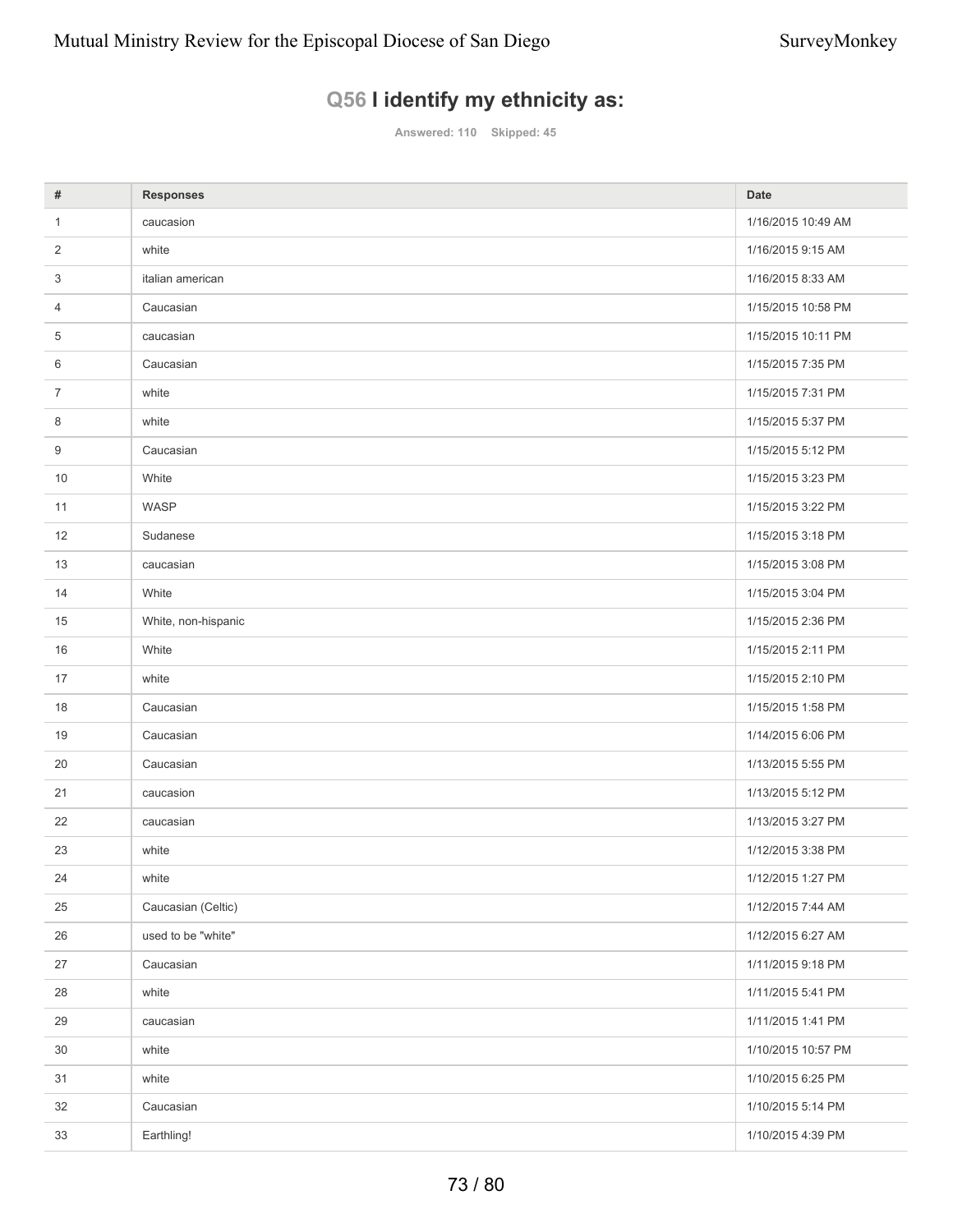# Mutual Ministry Review for the Episcopal Diocese of San Diego SurveyMonkey

| 34 | caucasian              | 1/10/2015 4:17 PM |
|----|------------------------|-------------------|
| 35 | Anglo                  | 1/10/2015 3:43 PM |
| 36 | caucasian              | 1/10/2015 3:41 PM |
| 37 | White (Swedish/German) | 1/10/2015 3:30 PM |
| 38 | White                  | 1/10/2015 3:23 PM |
| 39 | Caucasian              | 1/10/2015 9:59 AM |
| 40 | anglo                  | 1/9/2015 8:39 PM  |
| 41 | caucasian              | 1/9/2015 8:19 PM  |
| 42 | caucasoid              | 1/9/2015 4:59 PM  |
| 43 | White                  | 1/9/2015 3:44 PM  |
| 44 | White                  | 1/9/2015 3:36 PM  |
| 45 | white                  | 1/9/2015 3:01 PM  |
| 46 | Caucasian              | 1/9/2015 2:01 PM  |
| 47 | white                  | 1/9/2015 1:58 PM  |
| 48 | white                  | 1/9/2015 1:08 PM  |
| 49 | Hispanic               | 1/9/2015 11:34 AM |
| 50 | WASP ;-)               | 1/9/2015 10:49 AM |
| 51 | Caucasian              | 1/9/2015 10:20 AM |
| 52 | white                  | 1/9/2015 10:07 AM |
| 53 | white                  | 1/9/2015 9:57 AM  |
| 54 | white                  | 1/9/2015 9:55 AM  |
| 55 | White                  | 1/9/2015 9:48 AM  |
| 56 | Anglo + Hispanic       | 1/9/2015 9:46 AM  |
| 57 | Caucasian              | 1/9/2015 9:33 AM  |
| 58 | white                  | 1/9/2015 9:30 AM  |
| 59 | British-American       | 1/9/2015 8:43 AM  |
| 60 | Whie                   | 1/9/2015 8:31 AM  |
| 61 | White                  | 1/9/2015 8:29 AM  |
| 62 | caucasian              | 1/9/2015 7:58 AM  |
| 63 | caucasian              | 1/9/2015 7:53 AM  |
| 64 | White                  | 1/9/2015 7:27 AM  |
| 65 | white                  | 1/9/2015 6:32 AM  |
| 66 | occidental             | 1/8/2015 8:16 PM  |
| 67 | caucasian              | 1/8/2015 7:25 PM  |
| 68 | White                  | 1/8/2015 12:20 PM |
| 69 | caucasian              | 1/8/2015 7:52 AM  |
| 70 | Anglo                  | 1/7/2015 6:14 PM  |
| 71 | anglo                  | 1/7/2015 10:34 AM |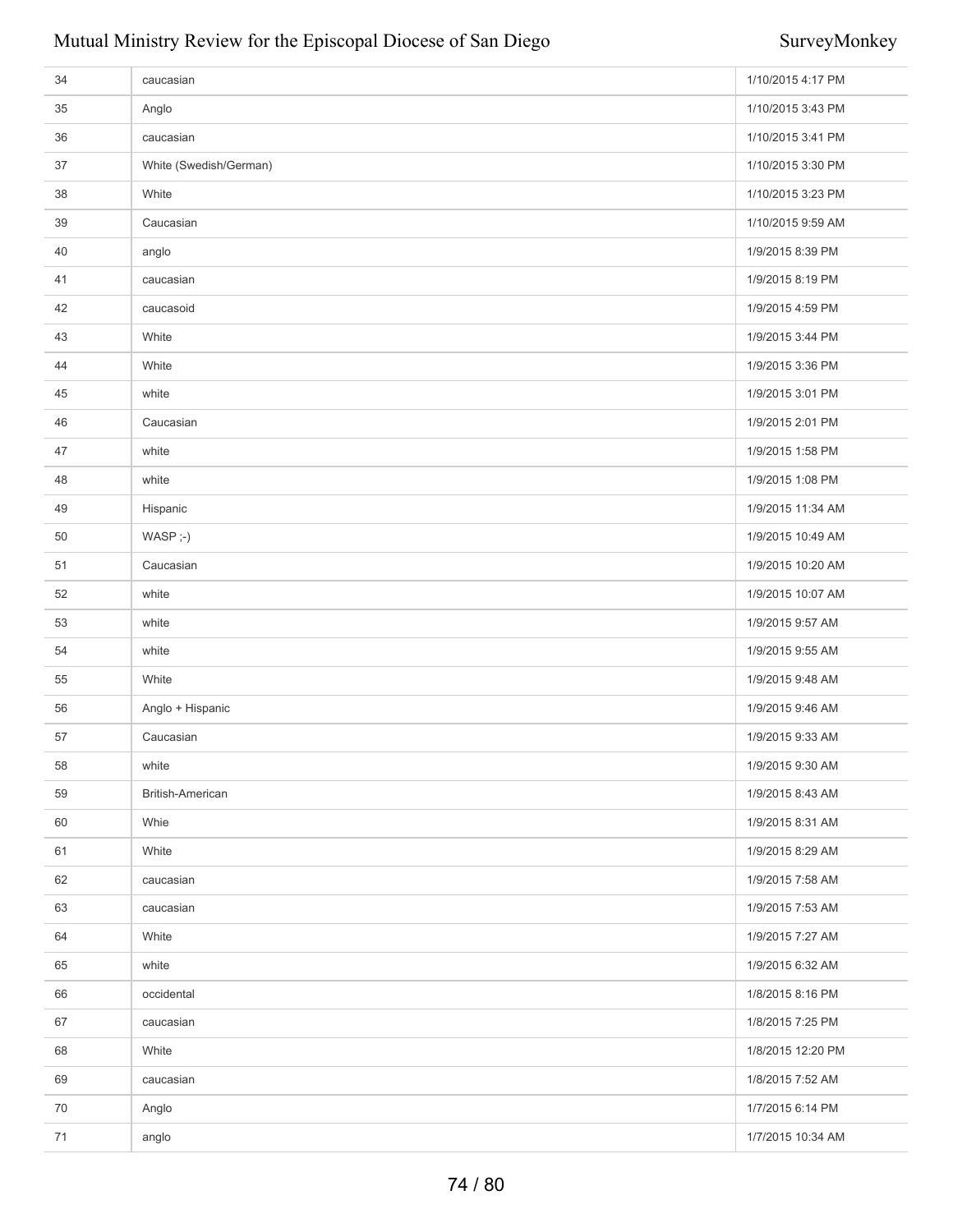# Mutual Ministry Review for the Episcopal Diocese of San Diego SurveyMonkey

| 72  | <b>Black</b>                                       | 1/6/2015 10:14 PM |
|-----|----------------------------------------------------|-------------------|
| 73  | caucasian                                          | 1/6/2015 5:50 PM  |
| 74  | African American                                   | 1/6/2015 2:49 PM  |
| 75  | white                                              | 1/6/2015 1:15 PM  |
| 76  | caucasian                                          | 1/6/2015 1:07 PM  |
| 77  | European                                           | 1/6/2015 12:51 PM |
| 78  | caucasion                                          | 1/6/2015 9:01 AM  |
| 79  | White                                              | 1/6/2015 8:37 AM  |
| 80  | Caucasian                                          | 1/6/2015 8:15 AM  |
| 81  | Caucasian                                          | 1/6/2015 7:35 AM  |
| 82  | Asian                                              | 1/6/2015 7:23 AM  |
| 83  | caucasian                                          | 1/6/2015 7:17 AM  |
| 84  | Anglo-Saxon                                        | 1/5/2015 9:37 PM  |
| 85  | white                                              | 1/5/2015 7:12 PM  |
| 86  | Caucasian                                          | 1/5/2015 6:52 PM  |
| 87  | caucasion                                          | 1/5/2015 5:25 PM  |
| 88  | Caucasian                                          | 1/5/2015 5:13 PM  |
| 89  | Caucasian                                          | 1/5/2015 3:22 PM  |
| 90  | Caucasian                                          | 1/5/2015 2:34 PM  |
| 91  | Anglo                                              | 1/5/2015 2:32 PM  |
| 92  | white (please don't say anglo) and Native American | 1/5/2015 1:47 PM  |
| 93  | was p                                              | 1/5/2015 1:23 PM  |
| 94  | caucasian                                          | 1/5/2015 1:20 PM  |
| 95  | anglo                                              | 1/5/2015 1:07 PM  |
| 96  | white                                              | 1/5/2015 12:43 PM |
| 97  | White Caucasian                                    | 1/5/2015 12:01 PM |
| 98  | ITALIAN, AUSTRIAN, GERMAN                          | 1/5/2015 11:01 AM |
| 99  | <b>Black</b>                                       | 1/5/2015 10:53 AM |
| 100 | caucasian                                          | 1/5/2015 10:51 AM |
| 101 | caucasion                                          | 1/5/2015 10:31 AM |
| 102 | white                                              | 1/5/2015 9:17 AM  |
| 103 | white                                              | 1/5/2015 9:09 AM  |
| 104 | White                                              | 1/5/2015 9:08 AM  |
| 105 | WASP                                               | 1/5/2015 8:10 AM  |
| 106 | caucasin                                           | 1/5/2015 7:41 AM  |
| 107 | Caucasian                                          | 1/5/2015 7:31 AM  |
| 108 | white                                              | 1/5/2015 6:57 AM  |
| 109 | White Caucasian                                    | 1/5/2015 6:48 AM  |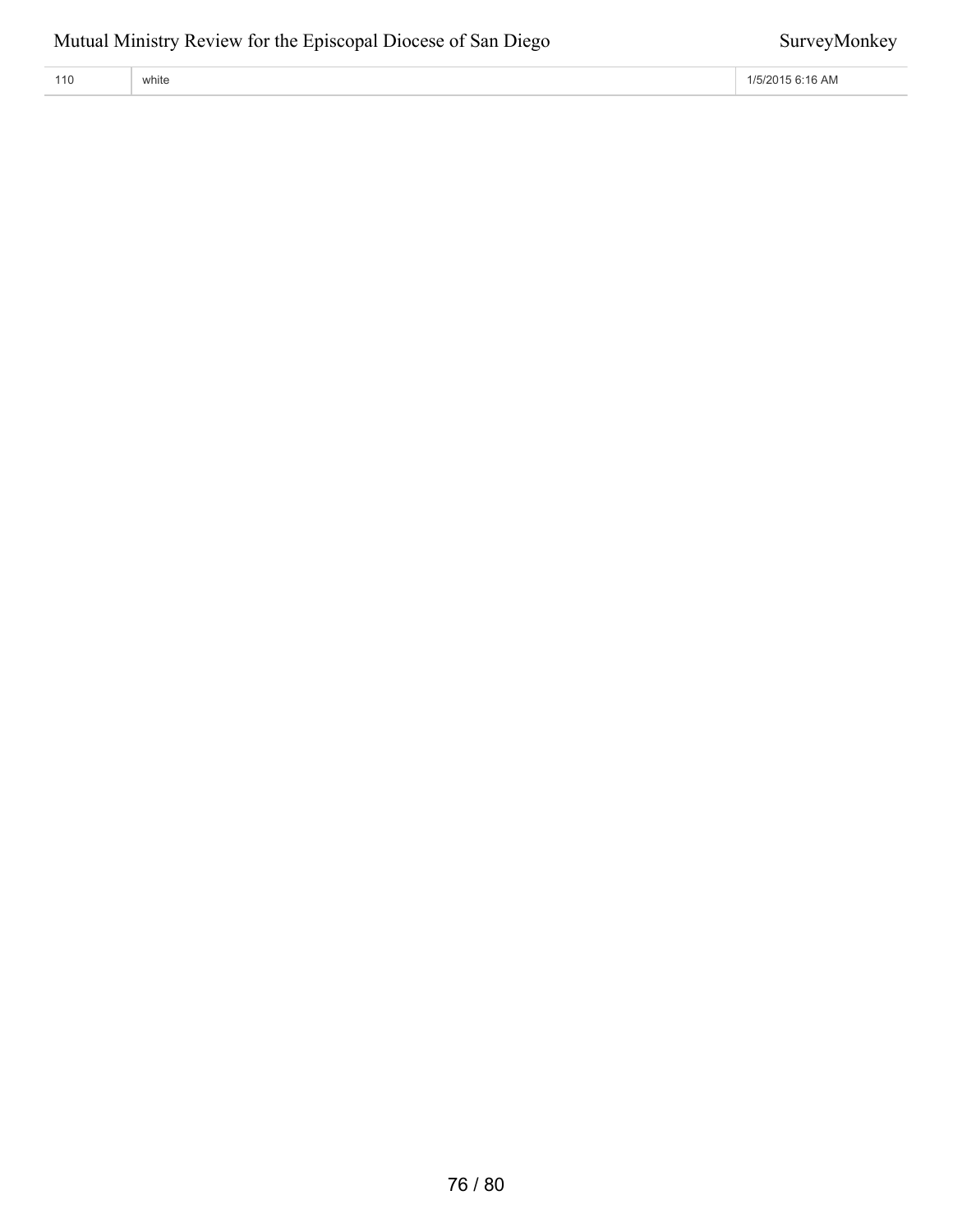# **Q57 I identify my gender as:**

**Answered: 114 Skipped: 41**

| #              | <b>Responses</b> | <b>Date</b>        |
|----------------|------------------|--------------------|
| 1              | female           | 1/16/2015 10:49 AM |
| $\overline{2}$ | F                | 1/16/2015 9:15 AM  |
| 3              | female           | 1/16/2015 8:33 AM  |
| 4              | Female           | 1/15/2015 10:58 PM |
| 5              | male             | 1/15/2015 10:11 PM |
| 6              | Female           | 1/15/2015 7:35 PM  |
| $\overline{7}$ | female           | 1/15/2015 7:31 PM  |
| 8              | male             | 1/15/2015 5:37 PM  |
| 9              | Male             | 1/15/2015 5:12 PM  |
| 10             | Female           | 1/15/2015 3:23 PM  |
| 11             | male             | 1/15/2015 3:22 PM  |
| 12             | Male             | 1/15/2015 3:18 PM  |
| 13             | female           | 1/15/2015 3:08 PM  |
| 14             | Female           | 1/15/2015 3:04 PM  |
| 15             | Male             | 1/15/2015 2:59 PM  |
| 16             | Male             | 1/15/2015 2:36 PM  |
| 17             | Male             | 1/15/2015 2:11 PM  |
| 18             | male             | 1/15/2015 2:10 PM  |
| 19             | Male             | 1/15/2015 1:58 PM  |
| 20             | female           | 1/15/2015 1:45 PM  |
| 21             | female           | 1/14/2015 6:06 PM  |
| 22             | I am a male      | 1/13/2015 5:55 PM  |
| 23             | female           | 1/13/2015 5:12 PM  |
| 24             | female           | 1/13/2015 3:27 PM  |
| 25             | female           | 1/12/2015 3:38 PM  |
| 26             | male             | 1/12/2015 1:27 PM  |
| 27             | Male             | 1/12/2015 7:44 AM  |
| 28             | female           | 1/12/2015 6:27 AM  |
| 29             | Female           | 1/11/2015 9:18 PM  |
| 30             | female           | 1/11/2015 5:41 PM  |
| 31             | Female           | 1/11/2015 1:41 PM  |
| 32             | male             | 1/10/2015 10:57 PM |
| 33             | female           | 1/10/2015 6:25 PM  |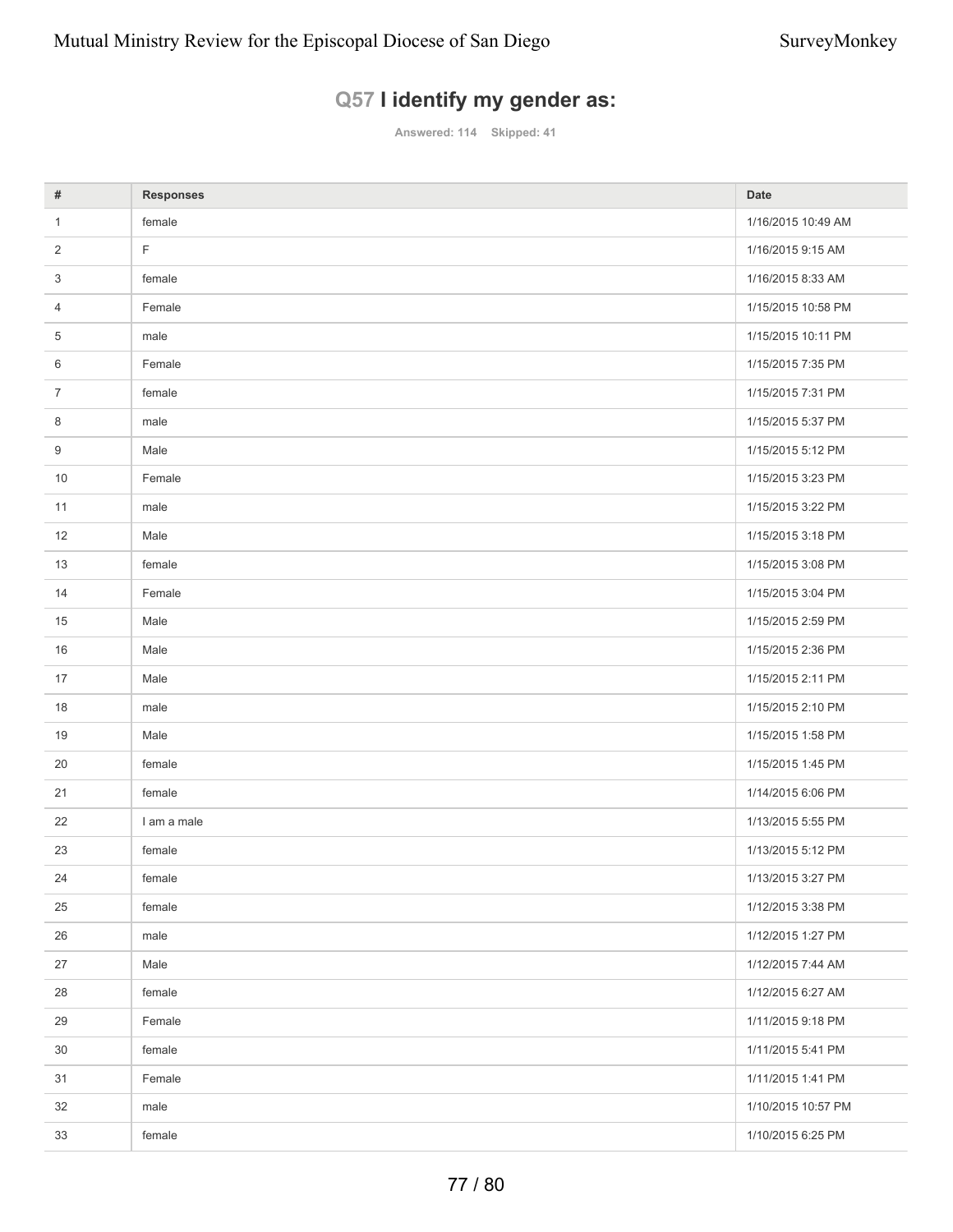| 34   | female    | 1/10/2015 5:14 PM |
|------|-----------|-------------------|
| 35   | Male      | 1/10/2015 4:39 PM |
| 36   | Male      | 1/10/2015 4:17 PM |
| 37   | Female    | 1/10/2015 3:43 PM |
| 38   | male      | 1/10/2015 3:41 PM |
| 39   | female    | 1/10/2015 3:30 PM |
| 40   | Male      | 1/10/2015 3:23 PM |
| 41   | Female    | 1/10/2015 9:59 AM |
| 42   | female    | 1/9/2015 11:40 PM |
| 43   | male      | 1/9/2015 8:39 PM  |
| 44   | female    | 1/9/2015 8:19 PM  |
| 45   | masculine | 1/9/2015 4:59 PM  |
| 46   | Male      | 1/9/2015 3:44 PM  |
| 47   | Male      | 1/9/2015 3:36 PM  |
| 48   | female    | 1/9/2015 3:01 PM  |
| 49   | Male      | 1/9/2015 2:01 PM  |
| 50   | female    | 1/9/2015 1:58 PM  |
| 51   | female    | 1/9/2015 1:08 PM  |
| 52   | Male      | 1/9/2015 11:34 AM |
| 53   | Male      | 1/9/2015 10:49 AM |
| 54   | Female    | 1/9/2015 10:20 AM |
| 55   | female    | 1/9/2015 10:07 AM |
| 56   | male      | 1/9/2015 9:57 AM  |
| 57   | male      | 1/9/2015 9:55 AM  |
| 58   | Male      | 1/9/2015 9:48 AM  |
| 59   | Female    | 1/9/2015 9:46 AM  |
| 60   | Male      | 1/9/2015 9:33 AM  |
| 61   | male      | 1/9/2015 9:30 AM  |
| 62   | Female    | 1/9/2015 8:43 AM  |
| 63   | Male      | 1/9/2015 8:31 AM  |
| 64   | Male      | 1/9/2015 8:29 AM  |
| 65   | male      | 1/9/2015 7:58 AM  |
| 66   | female    | 1/9/2015 7:53 AM  |
| 67   | Male      | 1/9/2015 7:27 AM  |
| 68   | female    | 1/9/2015 6:32 AM  |
| 69   | female    | 1/8/2015 8:16 PM  |
| 70   | female    | 1/8/2015 7:25 PM  |
| $71$ | Female    | 1/8/2015 12:20 PM |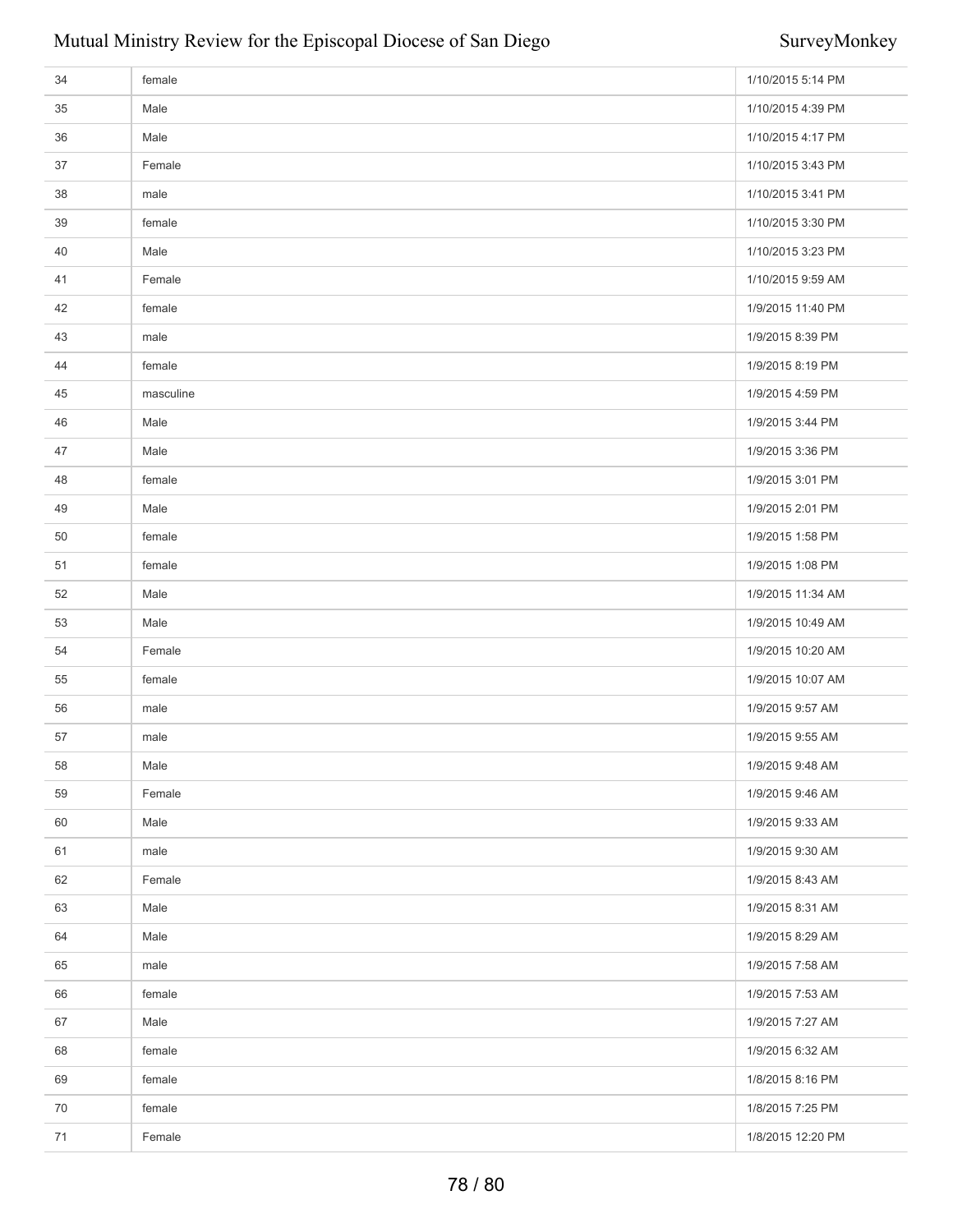| 72  | male   | 1/8/2015 7:52 AM  |
|-----|--------|-------------------|
| 73  | Female | 1/7/2015 6:14 PM  |
| 74  | male   | 1/7/2015 10:34 AM |
| 75  | Male   | 1/6/2015 10:14 PM |
| 76  | female | 1/6/2015 5:50 PM  |
| 77  | Female | 1/6/2015 2:49 PM  |
| 78  | female | 1/6/2015 1:15 PM  |
| 79  | female | 1/6/2015 1:07 PM  |
| 80  | Male   | 1/6/2015 12:51 PM |
| 81  | Female | 1/6/2015 9:58 AM  |
| 82  | female | 1/6/2015 9:01 AM  |
| 83  | Female | 1/6/2015 8:37 AM  |
| 84  | male   | 1/6/2015 8:15 AM  |
| 85  | Female | 1/6/2015 7:35 AM  |
| 86  | Male   | 1/6/2015 7:23 AM  |
| 87  | female | 1/6/2015 7:17 AM  |
| 88  | Male   | 1/5/2015 9:37 PM  |
| 89  | female | 1/5/2015 7:04 PM  |
| 90  | Female | 1/5/2015 6:52 PM  |
| 91  | male   | 1/5/2015 5:25 PM  |
| 92  | male   | 1/5/2015 5:13 PM  |
| 93  | Male   | 1/5/2015 3:22 PM  |
| 94  | Male   | 1/5/2015 2:34 PM  |
| 95  | Male   | 1/5/2015 2:32 PM  |
| 96  | Female | 1/5/2015 1:47 PM  |
| 97  | female | 1/5/2015 1:23 PM  |
| 98  | female | 1/5/2015 1:20 PM  |
| 99  | female | 1/5/2015 1:07 PM  |
| 100 | female | 1/5/2015 12:43 PM |
| 101 | Male   | 1/5/2015 12:01 PM |
| 102 | MALE   | 1/5/2015 11:01 AM |
| 103 | Male   | 1/5/2015 10:53 AM |
| 104 | male   | 1/5/2015 10:51 AM |
| 105 | female | 1/5/2015 10:31 AM |
| 106 | male   | 1/5/2015 9:17 AM  |
| 107 | femail | 1/5/2015 9:09 AM  |
| 108 | Male   | 1/5/2015 9:08 AM  |
| 109 | Female | 1/5/2015 8:10 AM  |